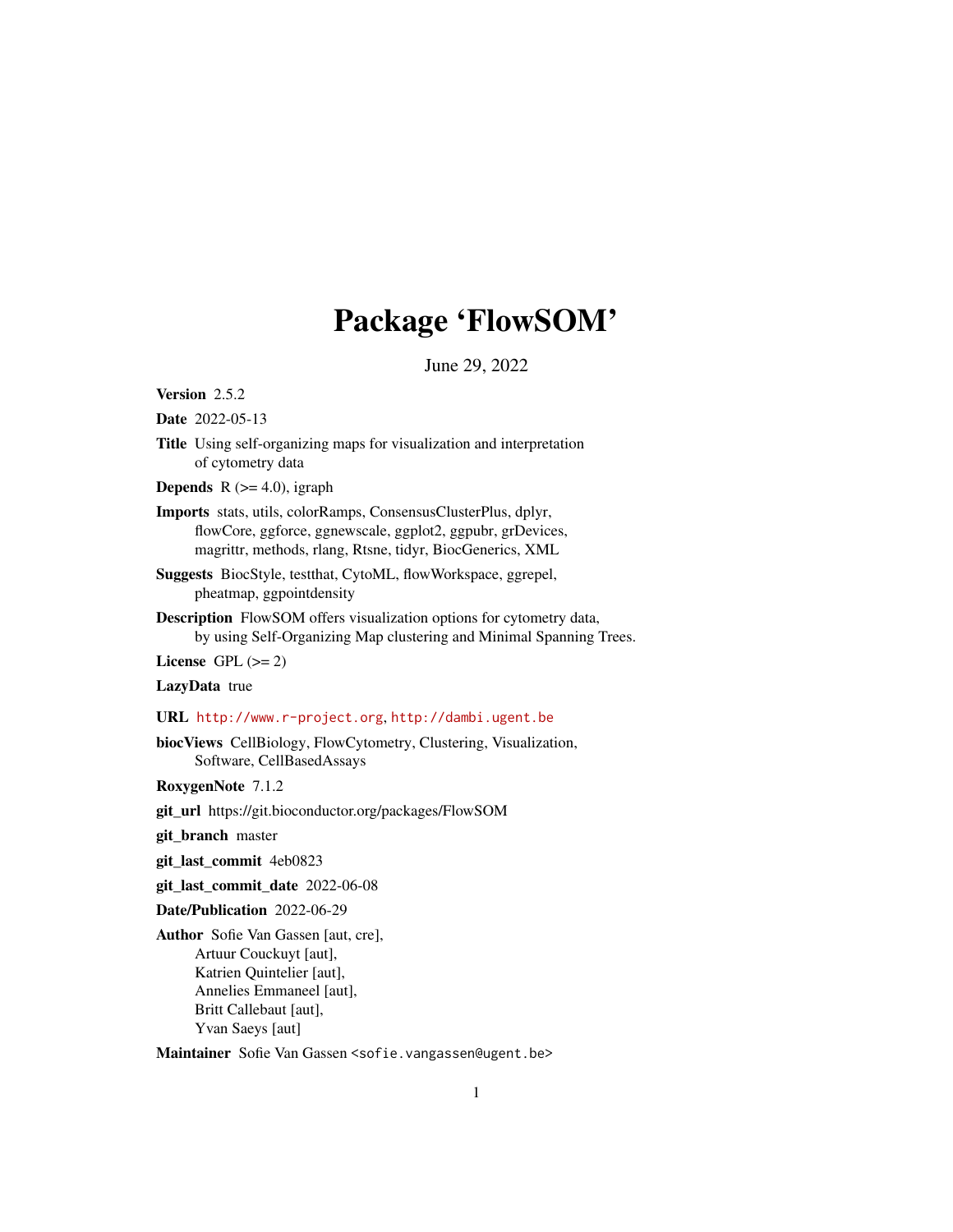# R topics documented:

|                                                                                                              | $\overline{4}$ |
|--------------------------------------------------------------------------------------------------------------|----------------|
|                                                                                                              | 5              |
|                                                                                                              | 6              |
|                                                                                                              | 6              |
|                                                                                                              | 7              |
|                                                                                                              | 8              |
|                                                                                                              | 9              |
|                                                                                                              | 9              |
|                                                                                                              | 10             |
|                                                                                                              | 11             |
|                                                                                                              | 11             |
|                                                                                                              | 13             |
|                                                                                                              | 13             |
|                                                                                                              | 14             |
|                                                                                                              | 15             |
|                                                                                                              | 16             |
|                                                                                                              | 17             |
|                                                                                                              | 19             |
|                                                                                                              | 20             |
| $Flow SOM\_colors \dots \dots \dots \dots \dots \dots \dots \dots \dots \dots \dots \dots \dots \dots \dots$ | 21             |
|                                                                                                              | 21             |
|                                                                                                              | 22             |
|                                                                                                              | 23             |
|                                                                                                              | 23             |
|                                                                                                              | 24             |
|                                                                                                              | 25             |
|                                                                                                              | 25             |
|                                                                                                              | 26             |
|                                                                                                              | 27             |
|                                                                                                              | 28             |
|                                                                                                              | 30             |
|                                                                                                              | 31             |
|                                                                                                              | 31             |
|                                                                                                              | 32             |
|                                                                                                              | 33             |
|                                                                                                              | 34             |
|                                                                                                              | 35             |
| get channels                                                                                                 | 35             |
| get markers                                                                                                  | 36             |
| gg_color_hue                                                                                                 | 37             |
| GroupStats                                                                                                   | 37             |
| Initialize KWSP                                                                                              | 39             |
| Initialize PCA                                                                                               | 40             |
| <b>ManualVector</b>                                                                                          | 41             |
|                                                                                                              | 41             |
|                                                                                                              | 42             |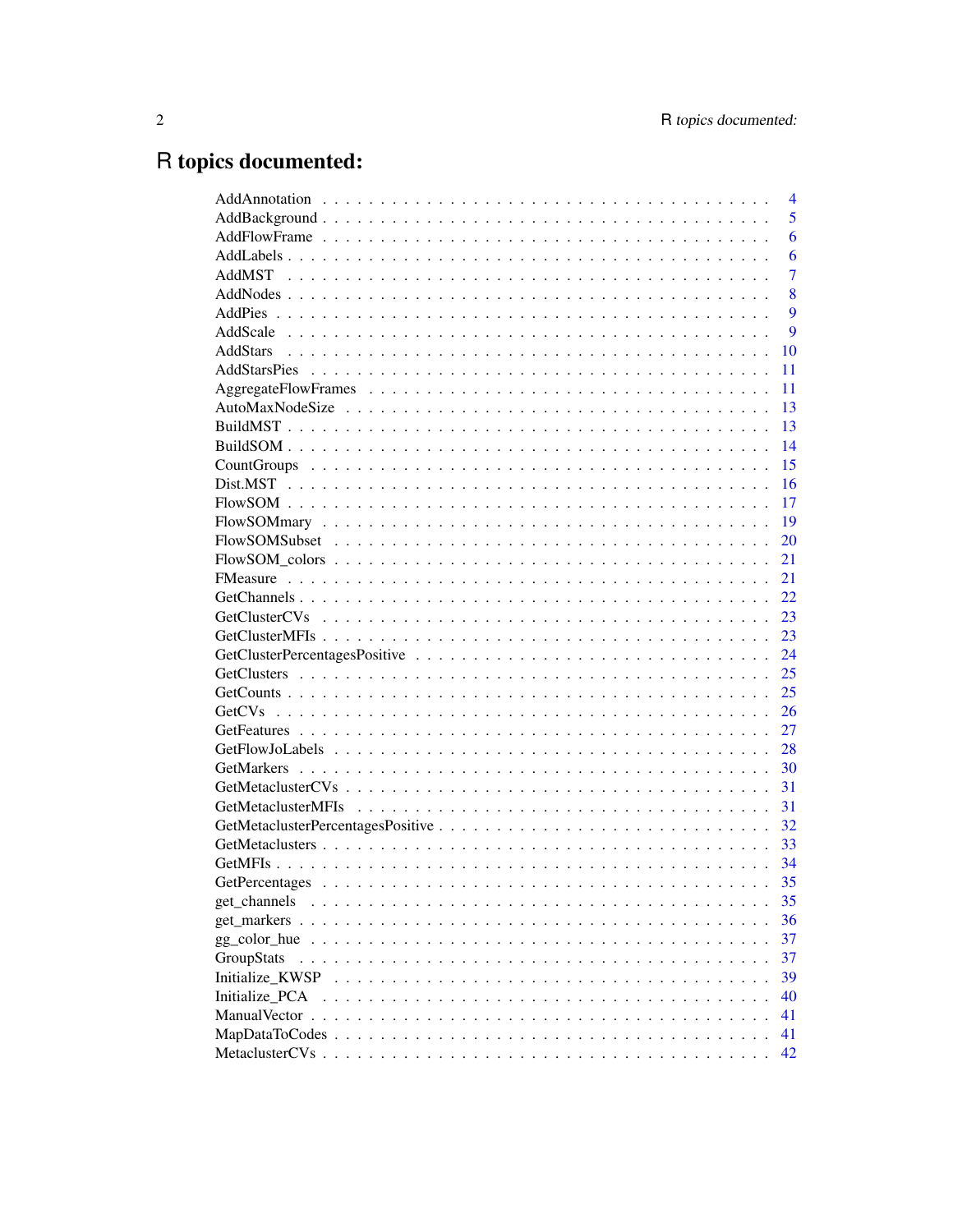| 42                   |
|----------------------|
| 43                   |
| 44                   |
| 45                   |
| 45                   |
| 47                   |
| 48                   |
| 48                   |
| 49                   |
| 49                   |
| 50                   |
| 51                   |
| 51                   |
| 53                   |
| 54                   |
| 56                   |
| 57                   |
| 59                   |
| 61                   |
| 62                   |
| 64                   |
| 65                   |
| 67                   |
| 68                   |
| 69                   |
| 71                   |
| 72                   |
| 73                   |
| 74                   |
| 75                   |
| 76                   |
| 77                   |
| 77                   |
| 78                   |
| 80                   |
| 81                   |
| 82                   |
| 83                   |
| 84                   |
| 85                   |
| 86                   |
| 87                   |
| UpdateNodeSize<br>88 |
|                      |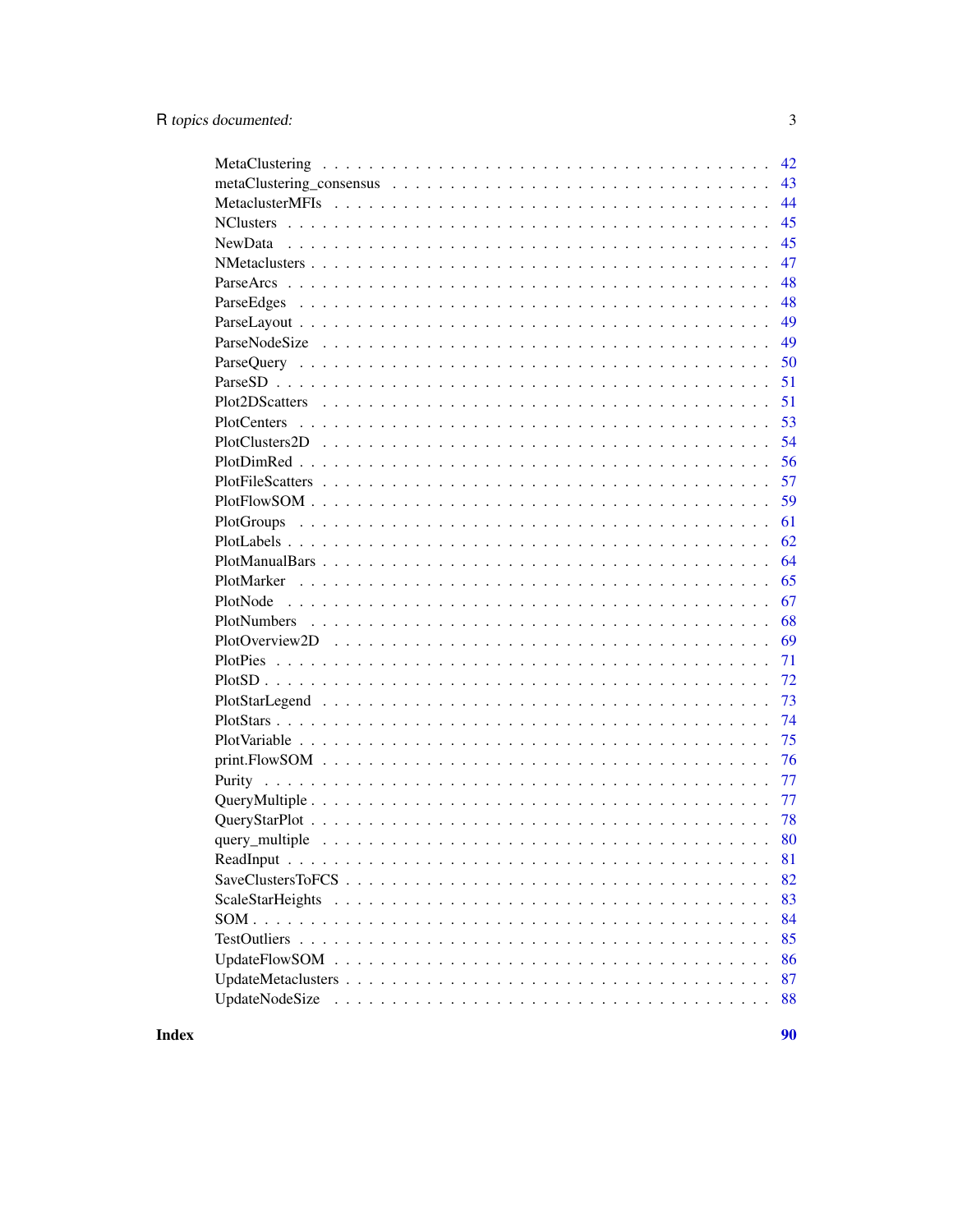<span id="page-3-0"></span>AddAnnotation *AddAnnotation*

# Description

Add annotation to a FlowSOM plot

# Usage

```
AddAnnotation(
 p,
 fsom,
  layout = fsom$MST$l,
 cl = NULL,mcl = NULL,clCustomLabels = NULL,
 mclCustomLabels = NULL,
 hjust = 0.5,
  ...
\mathcal{L}
```
# Arguments

| p               | Plot to add annotation to. When using type $=$ "stars", please use plot $=$ FALSE<br>in PlotFlowSOM. |
|-----------------|------------------------------------------------------------------------------------------------------|
| fsom            | FlowSOM object that goes with the plot                                                               |
| layout          | Layout to use. Default fsom \$MST\$1                                                                 |
| c1              | Clusters to annotate. If $cl = "all", all clusters will be annotated$                                |
| mc1             | Metaclusters to annotate. If $mcl = "all", all metaclusters will be annotated$                       |
| mclCustomLabels | clCustomLabels Cluster labels to use for annotation                                                  |
|                 | Metacluster labels to use for annotation                                                             |
| hjust           | Label adjustment. Default = $0.5$                                                                    |
| $\ddots$ .      | Arguments passed to geom text repel                                                                  |

#### Value

The updated plot

```
# Identify the files
fcs <- flowCore::read.FCS(system.file("extdata", "68983.fcs",
                                     package = "FlowSOM"))
# Build a FlowSOM object
flowSOM.res <- FlowSOM(fcs,
```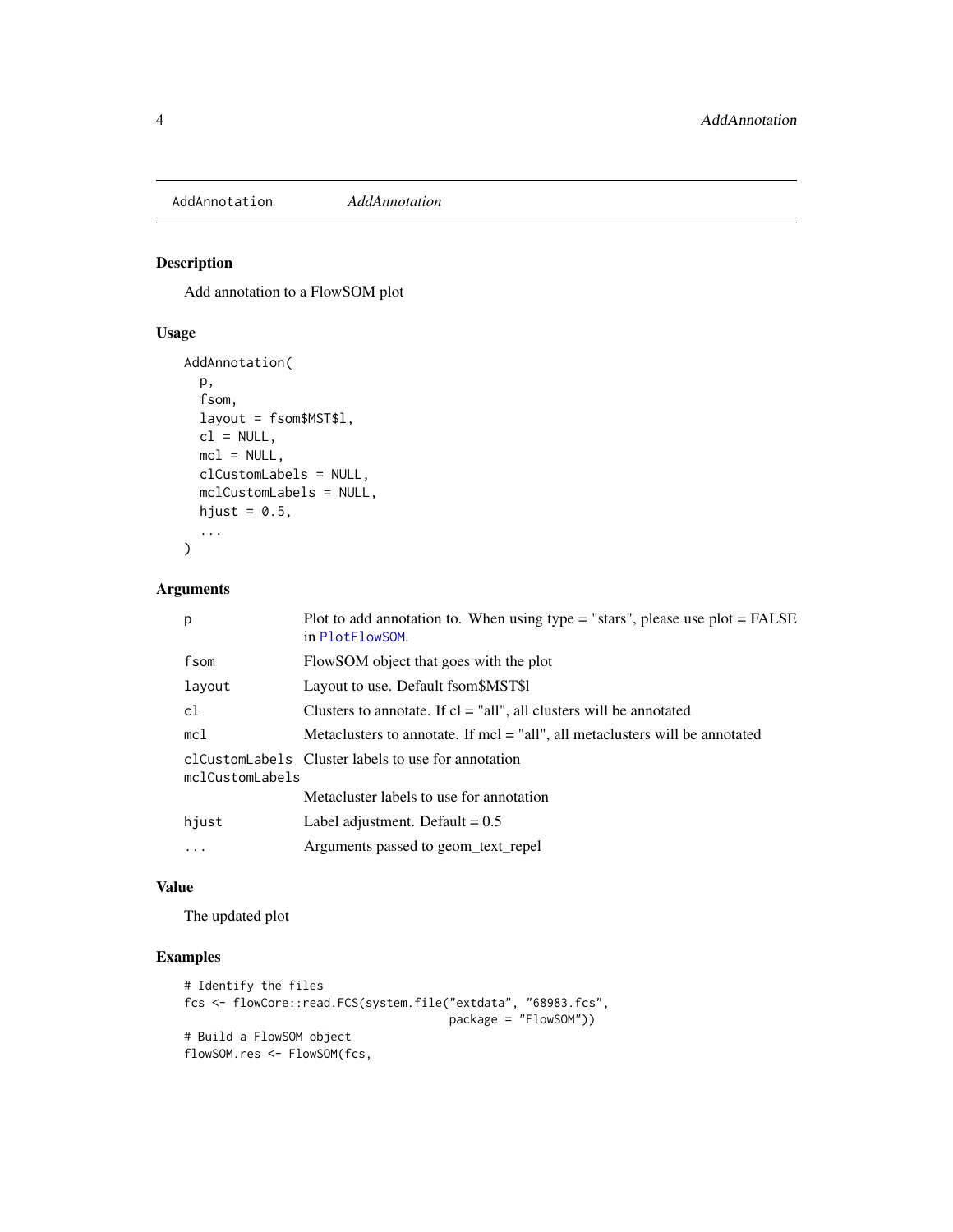# <span id="page-4-0"></span>AddBackground 5

```
scale = TRUE,
                       compensate = TRUE,
                       transform = TRUE,
                       toTransform = 8:18,
                       colsToUse = c(9, 12, 14:18),
                       nClus = 10,
                       seed = 1p <- PlotStars(flowSOM.res, backgroundValues = flowSOM.res$metaclustering,
               list_insteadof_ggarrange = TRUE)
AddAnnotation(p, flowSOM.res, cl = c(1, 2), mcl = c(3, 4))
```
<span id="page-4-1"></span>AddBackground *AddBackground*

# Description

Function plots the background

# Usage

```
AddBackground(
  p,
 backgroundValues,
  backgroundColors = NULL,
  backgroundLim = NULL
)
```
# Arguments

| p                | ggplot object                                                                                                                                      |  |
|------------------|----------------------------------------------------------------------------------------------------------------------------------------------------|--|
| backgroundValues |                                                                                                                                                    |  |
|                  | Vector of values to be plotted as background for the nodes                                                                                         |  |
| backgroundColors |                                                                                                                                                    |  |
|                  | Color palette to be used for the background coloring. Can be either a function<br>or an array specifying colors.                                   |  |
| backgroundLim    | Background limits (can be used to ensure consistent Color palette between plots).<br>If NULL (default), will be automatically adapted to the data. |  |

# Value

Returns nothing, but plots the background

# See Also

[PlotFlowSOM](#page-58-1), [AddLabels](#page-5-1), [AddNodes](#page-7-1), [AddPies](#page-8-1), [AddStars](#page-9-1)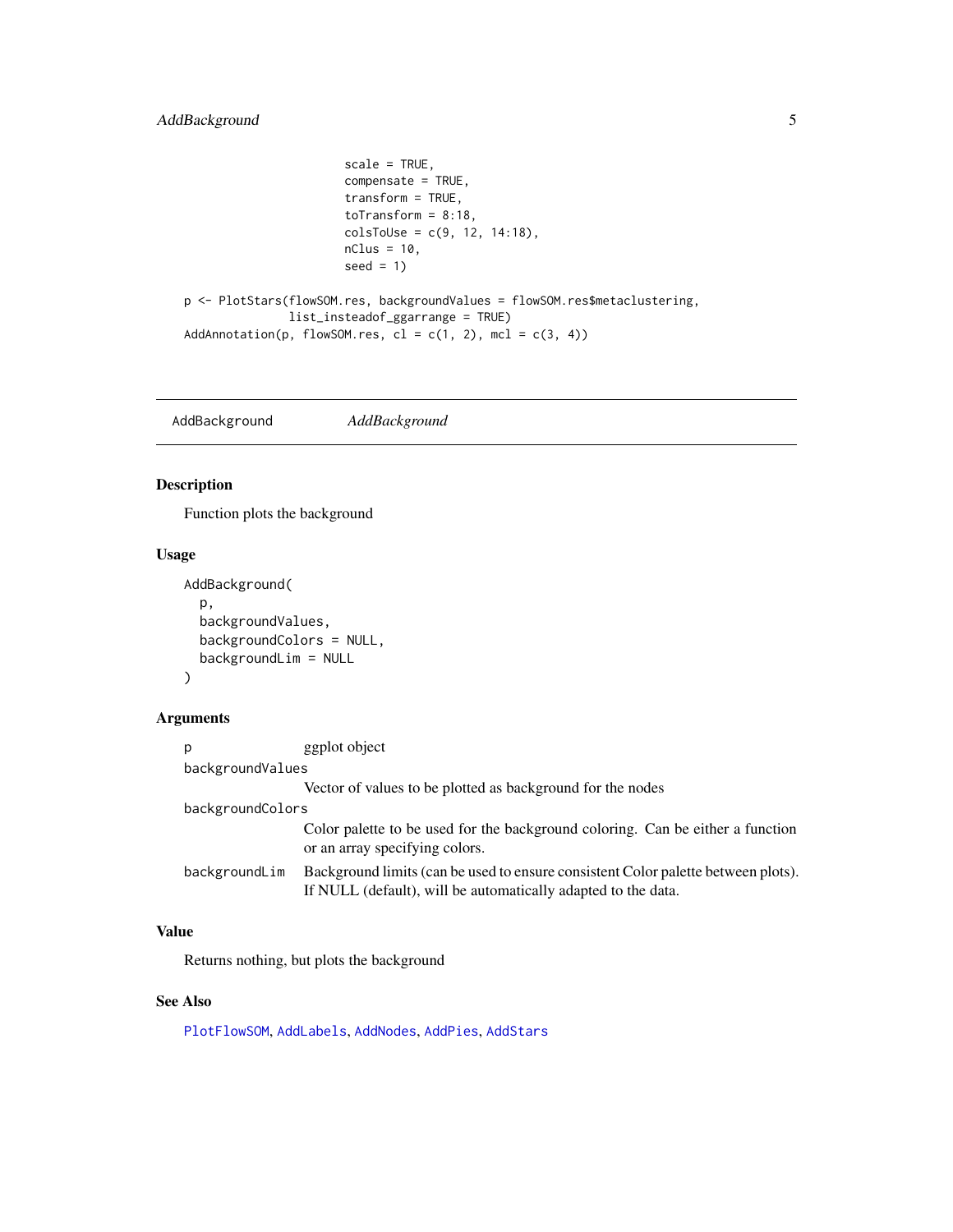<span id="page-5-0"></span>

# Description

Add a flowFrame to the data variable of the FlowSOM object

# Usage

```
AddFlowFrame(fsom, flowFrame)
```
### Arguments

| fsom      | FlowSOM object, as constructed by the ReadInput function |
|-----------|----------------------------------------------------------|
| flowFrame | flowFrame to add to the FlowSOM object                   |

# Value

FlowSOM object with data added

# See Also

[ReadInput](#page-80-1)

<span id="page-5-1"></span>AddLabels *AddLabels*

# Description

AddLabels

# Usage

```
AddLabels(
  p,
  labels,
  hjust = 0.5,
  layout = NULL,
  textSize = 3.88,textColor = "black",
  ...
\mathcal{L}
```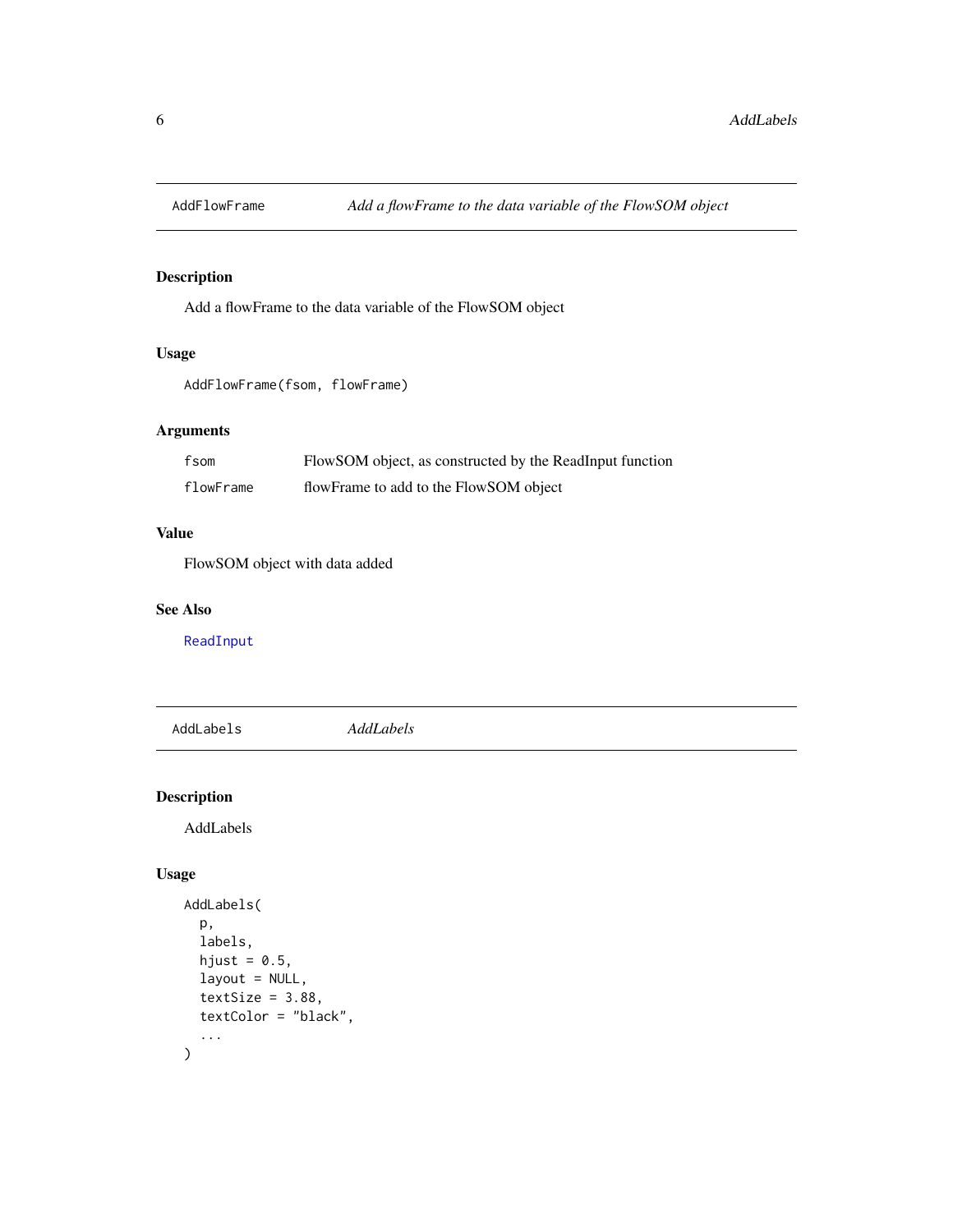#### <span id="page-6-0"></span>AddMST 7

# Arguments

| p         | ggplot object                                                                                    |
|-----------|--------------------------------------------------------------------------------------------------|
| labels    | Labels to be added to each node                                                                  |
| hjust     | Horizontal adjust for labels. Default is centered.                                               |
| layout    | Dataframe with x and y columns. If null, the dataframe from the ggplot object<br>will be reused. |
| textSize  | Size for geom_text. Default $(=3.88)$ is from geom_text.                                         |
| textColor | Color for geom_text. Default = black.                                                            |
| $\ddotsc$ | Additional parameters to pass to geom text                                                       |

# Value

Returns the ggplot object with labels added

# See Also

[PlotLabels](#page-61-1), [PlotNumbers](#page-67-1)

AddMST *AddMST*

# Description

Function plots the MST

# Usage

AddMST(p, fsom)

# Arguments

| p    | ggplot object                           |
|------|-----------------------------------------|
| fsom | FlowSOM object, as generated by FlowSOM |

# Value

Returns nothing, but plots the MST for FlowSOM MST view

### See Also

[PlotFlowSOM](#page-58-1), [ParseEdges](#page-47-1), [AddStarsPies](#page-10-1), [AddLabels](#page-5-1), [AddNodes](#page-7-1), [AddBackground](#page-4-1), [AddPies](#page-8-1), [AddStars](#page-9-1)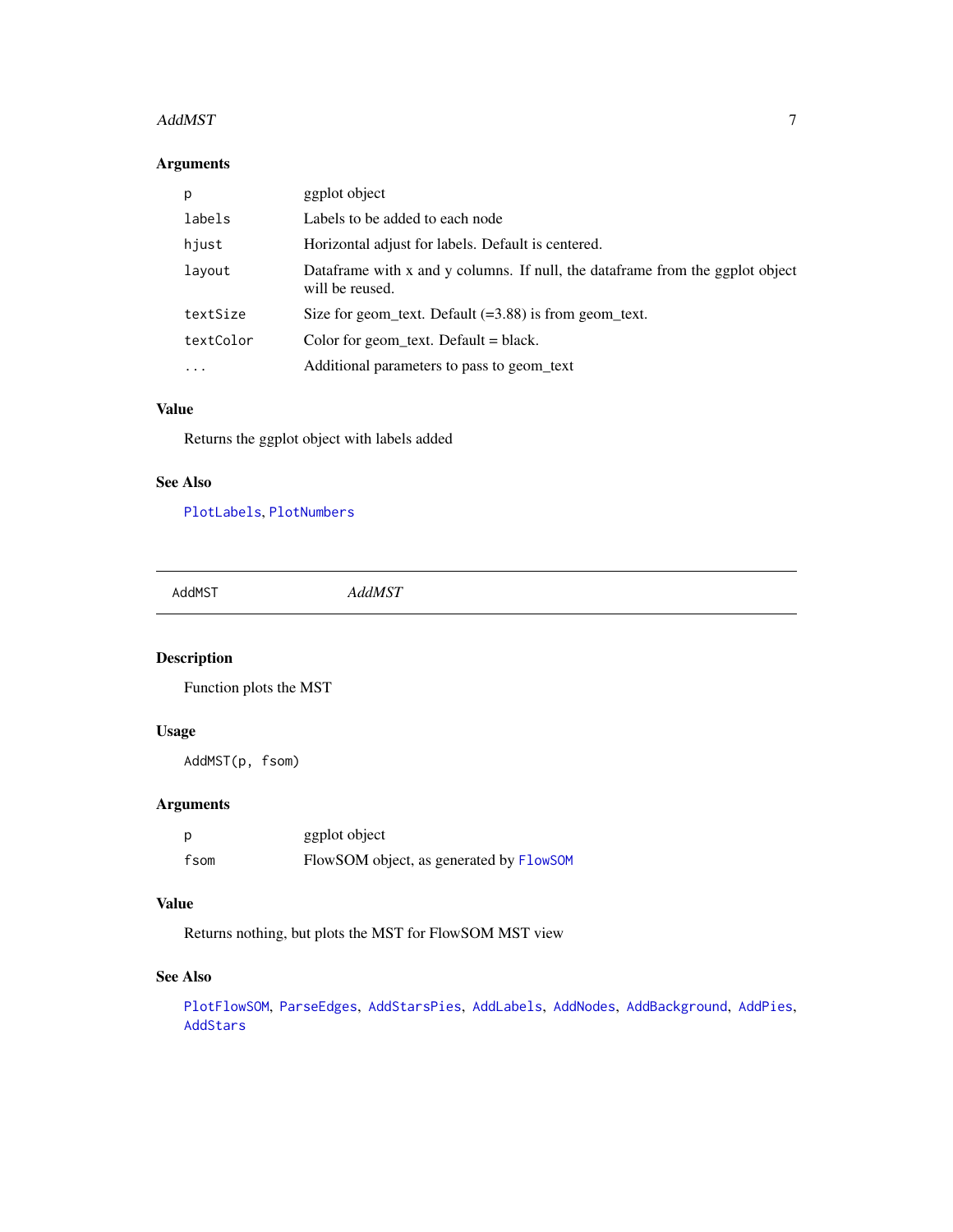<span id="page-7-1"></span><span id="page-7-0"></span>

# Description

Function plots the nodes

# Usage

```
AddNodes(
  p,
 nodeInfo = NULL,
  values = NULL,
 \lim = NULL,
 colorPalette = NULL,
  fillColor = "white",
  showLegend = TRUE,
  label = "",...
)
```
# Arguments

| p            | ggplot object                                                                                                         |
|--------------|-----------------------------------------------------------------------------------------------------------------------|
| nodeInfo     | Dataframe with for every node an x, y and size value, if null the dataframe from<br>the ggplot object will be reused. |
| values       | Values used for coloring the nodes. Default $=$ NULL, in which case all nodes<br>are filled in fillColor.             |
| lim          | The limits of the color scale, not used if values = NULL.                                                             |
| colorPalette | Color palette for color in nodes, not used if values $=$ NULL. A vector of colors<br>or a color function.             |
| fillColor    | Fixed fill for node colors, default = white.                                                                          |
| showLegend   | Boolean, default = TRUE.                                                                                              |
| label        | Title for the legend.                                                                                                 |
| $\cdots$     | Additional arguments to pass to geom circle                                                                           |

### Value

Returns nothing, but plots the nodes

# See Also

[PlotFlowSOM](#page-58-1), [PlotMarker](#page-64-1), [PlotVariable](#page-74-1), [AddLabels](#page-5-1), [AddBackground](#page-4-1), [AddPies](#page-8-1), [AddStars](#page-9-1), [AddStarsPies](#page-10-1)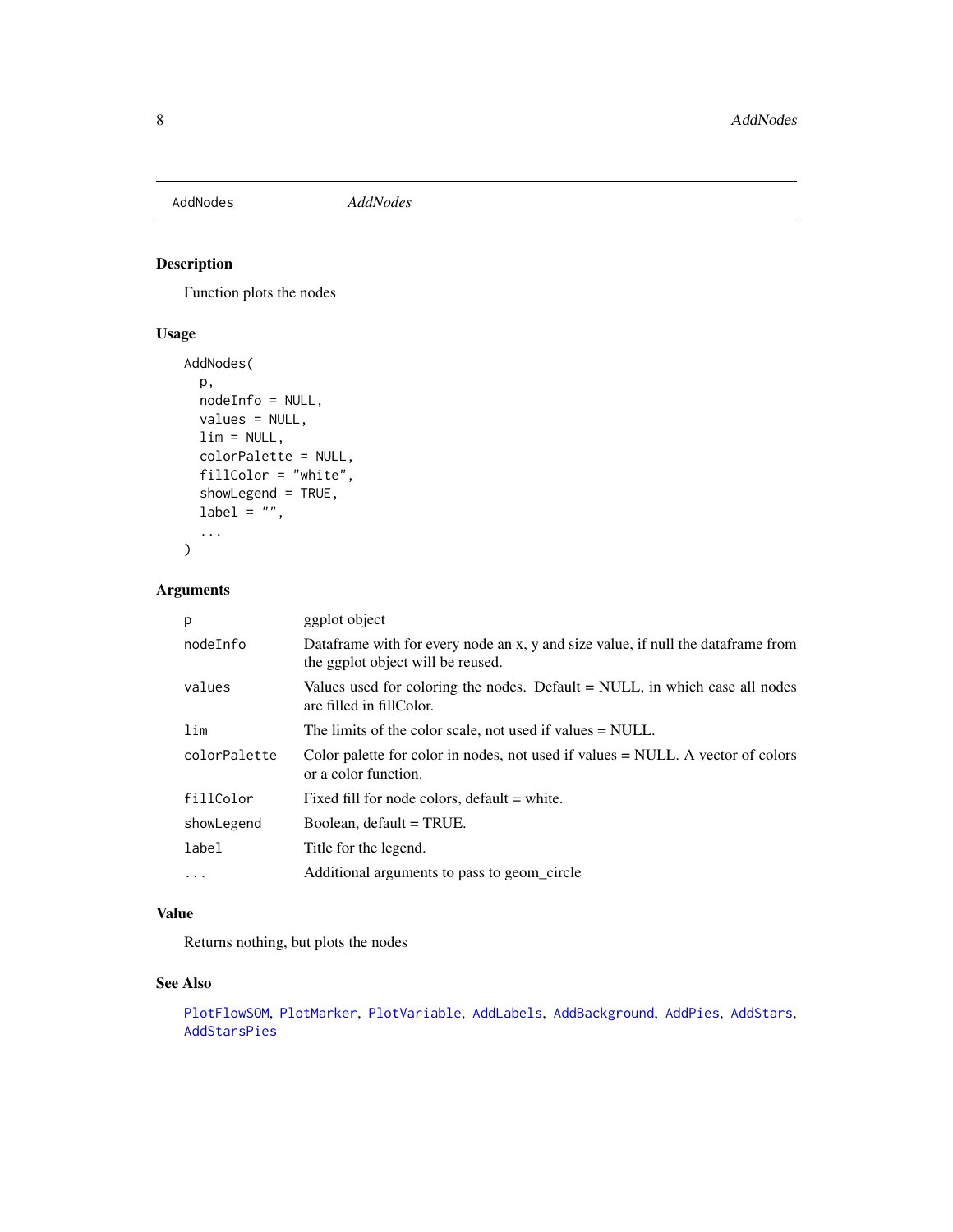<span id="page-8-1"></span><span id="page-8-0"></span>AddPies *AddPies*

# Description

Function plots the pies

# Usage

```
AddPies(p, fsom, cellLabels, layout = NULL, colorPalette = NULL)
```
# Arguments

| p            | ggplot object                                                                                     |
|--------------|---------------------------------------------------------------------------------------------------|
| fsom         | FlowSOM object, as generated by BuildMST                                                          |
| cellLabels   | Array of factors indicating the cell labels                                                       |
| lavout       | Coordinates of nodes. Uses dataframe of the ggplot object if NULL.                                |
| colorPalette | Color palette to be used for colors. Can be either a function or an array specify-<br>ing colors. |

# Value

ggplot object with the pies added

# See Also

[PlotFlowSOM](#page-58-1), [AddLabels](#page-5-1), [AddNodes](#page-7-1), [AddBackground](#page-4-1), [PlotPies](#page-70-1), [AddStars](#page-9-1), [ParseArcs](#page-47-2)

| AddScale           | AddScale |
|--------------------|----------|
| <b>Description</b> |          |

AddScale

# Usage

```
AddScale(
  p,
  values = NULL,
  colors = NULL,
  limits = NULL,
  showLegend = TRUE,
  labelLegend = "",
  type = "fill"\mathcal{L}
```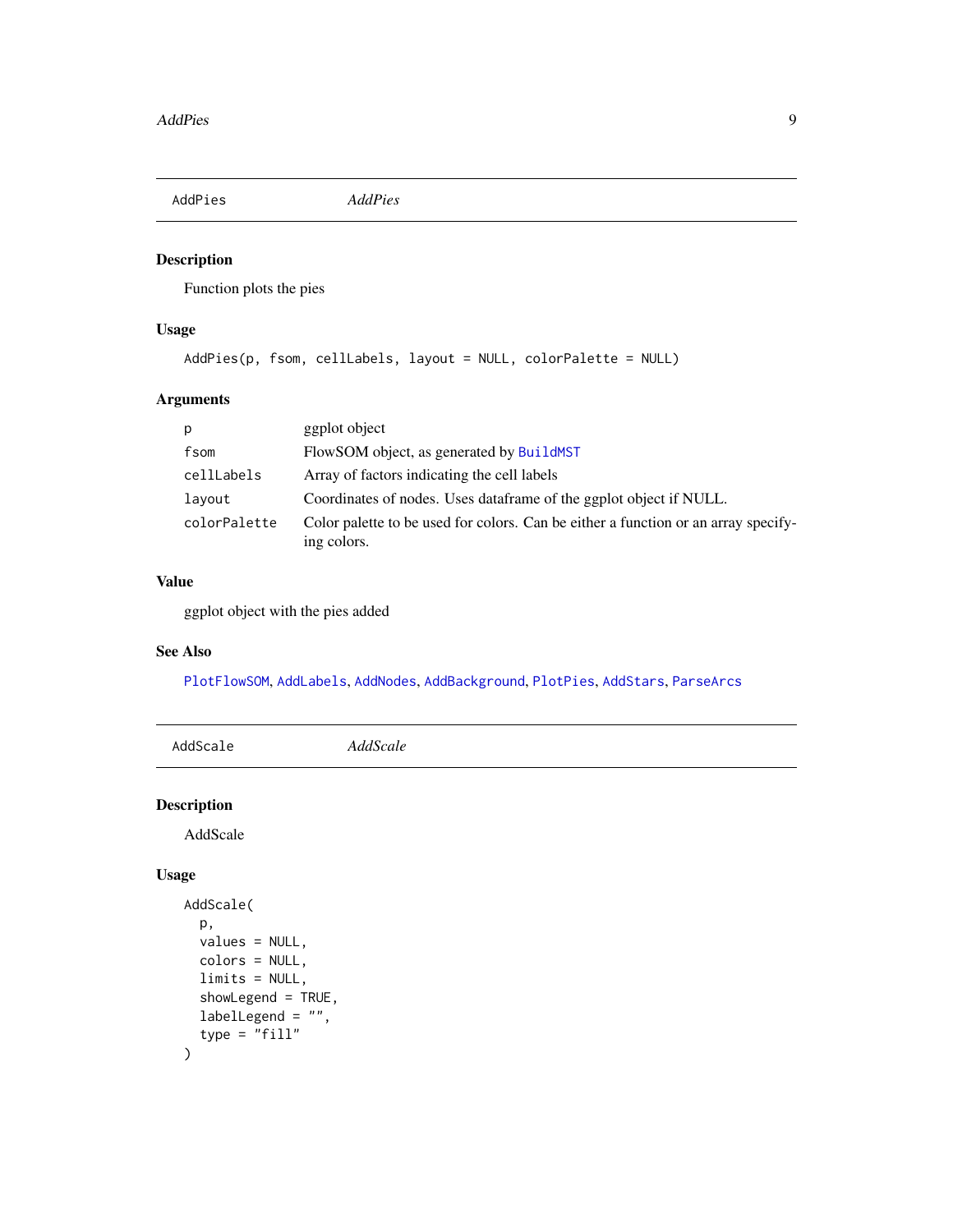#### <span id="page-9-0"></span>10 AddStars **AddStars AddStars**

# Arguments

|             | ggplot object                                 |
|-------------|-----------------------------------------------|
| values      | Values used for the fill                      |
| colors      | Colors to use (can be a vector or a function) |
| limits      | Limits to use in the scale                    |
| showLegend  | Boolean on whether to show the legend         |
| labelLegend | Label to show as title of the legend          |
| type        | fill (default) or color                       |

### Value

ggplot object with scale added

<span id="page-9-1"></span>AddStars *AddStars*

# Description

Function plots the stars

# Usage

```
AddStars(p, fsom, markers = fsom$map$colsUsed, colorPalette = NULL)
```
# Arguments

| p            | ggplot object                                                                                     |
|--------------|---------------------------------------------------------------------------------------------------|
| fsom         | FlowSOM object, as generated by BuildMST                                                          |
| markers      | Determines which markers to plot. Default = "fsom\$map\$colsUsed"                                 |
| colorPalette | Color palette to be used for colors. Can be either a function or an array specify-<br>ing colors. |

# Value

ggplot object with the stars added

# See Also

[PlotFlowSOM](#page-58-1), [AddLabels](#page-5-1), [AddNodes](#page-7-1), [AddBackground](#page-4-1), [PlotStars](#page-73-1), [AddPies](#page-8-1), [ParseArcs](#page-47-2)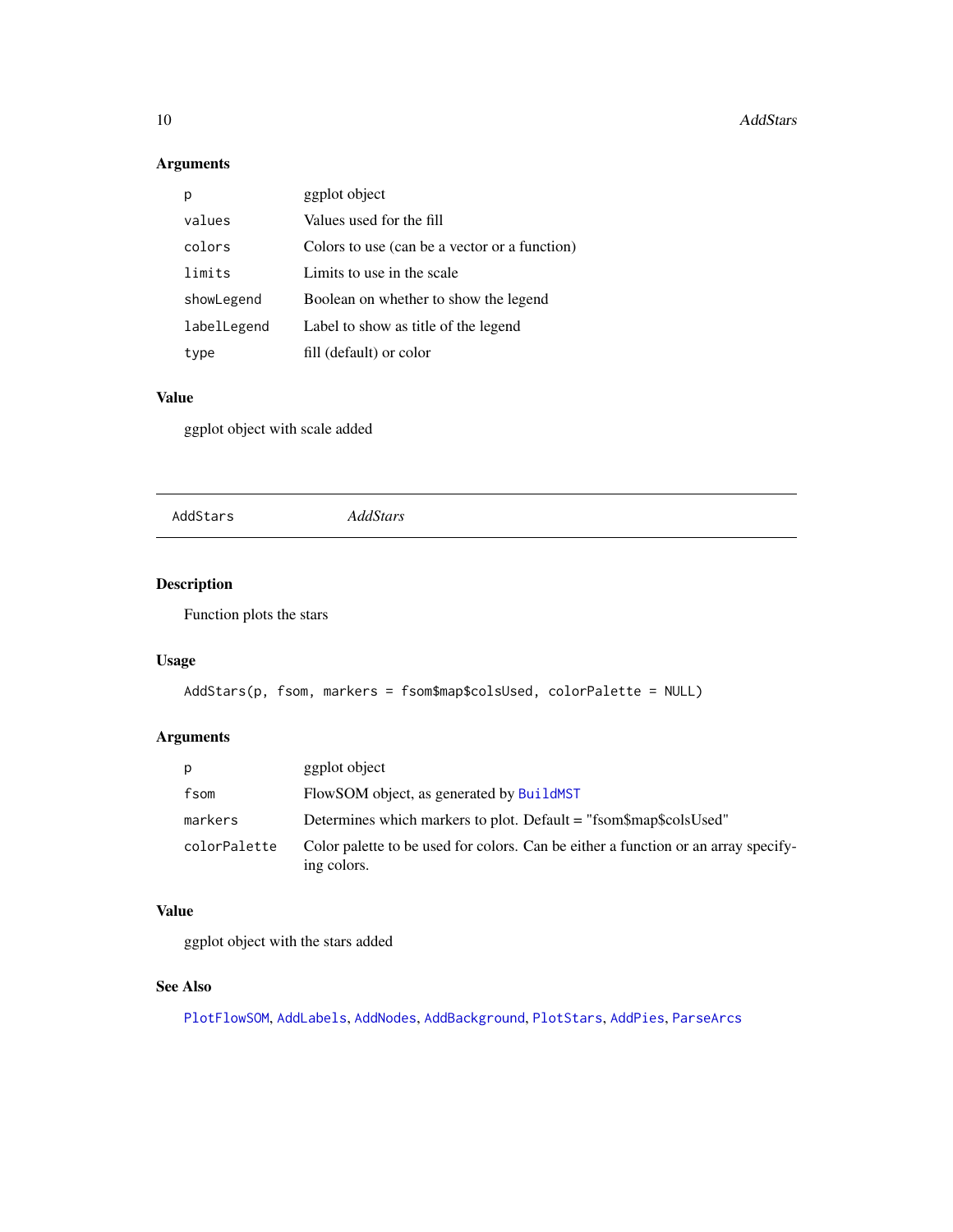<span id="page-10-1"></span><span id="page-10-0"></span>AddStarsPies *AddStarsPies*

# Description

Function plots stars or pies

# Usage

```
AddStarsPies(p, arcs, colorPalette, showLegend = TRUE)
```
# Arguments

| p            | ggplot object                                                           |
|--------------|-------------------------------------------------------------------------|
| arcs         | Dataframe that contains all the data for the plotting the pies or stars |
| colorPalette | A vector of colors or a color function                                  |
| showLegend   | Boolean on whether to show the legend                                   |

# Value

Returns nothing, but plots the stars or pies

### See Also

[PlotFlowSOM](#page-58-1), [AddLabels](#page-5-1), [AddNodes](#page-7-1), [AddBackground](#page-4-1), [AddPies](#page-8-1), [AddStars](#page-9-1), [ParseArcs](#page-47-2), [PlotStars](#page-73-1) [PlotPies](#page-70-1)

AggregateFlowFrames *Aggregate multiple FCS files together*

#### Description

Aggregate multiple FCS files to analyze them simultaneously. A new FCS file is written, which contains about cTotal cells, with ceiling(cTotal/nFiles) cells from each file. Two new columns are added: a column indicating the original file by index, and a noisy version of this for better plotting opportunities (index plus or minus a value between 0 and 0.1).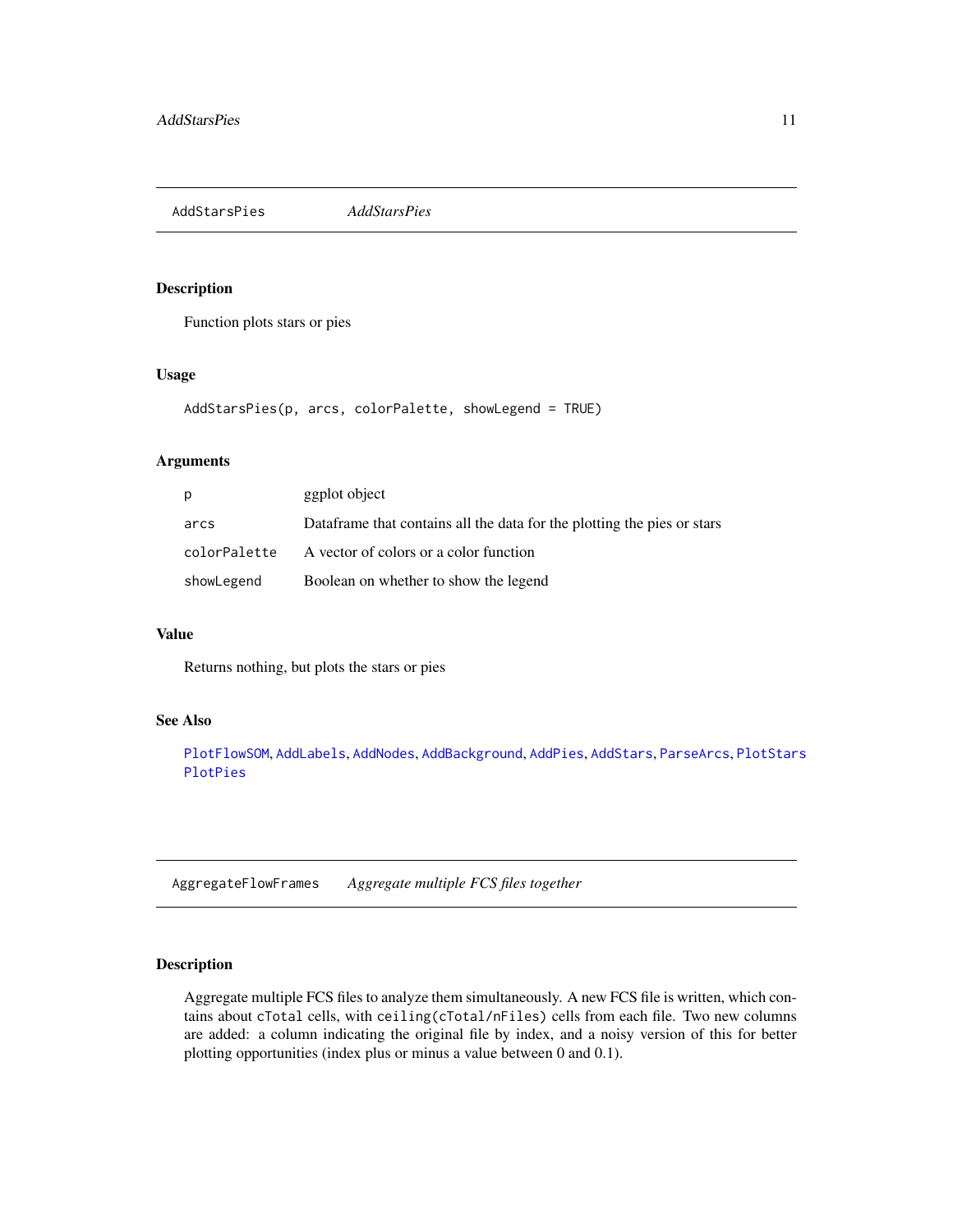# Usage

```
AggregateFlowFrames(
  fileNames,
 cTotal,
 channels = NULL,
  writeOutput = FALSE,
  outputFile = "aggregate.fcs",
  keepOrder = FALSE,
  silent = FALSE,
  ...
\mathcal{L}
```
# Arguments

| fileNames   | Character vector containing full paths to the FCS files to aggregate                                                           |
|-------------|--------------------------------------------------------------------------------------------------------------------------------|
| cTotal      | Total number of cells to write to the output file.                                                                             |
| channels    | Channels/markers to keep in the aggregate. Default NULL takes all channels of<br>the first file.                               |
| writeOutput | Whether to write the resulting flowFrame to a file. Default FALSE                                                              |
| outputFile  | Full path to output file. Default "aggregate.fcs"                                                                              |
| keep0rder   | If TRUE, the random subsample will be ordered in the same way as they were<br>originally ordered in the file. Default = FALSE. |
| silent      | If FALSE, prints an update every time it starts processing a new file. Default $=$<br>FALSE.                                   |
| $\cdot$     | Additional arguments to pass to read. FCS                                                                                      |

### Value

This function does not return anything, but will write a file with about cTotal cells to outputFile

# See Also

[ceiling](#page-0-0)

```
# Define filename
fileName <- system.file("extdata", "68983.fcs", package = "FlowSOM")
# This example will sample 2 times 500 cells.
ff_new <- AggregateFlowFrames(c(fileName, fileName), 1000)
```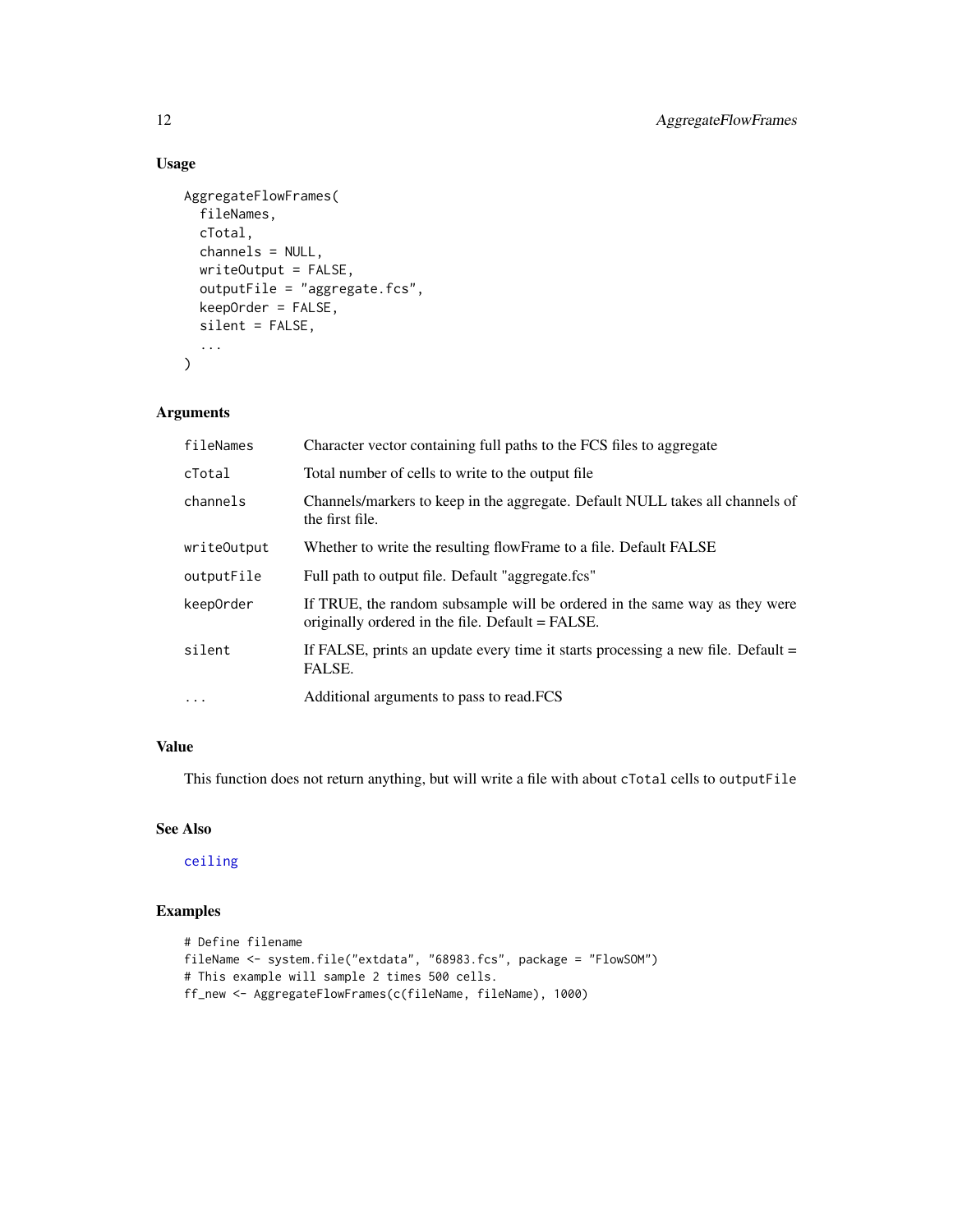<span id="page-12-0"></span>AutoMaxNodeSize *AutoMaxNodeSize*

# Description

Calculate node size

# Usage

AutoMaxNodeSize(layout, overlap)

# Arguments

| layout  | Coordinates of nodes                                                                               |
|---------|----------------------------------------------------------------------------------------------------|
| overlap | Parameter that determines how much overlap there will be. If negative the nodes<br>will be smaller |

### Details

Function that calculates the minimum distance between the nodes to use this to adapt the maxNodeSize for better plotting

### Value

Returns the maxNodeSize with some overlap

### See Also

[PlotFlowSOM](#page-58-1), [ScaleStarHeights](#page-82-1), [ParseNodeSize](#page-48-1)

<span id="page-12-1"></span>BuildMST *BuildMST*

# Description

Build Minimal Spanning Tree

# Usage

BuildMST(fsom, silent = FALSE, tSNE = FALSE)

# Arguments

| fsom   | FlowSOM object, as generated by BuildSOM                 |
|--------|----------------------------------------------------------|
| silent | If TRUE, no progress updates will be printed             |
| tSNE   | If TRUE, an alternative t-SNE layout is computed as well |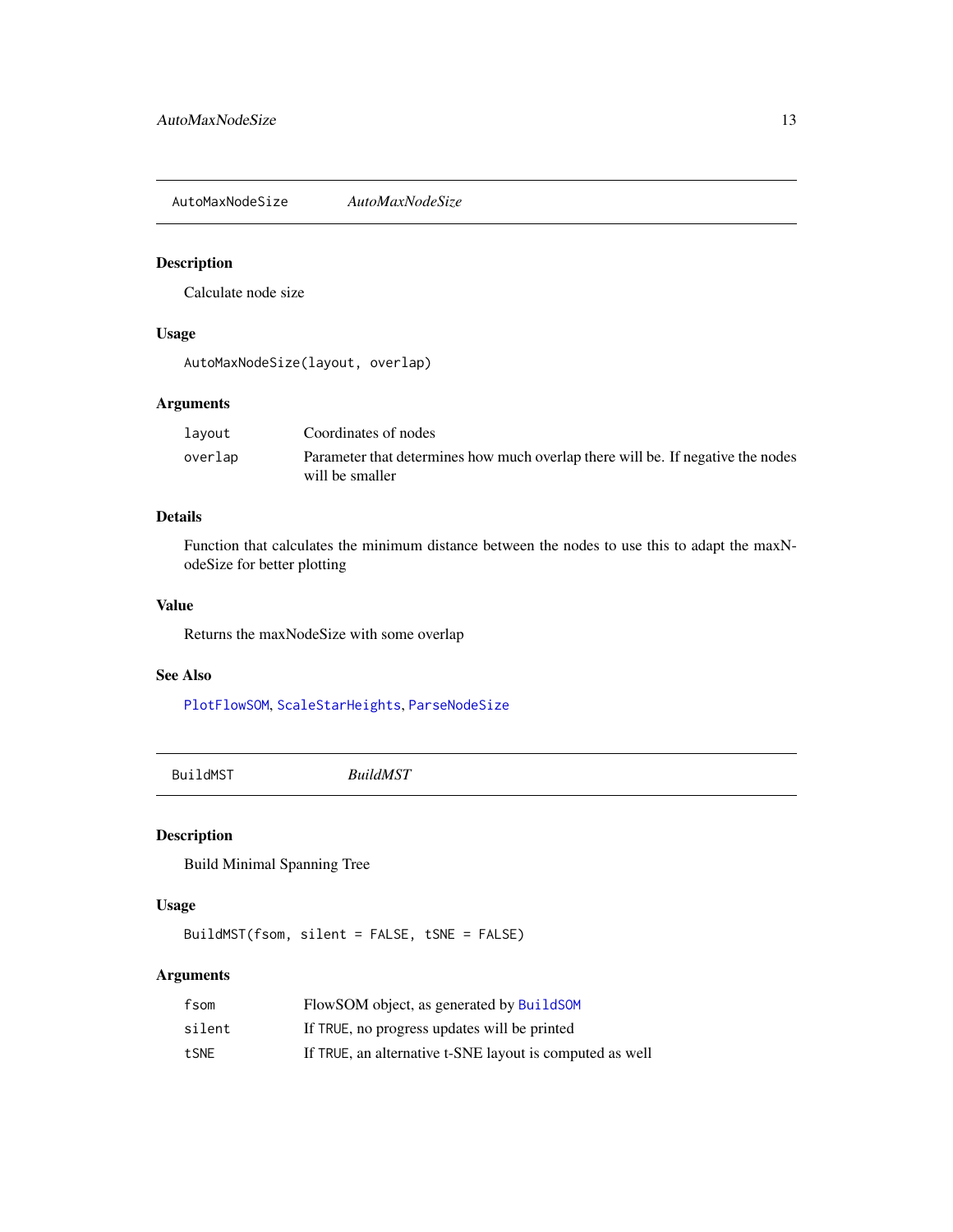# <span id="page-13-0"></span>Details

Add minimal spanning tree description to the FlowSOM object

# Value

FlowSOM object containing MST description

# See Also

[BuildSOM](#page-13-1), [PlotStars](#page-73-1)

# Examples

```
# Read from file, build self-organizing map
fileName <- system.file("extdata", "68983.fcs", package="FlowSOM")
flowSOM.res <- ReadInput(fileName, compensate=TRUE, transform = TRUE,
                         scale = TRUE)
flowSOM.res <- BuildSOM(flowSOM.res, colsToUse = c(9, 12, 14:18))
# Build the Minimal Spanning Tree
flowSOM.res <- BuildMST(flowSOM.res)
```
<span id="page-13-1"></span>

| BuildSOM | Build a self-organizing map |
|----------|-----------------------------|
|----------|-----------------------------|

#### Description

Build a SOM based on the data contained in the FlowSOM object

# Usage

```
BuildSOM(fsom, colsToUse = NULL, silent = FALSE, outlierMAD = 4, ...)
```
# Arguments

| fsom                    | FlowSOM object containing the data, as constructed by the ReadInput function                              |
|-------------------------|-----------------------------------------------------------------------------------------------------------|
| colsToUse               | Markers, channels or indices to use for building the SOM                                                  |
| silent                  | if TRUE, no progress updates will be printed                                                              |
| outlierMAD              | Number of MAD when a cell is considered an outlier. See also TestOutliers                                 |
| $\cdot$ $\cdot$ $\cdot$ | options to pass on to the SOM function (xdim, ydim, rlen, mst, alpha, radius,<br>init, distf, importance) |

# Value

FlowSOM object containing the SOM result, which can be used as input for the [BuildMST](#page-12-1) function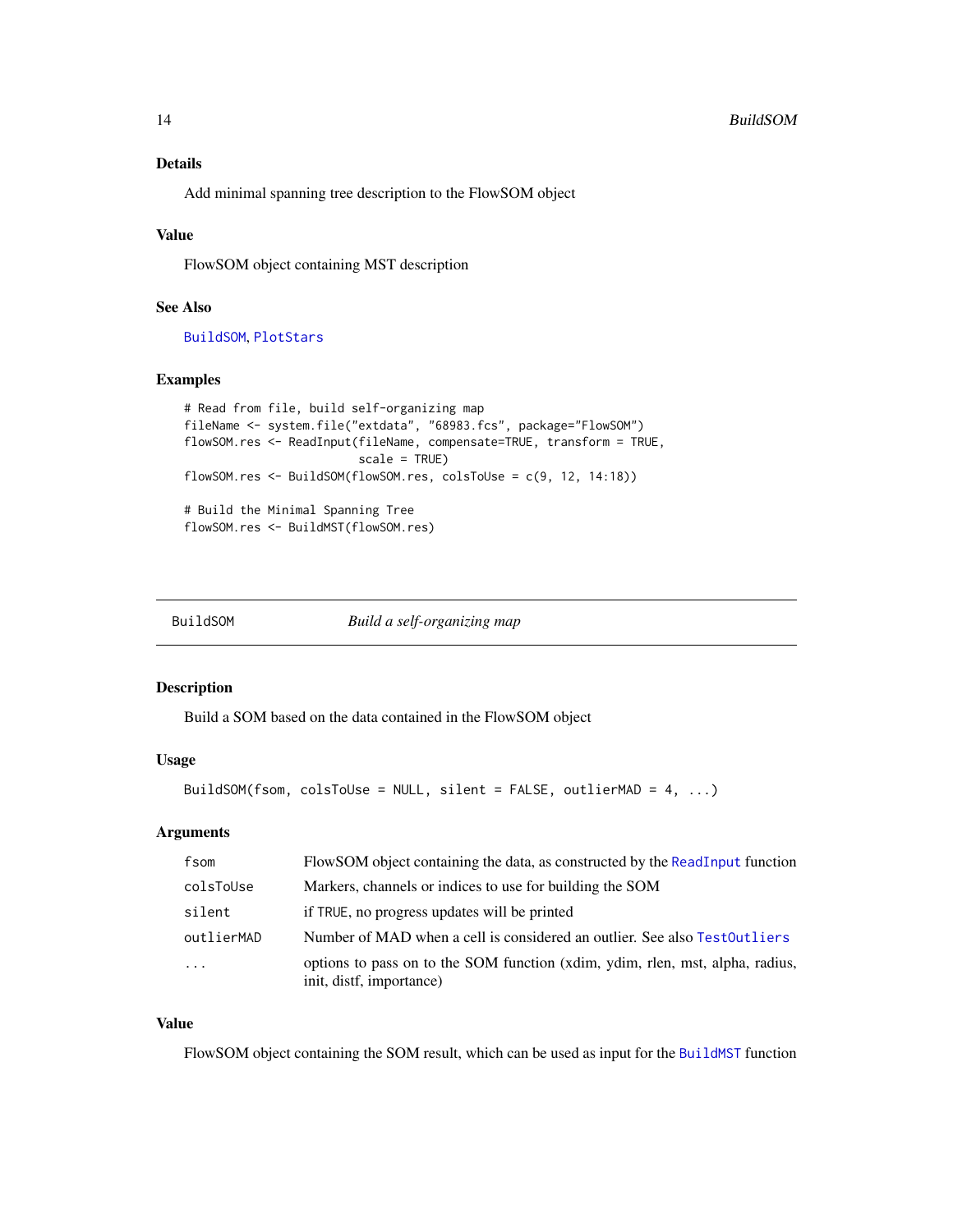# <span id="page-14-0"></span>CountGroups 15

# References

This code is strongly based on the kohonen package. R. Wehrens and L.M.C. Buydens, Self- and Super-organising Maps in R: the kohonen package J. Stat. Softw., 21(5), 2007

### See Also

[ReadInput](#page-80-1), [BuildMST](#page-12-1)

#### Examples

```
# Read from file
fileName <- system.file("extdata", "68983.fcs", package = "FlowSOM")
flowSOM.res <- ReadInput(fileName, compensate = TRUE, transform = TRUE,
                         scale = TRUE)
# Build the Self-Organizing Map
# E.g. with gridsize 5x5, presenting the dataset 20 times,
# no use of MST in neighborhood calculations in between
flowSOM.res <- BuildSOM(flowSOM.res, colsToUse = c(9, 12, 14:18),
                        xdim = 5, ydim = 5, rlen = 20# Build the minimal spanning tree and apply metaclustering
flowSOM.res <- BuildMST(flowSOM.res)
metacl <- MetaClustering(flowSOM.res$map$codes,
```
"metaClustering\_consensus", max = 10)

| CountGroups | Calculate differences in cell counts between groups |  |
|-------------|-----------------------------------------------------|--|
|             |                                                     |  |

### Description

Calculate differences in cell counts between groups

#### Usage

```
CountGroups(fsom, groups, plot = TRUE, silent = FALSE)
```
### Arguments

| fsom   | FlowSOM object as generated by BuildSOM                   |
|--------|-----------------------------------------------------------|
| groups | List containing an array with file names for each group   |
| plot   | Logical. If TRUE, make a starplot of each individual file |
| silent | Logical. If TRUE, print progress messages                 |

# Value

Distance matrix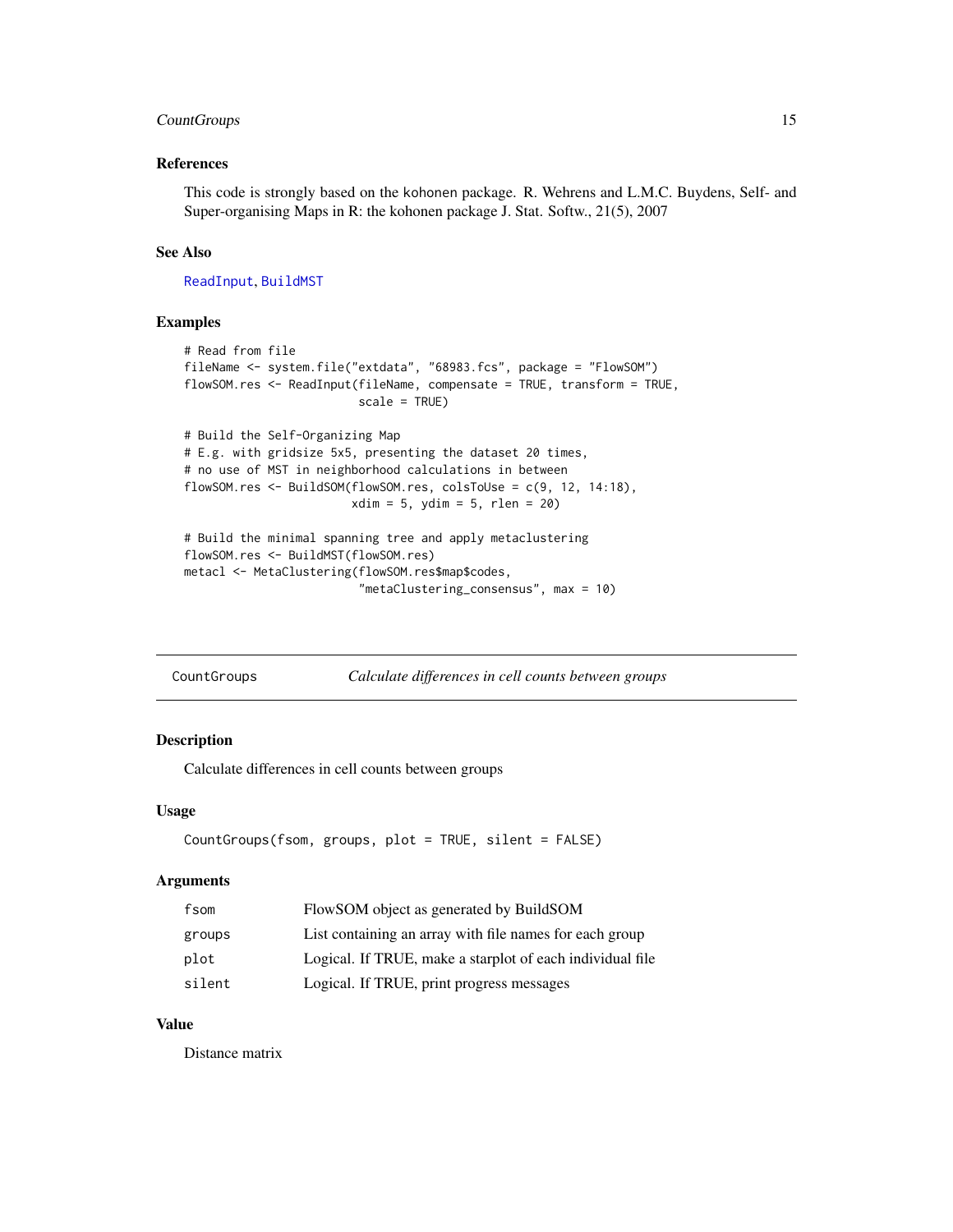# <span id="page-15-0"></span>See Also

**GroupStats** 

#### Examples

```
set.seed(1)
fileName <- system.file("extdata", "68983.fcs", package="FlowSOM")
flowSOM.res <- FlowSOM(fileName, compensate = TRUE, transform = TRUE,
                      scale = TRUE, colsToUse = c(9, 12, 14:18), nClus = 10)
ff <- flowCore::read.FCS(fileName)
# Make an additional file without cluster 7 and double amount of cluster 5
selection <- c(which(GetClusters(flowSOM.res) %in%
                                 which(flowSOM.res$metaclustering != 7)),
                 which(GetClusters(flowSOM.res) %in%
                                 which(flowSOM.res$metaclustering == 5)))
ff_tmp <- ff[selection,]
flowCore::write.FCS(ff_tmp, file="ff_tmp.fcs")
# Compare only the file with the double amount of cluster 10
features <- GetFeatures(flowSOM.res,
                        c(fileName, "ff_tmp.fcs"),
                        level = "clusters",
                        type = "percentages")
stats <- GroupStats(features$cluster_percentages,
                    groups = list("AllCells" = c(fileName),
                                  "Without_ydTcells" = c("ff_-tmp.fcs"))
```

| Dist.MST |  |
|----------|--|
|----------|--|

Calculate distance matrix using a minimal spanning tree neighbor*hood*

#### Description

Calculate distance matrix using a minimal spanning tree neighborhood

#### Usage

```
Dist.MST(X)
```
#### Arguments

X matrix in which each row represents a point

#### Value

Distance matrix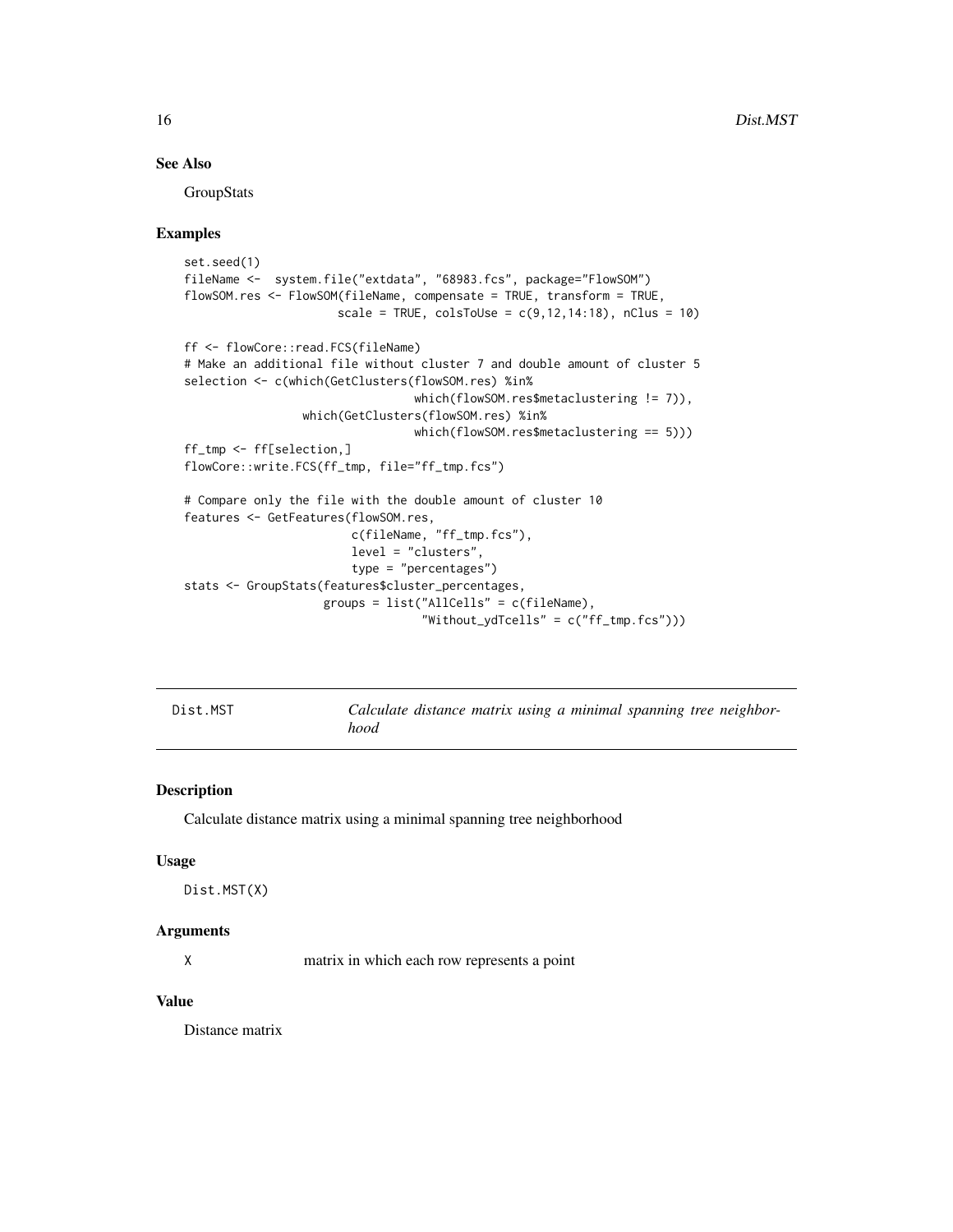<span id="page-16-1"></span><span id="page-16-0"></span>

# Description

Method to run general FlowSOM workflow. Will scale the data and uses consensus meta-clustering by default.

# Usage

```
FlowSOM(
  input,
  pattern = ".fcs",
  compensate = FALSE,
  spillover = NULL,
  transform = FALSE,
  toTransform = NULL,
  transformFunction = flowCore::logicleTransform(),
  transformList = NULL,
  scale = FALSE,
  scaled.center = TRUE,
  scaled.scale = TRUE,
  silent = TRUE,
  colsToUse = NULL,
 nClus = 10,
 maxMeta = NULL,
  importance = NULL,
  seed = NULL,...
)
```
# Arguments

| input             | a flowFrame, a flowSet or an array of paths to files or directories                                                                                                                                  |
|-------------------|------------------------------------------------------------------------------------------------------------------------------------------------------------------------------------------------------|
| pattern           | if input is an array of file- or directorynames, select only files containing pattern                                                                                                                |
| compensate        | logical, does the data need to be compensated                                                                                                                                                        |
| spillover         | spillover matrix to compensate with If NULL and compensate = TRUE, we will<br>look for \$SPILL description in FCS file.                                                                              |
| transform         | logical, does the data need to be transformed with the transformation given in<br>transformFunction.                                                                                                 |
| toTransform       | column names or indices that need to be transformed. Will be ignored if transform List<br>is given. If NULL and transform $=$ TRUE, column names of \$SPILL description in<br>FCS file will be used. |
| transformFunction |                                                                                                                                                                                                      |
|                   | Defaults to logicleTransform()                                                                                                                                                                       |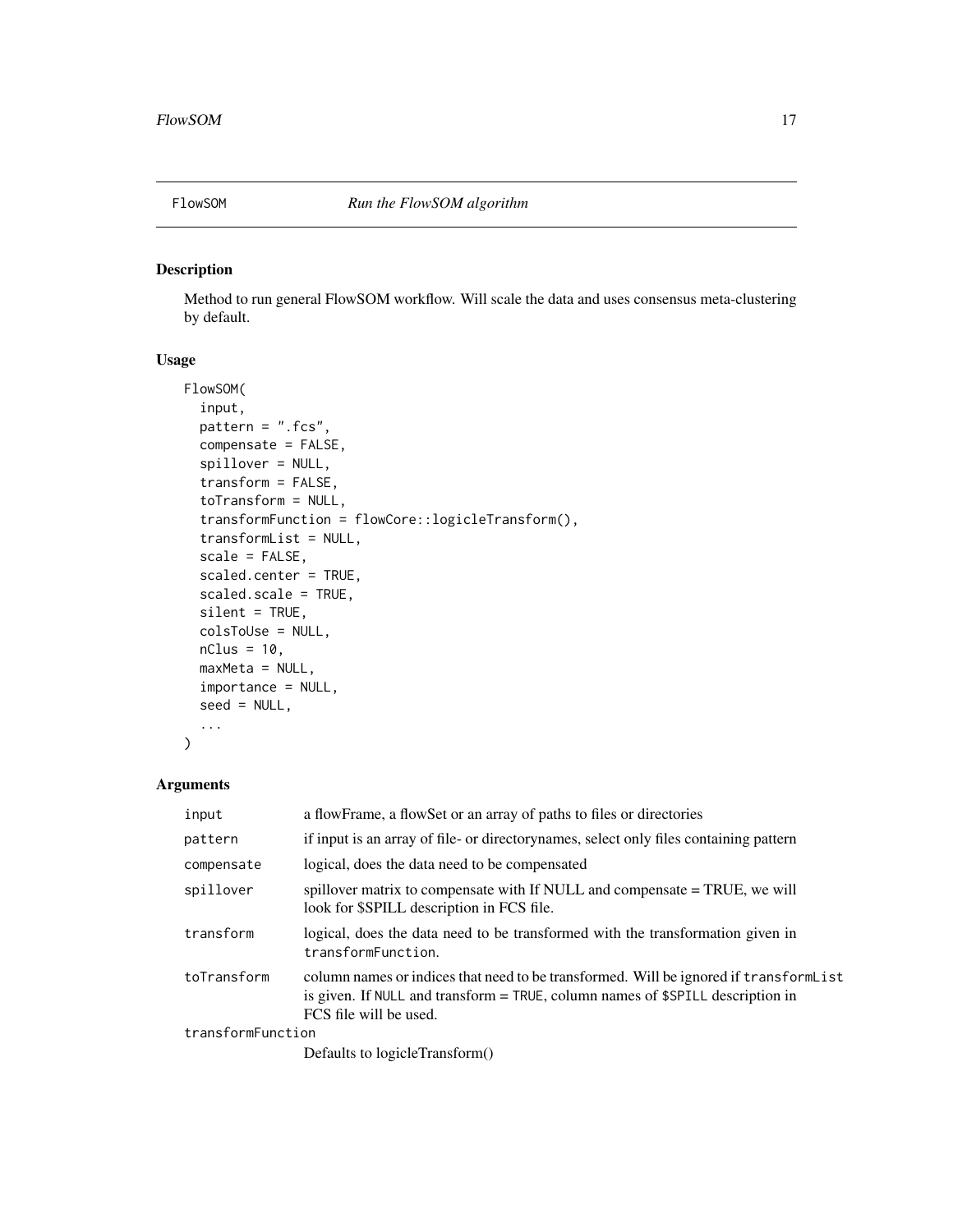| transformList | transform List to apply on the samples.                                                                                          |
|---------------|----------------------------------------------------------------------------------------------------------------------------------|
| scale         | logical, does the data needs to be rescaled. Default = FALSE                                                                     |
| scaled.center | see scale                                                                                                                        |
| scaled.scale  | see scale                                                                                                                        |
| silent        | if TRUE, no progress updates will be printed                                                                                     |
| colsToUse     | Markers, channels or indices to use for building the SOM. Default (NULL) is<br>all the columns used to build the FlowSOM object. |
| nClus         | Exact number of clusters for meta-clustering. Ignored if maxMeta is specified.<br>Default $= 10$ .                               |
| maxMeta       | Maximum number of clusters to try out for meta-clustering. If NULL (default),<br>only one option will be computed (nClus).       |
| importance    | array with numeric values. Parameters will be scaled according to importance                                                     |
| seed          | Set a seed for reproducible results                                                                                              |
| .             | options to pass on to the SOM function (xdim, ydim, rlen, mst, alpha, radius,<br>init, distf)                                    |

# Value

A list with two items: the first is the flowSOM object containing all information (see the vignette for more detailed information about this object), the second is the metaclustering of the nodes of the grid. This is a wrapper function for [ReadInput](#page-80-1), [BuildSOM](#page-13-1), [BuildMST](#page-12-1) and [MetaClustering](#page-41-1). Executing them separately may provide more options.

### See Also

[scale](#page-0-0), [ReadInput](#page-80-1), [BuildSOM](#page-13-1), [BuildMST](#page-12-1), [MetaClustering](#page-41-1)

```
# Read from file
fileName <- system.file("extdata", "68983.fcs", package = "FlowSOM")
flowSOM.res <- FlowSOM(fileName, compensate = TRUE, transform = TRUE,
                      scale = TRUE, colsToUse = c(9, 12, 14:18), nClus = 10)
# Or read from flowFrame object
ff <- flowCore::read.FCS(fileName)
ff <- flowCore::compensate(ff, flowCore::keyword(ff)[["SPILL"]])
ff <- flowCore::transform(ff,
         flowCore::transformList(colnames(flowCore::keyword(ff)[["SPILL"]]),
                                flowCore::logicleTransform()))
flowSOM.res <- FlowSOM(ff,
                       scale = TRUE,
                       colsToUse = c(9, 12, 14:18),
                       nClus = 10)
# Plot results
PlotStars(flowSOM.res,
         backgroundValues = flowSOM.res$metaclustering)
```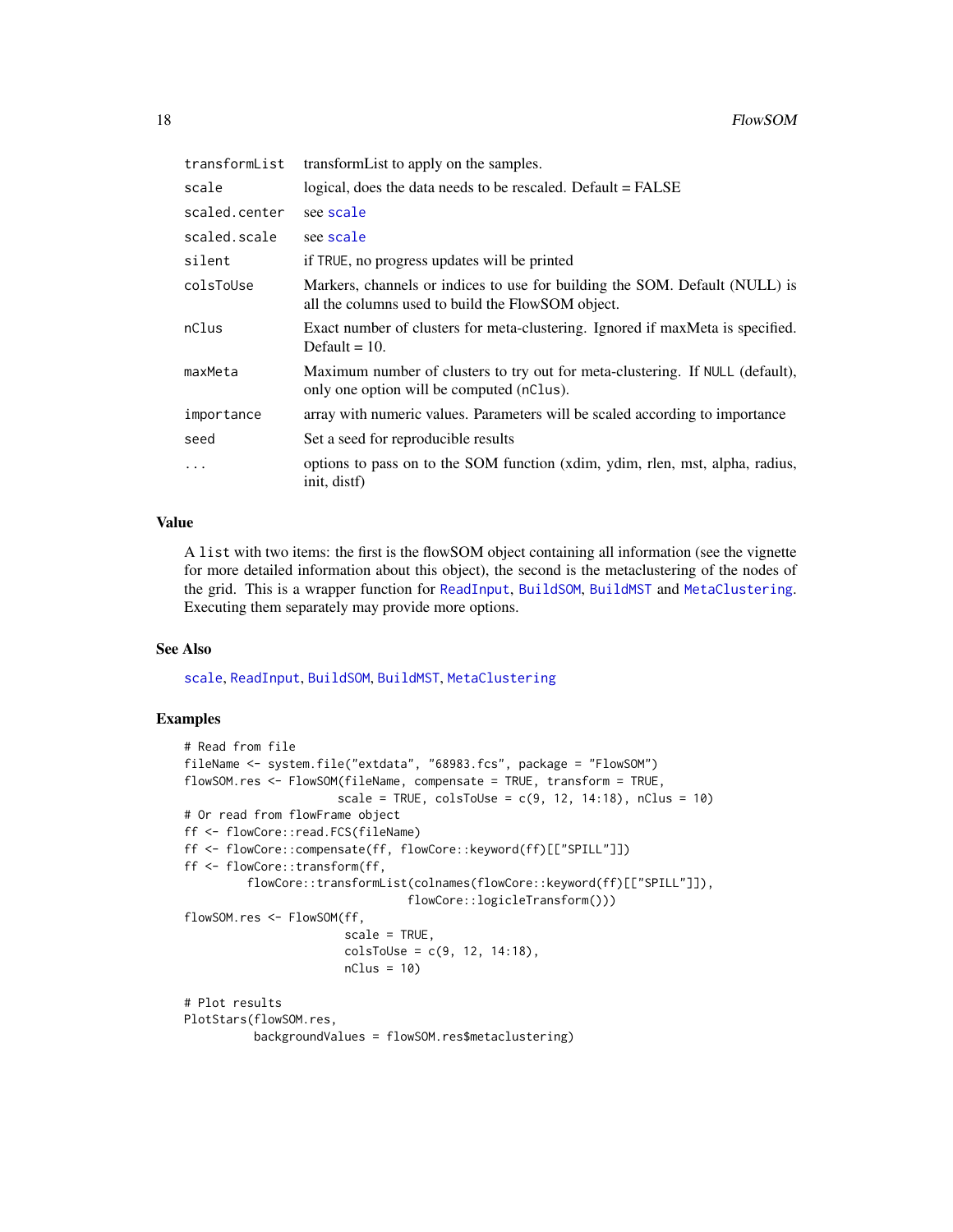# <span id="page-18-0"></span>FlowSOMmary 19

```
# Get metaclustering per cell
flowSOM.clustering <- GetMetaclusters(flowSOM.res)
```
FlowSOMmary *FlowSOMmary*

# Description

This functions plots a summary of a flowSOM object. It includes a table of (meta)cluster data, the flowSOM trees and grid view, the (meta)cluster labels, the markers expression, the file distribution if present, the cluster per metacluster percentage, a t-SNE plot, and the MFI per metacluster.

#### Usage

```
FlowSOMmary(fsom, plotFile = "FlowSOMmary.pdf")
```
# Arguments

| fsom     | FlowSOM object, as generated by FlowSOM                                      |
|----------|------------------------------------------------------------------------------|
| plotFile | Name of the pdf file that will be generated (default is FlowSOMmary.pdf). If |
|          | NULL, a list of ggplots will be returned.                                    |

### Value

Returns a summary of the FlowSOM object

# Examples

```
# Identify the files
fcs <- flowCore::read.FCS(system.file("extdata", "68983.fcs",
                                      package = "FlowSOM"))
# Build a FlowSOM object
flowSOM.res <- FlowSOM(fcs,
                       scale = TRUE,
                       compensate = TRUE,
                       transform = TRUE,
                       toTransform = 8:18,
                       colsToUse = c(9, 12, 14:18),
                       nClus = 10,
                       seed = 1)
```
FlowSOMmary(flowSOM.res)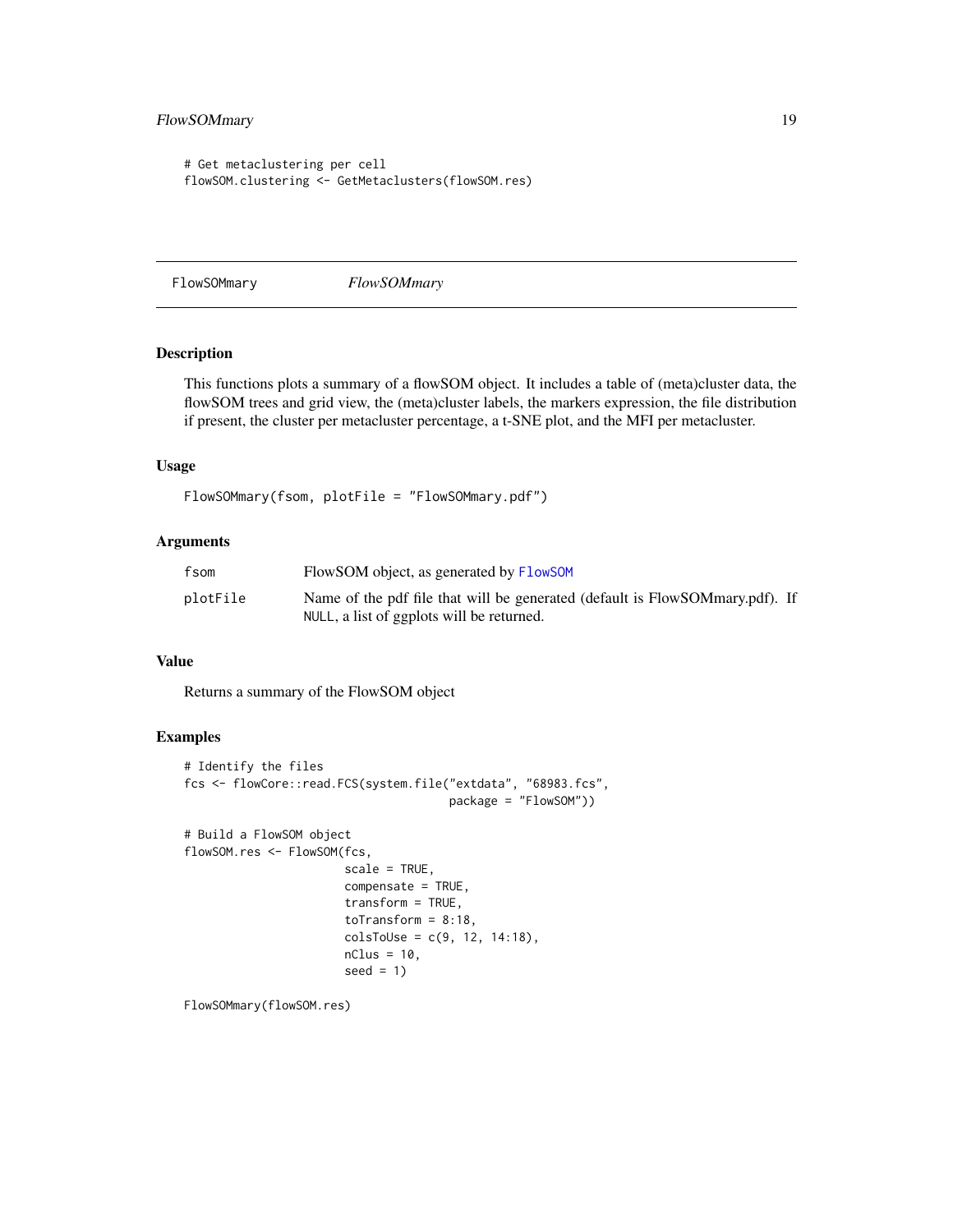<span id="page-19-0"></span>FlowSOMSubset *FlowSOMSubset*

### Description

FlowSOM subset

### Usage

FlowSOMSubset(fsom, ids)

### Arguments

| fsom | FlowSOM object, as generated by BuildMST |
|------|------------------------------------------|
| ids  | Array containing the ids to keep         |

# Details

Take a subset from a FlowSOM object

### Value

FlowSOM object containing updated data and median values, but with the same grid

# See Also

[BuildMST](#page-12-1)

```
# Read two files (Artificially, as we just split 1 file in 2 subsets)
fileName <- system.file("extdata", "68983.fcs", package = "FlowSOM")
ff1 <- flowCore::read.FCS(fileName)[1:1000, ]
flowCore::keyword(ff1)[["FIL"]] <- "File1"
ff2 <- flowCore::read.FCS(fileName)[1001:2000, ]
flowCore::keyword(ff2)[["FIL"]] <- "File2"
flowSOM.res <- FlowSOM(flowCore::flowSet(c(ff1, ff2)), compensate = TRUE,
                       transform = TRUE, scale = TRUE,
                       colsToUse = c(9, 12, 14:18), maxMeta = 10)
# see $metadata for subsets:
flowSOM.res$metaData
# Use only the second file, without changing the map
fSOM2 <- FlowSOMSubset(flowSOM.res,
                       (flowSOM.res$metaData[[2]][1]):
                        (flowSOM.res$metaData[[2]][2]))
```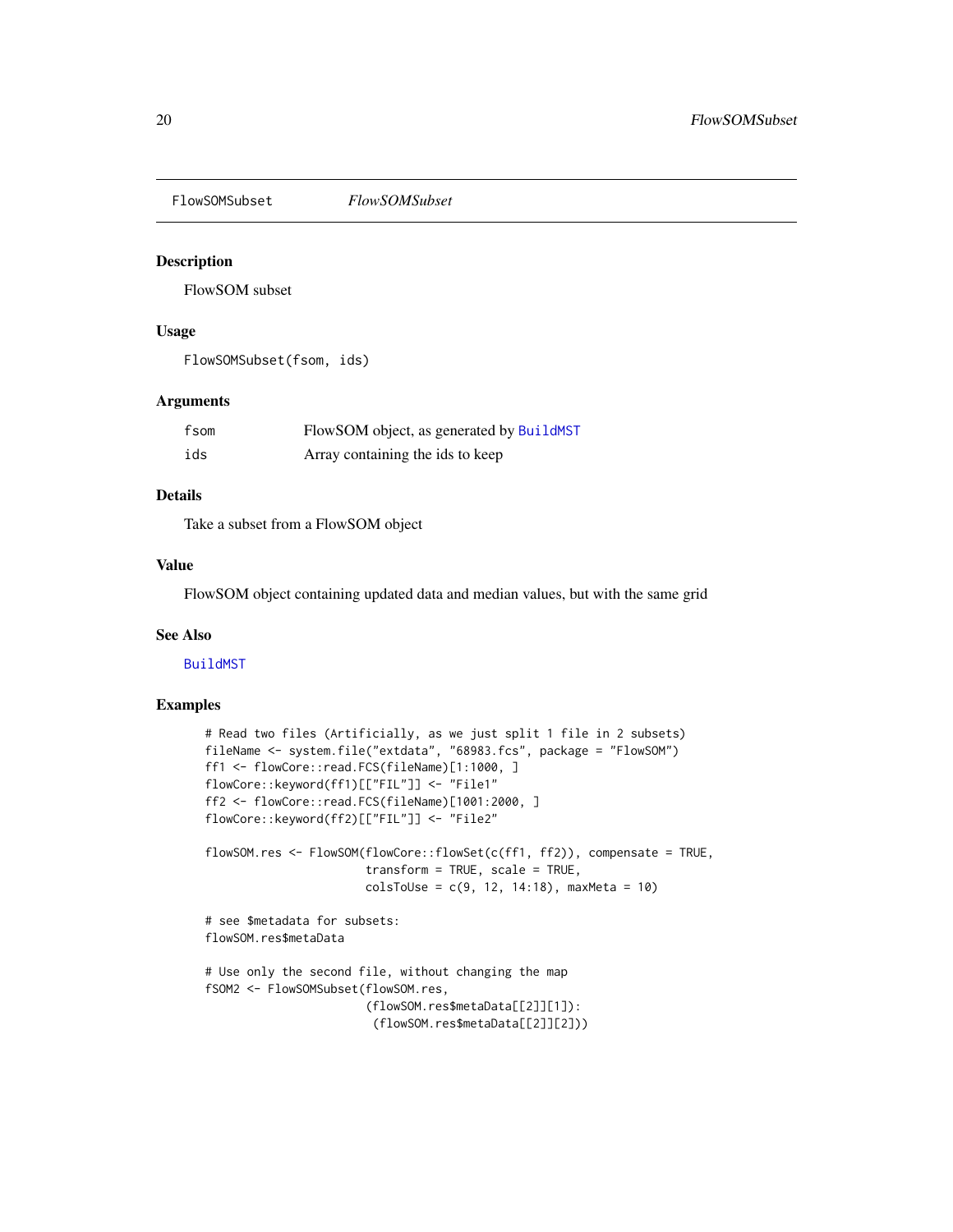<span id="page-20-0"></span>FlowSOM\_colors *FlowSOM default colors*

# Description

FlowSOM default colors

# Usage

FlowSOM\_colors(n)

# Arguments

n Number of colors to generate

### Value

array of n colors

FMeasure *F measure*

# Description

Compute the F measure between two clustering results

# Usage

```
FMeasure(realClusters, predictedClusters, silent = FALSE)
```
# Arguments

| realClusters      | Array containing real cluster labels for each sample                           |
|-------------------|--------------------------------------------------------------------------------|
| predictedClusters |                                                                                |
|                   | Array containing predicted cluster labels for each sample                      |
| silent            | Logical, if FALSE (default), print some information about precision and recall |

# Value

F measure score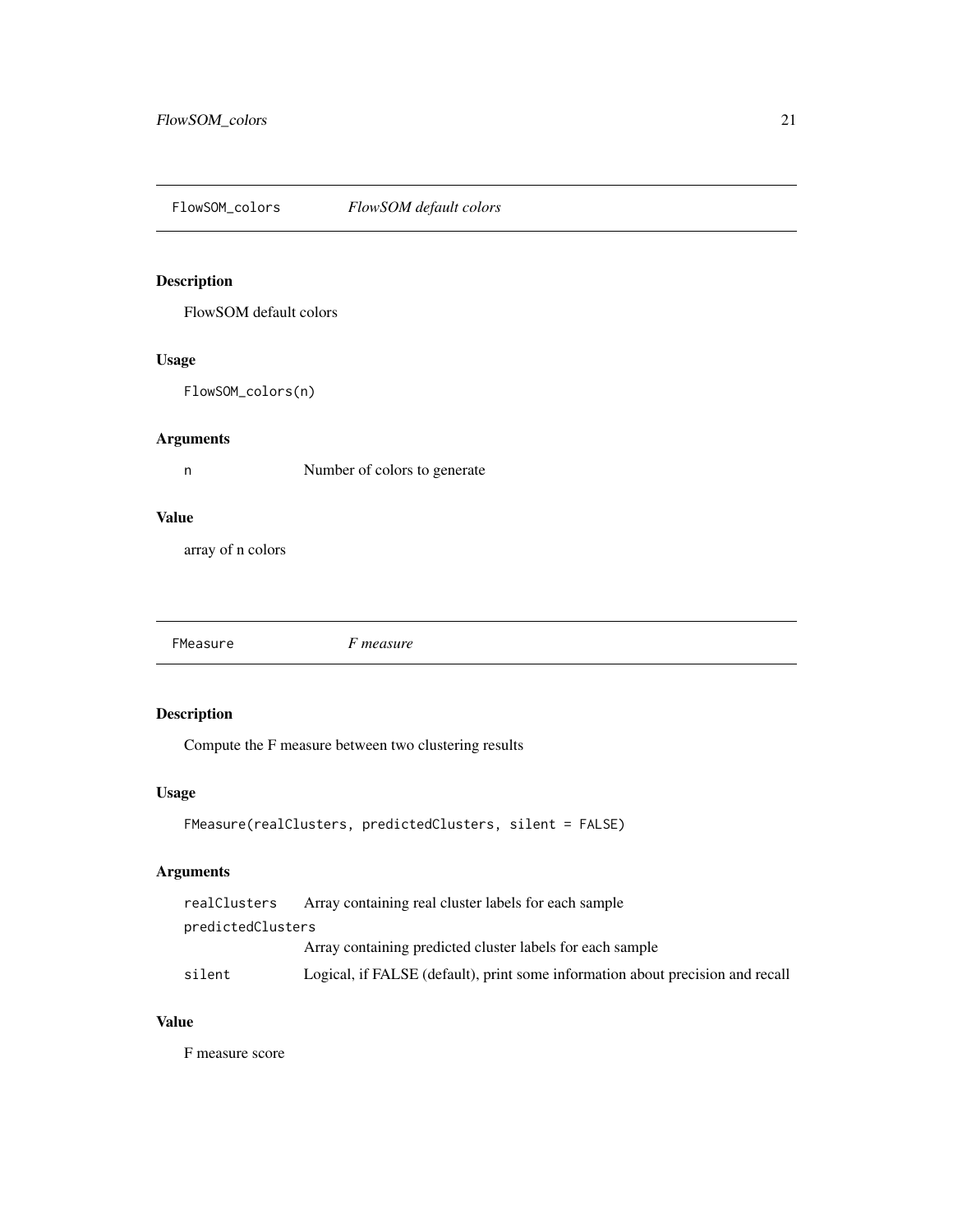# Examples

```
# Generate some random data as an example
realClusters <- sample(1:5,100,replace = TRUE)
predictedClusters <- sample(1:6, 100, replace = TRUE)
```

```
# Calculate the FMeasure
FMeasure(realClusters,predictedClusters)
```
<span id="page-21-1"></span>GetChannels *GetChannels*

# Description

Get channel names for an array of markers, given a flowFrame or a FlowSOM object. As available in "name". [grep](#page-0-0) is used to look for the markers. Other regex can be added.

### Usage

```
GetChannels(object, markers, exact = TRUE)
```
#### Arguments

| object  | The flowFrame or the FlowSOM object of interest                                                                                        |
|---------|----------------------------------------------------------------------------------------------------------------------------------------|
| markers | Vector with markers or channels of interest. Also accepts the index of the marker<br>found in the object.                              |
| exact   | If TRUE (default), the grep pattern will be extended to start with $\sim$ 0 and end<br>with \\E\$, so only exact matches are possible. |

### Value

Corresponding channel names

# See Also

[GetMarkers](#page-29-1)

```
# Read the flowFrame
fileName <- system.file("extdata", "68983.fcs", package = "FlowSOM")
ff <- flowCore::read.FCS(fileName)
GetChannels(ff, c("FSC-A", "CD3", "FITC-A"))
GetMarkers(ff, c("FSC-A", "CD3", "FITC-A"))
```
<span id="page-21-0"></span>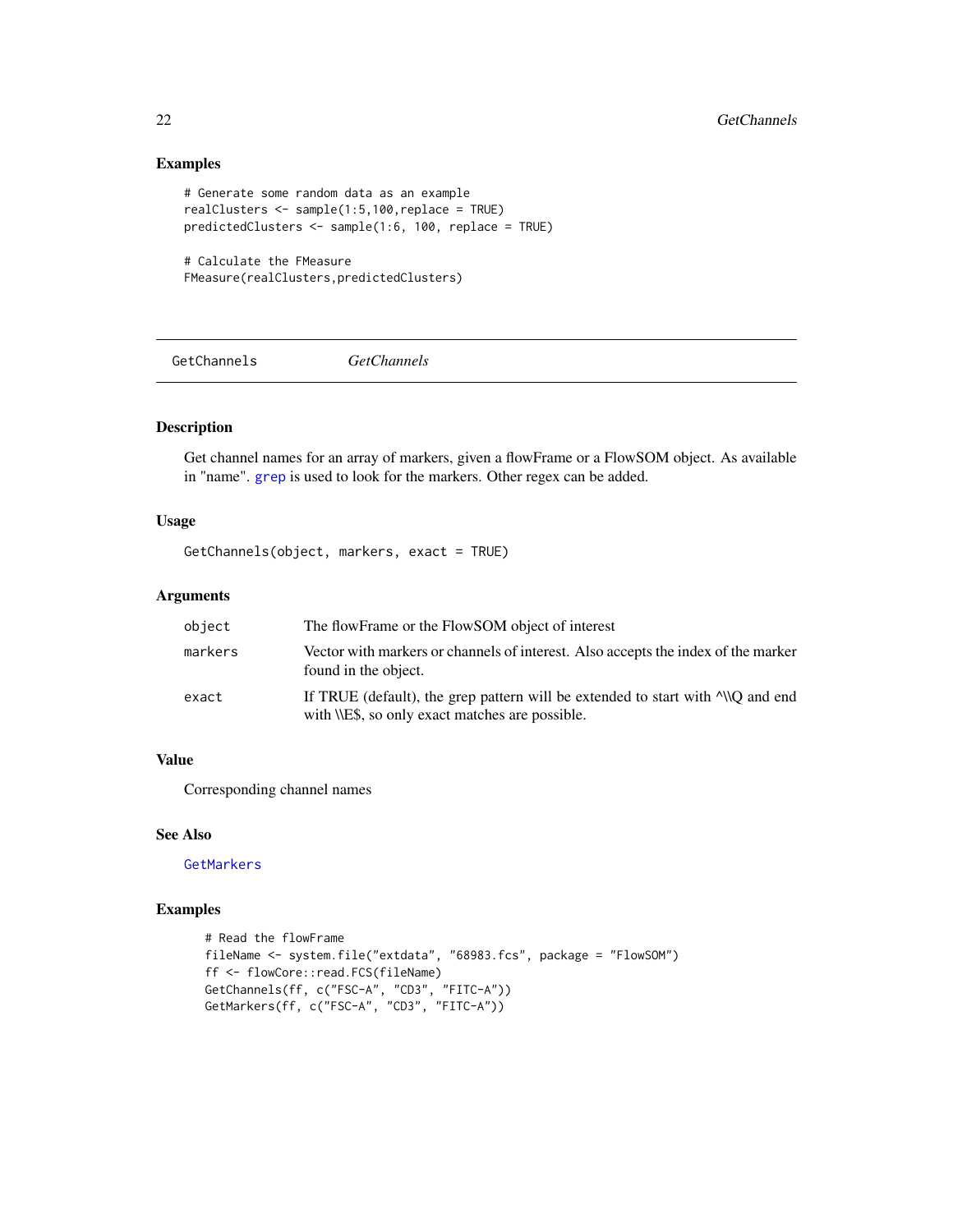<span id="page-22-0"></span>GetClusterCVs *Get CV values for all clusters*

#### Description

Get CV values for all clusters

# Usage

GetClusterCVs(fsom)

# Arguments

fsom FlowSOM object as generated by the FlowSOM function or the BuildSOM function

### Value

Matrix with coefficient of variation values for each marker

fileName <- system.file("extdata", "68983.fcs", package = "FlowSOM") flowSOM.res <- Flow-SOM(fileName, compensate = TRUE, transform = TRUE, scale = TRUE, colsToUse =  $c(9, 12, 12)$ 14:18), nClus = 10) cvs <- GetClusterCVs(flowSOM.res)

GetClusterMFIs *Get MFI values for all clusters*

# Description

Get MFI values for all clusters

### Usage

```
GetClusterMFIs(fsom, colsUsed = FALSE, prettyColnames = FALSE)
```
# Arguments

| fsom     | FlowSOM object as generated by the FlowSOM function or the BuildSOM func-<br>tion                                  |
|----------|--------------------------------------------------------------------------------------------------------------------|
| colsUsed | logical. Should report only the columns used to build the SOM. Default $=$<br>FALSE.                               |
|          | pretty Colnames logical. Should report pretty column names instead of standard column names.<br>$Default = FALSE.$ |

# Value

Matrix with median values for each marker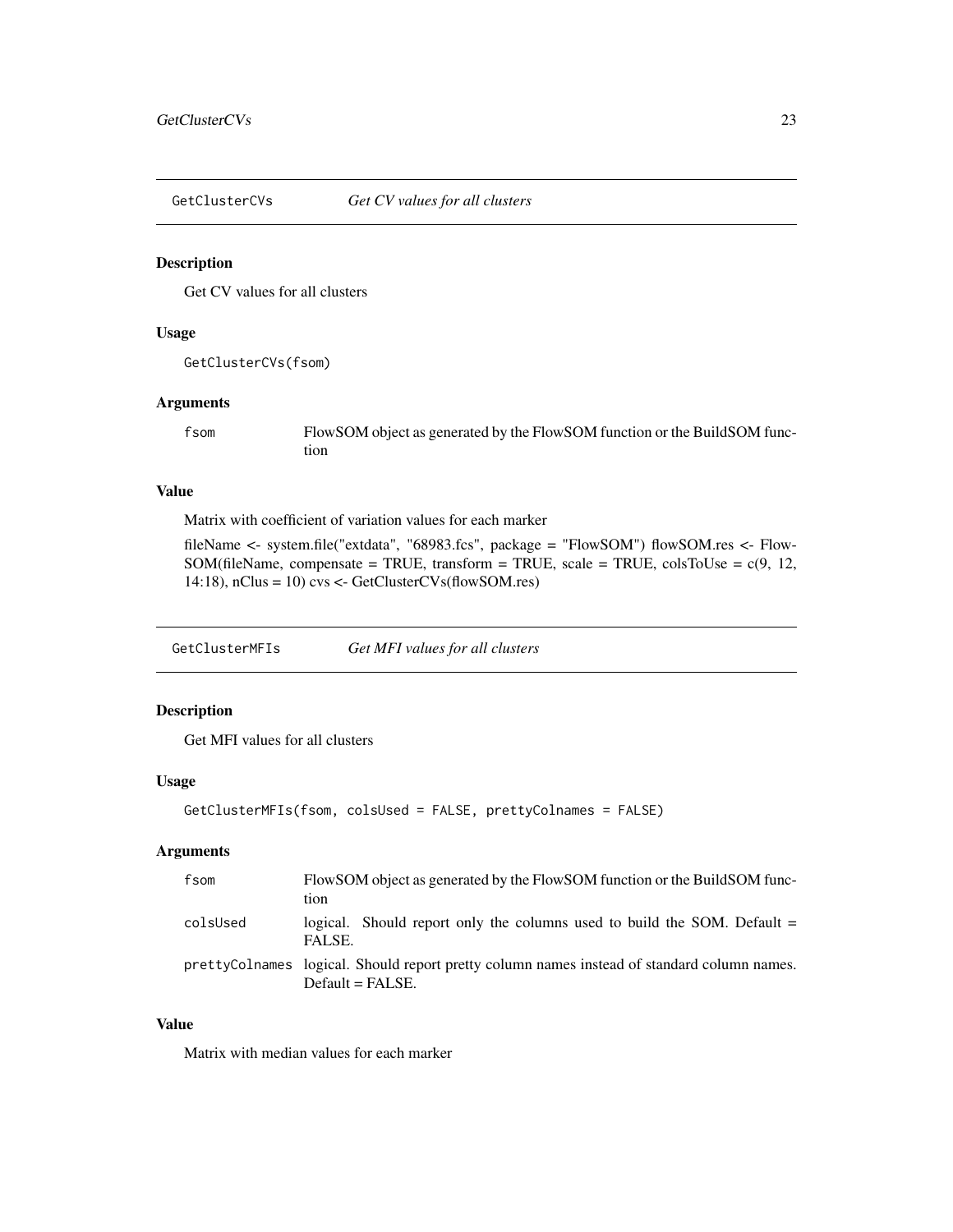# Examples

```
fileName <- system.file("extdata", "68983.fcs", package = "FlowSOM")
flowSOM.res <- FlowSOM(fileName, compensate = TRUE, transform = TRUE,
                      scale = TRUE, colsToUse = c(9, 12, 14:18), nClus = 10)
mfis <- GetClusterMFIs(flowSOM.res)
```
GetClusterPercentagesPositive

*Get percentage-positive values for all clusters*

# Description

Get percentage-positive values for all clusters

### Usage

```
GetClusterPercentagesPositive(
  fsom,
  cutoffs,
  colsUsed = FALSE,
 prettyColnames = FALSE
\lambda
```
### Arguments

| fsom     | FlowSOM object as generated by the FlowSOM function or the BuildSOM func-<br>tion                                     |
|----------|-----------------------------------------------------------------------------------------------------------------------|
| cutoffs  | named numeric vector. Upper bounds of negative population fluorescence-intensity<br>values for each marker / channel. |
| colsUsed | logical. Should report only the columns used to build the SOM. Default $=$<br>FALSE.                                  |
|          | prettyColnames logical. Should report pretty column names instead of standard column names.<br>$Default = FALSE.$     |

# Value

Matrix with percentages of cells that are positive in selected markers per each cluster

```
fileName <- system.file("extdata", "68983.fcs", package = "FlowSOM")
flowSOM.res <- FlowSOM(fileName, compensate = TRUE, transform = TRUE,
                     scale = TRUE, colsToUse = c(9, 12, 14:18), nClus = 10)
perc_pos <- GetClusterPercentagesPositive(flowSOM.res, cutoffs = c('CD4' = 5000))
```
<span id="page-23-0"></span>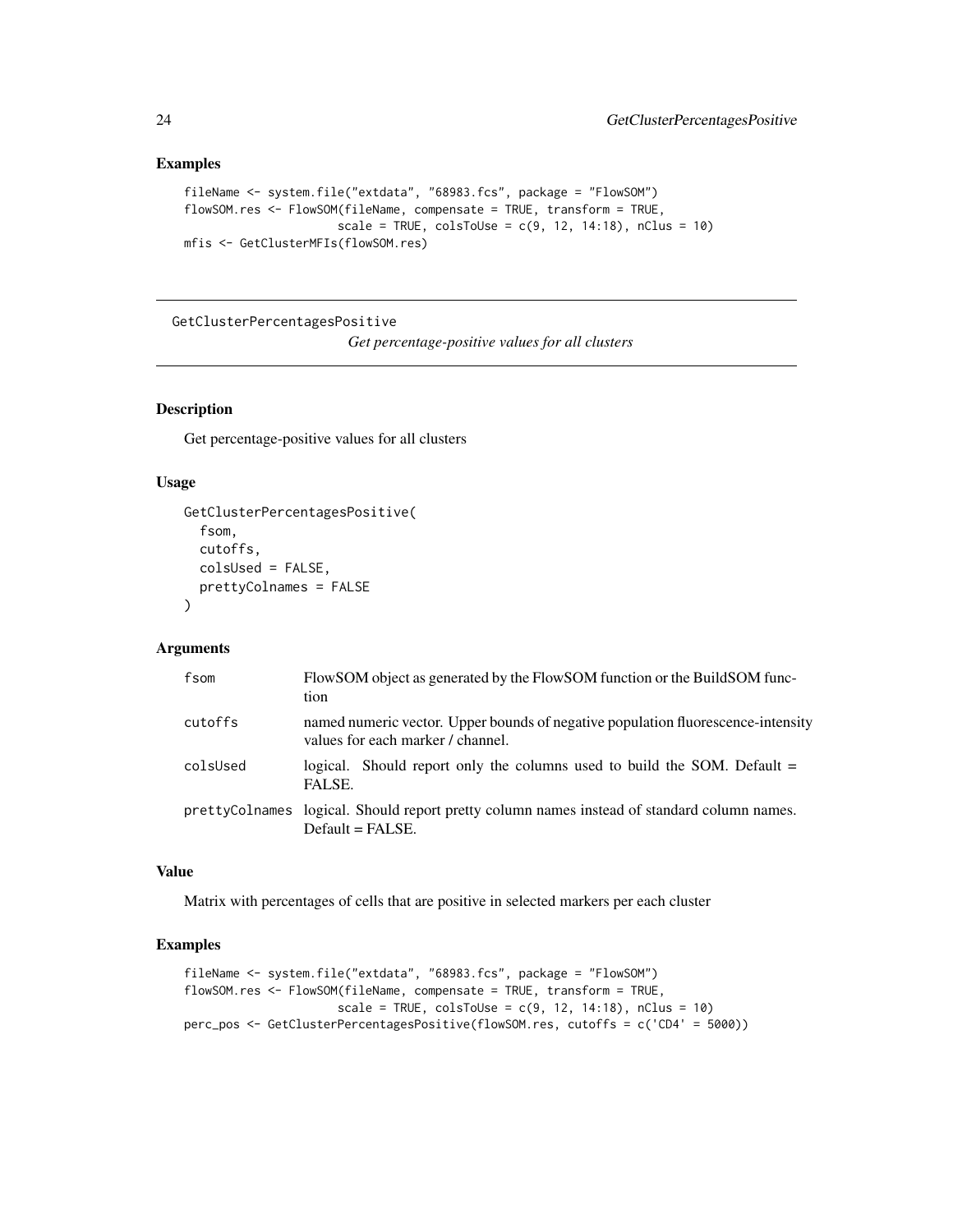<span id="page-24-0"></span>

# Description

Get cluster label for all individual cells

# Usage

```
GetClusters(fsom)
```
### Arguments

fsom FlowSOM object as generated by the FlowSOM function or the BuildSOM function

### Value

vector label for every cell

### Examples

```
fileName <- system.file("extdata", "68983.fcs", package = "FlowSOM")
flowSOM.res <- FlowSOM(fileName, compensate = TRUE, transform = TRUE,
                     scale = TRUE, colsToUse = c(9, 12, 14:18), nClus = 10)
cluster_labels <- GetClusters(flowSOM.res)
```
GetCounts *GetCounts*

# Description

Get counts of number of cells in clusters or metaclusters

#### Usage

GetCounts(fsom, level = "metaclusters")

### Arguments

| fsom  | FlowSOM object                                                                                   |
|-------|--------------------------------------------------------------------------------------------------|
| level | Character string, should be either "clusters" or "metaclusters" (default) or abbre-<br>viations. |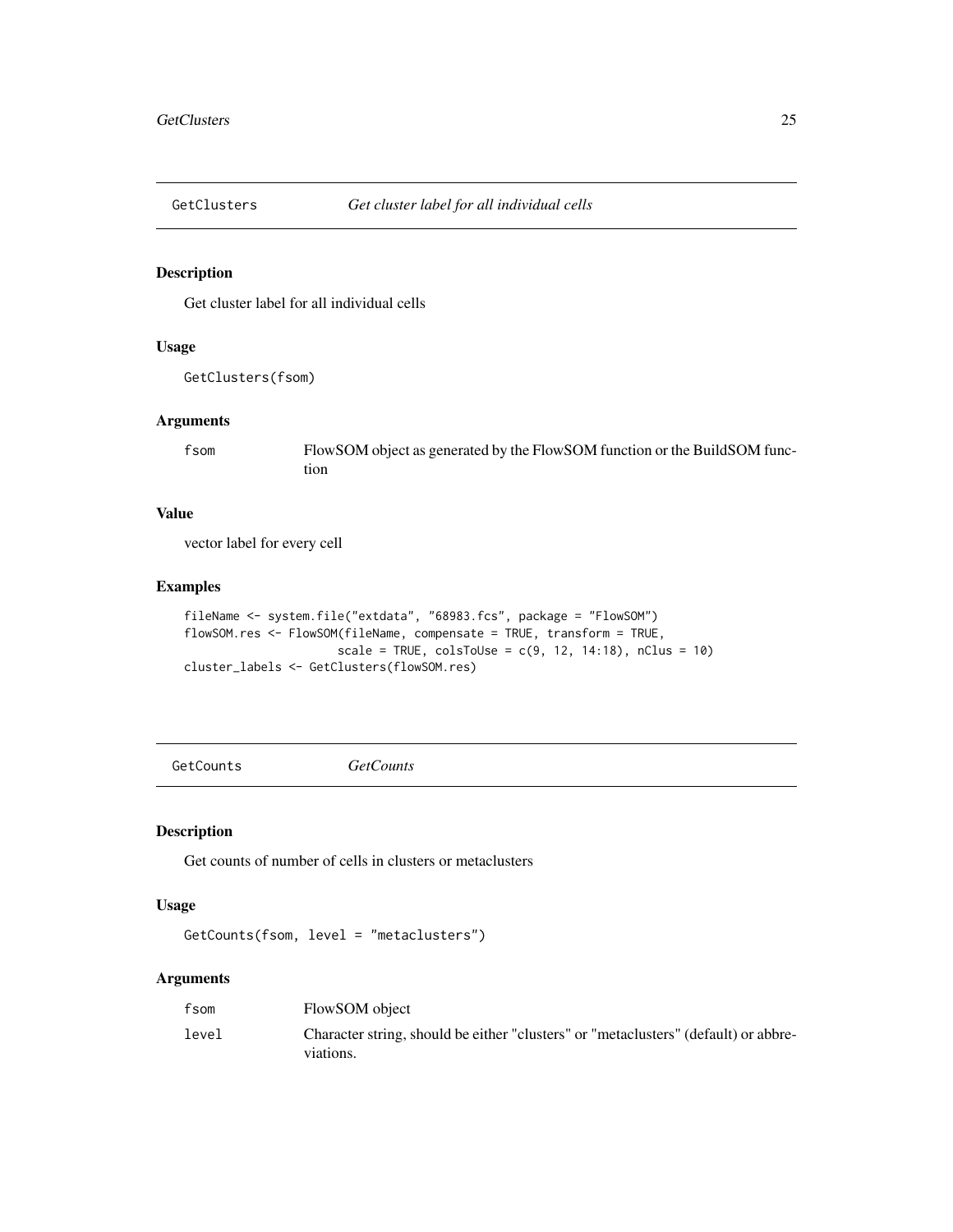# <span id="page-25-0"></span>Value

A named vector with the counts

### Examples

```
# Read from file, build self-organizing map and minimal spanning tree
fileName <- system.file("extdata", "68983.fcs", package = "FlowSOM")
ff <- flowCore::read.FCS(fileName)
ff <- flowCore::compensate(ff, flowCore::keyword(ff)[["SPILL"]])
ff <- flowCore::transform(ff, flowCore::estimateLogicle(ff,
                                               flowCore::colnames(ff)[8:18]))
flowSOM.res <- FlowSOM(ff,
                       scale = TRUE,
                       colsTolse = c(9, 12, 14:18),nClus = 10,
                       seed = 1)
GetCounts(flowSOM.res)
GetCounts(flowSOM.res, level = "clusters")
```
GetCVs *Get CV values for all clusters*

### Description

Get CV values for all clusters

### Usage

GetCVs(fsom)

# Arguments

fsom FlowSOM object as generated by the FlowSOM function or the BuildSOM function

# Value

Matrix with coefficient of variation values for each marker

fileName <- system.file("extdata", "68983.fcs", package="FlowSOM") flowSOM.res <- FlowSOM(fileName, compensate=TRUE,transform=TRUE, scale=TRUE,colsToUse=c(9,12,14:18),nClus=10) cvs <- Get-ClusterCVs(flowSOM.res)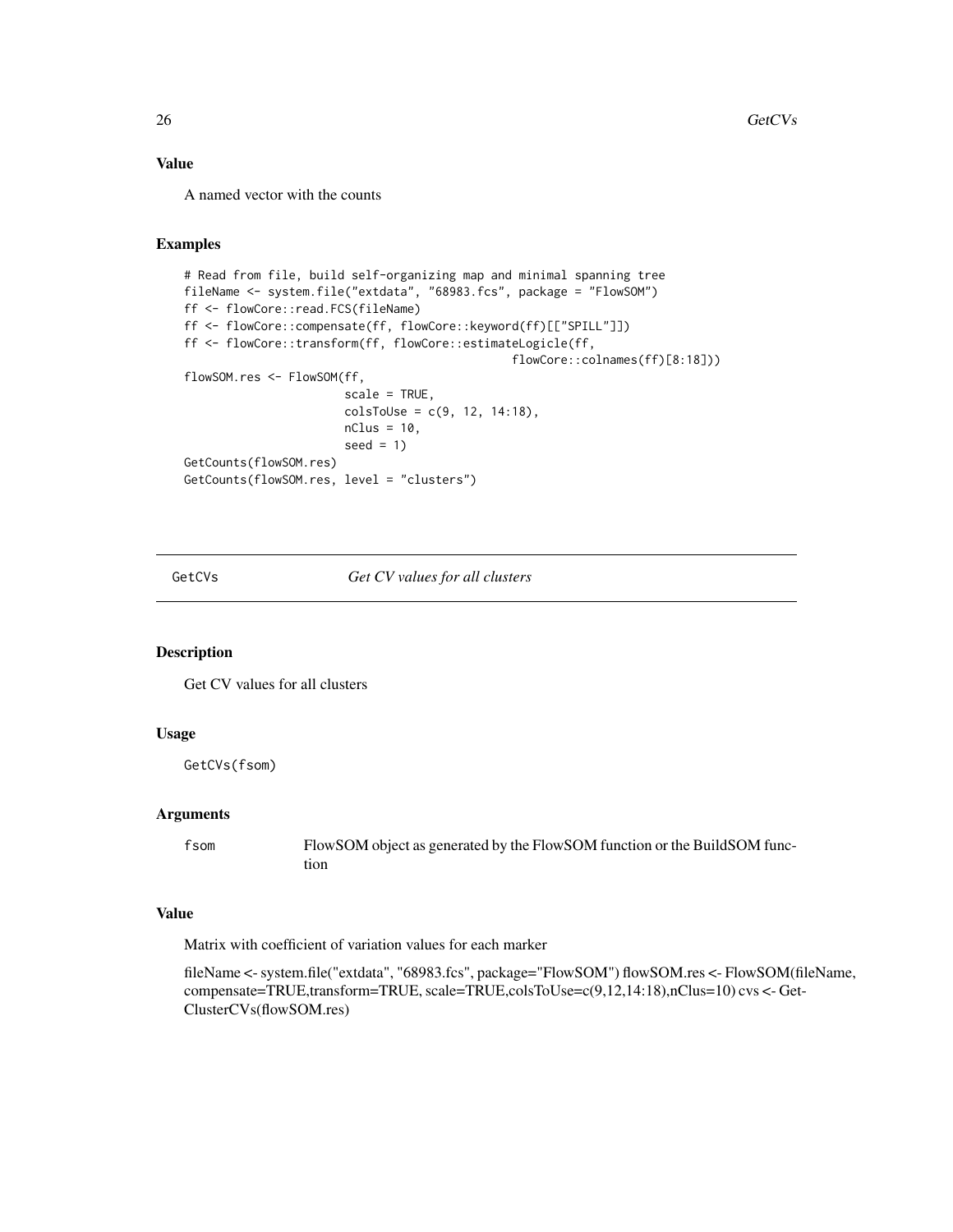# <span id="page-26-0"></span>GetFeatures *GetFeatures*

# Description

Map FCS files on an existing FlowSOM object

# Usage

```
GetFeatures(
  fsom,
  files,
  level = c("clusters", "metaclusters"),
  type = "counts",
  MFI = NULL,positive_cutoffs = NULL,
  filenames = NULL,
  silent = FALSE
\mathcal{L}
```
# Arguments

| fsom             | FlowSOM object as generated by the FlowSOM function or the BuildSOM func-<br>tion                                                                                     |  |
|------------------|-----------------------------------------------------------------------------------------------------------------------------------------------------------------------|--|
| files            | Either a vector of FCS files or paths to FCS files                                                                                                                    |  |
| level            | Level(s) of interest. Default is $c("clusters", "metaclusters"), but can also be only$<br>one of them. Can be abbreviated.                                            |  |
| type             | Type of features to extract. Default is "counts", can be a vector of "counts",<br>"percentages", "MFIs" and/or "percentages_positive" or abbreviations.               |  |
| <b>MFI</b>       | Vector with channels / markers for which the MFI values must be returned when<br>"MFIs" is in type                                                                    |  |
| positive_cutoffs |                                                                                                                                                                       |  |
|                  | Named vector with fluorescence-intensity values per channel / marker that are<br>the upper bounds for a negative population when "percentages_positive" is in<br>type |  |
| filenames        | An optional vector with filenames that will be used as rownames in the count<br>matrices. If NULL (default) either the paths will be used or a numerical vector.      |  |
| silent           | Logical. If TRUE, print progress messages. Default = FALSE.                                                                                                           |  |

# Value

matrix with features per population - type combination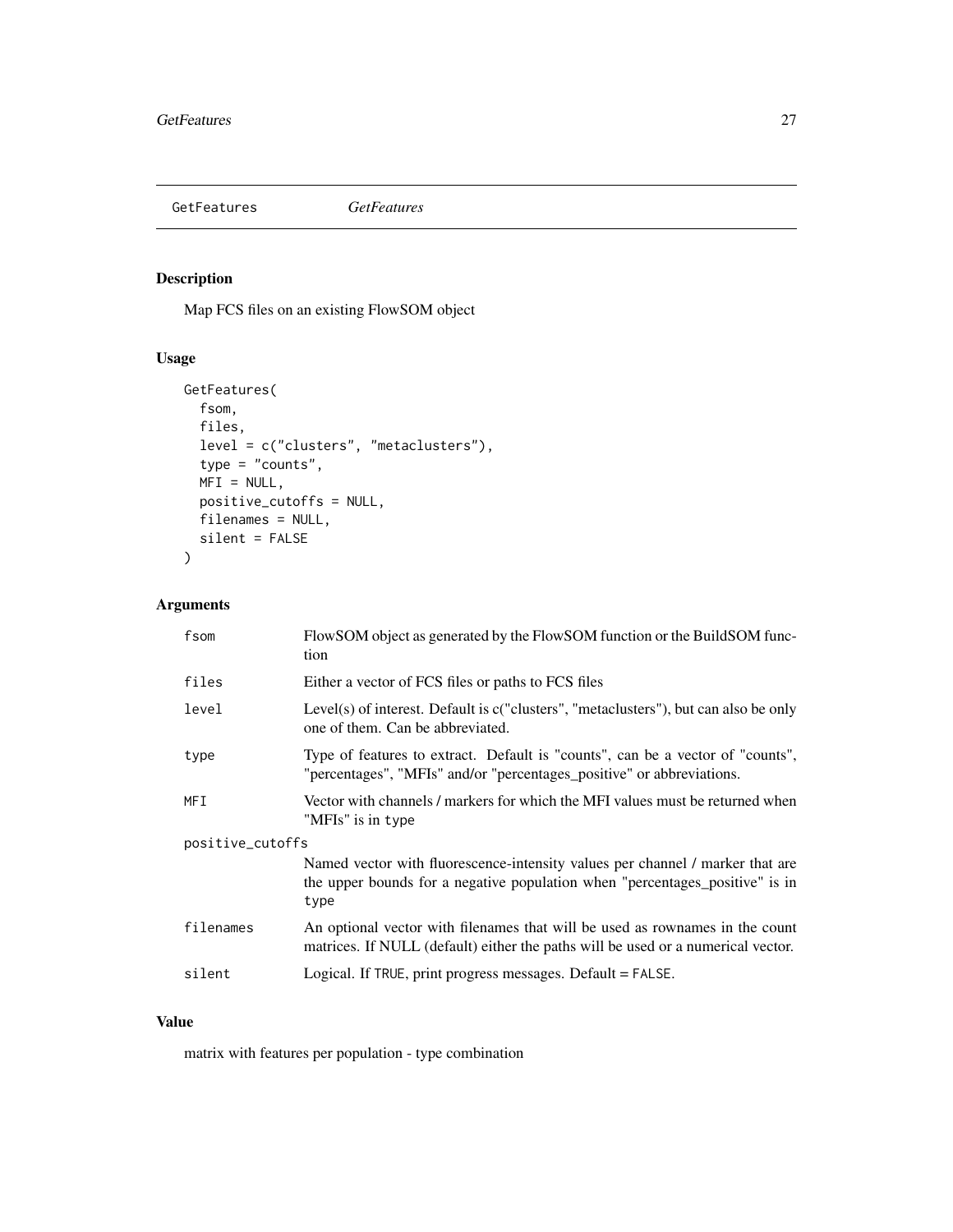### Examples

```
# Build FlowSom result
fileName <- system.file("extdata", "68983.fcs", package = "FlowSOM")
ff <- flowCore::read.FCS(fileName)
ff <- flowCore::compensate(ff, flowCore::keyword(ff)[["SPILL"]])
ff <- flowCore::transform(ff,
        flowCore::transformList(colnames(flowCore::keyword(ff)[["SPILL"]]),
                               flowCore::logicleTransform()))
flowSOM.res <- FlowSOM(ff[1:1000, ],
                       scale = TRUE,
                       colsToUse = c(9, 12, 14:18),
                       nClus = 10# Map new data
counts <- GetFeatures(fsom = flowSOM.res,
                      level = "clusters",
                      files = c(ff[1001:2000, ], ff[2001:3000, ]))
features <- GetFeatures(fsom = flowSOM.res,
                        files = c(ff[1001:2000, ], ff[2001:3000, ]),
                        type = c("counts", "percentages", "MFIs"),
                        MFI = "APC-A",filenames = c("ff_1001-2000", "ff_2001-3000"))
# Get percentages of positive cells
positive_cutoffs \leq c('CD8' = 1.5,
                      'CD4' = 0.3,
                      'CD19' = 1.3,
                      'CD3' = -0.3)perc_pos <- GetFeatures(fsom = flowSOM.res,
                        files = c(ff[1001:2000, ], ff[2001:3000, ]),
                        type = c("percentages_positive"),
                        positive_cutoffs = positive_cutoffs,
                        filenames = c("ff_1001-2000", "ff_2001-3000"))
```
GetFlowJoLabels *Process a FlowJo workspace file*

# Description

Reads a FlowJo workspace file using the flowWorkspace library and returns a list with a matrix containing gating results and a vector with a label for each cell from a set of specified gates

#### Usage

```
GetFlowJoLabels(
  files,
 wspFile,
```
<span id="page-27-0"></span>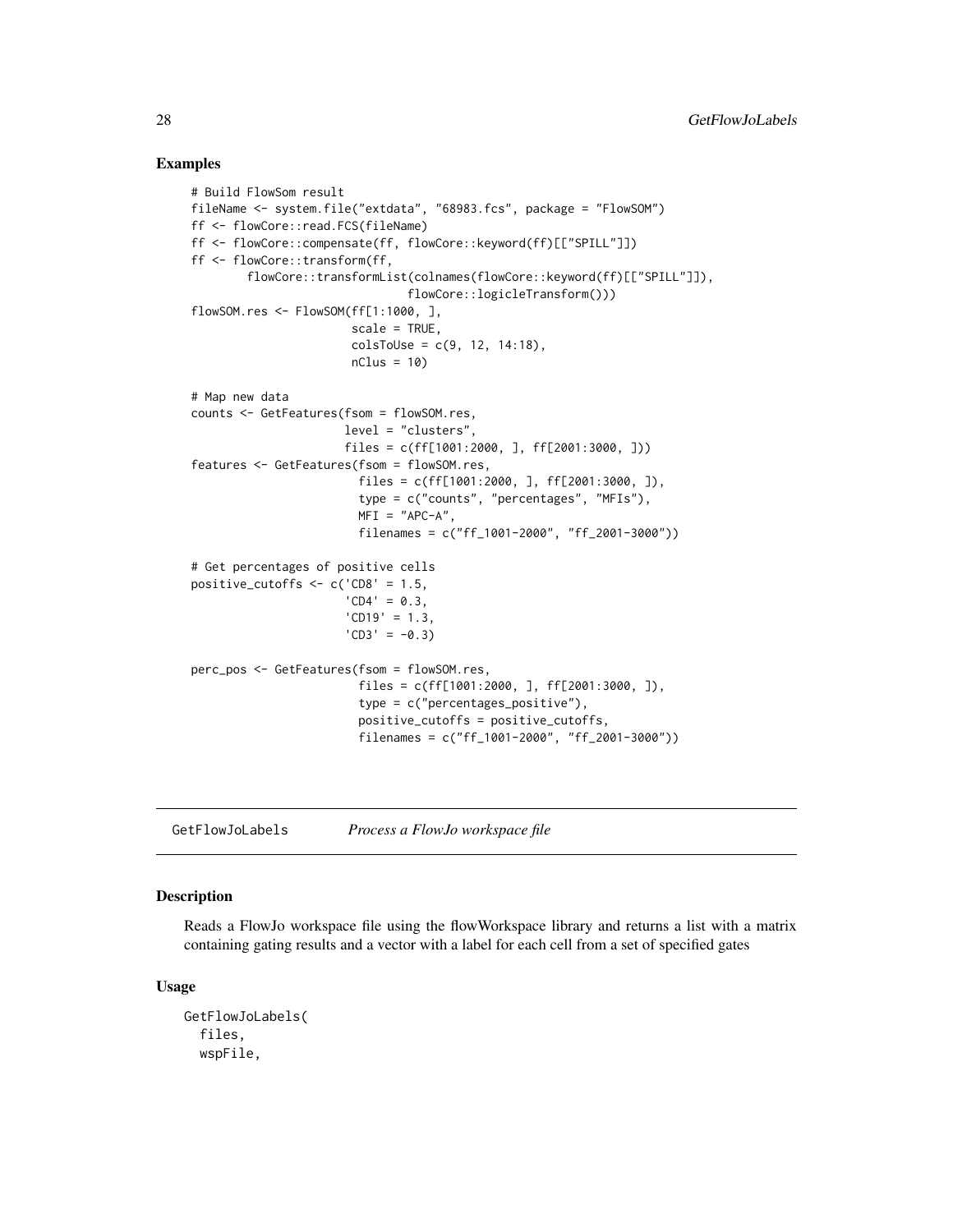### GetFlowJoLabels 29

```
group = "All Samples",
cellTypes = NULL,
getData = FALSE,
...
```
### **Arguments**

)

| files     | The FCS files of interest                                                                                       |
|-----------|-----------------------------------------------------------------------------------------------------------------|
| wspFile   | The FlowJo wsp file to read                                                                                     |
| group     | The Flow Jo group to parse. Default "All Samples".                                                              |
| cellTypes | Cell types to use for final labeling the cells. Should correspond with a subset of<br>the gate names in FlowJo. |
| getData   | If true, flowFrames are returned as well.                                                                       |
| $\cdots$  | Extra arguments to pass to CytoML::flowjo_to_gatingset                                                          |

### Value

This function returns a list, which for every file contains a list in which the first element ("matrix") is a matrix containing filtering results for each specified gate and the second element ("manual") is a vector which assigns one label to each cell. If only one file is given, only one list is returned instead of a list of lists.

### See Also

[PlotPies](#page-70-1)

```
# Identify the files
fcs_file <- system.file("extdata", "68983.fcs", package = "FlowSOM")
wspFile <- system.file("extdata", "gating.wsp", package = "FlowSOM")
# Specify the cell types of interest for assigning one label per cell
cellTypes <- c("B cells",
                "gd T cells", "CD4 T cells", "CD8 T cells",
                "NK cells", "NK T cells")
# Parse the FlowJo workspace
gatingResult <- GetFlowJoLabels(fcs_file, wspFile,
                                cellTypes = cellTypes,
                                getData = TRUE)
# Check the number of cells assigned to each gate
colSums(gatingResult$matrix)
# Build a FlowSOM tree
flowSOM.res <- FlowSOM(gatingResult$flowFrame,
                       colsToUse = c(9, 12, 14:18),
                       nClus = 10,
```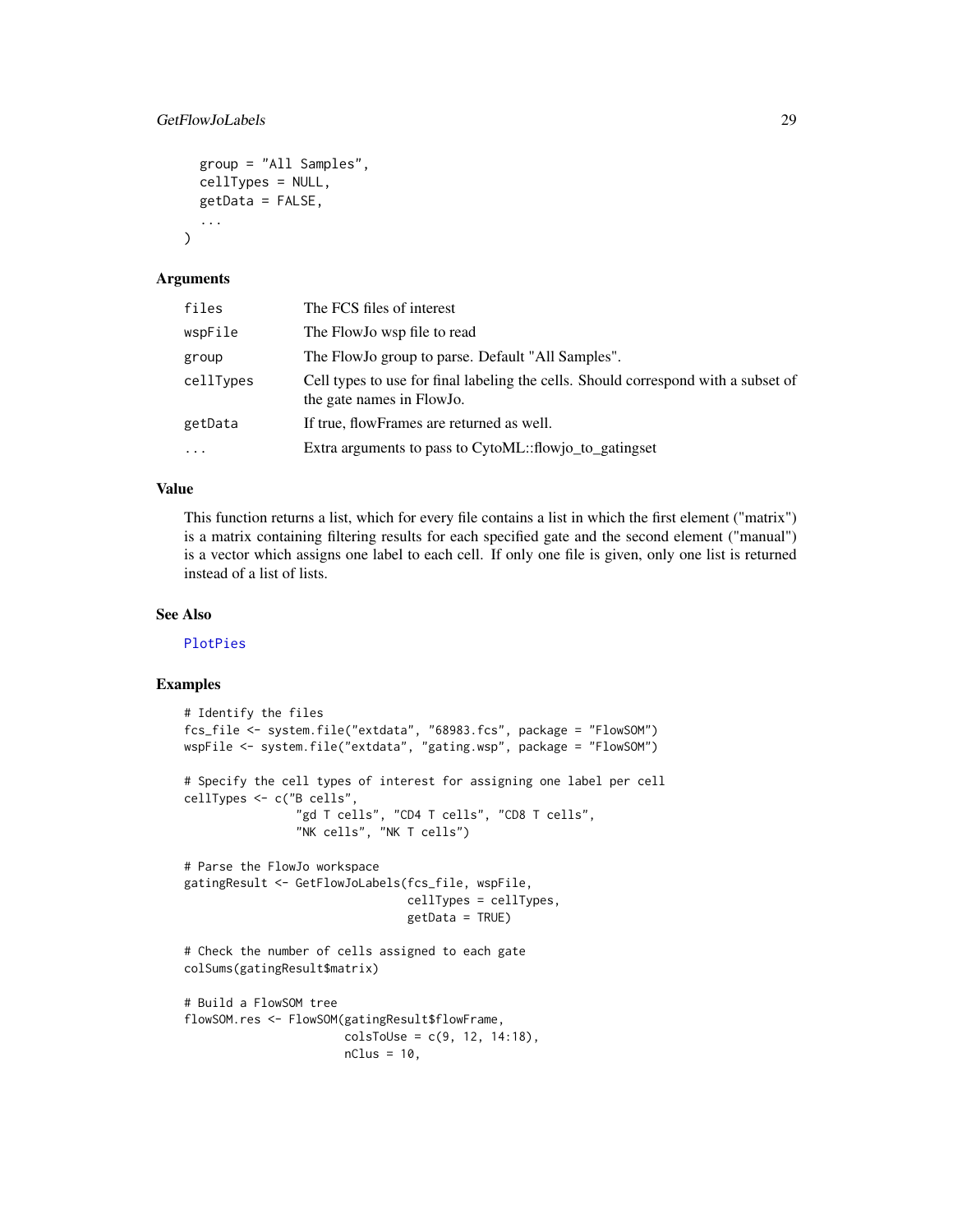seed  $= 1$ )

```
# Plot pies indicating the percentage of cell types present in the nodes
PlotPies(flowSOM.res,
         gatingResult$manual,
        backgroundValues = flowSOM.res$metaclustering)
```
<span id="page-29-1"></span>

GetMarkers *GetMarkers*

### Description

Get marker names for an array of channels, given a flowFrame or a FlowSOM object. As available in "desc". If this is NA, defaults to channel name. [grep](#page-0-0) is used to look for the markers. Other regex can be added.

#### Usage

GetMarkers(object, channels, exact = TRUE)

# Arguments

| object   | The flowFrame or the FlowSOM object of interest                                                                                        |
|----------|----------------------------------------------------------------------------------------------------------------------------------------|
| channels | Vector with markers or channels of interest. Also accepts the index of the chan-<br>nel in the object.                                 |
| exact    | If TRUE (default), the grep pattern will be extended to start with $\sim$ 0 and end<br>with \\E\$, so only exact matches are possible. |

# Value

Corresponding marker names

### See Also

**[GetChannels](#page-21-1)** 

```
# Read the flowFrame
fileName <- system.file("extdata", "68983.fcs", package = "FlowSOM")
ff <- flowCore::read.FCS(fileName)
GetChannels(ff, c("FSC-A", "CD3", "FITC-A"))
GetMarkers(ff, c("FSC-A", "CD3", "FITC-A"))
```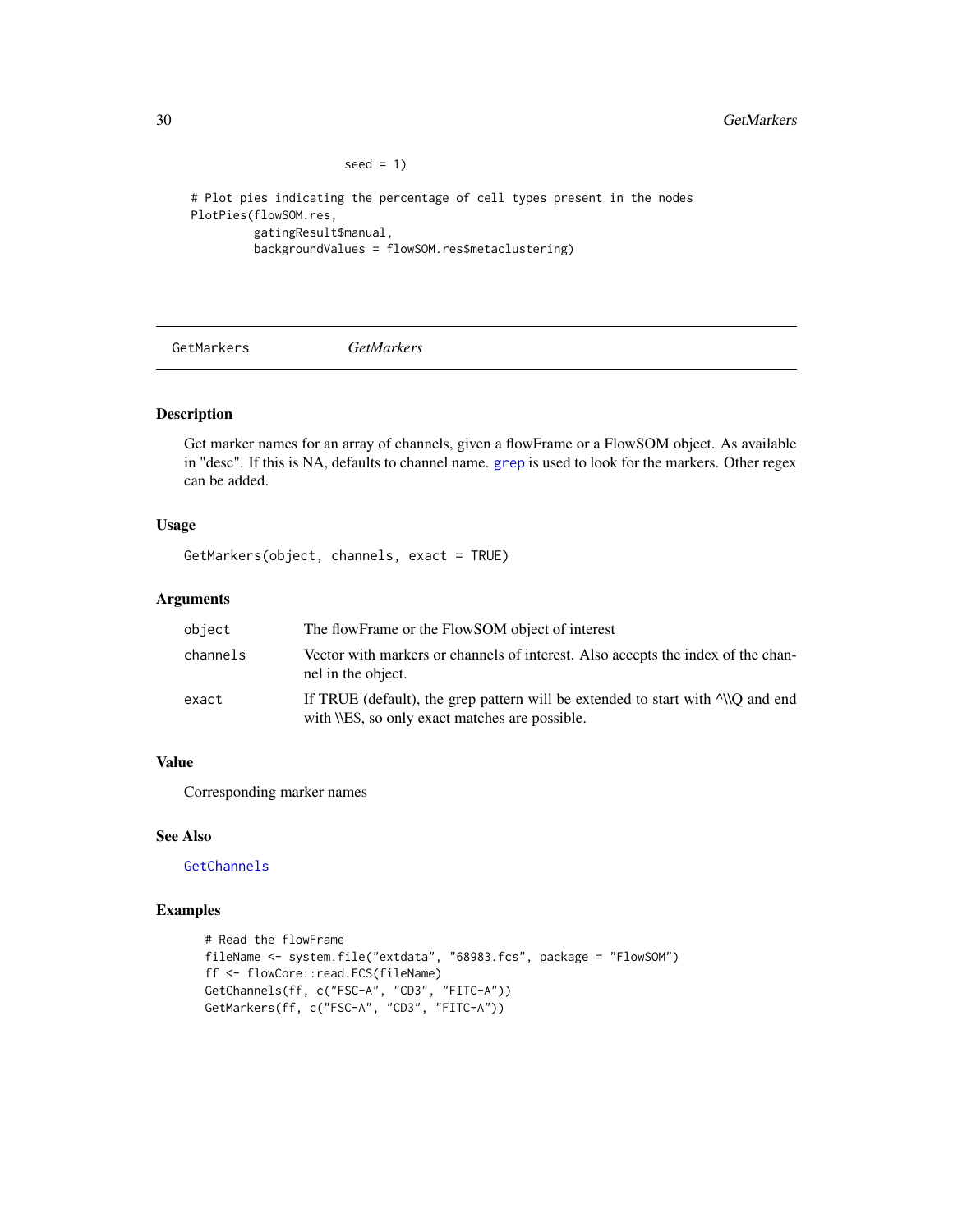<span id="page-30-0"></span>GetMetaclusterCVs *GetMetaclusterCVs*

#### Description

Compute the coefficient of variation for the metaclusters

#### Usage

```
GetMetaclusterCVs(fsom, colsUsed = FALSE, prettyColnames = FALSE)
```
### Arguments

| fsom     | Result of calling the FlowSOM function                                                                            |
|----------|-------------------------------------------------------------------------------------------------------------------|
| colsUsed | Logical. Should report only the columns used to build the SOM. Default $=$<br>FALSE.                              |
|          | prettyColnames Logical. Should report pretty column names instead of standard column names.<br>$Default = FALSE.$ |

# Value

Metacluster CVs

#### Examples

```
fileName <- system.file("extdata", "68983.fcs", package = "FlowSOM")
ff <- flowCore::read.FCS(fileName)
ff <- flowCore::compensate(ff, flowCore::keyword(ff)[["SPILL"]])
ff <- flowCore::transform(ff,
         flowCore::transformList(colnames(flowCore::keyword(ff)[["SPILL"]]),
                                flowCore::logicleTransform()))
flowSOM.res <- FlowSOM(ff,
                       scale = TRUE,
                       colsToUse = c(9, 12, 14:18),
                       nClus = 10cvs <- GetMetaclusterCVs(flowSOM.res)
```
GetMetaclusterMFIs *GetMetaclusterMFIs*

# Description

Compute the median fluorescence intensities for the metaclusters

#### Usage

```
GetMetaclusterMFIs(fsom, colsUsed = FALSE, prettyColnames = FALSE)
```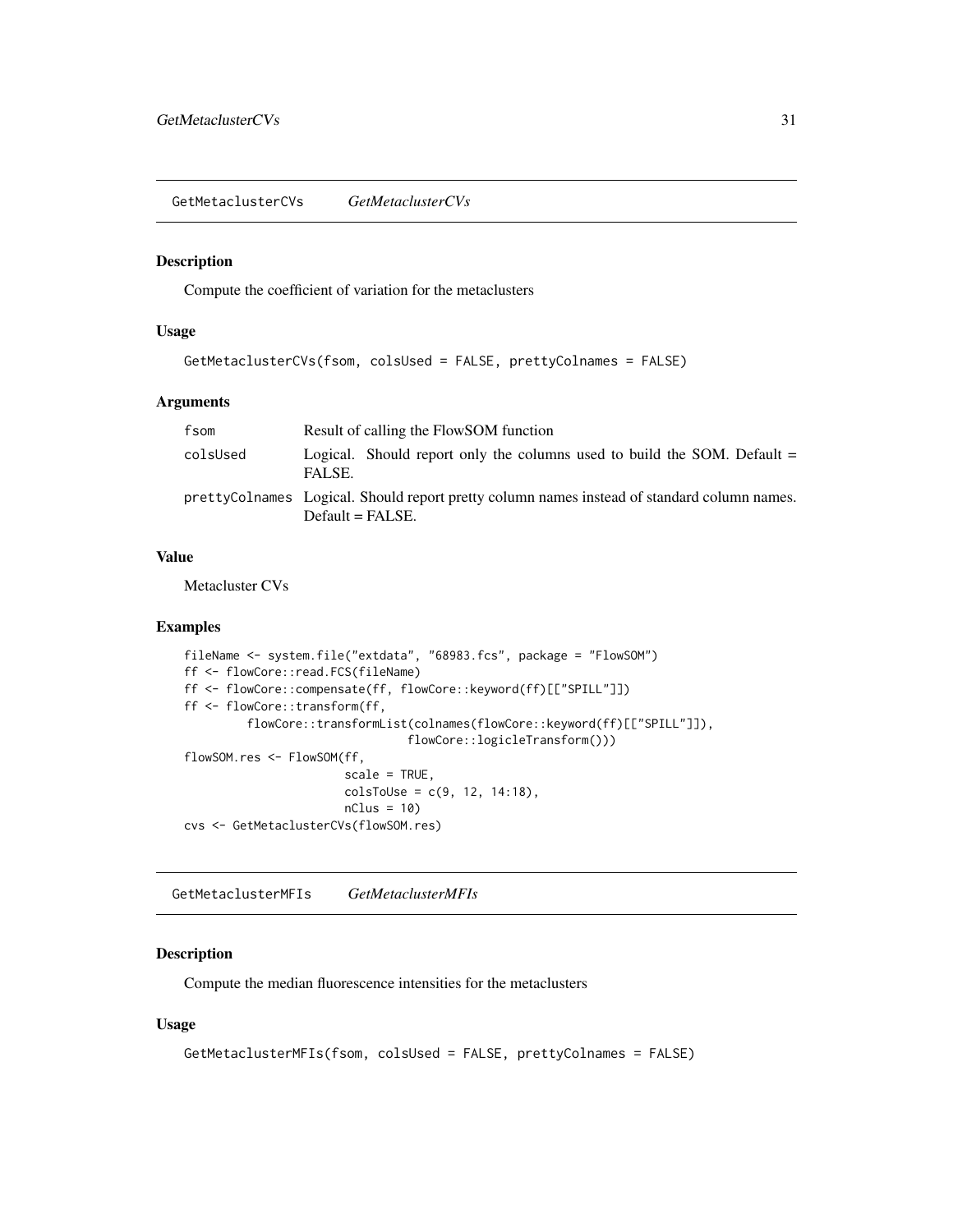# <span id="page-31-0"></span>Arguments

| fsom     | Result of calling the FlowSOM function                                                                            |
|----------|-------------------------------------------------------------------------------------------------------------------|
| colsUsed | Logical. Should report only the columns used to build the SOM. Default $=$<br>FALSE.                              |
|          | prettyColnames Logical. Should report pretty column names instead of standard column names.<br>$Default = FALSE.$ |

# Value

Metacluster MFIs

# Examples

```
fileName <- system.file("extdata", "68983.fcs", package = "FlowSOM")
ff <- flowCore::read.FCS(fileName)
ff <- flowCore::compensate(ff, flowCore::keyword(ff)[["SPILL"]])
ff <- flowCore::transform(ff,
         flowCore::transformList(colnames(flowCore::keyword(ff)[["SPILL"]]),
                                flowCore::logicleTransform()))
flowSOM.res <- FlowSOM(ff,
                       scale = TRUE,
                       colsTolse = c(9, 12, 14:18),nClus = 10mfis <- GetMetaclusterMFIs(flowSOM.res)
```
GetMetaclusterPercentagesPositive *Get percentage-positive values for all metaclusters*

### Description

Get percentage-positive values for all metaclusters

# Usage

```
GetMetaclusterPercentagesPositive(
  fsom,
  cutoffs,
  colsUsed = FALSE,
  prettyColnames = FALSE
\mathcal{E}
```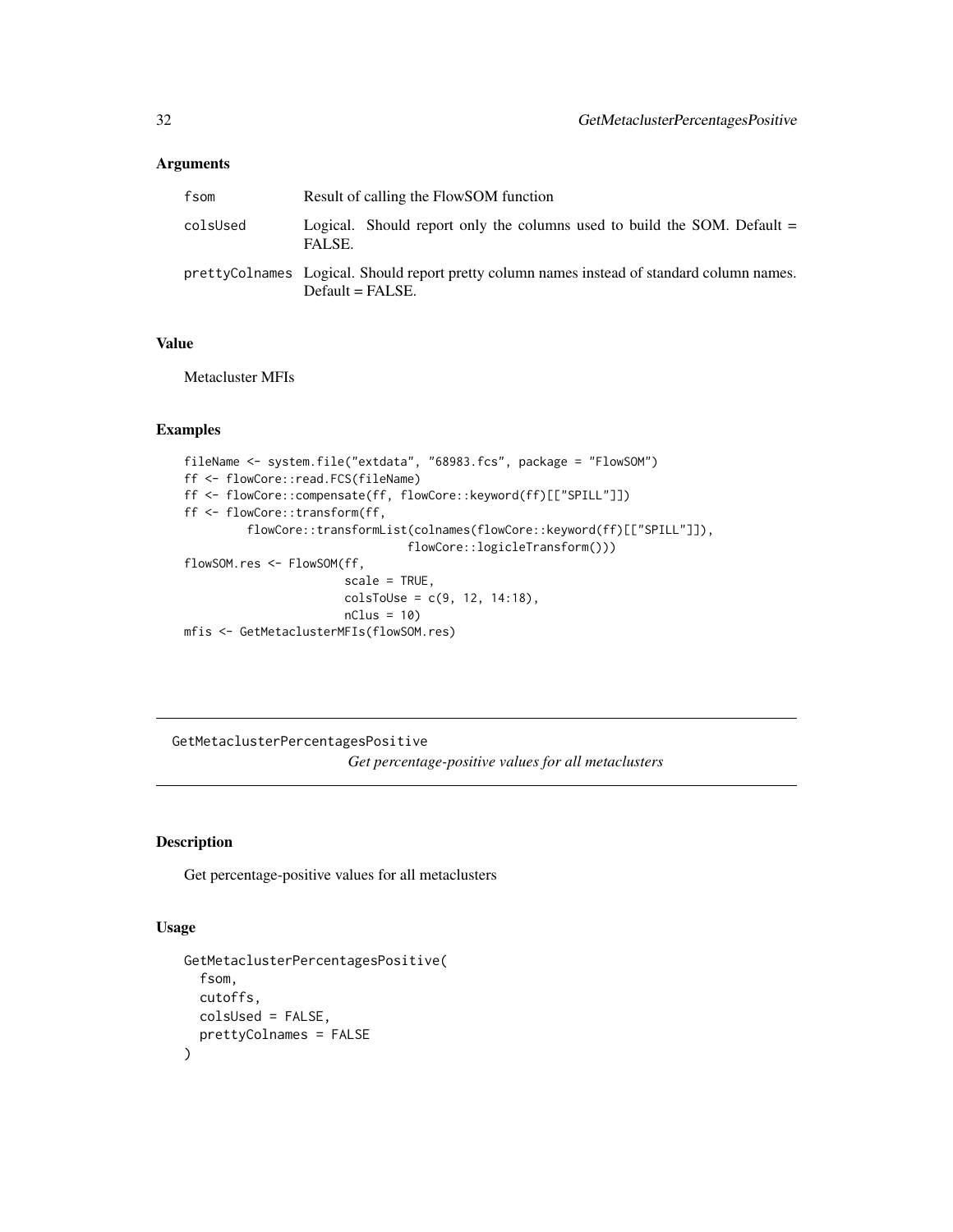### <span id="page-32-0"></span>GetMetaclusters 33

### Arguments

| fsom     | FlowSOM object as generated by the FlowSOM function or the BuildSOM func-<br>tion                                     |
|----------|-----------------------------------------------------------------------------------------------------------------------|
| cutoffs  | named numeric vector. Upper bounds of negative population fluorescence-intensity<br>values for each marker / channel. |
| colsUsed | logical. Should report only the columns used to build the SOM. Default $=$<br>FALSE.                                  |
|          | prettyColnames logical. Should report pretty column names instead of standard column names.<br>$Default = FALSE.$     |

# Value

Matrix with percentages of cells that are positive in selected markers per each metacluster

# Examples

```
fileName <- system.file("extdata", "68983.fcs", package = "FlowSOM")
flowSOM.res <- FlowSOM(fileName, compensate = TRUE, transform = TRUE,
                     scale = TRUE, colsToUse = c(9, 12, 14:18), nClus = 10)
perc_pos <- GetMetaclusterPercentagesPositive(flowSOM.res, cutoffs = c('CD4' = 5000))
```
GetMetaclusters *Get metacluster label for all individual cells*

# Description

Get metacluster label for all individual cells

### Usage

```
GetMetaclusters(fsom, meta = NULL)
```
# Arguments

| fsom | FlowSOM object as generated by the FlowSOM function or the BuildSOM func-<br>tion                                                                                          |
|------|----------------------------------------------------------------------------------------------------------------------------------------------------------------------------|
| meta | Metacluster label for each FlowSOM cluster. If this is NULL, the fsom argument<br>should be as generated by the FlowSOM function, and fsom metaclustering will<br>be used. |

#### Value

vector label for every cell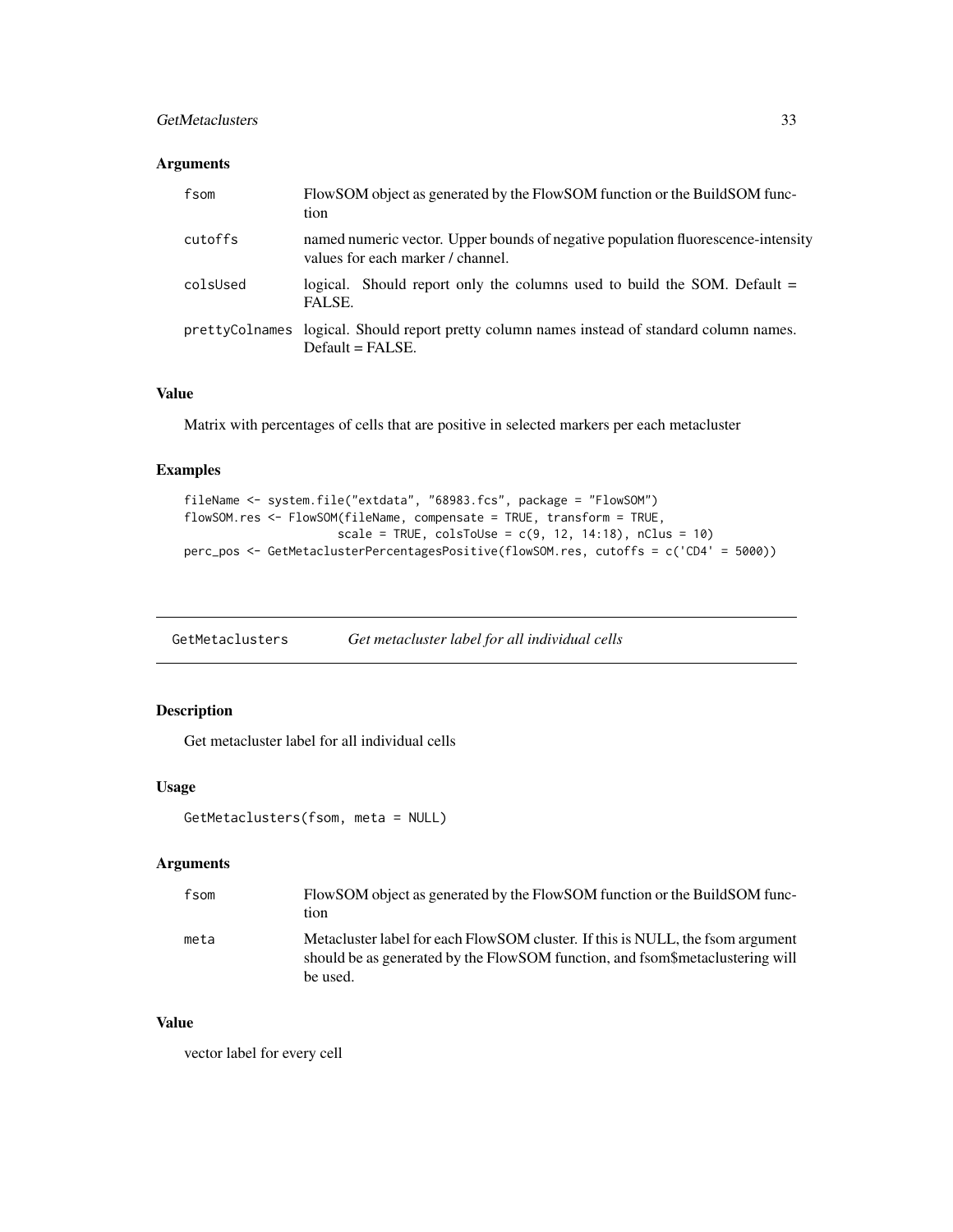### Examples

```
fileName <- system.file("extdata", "68983.fcs", package = "FlowSOM")
flowSOM.res <- FlowSOM(fileName, compensate = TRUE, transform = TRUE,
                      scale = TRUE, colsToUse = c(9, 12, 14:18), nClus = 10)
metacluster_labels <- GetMetaclusters(flowSOM.res)
metacluster_labels <- GetMetaclusters(flowSOM.res,
                                      meta = flowSOM.res$metaclustering)
```
GetMFIs *Get MFI values for all clusters*

# Description

Get MFI values for all clusters

#### Usage

GetMFIs(fsom, colsUsed = FALSE, prettyColnames = FALSE)

#### Arguments

| fsom     | FlowSOM object as generated by the FlowSOM function or the BuildSOM func-<br>tion                                 |
|----------|-------------------------------------------------------------------------------------------------------------------|
| colsUsed | logical. Should report only the columns used to build the SOM. Default $=$<br>FALSE.                              |
|          | prettyColnames logical. Should report pretty column names instead of standard column names.<br>$Default = FALSE.$ |

### Value

Matrix with median values for each marker

```
fileName <- system.file("extdata", "68983.fcs", package="FlowSOM")
flowSOM.res <- FlowSOM(fileName, compensate=TRUE, transform=TRUE,
                      scale=TRUE,colsToUse=c(9,12,14:18),nClus=10)
mfis <- GetClusterMFIs(flowSOM.res)
```
<span id="page-33-0"></span>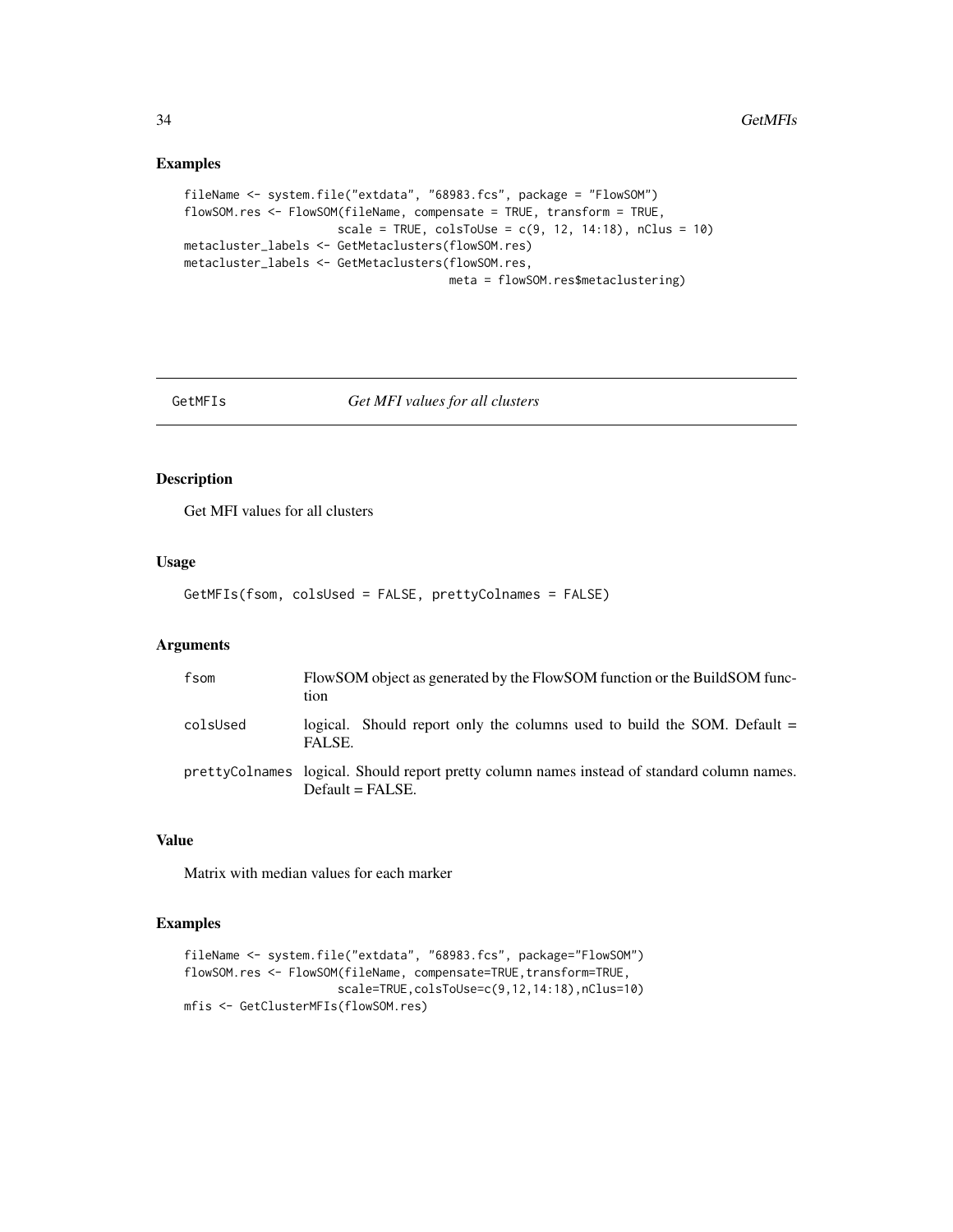<span id="page-34-0"></span>GetPercentages *GetPercentages*

# Description

Get percentages of number of cells in clusters or metaclusters

#### Usage

```
GetPercentages(fsom, level = "metaclusters")
```
### Arguments

| fsom  | FlowSOM object                                                                      |
|-------|-------------------------------------------------------------------------------------|
| level | Character string, should be either "clusters" or "metaclusters" (default) or abbre- |
|       | viations.                                                                           |

# Value

A named vector with the percentages

# Examples

```
# Read from file, build self-organizing map and minimal spanning tree
fileName <- system.file("extdata", "68983.fcs", package = "FlowSOM")
ff <- flowCore::read.FCS(fileName)
ff <- flowCore::compensate(ff, flowCore::keyword(ff)[["SPILL"]])
ff <- flowCore::transform(ff, flowCore::estimateLogicle(ff,
                                              flowCore::colnames(ff)[8:18]))
flowSOM.res <- FlowSOM(ff,
                       scale = TRUE,
                       colsToUse = c(9, 12, 14:18),nClus = 10,
                       seed = 1)GetPercentages(flowSOM.res)
GetPercentages(flowSOM.res, level = "clusters")
```
<span id="page-34-1"></span>get\_channels *get\_channels*

# Description

Get channel names for an array of markers, given a flowFrame

#### Usage

get\_channels(ff, markers)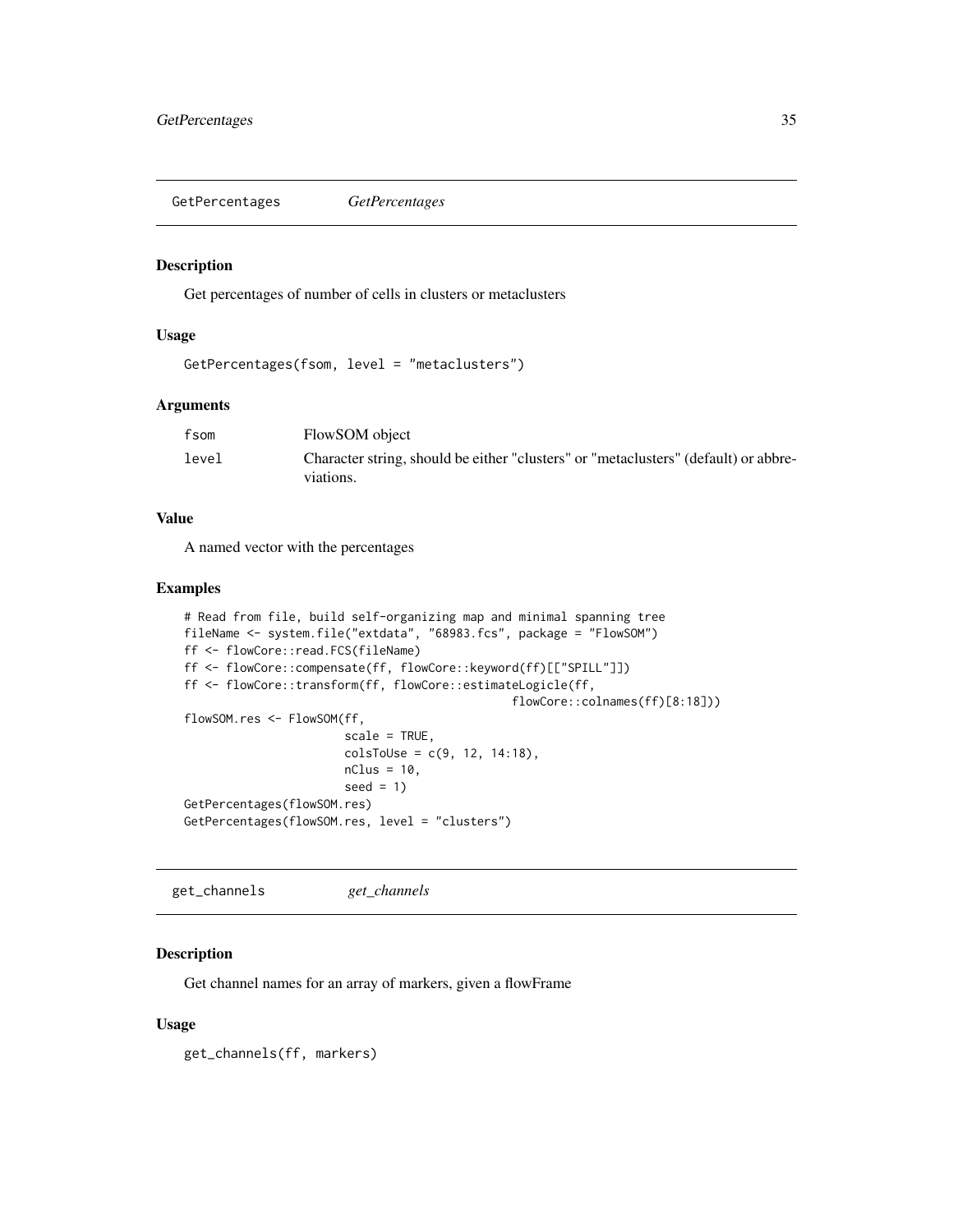### <span id="page-35-0"></span>Arguments

| ff      | The flowFrame of interest                   |
|---------|---------------------------------------------|
| markers | Vector with markers or channels of interest |

# Value

Corresponding channel names

# See Also

[get\\_markers](#page-35-1)

### Examples

```
# Read the flowFrame
fileName <- system.file("extdata", "68983.fcs", package="FlowSOM")
ff <- flowCore::read.FCS(fileName)
GetChannels(ff, c("FSC-A", "CD3", "FITC-A"))
GetMarkers(ff, c("FSC-A", "CD3", "FITC-A"))
```
<span id="page-35-1"></span>get\_markers *get\_markers*

### Description

Get marker names, given a flowFrame. As available in "desc". If this is NA, defaults to channel name.

### Usage

```
get_markers(ff, markers)
```
# Arguments

| ff      | The flowFrame of interest                   |
|---------|---------------------------------------------|
| markers | Vector with markers or channels of interest |

# Value

Corresponding marker names

#### See Also

[get\\_channels](#page-34-1)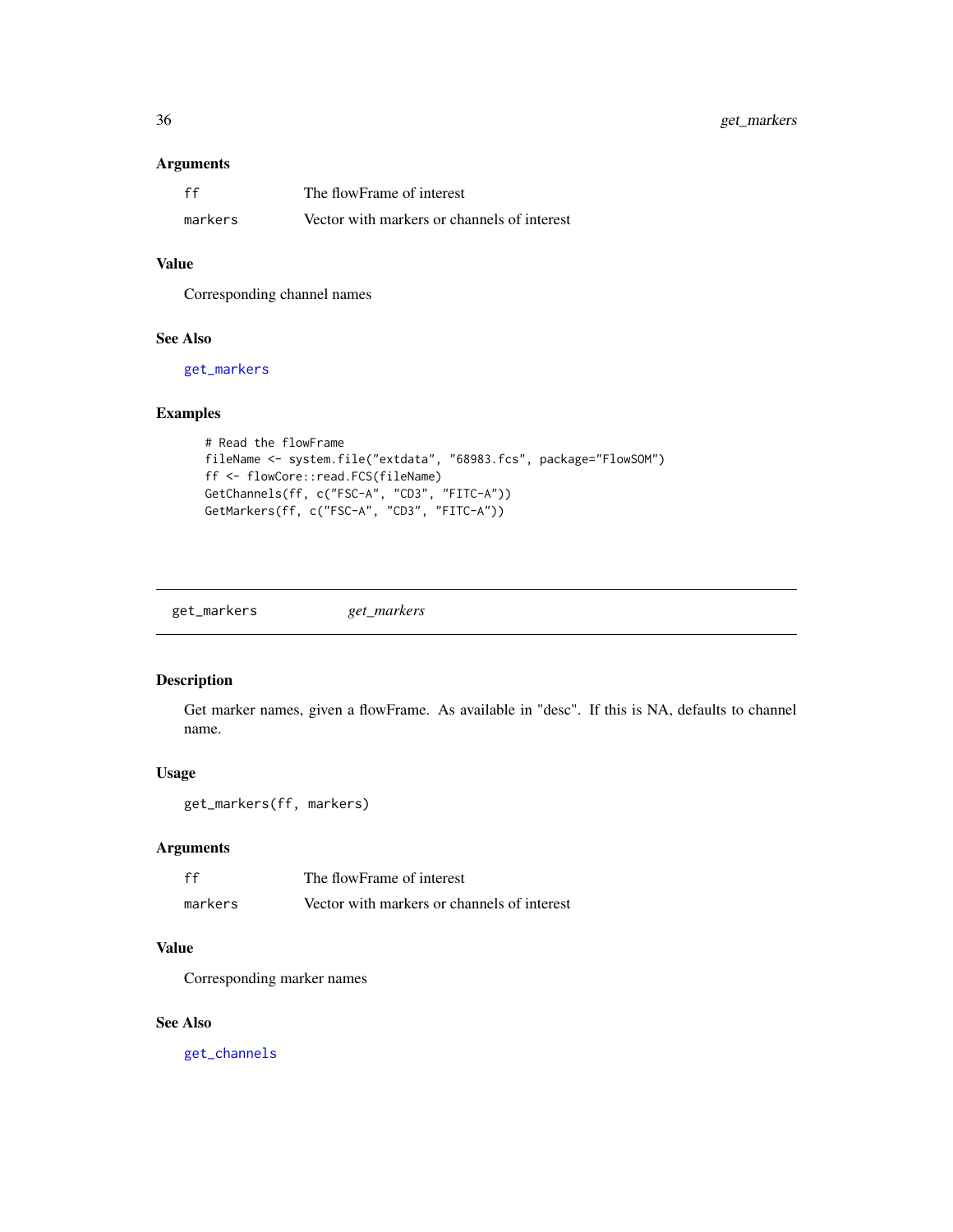gg\_color\_hue 37

# Examples

```
# Read the flowFrame
fileName <- system.file("extdata", "68983.fcs", package="FlowSOM")
ff <- flowCore::read.FCS(fileName)
GetChannels(ff, c("FSC-A", "CD3", "FITC-A"))
GetMarkers(ff, c("FSC-A", "CD3", "FITC-A"))
```
gg\_color\_hue *gg\_color\_hue*

# Description

Helper function to get the ggplot colors

## Usage

gg\_color\_hue(n)

### Arguments

n Number of colors

# Value

array with hexadecimal color values

GroupStats *GroupStats*

# Description

Calculate statistics between 2 groups based on the [GetFeatures](#page-26-0) output

# Usage

GroupStats(features, groups)

# Arguments

| features | Feature matrix as generated by GetFeatures, e.g. a percentages matrix                            |
|----------|--------------------------------------------------------------------------------------------------|
| groups   | Named list with file or patient IDs per group (should match with the rownames<br>of the matrix). |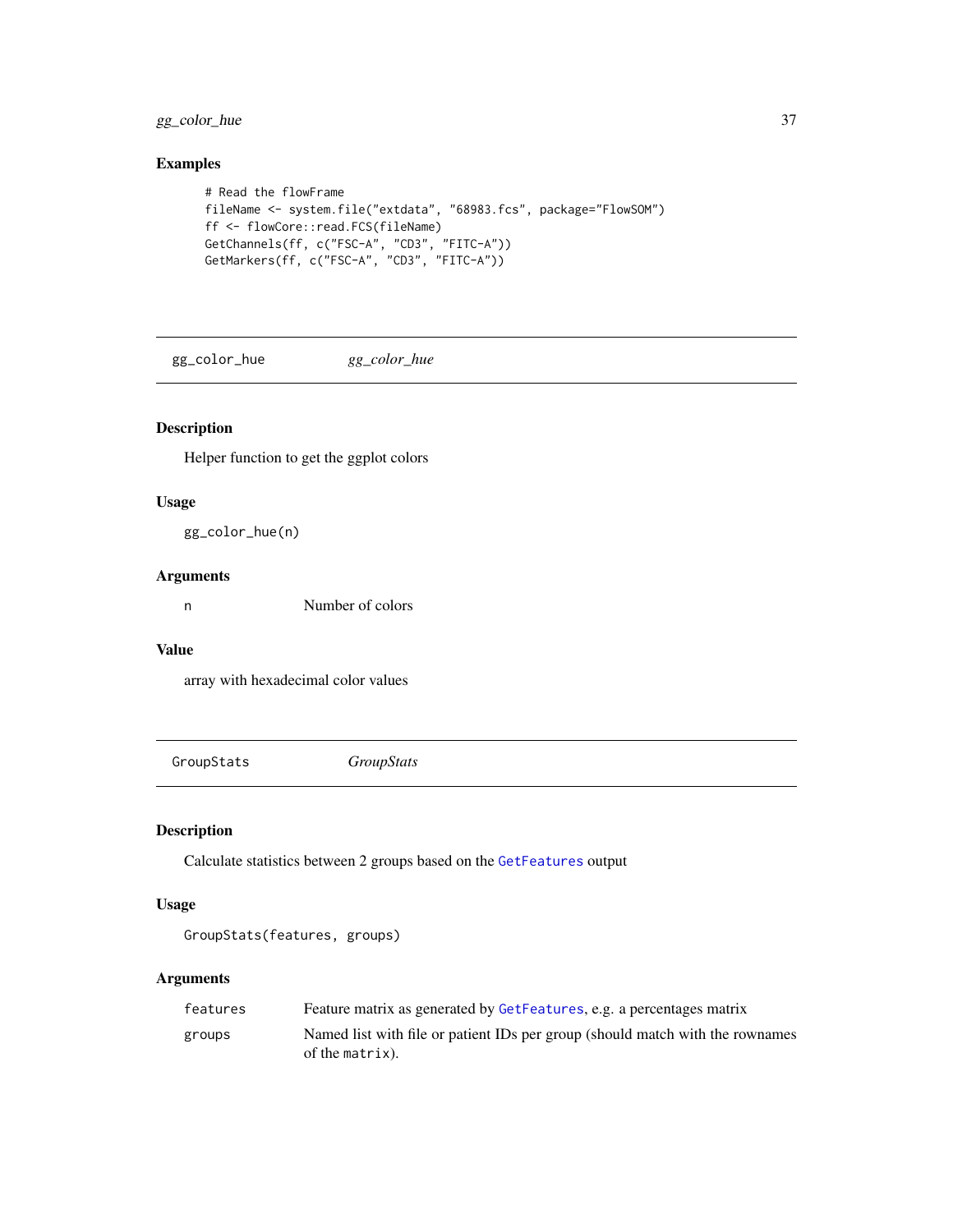#### Value

Matrix with the medians per group, the p-values (the raw, Benjamini Hochberg corrected one and the -log10) that resulted from a Wilcox test and the fold and log10 fold changes between the medians of the 2 groups

```
# Build FlowSom result
 fileName <- system.file("extdata", "68983.fcs", package = "FlowSOM")
 ff <- flowCore::read.FCS(fileName)
 ff <- flowCore::compensate(ff, flowCore::keyword(ff)[["SPILL"]])
 ff <- flowCore::transform(ff,
         flowCore::transformList(colnames(flowCore::keyword(ff)[["SPILL"]]),
                                flowCore::logicleTransform()))
 flowSOM.res \leq FlowSOM(ff, scale = TRUE, colsToUse = c(9, 12, 14:18),
                          nClus = 10# Create new data
# To illustrate the output, we here generate new FCS files (with more
# cells in metaclusters 1 and 9).
# In practice you would not generate any new file but use your different
# files from your different groups
 flowCore::write.FCS(ff[sample(1:nrow(ff), 1000), ], file = "ff_tmp1.fcs")
 flowCore::write.FCS(ff[sample(1:nrow(ff), 1000), ], file = "ff_tmp2.fcs")
 flowCore::write.FCS(ff[sample(1:nrow(ff), 1000), ], file = "ff_tmp3.fcs")
 ff_tmp <- ff[c(1:1000,
                which(flowSOM.res$map$mapping[, 1] %in%
                     which(flowSOM.res$metaclustering == 9)),
                which(flowSOM.res$map$mapping[, 1] %in%
                     which(flowSOM.res$metaclustering == 1))), ]
 flowCore::write.FCS(ff_tmp[sample(1:nrow(ff_tmp), 1000), ],
                     file = "ff_tmp4.fcs")flowCore::write.FCS(ff_tmp[sample(1:nrow(ff_tmp), 1000), ],
                     file = "ff\_tmp5.fcs")# Get the count matrix
 percentages <- GetFeatures(fsom = flowSOM.res,
                            files = c("ff_tmp1.fcs","ff_tmp2.fcs",
                                      "ff_tmp3.fcs",
                                      "ff_tmp4.fcs",
                                      "ff_tmp5.fcs"),
                            type = "percentages")
# Perform the statistics
groups <- list("Group 1" = c("ff_tmp1.fcs", "ff_tmp2.fcs", "ff_tmp3.fcs"),
               "Group 2" = c("ff_tmp4.fcs", "ff_tmp5.fcs"))MC_stats <- GroupStats(percentages[["metacluster_percentages"]], groups)
C_stats <- GroupStats(percentages[["cluster_percentages"]], groups)
# Process the fold changes vector
```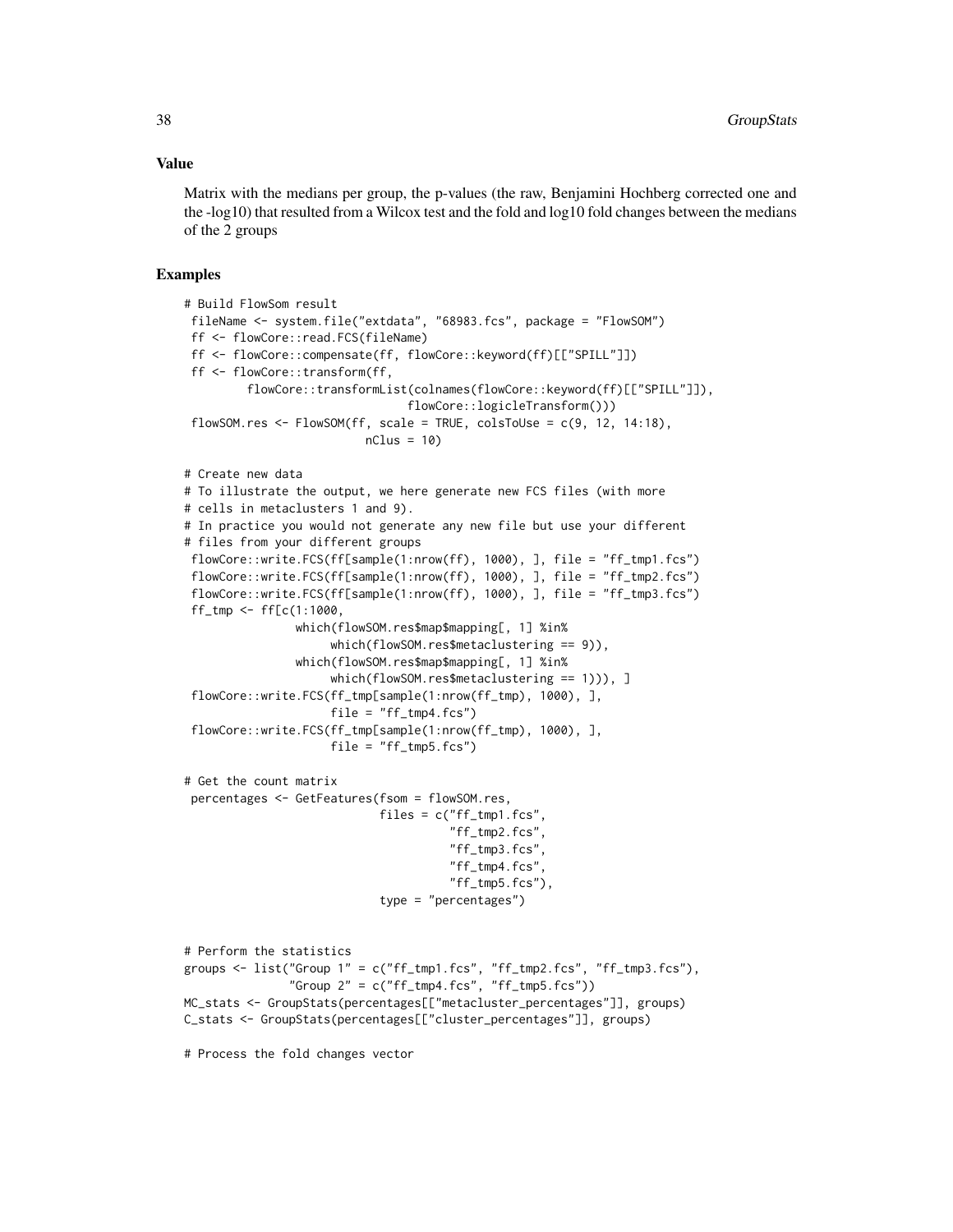```
fold_changes <- C_stats["fold changes", ]
fold_changes <- factor(ifelse(fold_changes < -3,
                                 "Underrepresented compared to Group 1",
                                ifelse(fold_changes > 3,
                                        "Overrepresented compared to Group 1",
                                         "--")),
                          levels = c("--","Underrepresented compared to Group 1",
                                      "Overrepresented compared to Group 1"))
fold_changes[is.na(fold_changes)] <- "--"
# Show in figure
## Fold change
gr_1 <- PlotStars(flowSOM.res,
                   title = "Group 1",
                   nodeSizes = C_stats["medians Group 1", ],
                   list_insteadof_ggarrange = TRUE)
gr_2 <- PlotStars(flowSOM.res, title = "Group 2",
             nodeSizes = C_stats["medians Group 2", ],
             backgroundValues = fold_changes,
             backgroundColors = c("white", "red", "blue"),
             list_insteadof_ggarrange = TRUE)
p <- ggpubr::ggarrange(plotlist = c(list(gr_1$tree), gr_2),
                        heights = c(3, 1))
ggplot2::ggsave("Groups_foldchanges.pdf", p, width = 10)
## p values
p <- PlotVariable(flowSOM.res, title = "Wilcox test group 1 vs. group 2",
variable = C_stats["p values", ])
ggplot2::ggsave("Groups_pvalues.pdf", p)
## volcano plot
p <- ggplot2::ggplot(data.frame("-log10 p values" = c(C_stats[4, ],
                                                          MC\_stats[4, ]),"log10 fold changes" = c(C_ stats[7, 1,MC_stats[7, ]),
MC_sta<br>_log10 fold changes" = c(C_s"<br>, check.names = FALSE), ggplot2::aes(x = `log10 fold changes`
                                      g10 fold changes" = c(C_s<br>x = `log10 fold changes`,<br>y = `-log10 p values`)) +
ggplot2::xlim(-3, 3) +ggplot2::ylim(0, 3) +ggplot2::geom_point()
```
Initialize\_KWSP *Select k well spread points from X*

#### Description

Select k well spread points from X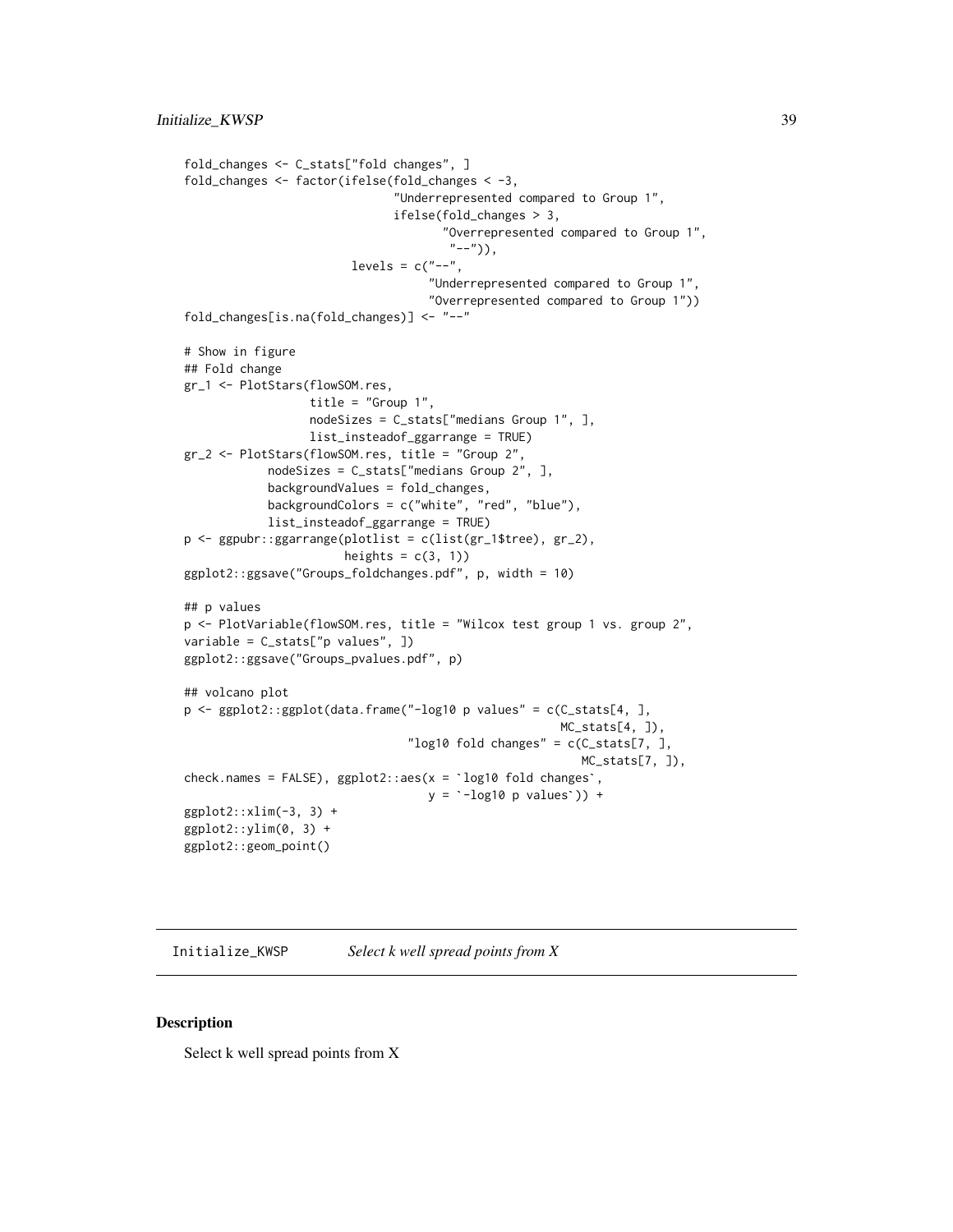## Usage

Initialize\_KWSP(X, xdim, ydim)

# Arguments

|      | matrix in which each row represents a point |
|------|---------------------------------------------|
| xdim | x dimension of the grid                     |
| vdim | y dimension of the grid                     |

#### Value

array containing the selected selected rows

# Examples

```
points <- matrix(1:1000, ncol = 10)
selection <- Initialize_KWSP(points, 3, 3)
```
Initialize\_PCA *Create a grid from first 2 PCA components*

# Description

Create a grid from first 2 PCA components

# Usage

Initialize\_PCA(data, xdim, ydim)

## Arguments

| data | matrix in which each row represents a point |
|------|---------------------------------------------|
| xdim | x dimension of the grid                     |
| ydim | y dimension of the grid                     |

#### Value

array containing the selected selected rows

```
points <- matrix(1:1000, ncol = 10)
selection <- Initialize_PCA(points, 3, 3)
```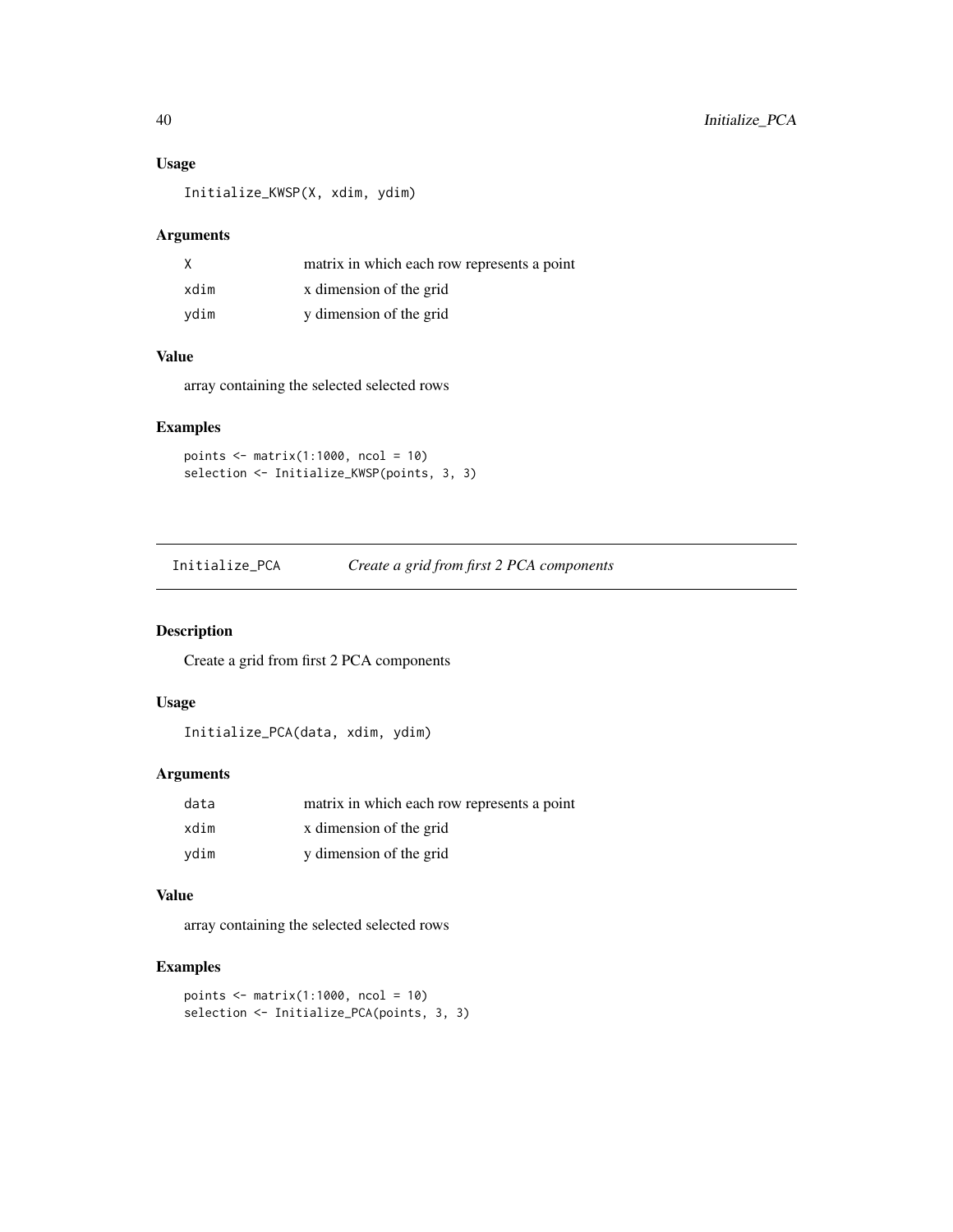ManualVector *Summarize the gating matrix into one vector, only including the cell types of interest*

# Description

Extract the compensated and transformed data and all gate labels.

## Usage

ManualVector(manualMatrix, cellTypes)

# Arguments

| manualMatrix | Matrix containing boolean values, indicating for every gate (column) whether<br>the cell (row) is part of it or not.                                                          |
|--------------|-------------------------------------------------------------------------------------------------------------------------------------------------------------------------------|
| cellTypes    | Cell types to use in the summary vector. All others will be ignored and cells<br>which do not fall in one of these gates will get the label "Unknown". Order is<br>important! |

# Value

A factor with one label for every cell

MapDataToCodes *Assign nearest node to each datapoint*

# Description

Assign nearest node to each datapoint

#### Usage

```
MapDataToCodes(codes, newdata, distf = 2)
```
# Arguments

| codes   | matrix with nodes of the SOM                                                          |
|---------|---------------------------------------------------------------------------------------|
| newdata | datapoints to assign                                                                  |
| distf   | Distance function (1 = manhattan, 2 = euclidean, 3 = chebyshev, $4 = \text{cosine}$ ) |

# Value

Array with nearest node id for each datapoint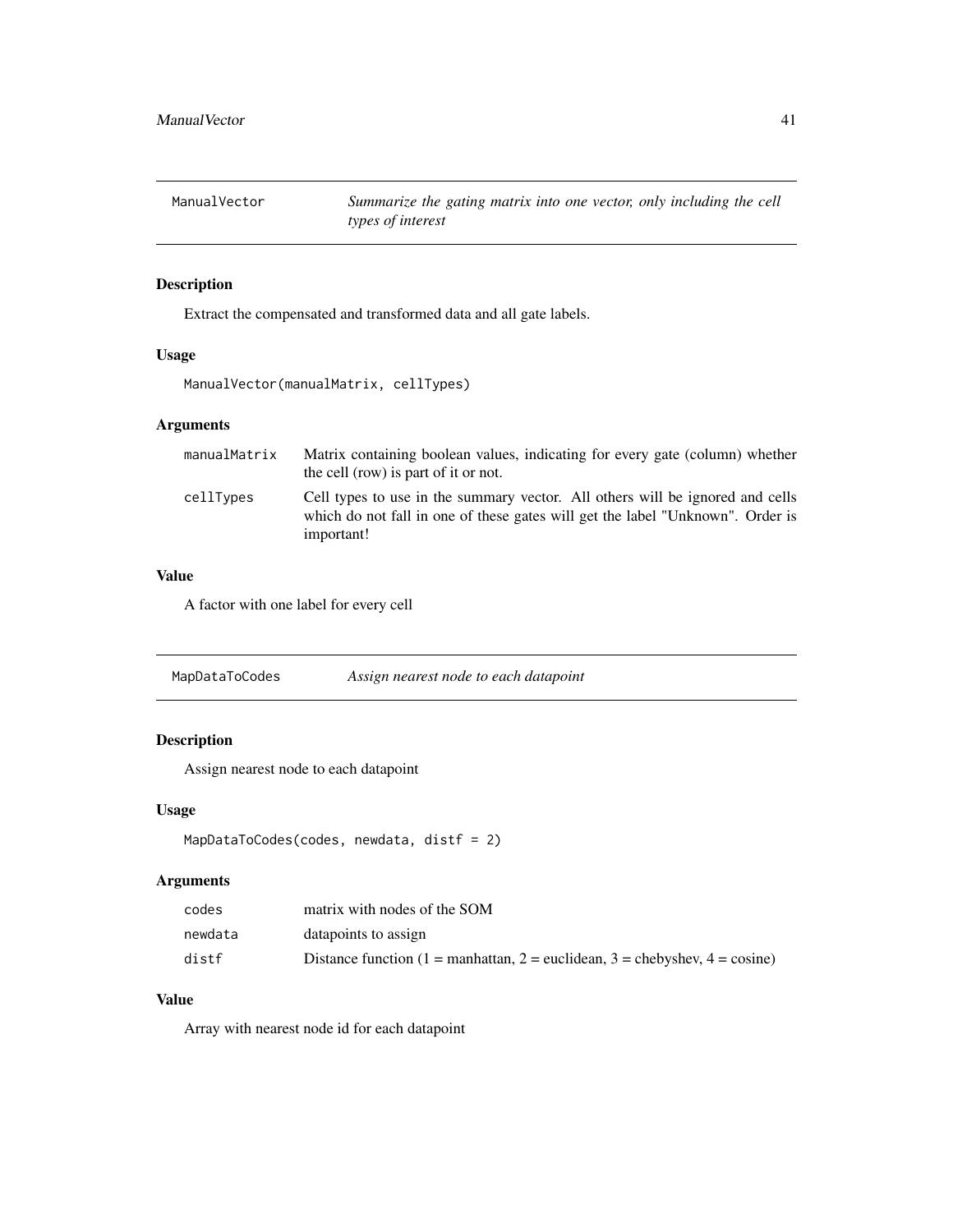MetaclusterCVs *MetaclusterCVs*

#### Description

Compute the coefficient of variation for the metaclusters

#### Usage

```
MetaclusterCVs(fsom)
```
# Arguments

fsom Result of calling the FlowSOM function

## Value

Metacluster CVs

## Examples

```
fileName <- system.file("extdata", "68983.fcs", package="FlowSOM")
ff <- flowCore::read.FCS(fileName)
ff <- flowCore::compensate(ff,ff@description$SPILL)
ff <- flowCore::transform(ff,
         flowCore::transformList(colnames(ff@description$SPILL),
                                flowCore::logicleTransform()))
flowSOM.res <- FlowSOM(ff,scale=TRUE,colsToUse=c(9,12,14:18), nClus=10)
cvs <- GetMetaclusterCVs(flowSOM.res)
```
<span id="page-41-0"></span>MetaClustering *MetaClustering*

#### Description

Cluster data with automatic number of cluster determination for several algorithms

# Usage

```
MetaClustering(data, method, max = 20, seed = NULL, ...)
```
#### Arguments

| data   | Matrix containing the data to cluster      |  |
|--------|--------------------------------------------|--|
| method | Clustering method to use.                  |  |
| max    | Maximum number of clusters to try out      |  |
| seed   | Seed to pass on to given clustering method |  |
|        | Extra parameters to pass along             |  |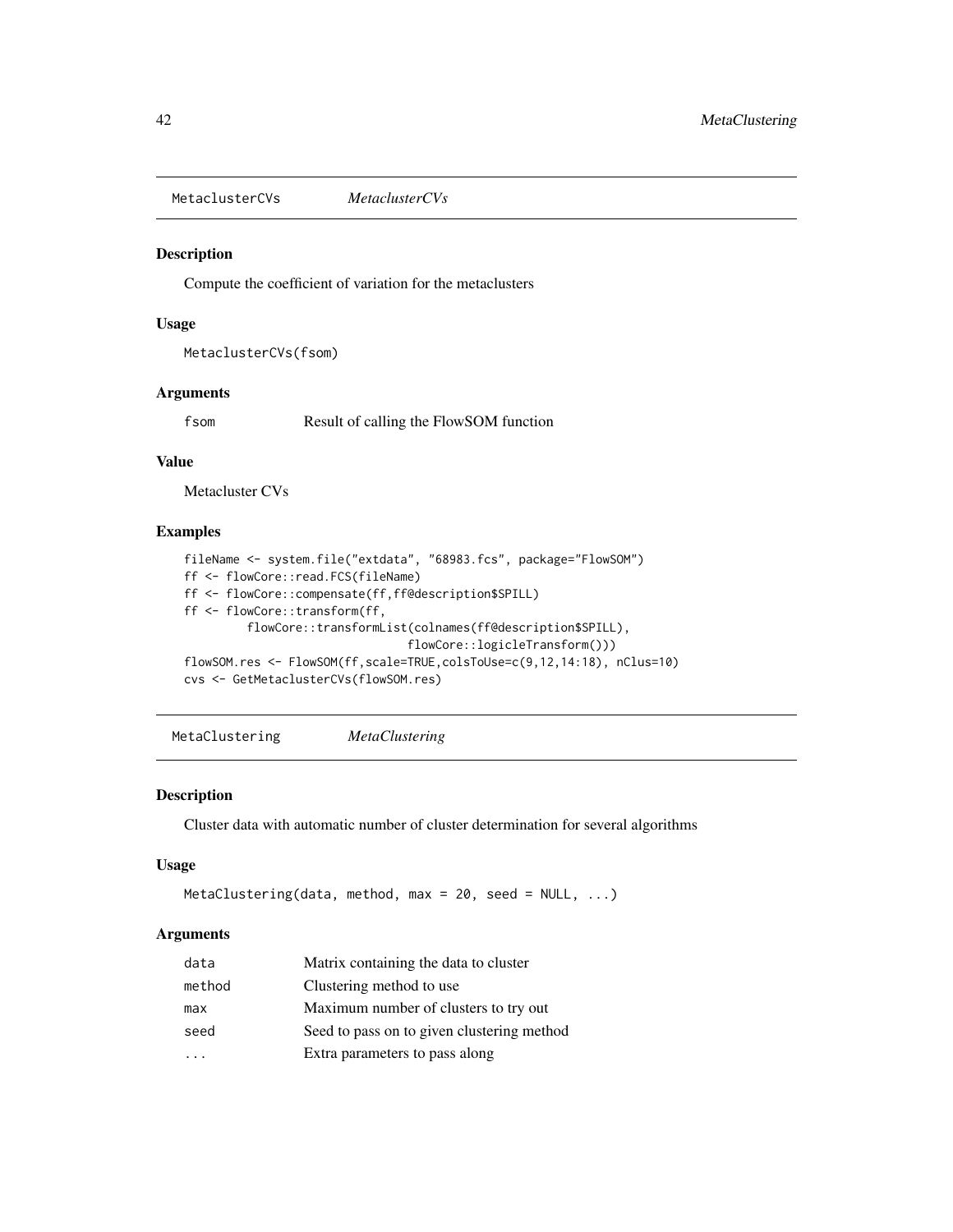## Value

Numeric array indicating cluster for each datapoint

#### See Also

[metaClustering\\_consensus](#page-42-0)

#### Examples

```
# Read from file, build self-organizing map and minimal spanning tree
fileName <- system.file("extdata", "68983.fcs", package = "FlowSOM")
flowSOM.res <- ReadInput(fileName, compensate = TRUE, transform = TRUE,
                         scale = TRUE)
flowSOM.res <- BuildSOM(flowSOM.res,colsToUse = c(9, 12, 14:18))
flowSOM.res <- BuildMST(flowSOM.res)
# Apply metaclustering
metacl <- MetaClustering(flowSOM.res$map$codes,
                         "metaClustering_consensus",
                         max = 10# Get metaclustering per cell
flowSOM.clustering <- metacl[flowSOM.res$map$mapping[, 1]]
```
<span id="page-42-0"></span>metaClustering\_consensus

#### *MetaClustering*

#### Description

Cluster data using hierarchical consensus clustering with k clusters

#### Usage

```
metaClustering_consensus(data, k = 7, seed = NULL)
```
### Arguments

| data | Matrix containing the data to cluster  |
|------|----------------------------------------|
| k    | Number of clusters                     |
| seed | Seed to pass to consensus Cluster Plus |

#### Value

Numeric array indicating cluster for each datapoint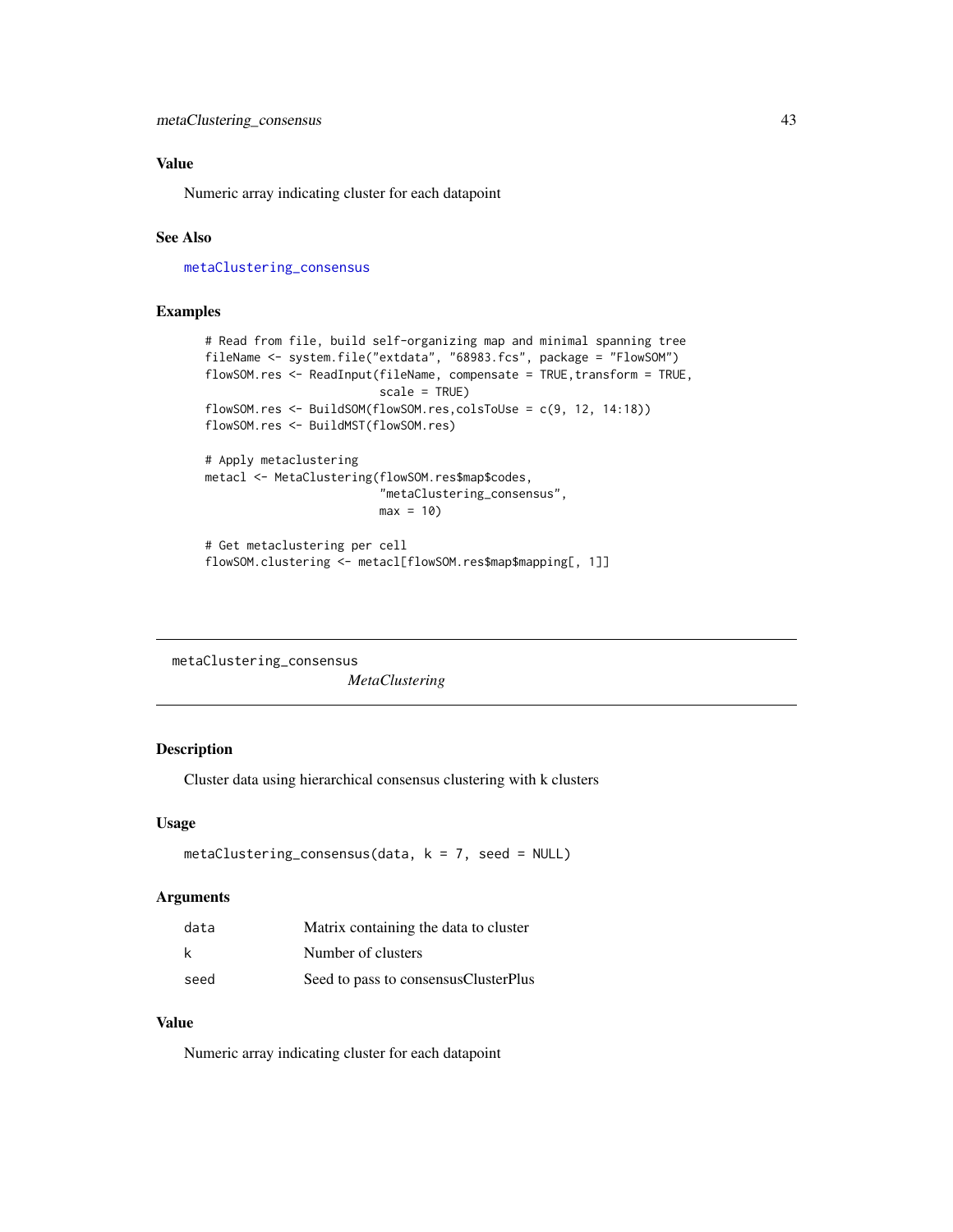## See Also

[MetaClustering](#page-41-0)

# Examples

```
# Read from file, build self-organizing map and minimal spanning tree
fileName <- system.file("extdata", "68983.fcs", package = "FlowSOM")
flowSOM.res <- ReadInput(fileName, compensate = TRUE, transform = TRUE,
                         scale = TRUE)
flowSOM.res <- BuildSOM(flowSOM.res,colsToUse = c(9, 12, 14:18))
flowSOM.res <- BuildMST(flowSOM.res)
# Apply consensus metaclustering
```
metacl <- metaClustering\_consensus(flowSOM.res\$map\$codes, k = 10)

MetaclusterMFIs *MetaclusterMFIs*

### Description

Compute the median fluorescence intensities for the metaclusters

#### Usage

```
MetaclusterMFIs(fsom)
```
#### Arguments

fsom Result of calling the FlowSOM function

#### Value

Metacluster MFIs

```
fileName <- system.file("extdata", "68983.fcs", package="FlowSOM")
ff <- flowCore::read.FCS(fileName)
ff <- flowCore::compensate(ff,ff@description$SPILL)
ff <- flowCore::transform(ff,
         flowCore::transformList(colnames(ff@description$SPILL),
                                flowCore::logicleTransform()))
flowSOM.res <- FlowSOM(ff,scale=TRUE,colsToUse=c(9,12,14:18),maxMeta=10)
mfis <- GetMetaclusterMFIs(flowSOM.res)
```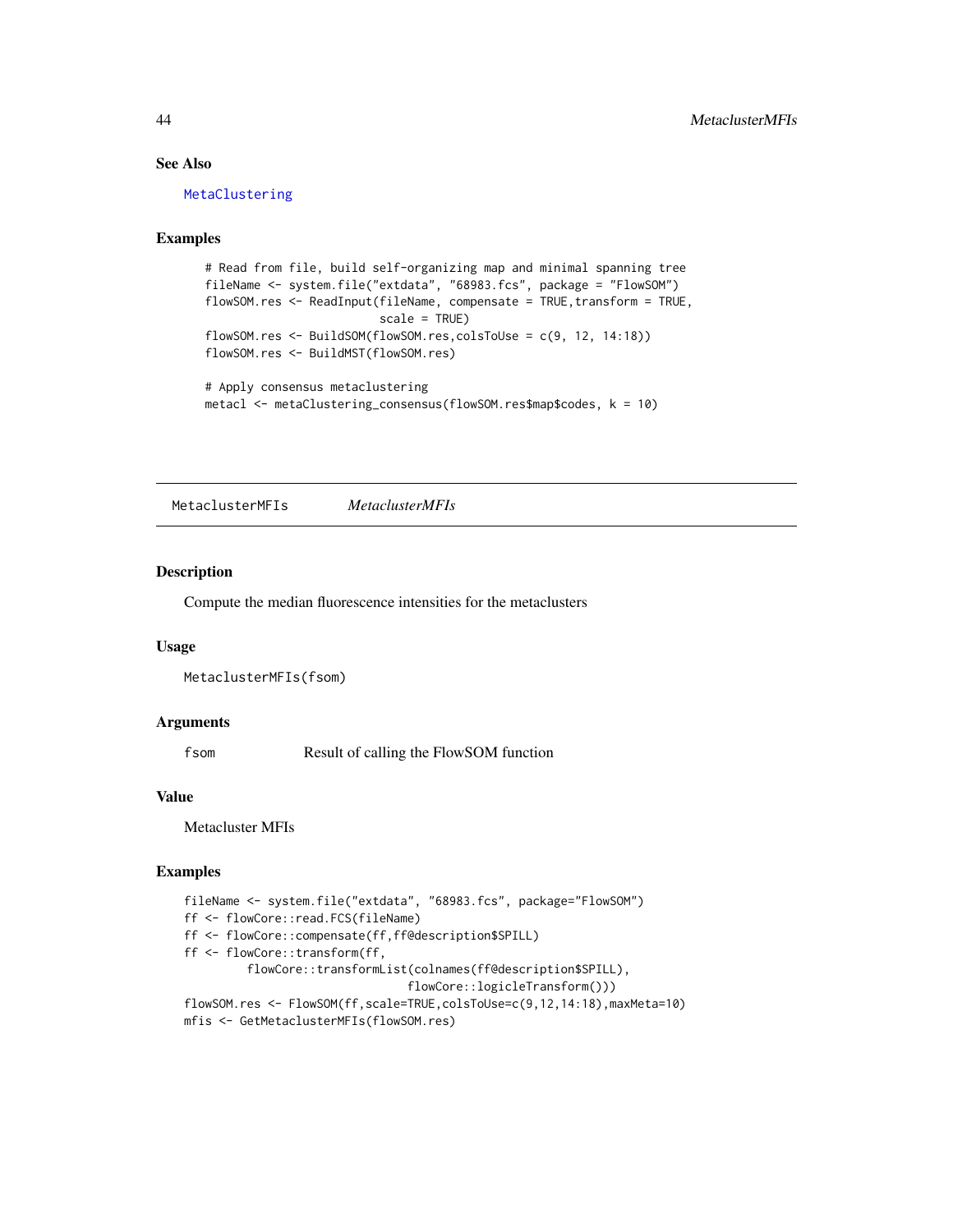NClusters *NClusters*

# Description

Extracts the number of clusters from a FlowSOM object

### Usage

NClusters(fsom)

#### Arguments

fsom FlowSOM object

# Value

The number of clusters

# Examples

```
# Build FlowSom result
fileName <- system.file("extdata", "68983.fcs", package = "FlowSOM")
ff <- flowCore::read.FCS(fileName)
flowSOM.res <- FlowSOM(ff,
                      compensate = TRUE, transform = TRUE, scale = TRUE,
                      colsTolse = c(9, 12, 14:18),maxMeta = 10NClusters(flowSOM.res)
```
<span id="page-44-0"></span>NewData *NewData*

### Description

Map new data to a FlowSOM grid

#### Usage

```
NewData(
  fsom,
  input,
  madAllowed = 4,
  compensate = NULL,
  spillover = NULL,
  transform = NULL,
```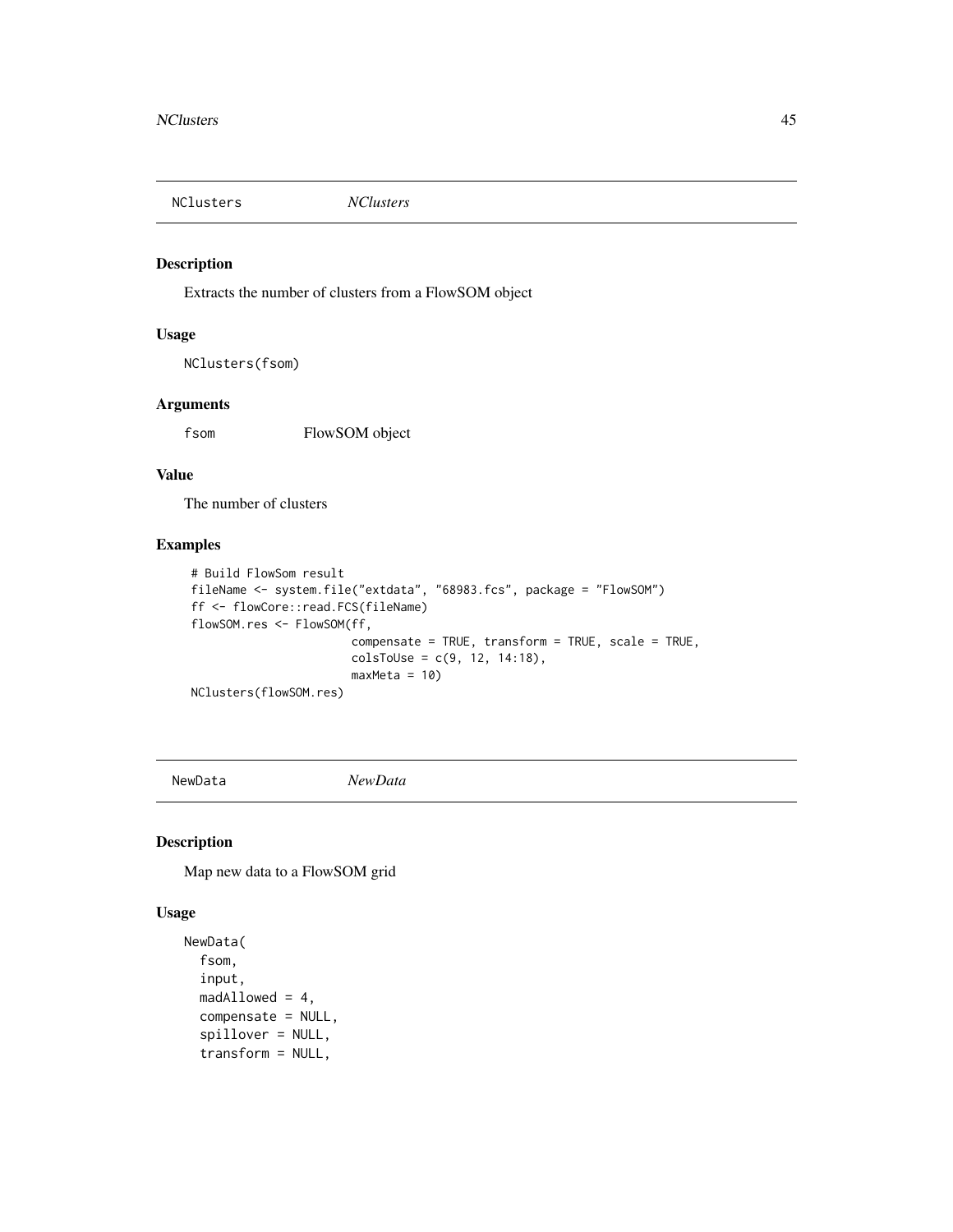```
toTransform = NULL,
  transformFunction = NULL,
  transformList = NULL,
  scale = NULL,
  scaled.center = NULL,
  scaled.scale = NULL,
  silent = FALSE
\mathcal{L}
```
# Arguments

| fsom              | FlowSOM object                                                                                                                                                                                                                                                                                              |
|-------------------|-------------------------------------------------------------------------------------------------------------------------------------------------------------------------------------------------------------------------------------------------------------------------------------------------------------|
| input             | A flowFrame, a flowSet or an array of paths to files or directories                                                                                                                                                                                                                                         |
| madAllowed        | A warning is generated if the distance of the new data points to their closest<br>cluster center is too big. This is computed based on the typical distance of the<br>points from the original dataset assigned to that cluster, the threshold being set<br>to median $+$ madAllowed $*$ MAD. Default is 4. |
| compensate        | logical, does the data need to be compensated. If NULL, the same value as in<br>the original FlowSOM call will be used.                                                                                                                                                                                     |
| spillover         | spillover matrix to compensate with. If NULL, the same value as in the original<br>FlowSOM call will be used.                                                                                                                                                                                               |
| transform         | logical, does the data need to be transformed. If NULL, the same value as in the<br>original FlowSOM call will be used.                                                                                                                                                                                     |
| toTransform       | column names or indices that need to be transformed. If NULL, the same value<br>as in the original FlowSOM call will be used.                                                                                                                                                                               |
| transformFunction |                                                                                                                                                                                                                                                                                                             |
|                   | If NULL, the same value as in the original FlowSOM call will be used.                                                                                                                                                                                                                                       |
| transformList     | If NULL, the same value as in the original FlowSOM call will be used.                                                                                                                                                                                                                                       |
| scale             | Logical, does the data needs to be rescaled. If NULL, the same value as in the<br>original FlowSOM call will be used.                                                                                                                                                                                       |
| scaled.center     | See scale. If NULL, the same value as in the original FlowSOM call will be<br>used.                                                                                                                                                                                                                         |
| scaled.scale      | See scale. If NULL, the same value as in the original FlowSOM call will be<br>used.                                                                                                                                                                                                                         |
| silent            | Logical. If TRUE, print progress messages. Default = FALSE.                                                                                                                                                                                                                                                 |

### Details

New data is mapped to an existing FlowSOM object. The input is similar to the [ReadInput](#page-80-0) function. A new FlowSOM object is created, with the same grid, but a new mapping, node sizes and mean values. The same preprocessing steps (compensation, transformation and scaling) will happen to this file as was specified in the original FlowSOM call. The scaling parameters from the original grid will be used.

## Value

A new FlowSOM object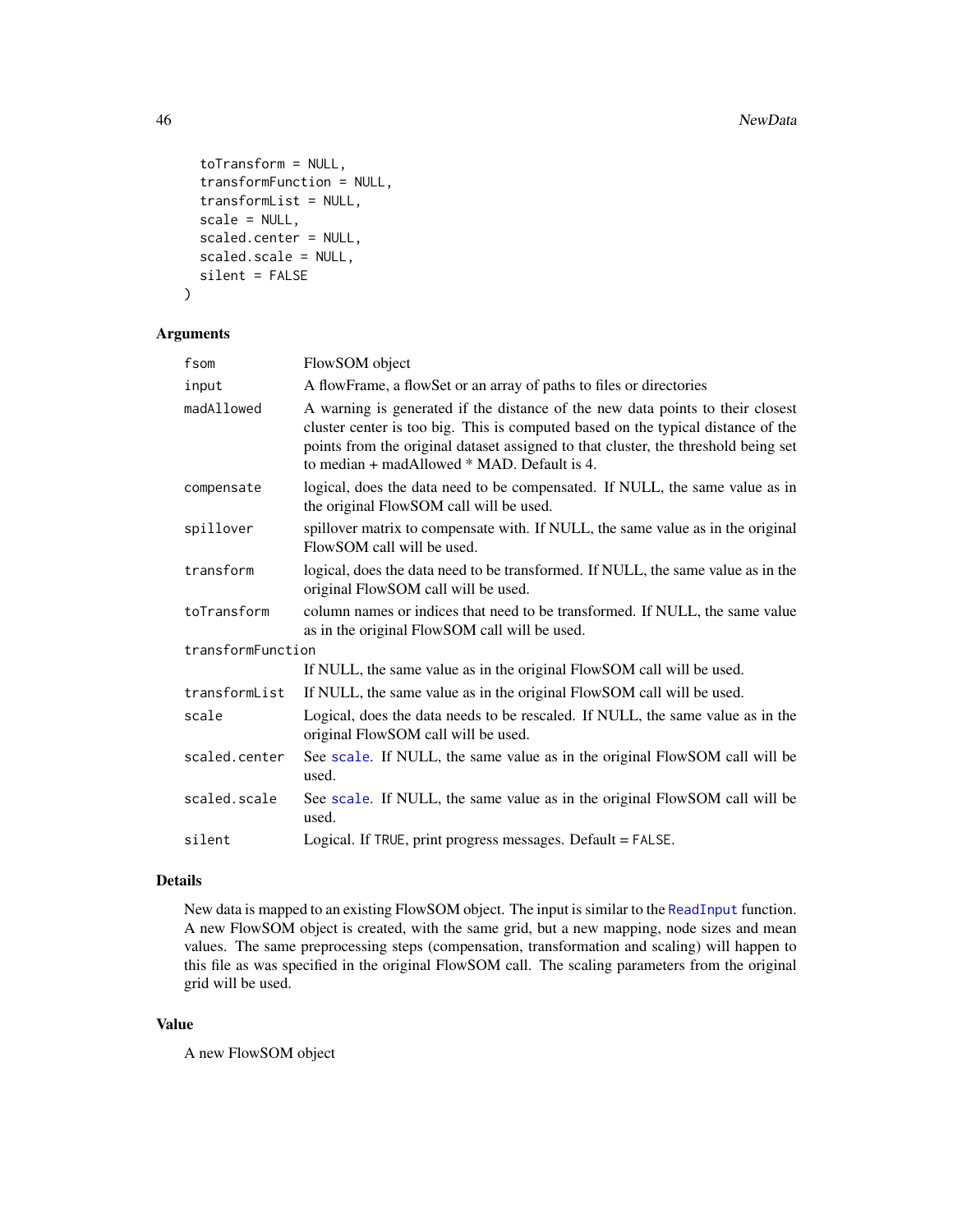## NMetaclusters 47

## See Also

[FlowSOMSubset](#page-19-0) if you want to get a subset of the current data instead of a new dataset

#### Examples

```
# Build FlowSom result
fileName <- system.file("extdata", "68983.fcs", package = "FlowSOM")
ff <- flowCore::read.FCS(fileName)
ff <- flowCore::compensate(ff, flowCore::keyword(ff)[["SPILL"]])
ff <- flowCore::transform(ff,
        flowCore::transformList(colnames(flowCore::keyword(ff)[["SPILL"]]),
                               flowCore::logicleTransform()))
  flowSOM.res <- FlowSOM(ff[1:1000, ],
                         scale = TRUE,
                         colsToUse = c(9, 12, 14:18),
                         nClus = 10# Map new data
  fSOM2 <- NewData(flowSOM.res, ff[1001:2000, ])
```
NMetaclusters *NMetaclusters*

#### Description

Extracts the number of metaclusters from a FlowSOM object

#### Usage

NMetaclusters(fsom)

#### Arguments

f som FlowSOM object

#### Value

The number of metaclusters

```
# Build FlowSom result
fileName <- system.file("extdata", "68983.fcs", package = "FlowSOM")
ff <- flowCore::read.FCS(fileName)
flowSOM.res <- FlowSOM(ff,
                       compensate = TRUE, transform = TRUE, scale = TRUE,
                       colsToUse = c(9, 12, 14:18),
                       maxMeta = 10NMetaclusters(flowSOM.res)
```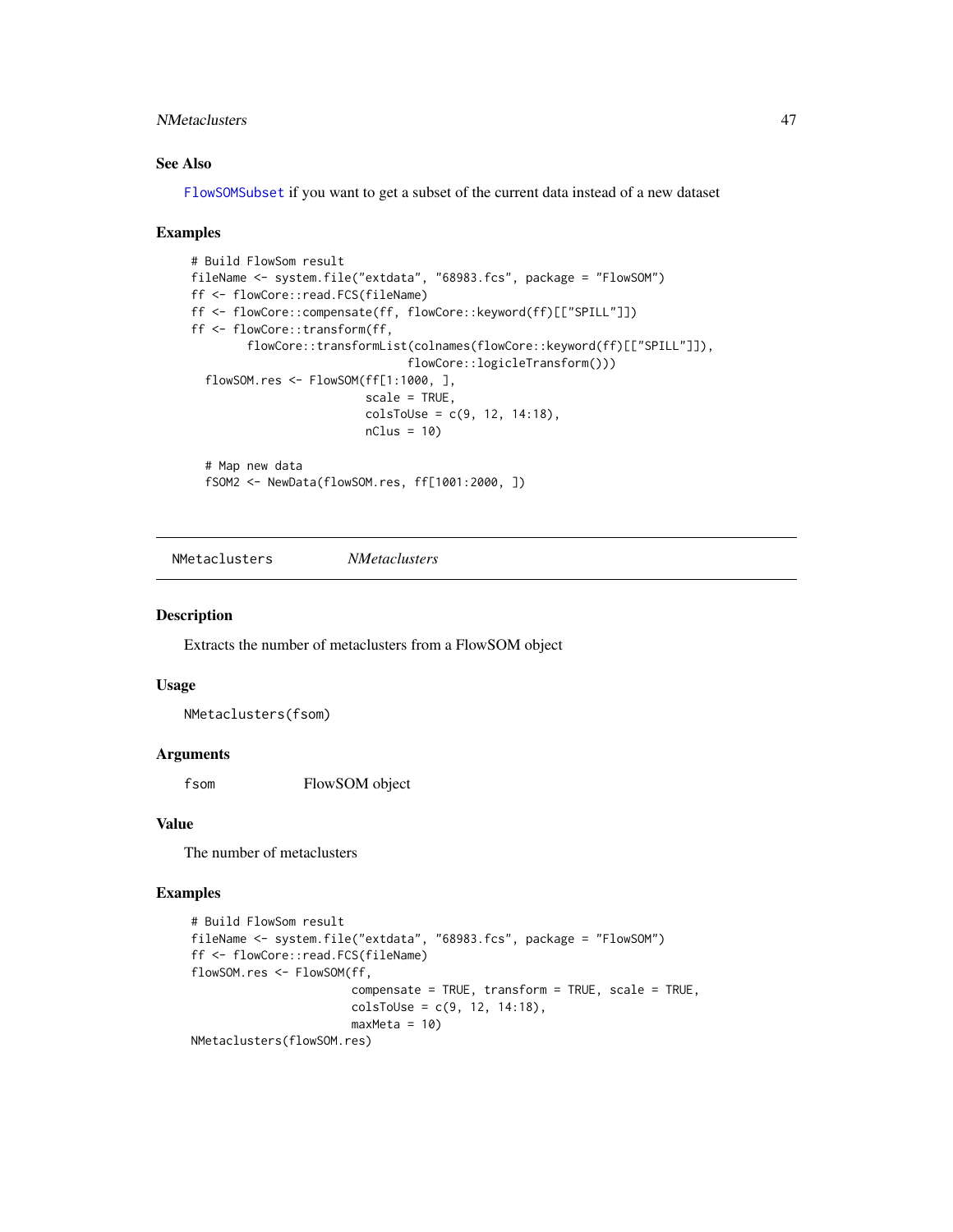<span id="page-47-1"></span>ParseArcs *ParseArcs*

# Description

Parses stars

# Usage

ParseArcs(x, y, arcValues, arcHeights)

# Arguments

| $\mathsf{x}$ | x coordinate of node                                                |
|--------------|---------------------------------------------------------------------|
| <b>V</b>     | y coordinate of node                                                |
| arcValues    | A named vector with the frequency of how the node should be divided |
| arcHeights   | The heights of the arcs                                             |

### Details

Function that parses the FlowSOM object into a dataframe for the star values for ggplot

#### Value

A dataframe ready to use with ggplot, consisting of the coordinates of centers, the radius and angles of the star values

## See Also

[PlotFlowSOM](#page-58-0), [ParseEdges](#page-47-0), [ParseNodeSize](#page-48-0), [ParseQuery](#page-49-0), [ParseSD](#page-50-0)

<span id="page-47-0"></span>ParseEdges *ParseEdges*

# Description

Parses edges

# Usage

ParseEdges(fsom)

# Arguments

fsom FlowSOM object, as generated by [FlowSOM](#page-16-0)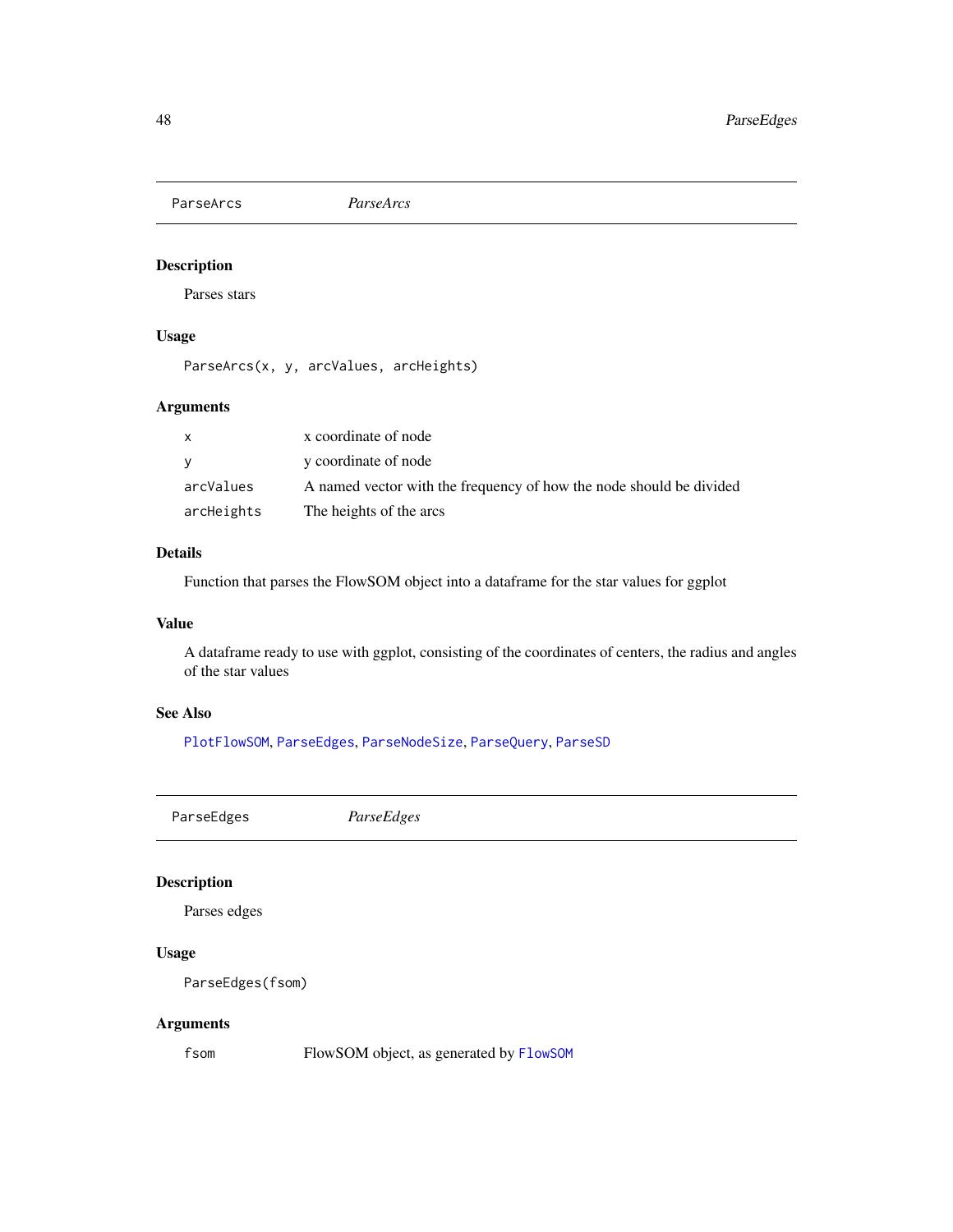# ParseLayout 49

# Details

Function that parses the graph edges of the FlowSOM object into a dataframe

# Value

A dataframe consisting of start and end coordinates of edges

### See Also

[PlotFlowSOM](#page-58-0), [ParseNodeSize](#page-48-0), [ParseArcs](#page-47-1), [ParseQuery](#page-49-0), [ParseSD](#page-50-0), [AddMST](#page-6-0)

ParseLayout *ParseLayout* Description ParseLayout Usage ParseLayout(fsom, layout) Arguments fsom FlowSOM object layout "MST", "grid" or a matrix/dataframe with 2 columns and 1 row per cluster

#### Value

dataframe with 2 columns and 1 row per cluster

<span id="page-48-0"></span>

# Description

Parses node size

#### Usage

ParseNodeSize(nodeSizes, maxNodeSize, refNodeSize)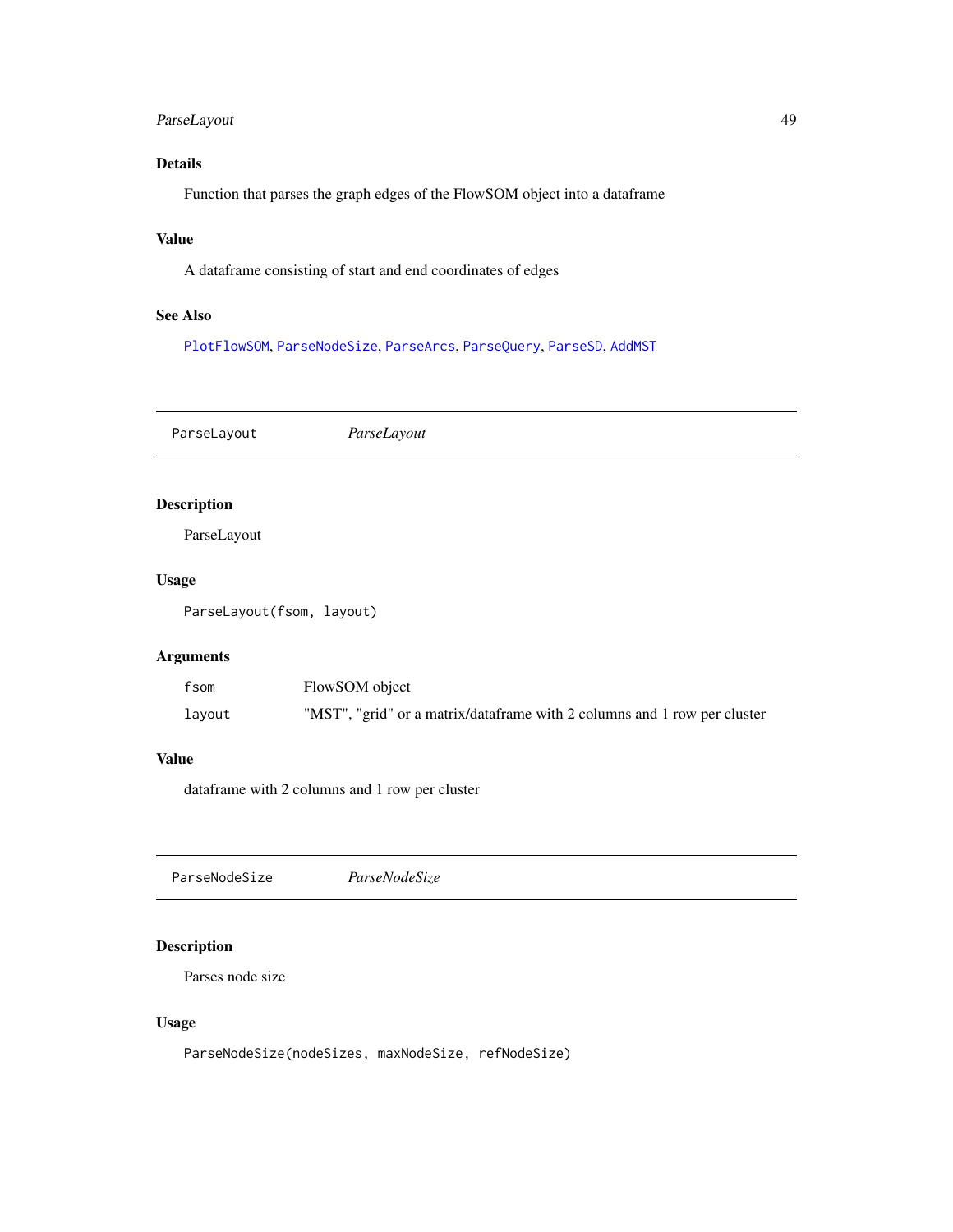### Arguments

| nodeSizes   | A vector with node sizes                                                                         |
|-------------|--------------------------------------------------------------------------------------------------|
| maxNodeSize | Determines the maximum node size.                                                                |
| refNodeSize | Reference for node size against which the node Sizes will be scaled. Default =<br>max(nodeSizes) |

# Details

Function that parses the mapping of the FlowSOM object into node sizes relative to the abundances of cells per cluster

Scales node size relative to the abundances of cells per cluster

### Value

A vector is returned consisting of node sizes

## See Also

[PlotFlowSOM](#page-58-0), [ParseEdges](#page-47-0), [AutoMaxNodeSize](#page-12-0), [ParseArcs](#page-47-1), [ParseQuery](#page-49-0), [ParseSD](#page-50-0)

<span id="page-49-0"></span>ParseQuery *ParseQuery*

#### Description

Parses query

# Usage

```
ParseQuery(fsom, query)
```
#### Arguments

| fsom  | FlowSOM object, as generated by FlowSOM                                                  |
|-------|------------------------------------------------------------------------------------------|
| query | Array containing "high" or "low" for the specified column names of the Flow-<br>SOM data |

# Details

Identify nodes in the tree which resemble a certain profile of "high" or "low" marker expressions.

#### Value

A list, containing the ids of the selected nodes, the individual scores for all nodes and the scores for each marker for each node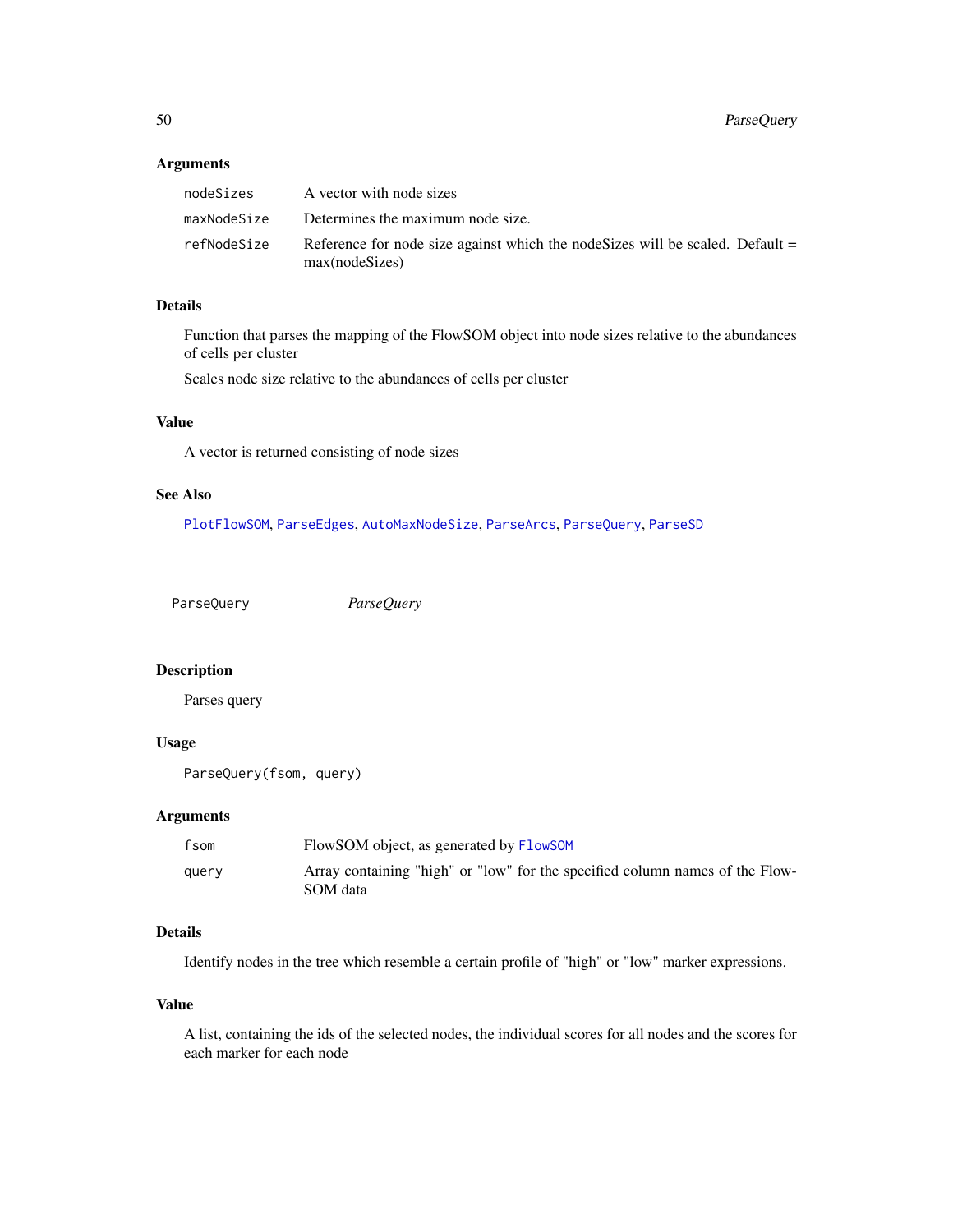#### ParseSD 51

# See Also

[PlotFlowSOM](#page-58-0), [ParseEdges](#page-47-0), [ParseNodeSize](#page-48-0), [ParseArcs](#page-47-1), [QueryStarPlot](#page-77-0), [ParseSD](#page-50-0)

### <span id="page-50-0"></span>ParseSD *ParseSD Parses SD in FlowSOM object*

# Description

Calculates the standard deviation of a FlowSOM object

# Usage

ParseSD(fsom, marker = NULL)

#### Arguments

| fsom   | FlowSOM object, as generated by FlowSOM                                                                         |
|--------|-----------------------------------------------------------------------------------------------------------------|
| marker | If a marker is given, the standard deviation for this marker is shown. Otherwise,<br>the maximum ratio is used. |

#### Value

A vector containing the SDs

## See Also

[PlotFlowSOM](#page-58-0), [ParseEdges](#page-47-0), [ParseNodeSize](#page-48-0), [ParseArcs](#page-47-1), [ParseQuery](#page-49-0), [PlotSD](#page-71-0)

Plot2DScatters *Plot2DScatters*

### Description

Function to draw 2D scatter plots of FlowSOM (meta)clusters

# Usage

```
Plot2DScatters(
  fsom,
  channelpairs,
 clusters = NULL,
 metaclusters = NULL,
 maxBgPoints = 3000,
 sizeBgPoints = 0.5,
 maxPoints = 1000,
```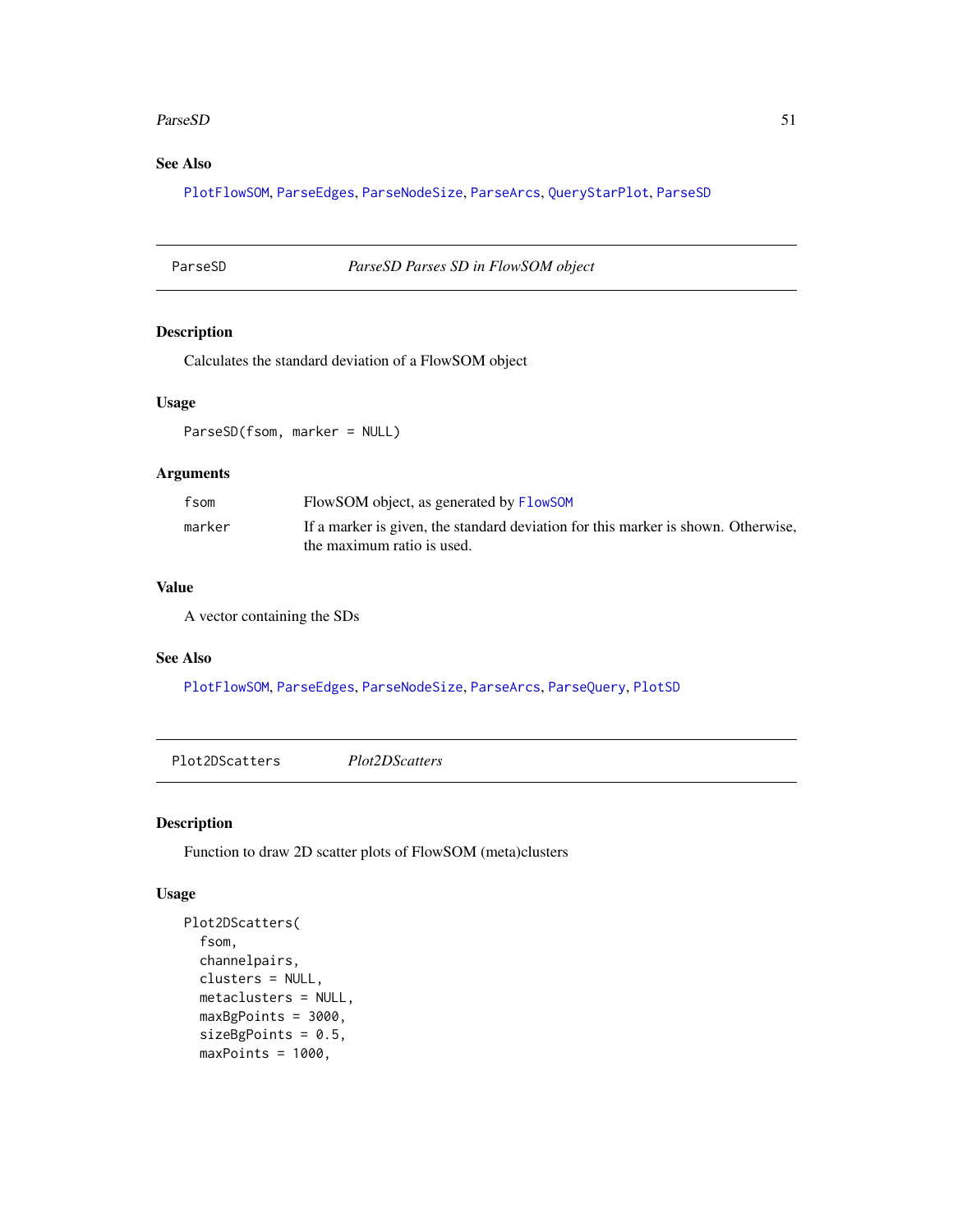```
sizePoints = 0.5,
 xLim = NULL,yLim = NULL,
 xyLabels = c("marker"),
  density = TRUE,
 centers = TRUE,
 color = NULL,
 plotFile = "2DScatterPlots.png"
)
```
#### Arguments

| FlowSOM object, as created by FlowSOM                                                                                                                                                                    |
|----------------------------------------------------------------------------------------------------------------------------------------------------------------------------------------------------------|
| List in which each element is a pair of channel or marker names                                                                                                                                          |
| Vector or list (to combine multiple clusters in one plot) with indices of clusters<br>of interest                                                                                                        |
| Vector or list (to combine multiple metaclusters in one plot) with indices of<br>metaclusters of interest                                                                                                |
| Maximum number of background cells to plot                                                                                                                                                               |
| Size of the background cells                                                                                                                                                                             |
| Maximum number of (meta)cluster cells to plot                                                                                                                                                            |
| Size of the (meta)cluster cells                                                                                                                                                                          |
| Optional vector of a lower and upper limit of the x-axis                                                                                                                                                 |
| Optional vector of a lower and upper limit of the y-axis                                                                                                                                                 |
| Determines the label of the x- and y-axis. Can be "marker" and \or "channel" or<br>abbrevations. Default $=$ "marker".                                                                                   |
| Default is TRUE to color the (meta) cluster points according to density. Set to<br>FALSE to use a plain color                                                                                            |
| Default is TRUE to show the cluster centers                                                                                                                                                              |
| Colors for all the cells in the selected nodes (ordered list). First the clusters are<br>colored, then the metaclusters. If NULL, the default ggplot colors, indexed by<br>metacluster number, are used. |
| If a filepath for a png is given (default $= 2DScatterPlots.png$ ), the plots will be<br>plotted in the corresponding png file. If NULL, a list of ggplot objects will be<br>returned                    |
|                                                                                                                                                                                                          |

# Details

Plot multiple 2D scatter plots in a png file. A subset of fsom\$data is plotted in gray, and those of the selected clusters and metaclusters are plotted in color.

#### Value

If plot is TRUE, nothing is returned and a plot is drawn in which background cells are plotted in gray and the cells of the selected nodes in color. If plot is FALSE, a ggplot objects list is returned.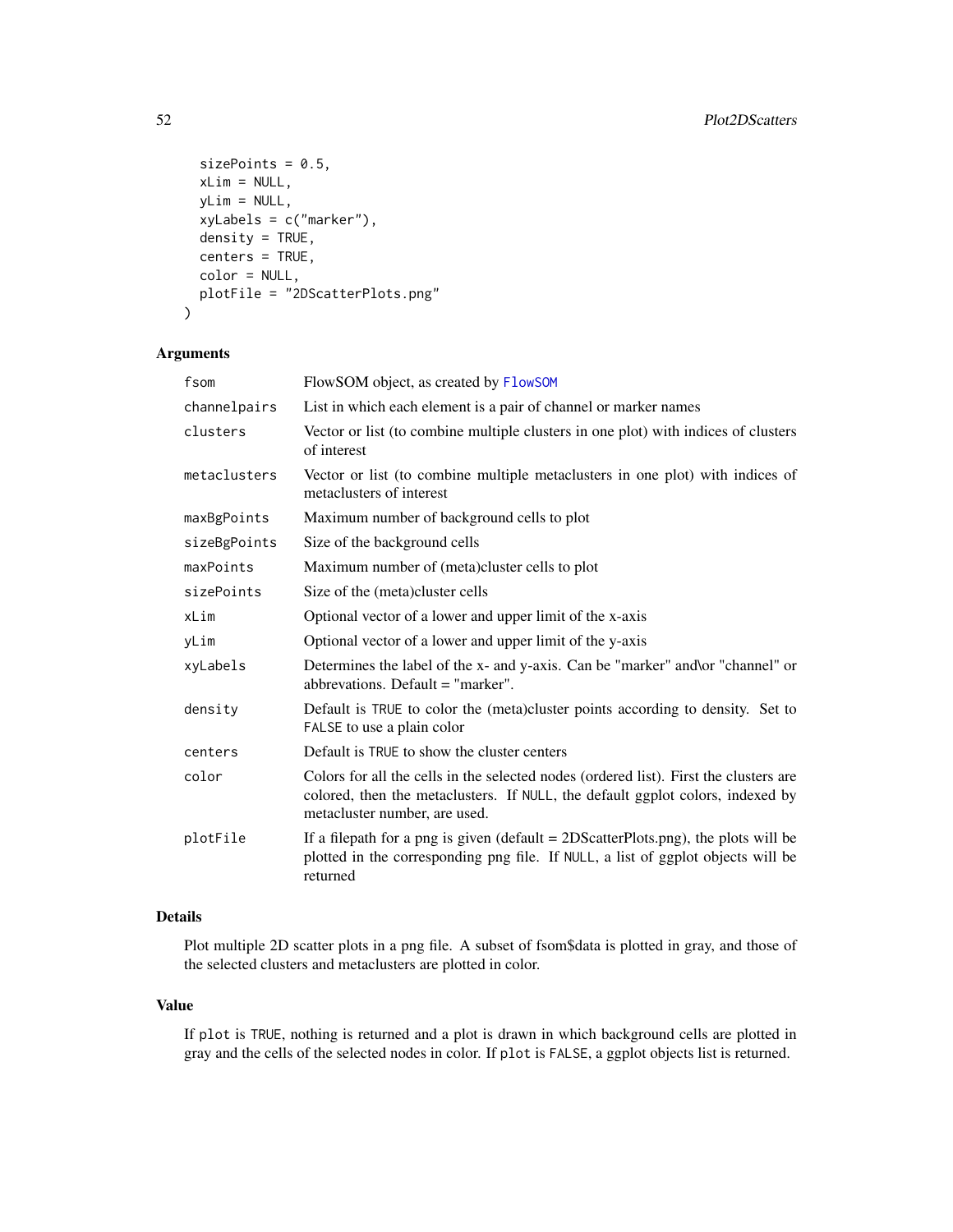#### PlotCenters 53

## Examples

```
# Identify the files
fcs <- flowCore::read.FCS(system.file("extdata", "68983.fcs",
                                      package = "FlowSOM"))
# Build a FlowSOM object
flowSOM.res <- FlowSOM(fcs,
                       scale = TRUE,
                       compensate = TRUE,
                       transform = TRUE,
                       toTransform = 8:18,
                       colsToUse = c(9, 12, 14:18),
                       nClus = 10,
                       seed = 1)
# Make the 2D scatter plots of the clusters and metaclusters of interest
Plot2DScatters(fsom = flowSOM.res,
               channelpairs = list(c("PE-Cy7-A", "PE-Cy5-A"),
                                   c("PE-Texas Red-A", "Pacific Blue-A")),
               clusters = c(1, 48, 49, 82, 95),
               metaclusters = list(c(1, 4), 9),
               density = FALSE)
Plot2DScatters(fsom = flowSOM.res,
               channelpairs = list(c("PE-Texas Red-A", "Pacific Blue-A")),
               metaclusters = list(c(1, 4)),density = FALSE,
               color = list(c("red", "green")))
```
<span id="page-52-0"></span>PlotCenters *PlotCenters*

#### Description

Plot cluster centers on a 2D plot

#### Usage

```
PlotCenters(fsom, marker1, marker2, MST = TRUE)
```
#### Arguments

| fsom    | FlowSOM object, as generated by BuildMST              |
|---------|-------------------------------------------------------|
| marker1 | Marker to show on the x-axis                          |
| marker2 | Marker to show on the y-axis                          |
| MST     | Type of visualization, if 1 plot tree, else plot grid |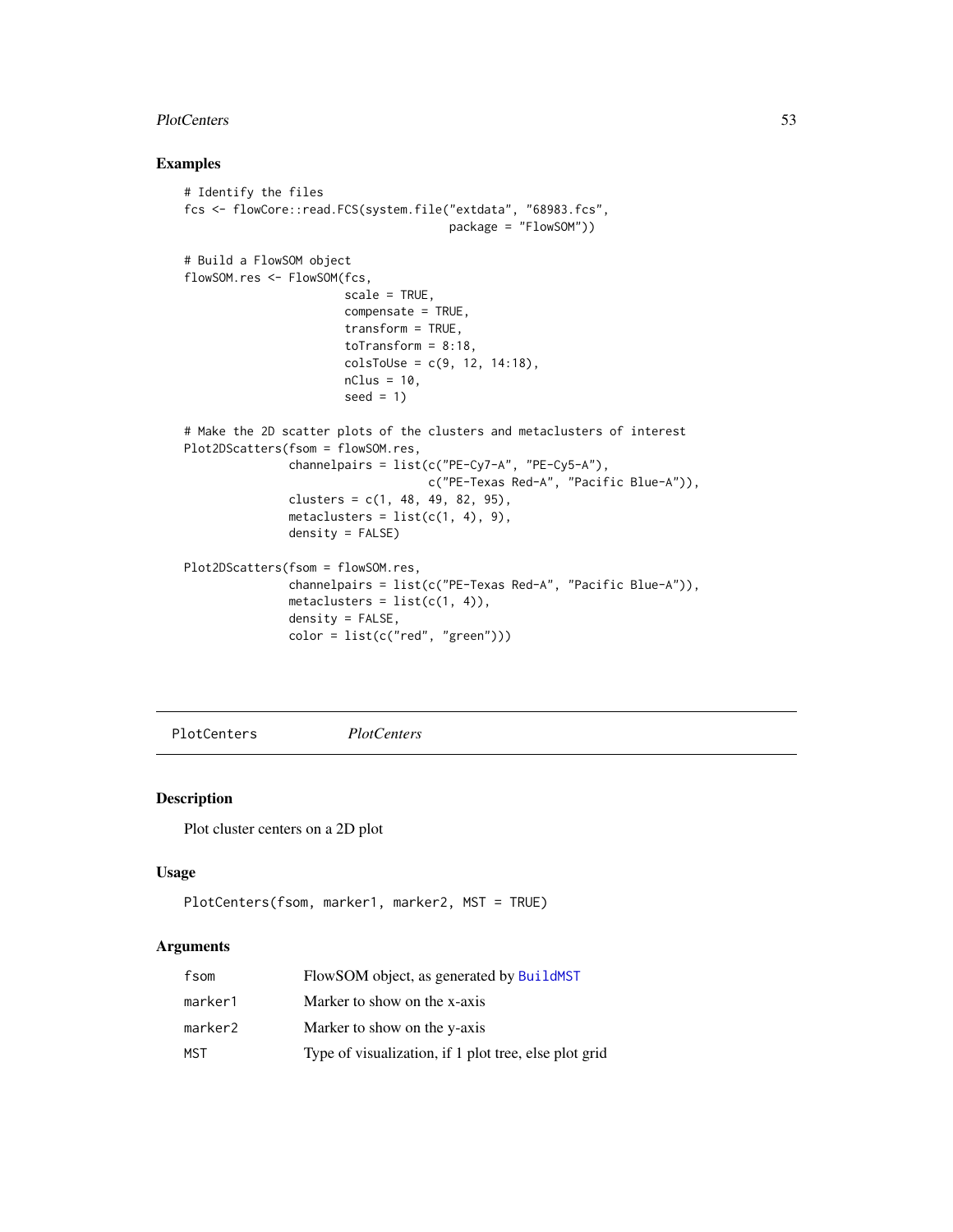#### Details

Plot FlowSOM nodes on a 2D scatter plot of the data

# Value

Nothing is returned. A 2D scatter plot is drawn on which the nodes of the grid are indicated

### See Also

[PlotStars](#page-73-0),[PlotPies](#page-70-0), [PlotMarker](#page-64-0),[BuildMST](#page-12-1)

## Examples

```
# Read from file, build self-organizing map and minimal spanning tree
fileName <- system.file("extdata", "68983.fcs", package="FlowSOM")
flowSOM.res <- ReadInput(fileName, compensate=TRUE, transform=TRUE,
                         scale=TRUE)
flowSOM.res <- BuildSOM(flowSOM.res,colsToUse=c(9,12,14:18))
flowSOM.res <- BuildMST(flowSOM.res)
# Plot centers
plot <- Plot2DScatters(flowSOM.res,
               channelpairs = list(c("FSC-A","SSC-A")),
               clusters = list(seq_len(NClusters(flowSOM.res))),
               maxPoints = 0,
               plotFile = NULL)
```
<span id="page-53-0"></span>PlotClusters2D *PlotClusters2D*

### Description

Plot nodes on scatter plot

#### Usage

```
PlotClusters2D(
  fsom,
  marker1,
  marker2,
  nodes,
  col = "#FF0000",maxBgPoints = 10000,
  pchBackground = ".",
 pchCluster = ".",
  main = "",xlab = fsom$prettyColnames[marker1],
```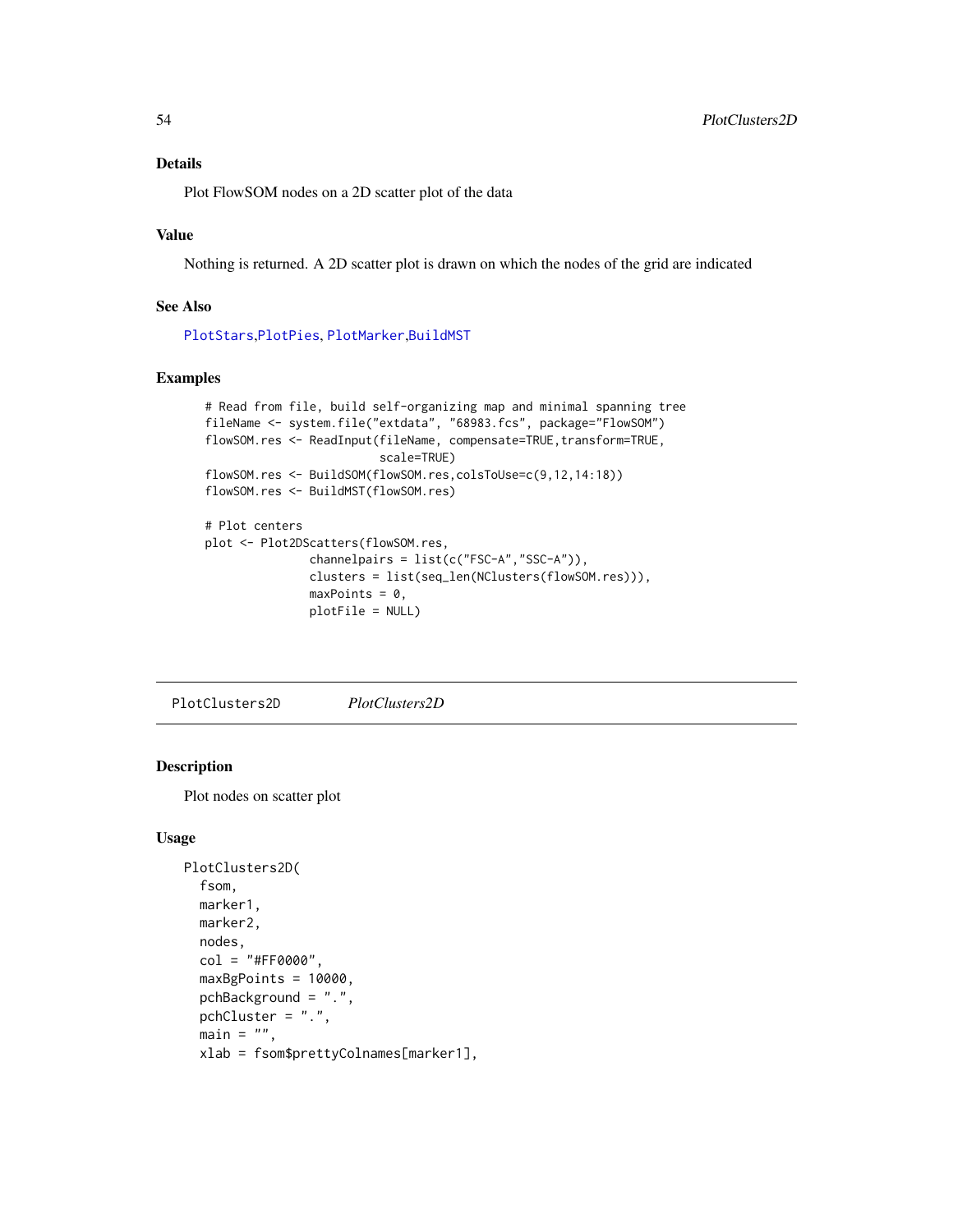```
ylab = fsom$prettyColnames[marker2],
xlim = c(min(fsom$data[, marker1]), max(fsom$data[, marker1])),
ylim = c(min(fsom$data[, marker2]), max(fsom$data[, marker2])),
...
```
#### Arguments

)

| fsom          | FlowSOM object, as generated by BuildMST                       |
|---------------|----------------------------------------------------------------|
| marker1       | Marker to plot on the x-axis                                   |
| marker2       | Marker to plot on the y-axis                                   |
| nodes         | Nodes of which the cells should be plotted in red              |
| col           | Colors for all the cells in the selected nodes (ordered array) |
| maxBgPoints   | Maximum number of background points to plot                    |
| pchBackground | Character to use for background cells                          |
| pchCluster    | Character to use for cells in cluster                          |
| main          | Title of the plot                                              |
| xlab          | Label for the x axis                                           |
| ylab          | Label for the y axis                                           |
| xlim          | Limits for the x axis                                          |
| ylim          | Limits for the y axis                                          |
| $\cdots$      | Other parameters to pass on to plot                            |

#### Details

Plot a 2D scatter plot. All cells of fsom\$data are plotted in black, and those of the selected nodes are plotted in red. The nodes in the grid are indexed starting from the left bottom, first going right, then up. E.g. In a 10x10 grid, the node at top left will have index 91.

#### Value

Nothing is returned. A plot is drawn in which all cells are plotted in black and the cells of the selected nodes in red.

#### See Also

[PlotNumbers](#page-67-0), [PlotCenters](#page-52-0), [BuildMST](#page-12-1)

#### Examples

## Deprecated - use Plot2DScatters instead ##

```
# Read from file, build self-organizing map and minimal spanning tree
fileName <- system.file("extdata", "68983.fcs", package = "FlowSOM")
flowSOM.res <- ReadInput(fileName, compensate = TRUE, transform = TRUE,
                         scale = TRUE)
```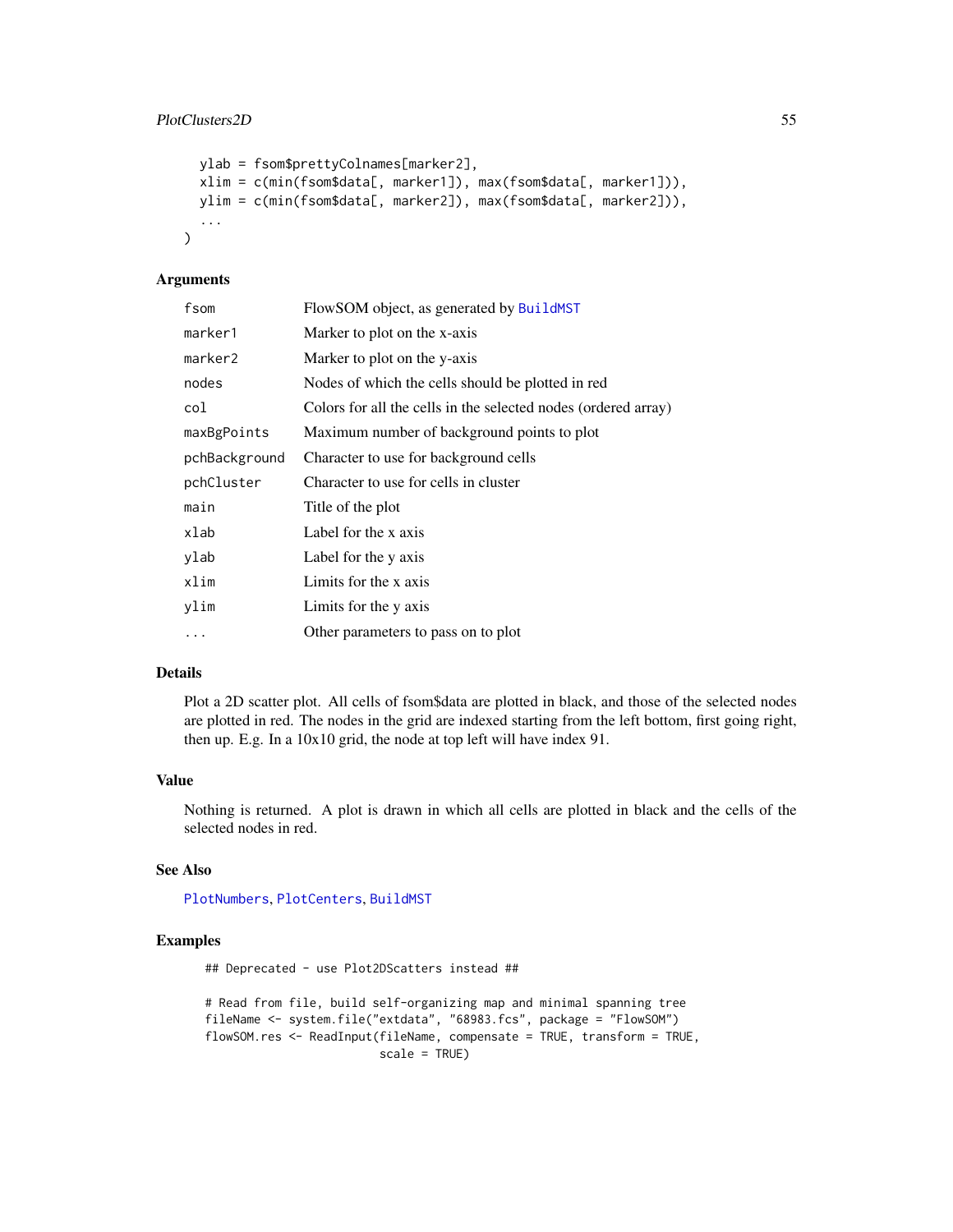# 56 PlotDimRed

```
flowSOM.res <- BuildSOM(flowSOM.res, colsToUse = c(9, 12, 14:18))
 flowSOM.res <- BuildMST(flowSOM.res)
  # Plot cells
  ## Not run:
  Plot2DScatters(flowSOM.res, c(1, 2), clusters = 91)
## End(Not run)
```
PlotDimRed *PlotDimRed*

# Description

Plot a dimensionality reduction

# Usage

```
PlotDimRed(
  fsom,
  colsToUse = fsom$map$colsUsed,
  colorBy = "metaclusters",
 cTotal = NULL,dimred = Rtsne::Rtsne,
  extractLayout = function(dimred) { dimred $Y },
  label = TRUE,returnLayout = FALSE,
  seed = NULL,
  title = NULL,
  ...
\mathcal{L}
```
# Arguments

| fsom      | FlowSOM object, as generated by BuildMST                                                                                                                                                                                                                                                                                                                         |
|-----------|------------------------------------------------------------------------------------------------------------------------------------------------------------------------------------------------------------------------------------------------------------------------------------------------------------------------------------------------------------------|
| colsToUse | The columns used for the dimensionality reduction. Default = fsom\$map\$colsUsed.                                                                                                                                                                                                                                                                                |
| colorBy   | Defines how the dimensionality reduction will be colored. Can be "metaclus-<br>ters" (default), "clusters" (or abbreviations) or a marker/channel/index.                                                                                                                                                                                                         |
| cTotal    | The total amount of cells to be used in the dimensionality reduction. Default is<br>all the cells.                                                                                                                                                                                                                                                               |
| dimred    | A dimensionality reduction function. Default = Rtsne::Rtsne. Alternatively, a<br>data. frame or matrix with either equal number of rows to the fsom or an Origi-<br>nalID column. Recommended to put cTotal to NULL when providing a matrix<br>(or ensuring that the dimred corresponds to subsampling the flowSOM data for<br>cTotal cells with the same seed). |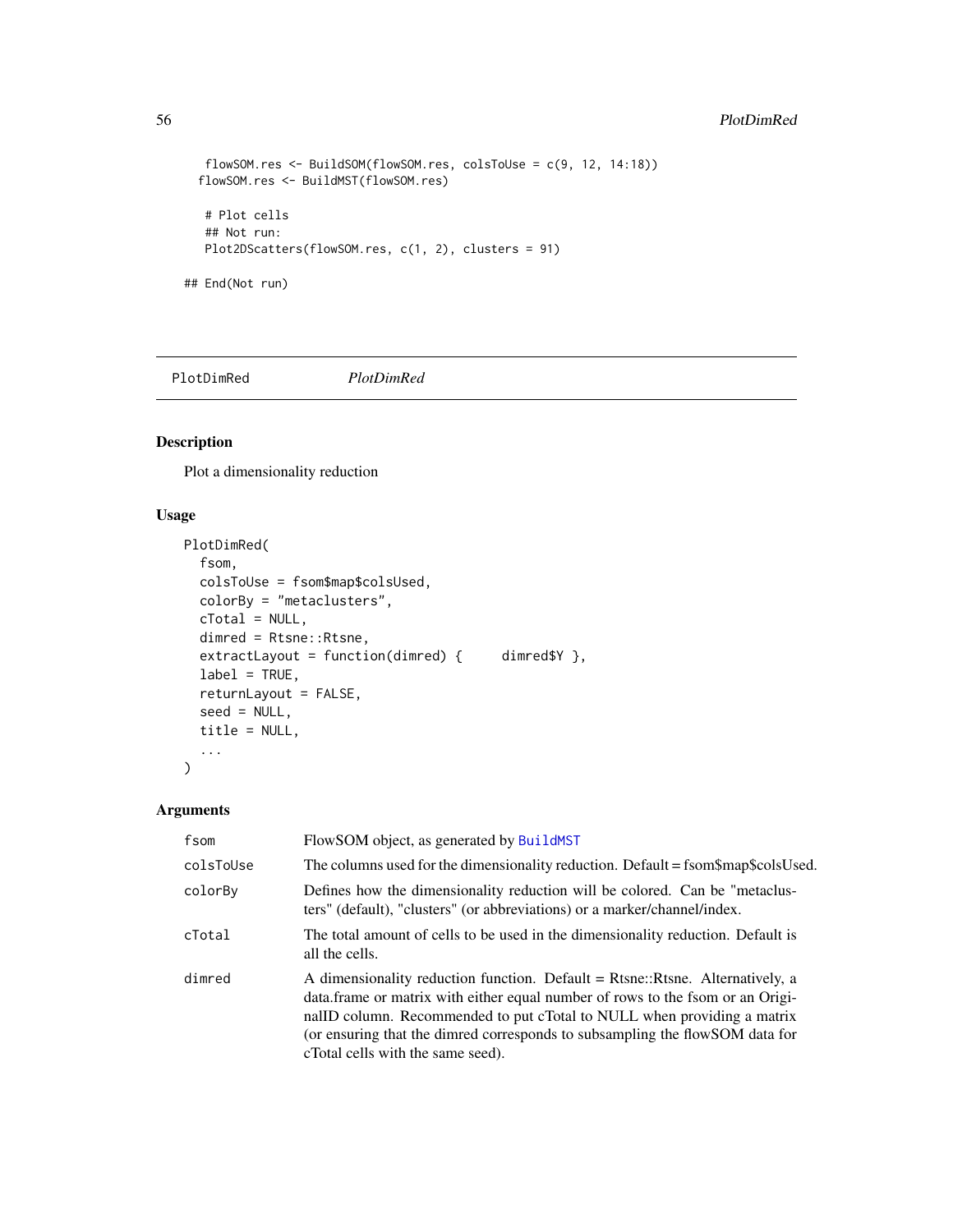### PlotFileScatters 57

| extractLayout | A function to extract the coordinates from the results of the dimred default $=$<br>function(dimred)dimred\$Y.               |
|---------------|------------------------------------------------------------------------------------------------------------------------------|
| label         | If $label = TRUE$ (default), labels are added to plot.                                                                       |
| returnLayout  | If TRUE, this function returns a data frame with the layout of dimred and the<br>original IDs and the plot. Default = FALSE. |
| seed          | A seed for reproducibility.                                                                                                  |
| title         | A title for the plot.                                                                                                        |
| $\cdot$       | Additional arguments to pass to dimred.                                                                                      |

#### Details

Plot a dimensionality reduction of fsom\$data

# Value

A dimensionality reduction plot made in ggplot2

# Examples

```
file <- system.file("extdata", "68983.fcs", package="FlowSOM")
flowSOM.res <- FlowSOM(file, compensate = TRUE, transform = TRUE,
              scale = TRUE,
              colsTolUse = c(9, 12, 14:18), nClus = 10, silent = FALSE,xdim = 7, ydim = 7PlotDimRed(flowSOM.res, cTotal = 5000, seed = 1, title = "t-SNE")
PlotDimRed(flowSOM.res, cTotal = 5000, colorBy = "CD3", seed = 1,
          title = "t-SNE")
```
PlotFileScatters *PlotFileScatters*

### Description

Make a scatter plot per channel for all provided files

#### Usage

```
PlotFileScatters(
  input,
  fileID = "File",
  channels = NULL,
  yLim = NULL,
  yLabel = "marker",
  quantiles = NULL,
  names = NULL,groups = NULL,
```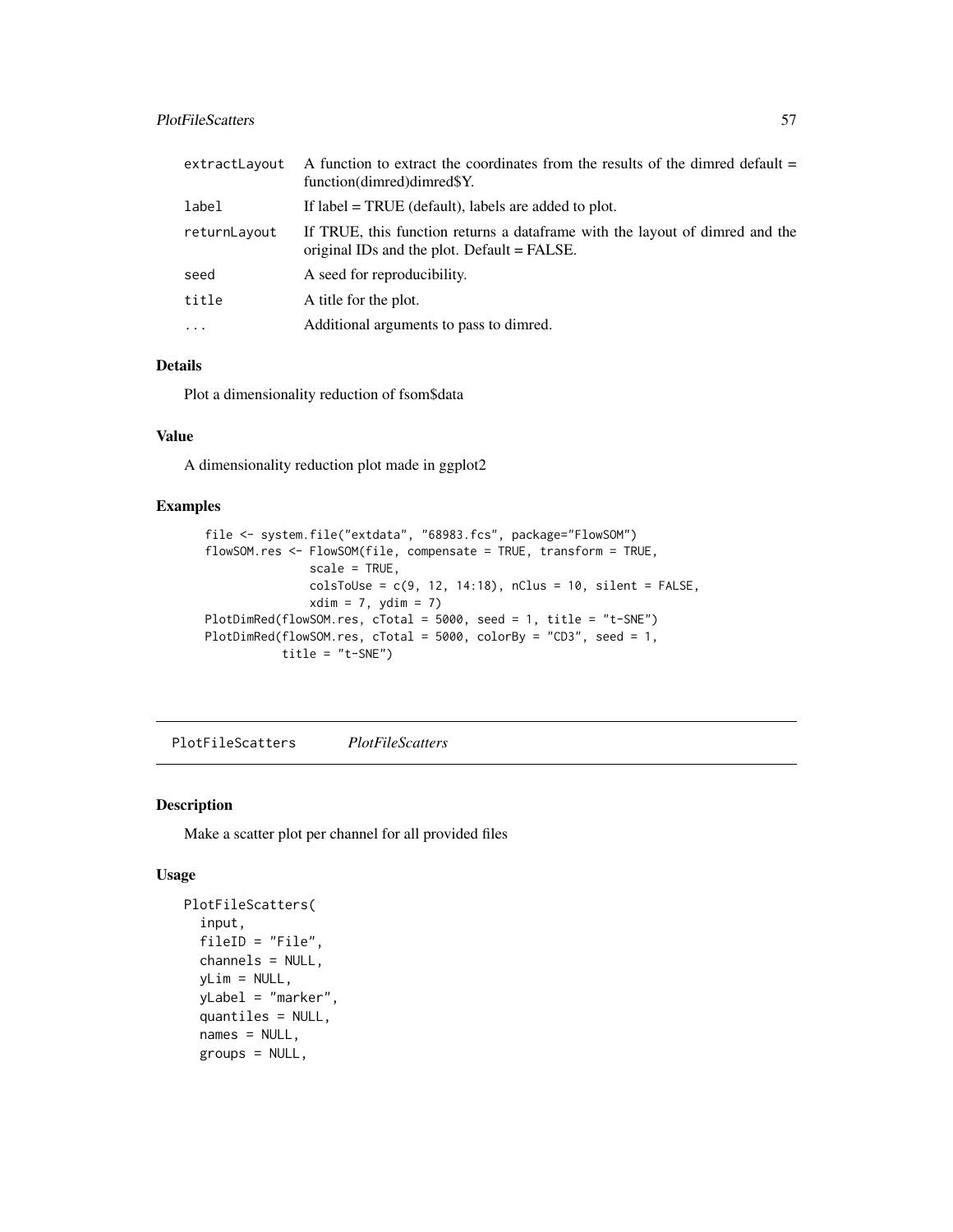```
color = NULL,
  legend = FALSE,
  maxPoints = 50000,ncol = NULL,nrow = NULL,width = NULL,
 height = NULL,
  silent = FALSE,
 plotFile = "FileScatters.png"
\mathcal{L}
```
# Arguments

| input     | Either a flowSet, a flowFrame with a file ID column (e.g. output from the<br>AggregateFlowFrames includes a "File" column) or a vector of paths pointing<br>to FCS files |
|-----------|--------------------------------------------------------------------------------------------------------------------------------------------------------------------------|
| fileID    | Name of the file ID column when the input is a flowFrame, default to "File"<br>(File ID column in the AggregateFlowFrames flowFrame output).                             |
| channels  | Vector of channels or markers that need to be plotted, if NULL (default), all<br>channels from the input will be plotted                                                 |
| yLim      | Optional vector of a lower and upper limit of the y-axis                                                                                                                 |
| yLabel    | Determines the label of the y-axis. Can be "marker" and \or "channel" or abbre-<br>vations. Default = "marker".                                                          |
| quantiles | If provided (default NULL), a numeric vector with values between 0 and 1.<br>These quantiles are indicated on the plot                                                   |
| names     | Optional parameter to provide filenames. If NULL (default), the filenames will<br>be numbers. Duplicated filenames will be made unique.                                  |
| groups    | Optional parameter to specify groups of files, should have the same length as<br>the input. Id NULL (default), all files will be plotted in the same color               |
| color     | Optional parameter to provide colors. Should have the same lengths as the num-<br>ber of groups (or 1 if groups is NULL)                                                 |
| legend    | Logical parameter to specify whether the group levels should be displayed. De-<br>fault is FALSE                                                                         |
| maxPoints | Total number of data points that will be plotted per channel, default is 50000                                                                                           |
| ncol      | Number of columns in the final plot, optional                                                                                                                            |
| nrow      | Number of rows in the final plot, optional                                                                                                                               |
| width     | Width of png file. By default NULL the width parameter is estimated based on<br>the input.                                                                               |
| height    | Height of png file. By default NULL the width parameter is estimated based on<br>the input.                                                                              |
| silent    | If FALSE, prints an update every time it starts processing a new file. Default =<br>FALSE.                                                                               |
| plotFile  | Path to png file, default is "FileScatters.png". If NULL, the output will be a list of<br>ggplots                                                                        |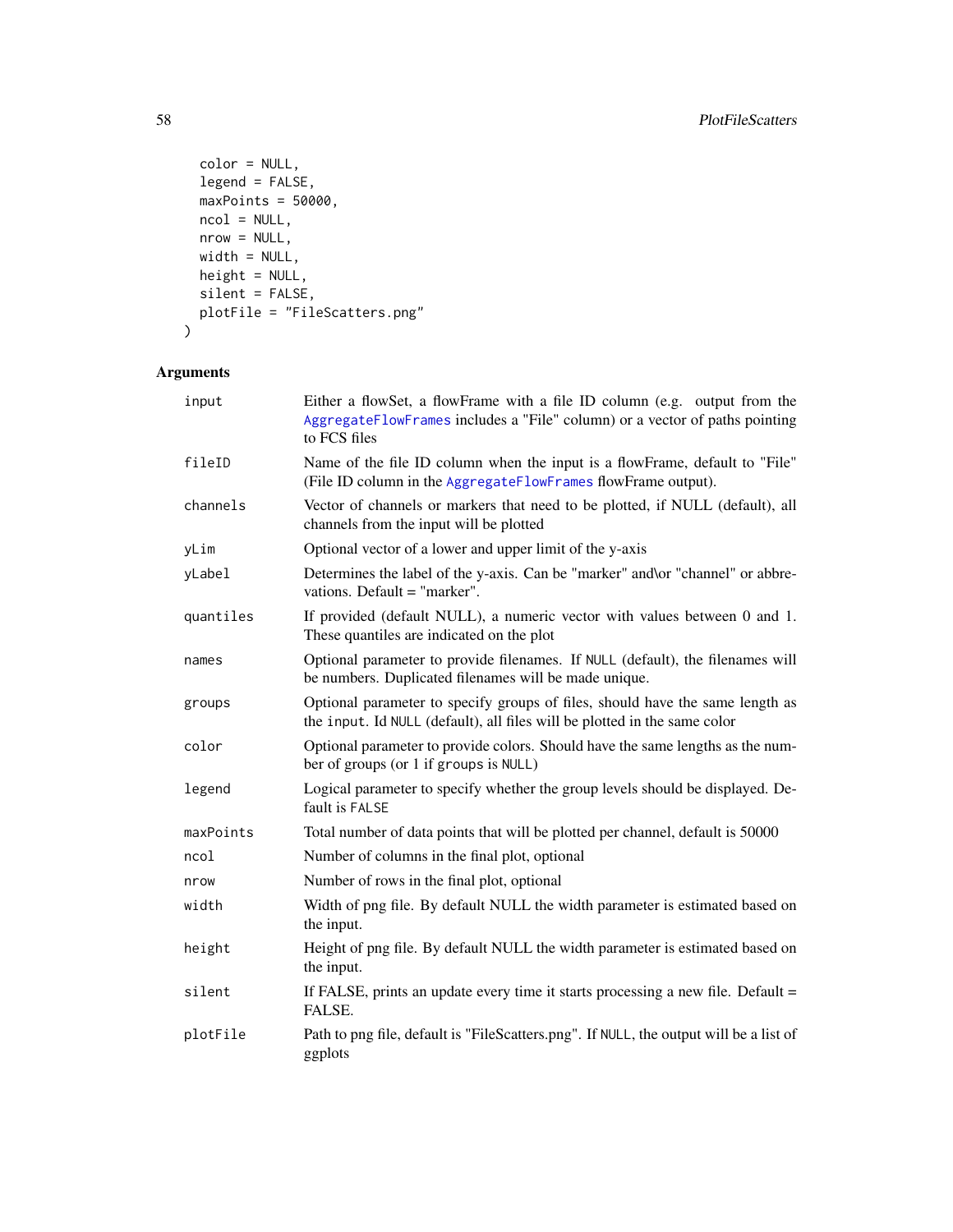## PlotFlowSOM 59

#### Value

List of ggplot objects if plot is FALSE, otherwise filePlot with plot is created.

# Examples

```
# Preprocessing
fileName <- system.file("extdata", "68983.fcs", package = "FlowSOM")
ff <- flowCore::read.FCS(fileName)
ff <- flowCore::compensate(ff, flowCore::keyword(ff)[["SPILL"]])
ff <- flowCore::transform(ff,
         flowCore::transformList(colnames(flowCore::keyword(ff)[["SPILL"]]),
                                flowCore::logicleTransform()))
flowCore::write.FCS(ff[1:1000, ], file = "ff_tmp1.fcs")
flowCore::write.FCS(ff[1001:2000, ], file = "ff_tmp2.fcs")
flowCore::write.FCS(ff[2001:3000, ], file = "ff_tmp3.fcs")
# Make plot
PlotFileScatters(input = c("ff_tmp1.fcs", "ff_tmp2.fcs", "ff_tmp3.fcs"),
                 channels = c("Pacific Blue-A",
                              "Alexa Fluor 700-A",
                              "PE-Cy7-A"),
                 maxPoints = 1000)
```
<span id="page-58-0"></span>PlotFlowSOM *PlotFlowSOM*

#### Description

Base layer to plot a FlowSOM result

#### Usage

```
PlotFlowSOM(
  fsom,
  view = "MST",
  nodeSizes = fsom$map$pctgs,
  maxNodeSize = 1,
  refNodeSize = max(nodeSizes),
  equalNodeSize = FALSE,
  backgroundValues = NULL,
  backgroundColors = NULL,
  backgroundLim = NULL,
  title = NULL
)
```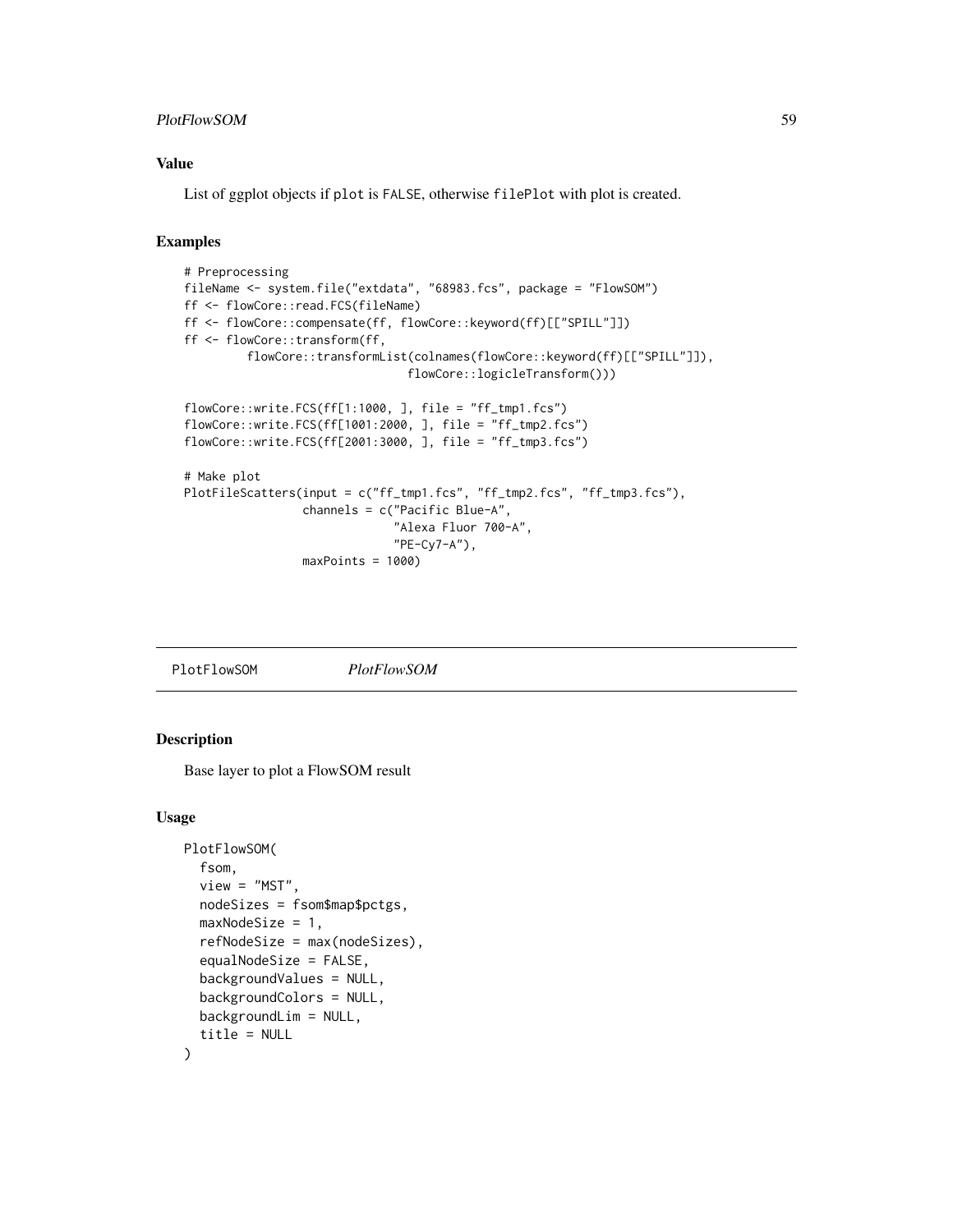## Arguments

| fsom             | FlowSOM object, as created by FlowSOM                                                                                                                   |  |
|------------------|---------------------------------------------------------------------------------------------------------------------------------------------------------|--|
| view             | Preferred view, options: "MST", "grid" or "matrix" with a matrix/dataframe<br>consisting of coordinates. Default = "MST"                                |  |
| nodeSizes        | A vector containing node sizes. These will automatically be scaled between 0<br>and maxNodeSize and transformed with a sqrt. Default = fsom\$MST\$sizes |  |
| maxNodeSize      | Determines the maximum node size. Default is 1.                                                                                                         |  |
| refNodeSize      | Reference for node size against which the node Sizes will be scaled. Default $=$<br>max(nodeSizes)                                                      |  |
| equalNodeSize    | If TRUE, the nodes will be equal to max Node Size. If FALSE (default), the nodes<br>will be scaled to the number of cells in each cluster               |  |
| backgroundValues |                                                                                                                                                         |  |
|                  | Values to be used for background coloring, either numerical values or something<br>that can be made into a factor (e.g. a clustering)                   |  |
| backgroundColors |                                                                                                                                                         |  |
|                  | Color palette to be used for the background coloring. Can be either a function<br>or an array specifying colors.                                        |  |
| backgroundLim    | Only used when backgroundValues are numerical. Defaults to min and max of<br>the background Values.                                                     |  |
| title            | Title of the plot                                                                                                                                       |  |
|                  |                                                                                                                                                         |  |

## Details

Base layer of the FlowSOM plot, where you can choose layout (MST, grid or coordinates of your own choosing), background colors and node size. Can then be extended by e.g. [AddStars](#page-9-0), [AddLabels](#page-5-0), [AddPies](#page-8-0), ...

# Value

A ggplot object with the base layer of a FlowSOM plot

#### See Also

```
PlotStars, PlotVariable, PlotMarker, PlotLabels, PlotNumbers, PlotPies, QueryStarPlot,
PlotSD
```

```
# Locate file on file system
fcs_file <- system.file("extdata", "68983.fcs", package = "FlowSOM")
# Build FlowSOM model
flowSOM.res <- FlowSOM(fcs_file,
                       scale = TRUE,
                       compensate = TRUE,
                       transform = TRUE,
                       toTransform = 8:18,
```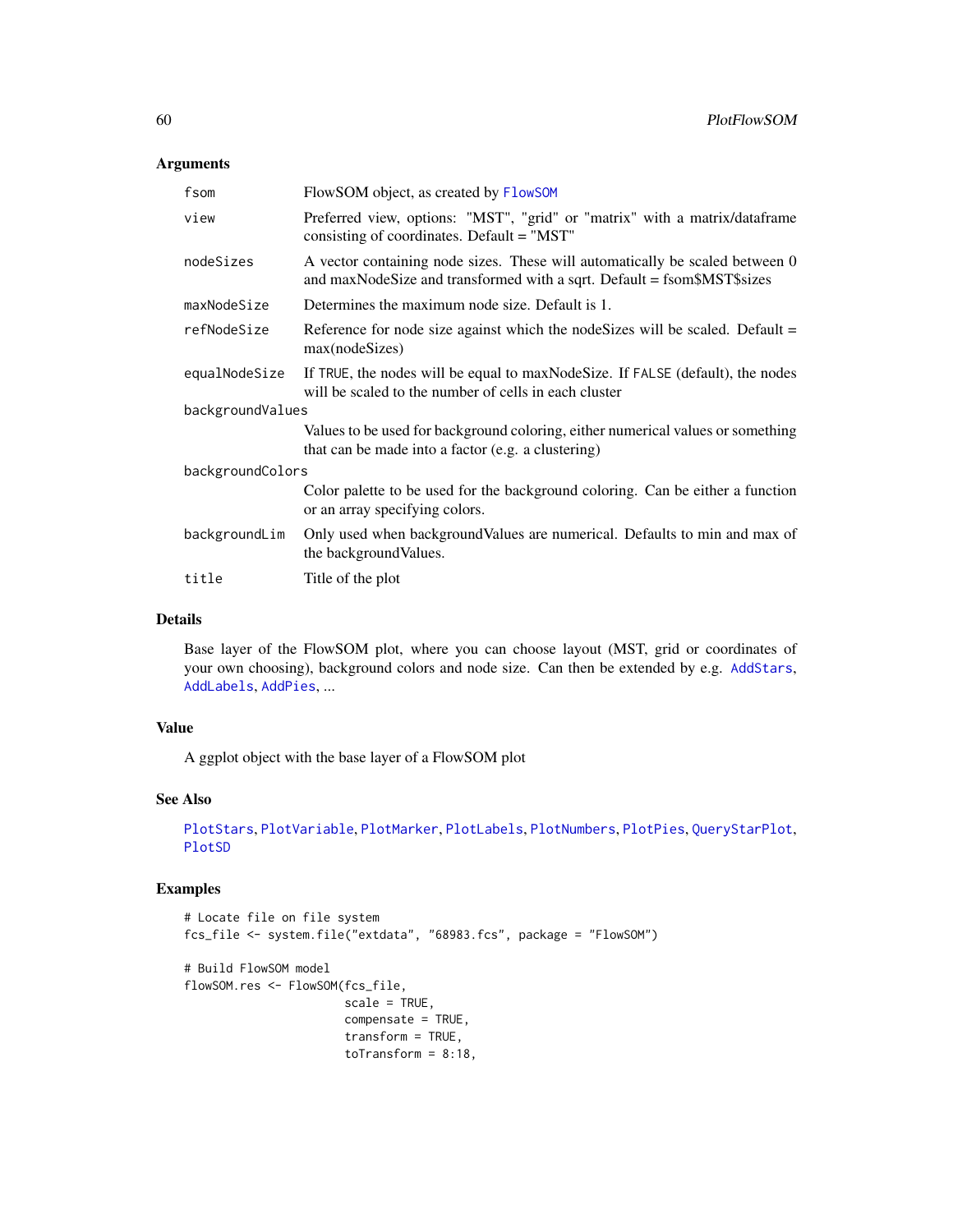# PlotGroups 61

```
colsToUse = c(9, 12, 14:18),
                       nClus = 10,
                       seed = 1)
# Plot with background coloring
PlotFlowSOM(flowSOM.res,
```

```
backgroundValues = flowSOM.res$metaclustering) %>%
AddLabels(seq(100))
```
PlotGroups *PlotGroups*

# Description

Plot differences between groups

#### Usage

```
PlotGroups(fsom, groups, threshold = NULL, pThreshold = 0.05, ...)
```
### Arguments

| fsom       | FlowSOM object, as generated by BuildMST                                                                             |
|------------|----------------------------------------------------------------------------------------------------------------------|
| groups     | Groups result as generated by Count Groups                                                                           |
| threshold  | Relative difference in groups before the node is colored                                                             |
| pThreshold | Threshold on p-value from wilcox-test before the node is colored. If this is not<br>NULL, threshold will be ignored. |
| $\cdots$   | Additional arguments to pass to PlotFlowSOM                                                                          |

# Details

Plot FlowSOM trees, where each node is represented by a star chart indicating mean marker values, the size of the node is relative to the mean percentage of cells present in each

# Value

A vector containing the labels assigned to the nodes for all groups except the first

## See Also

```
PlotStars,PlotVariable, PlotFlowSOM,PlotLabels,PlotNumbers, PlotMarker,PlotPies,QueryStarPlot,
PlotSD
```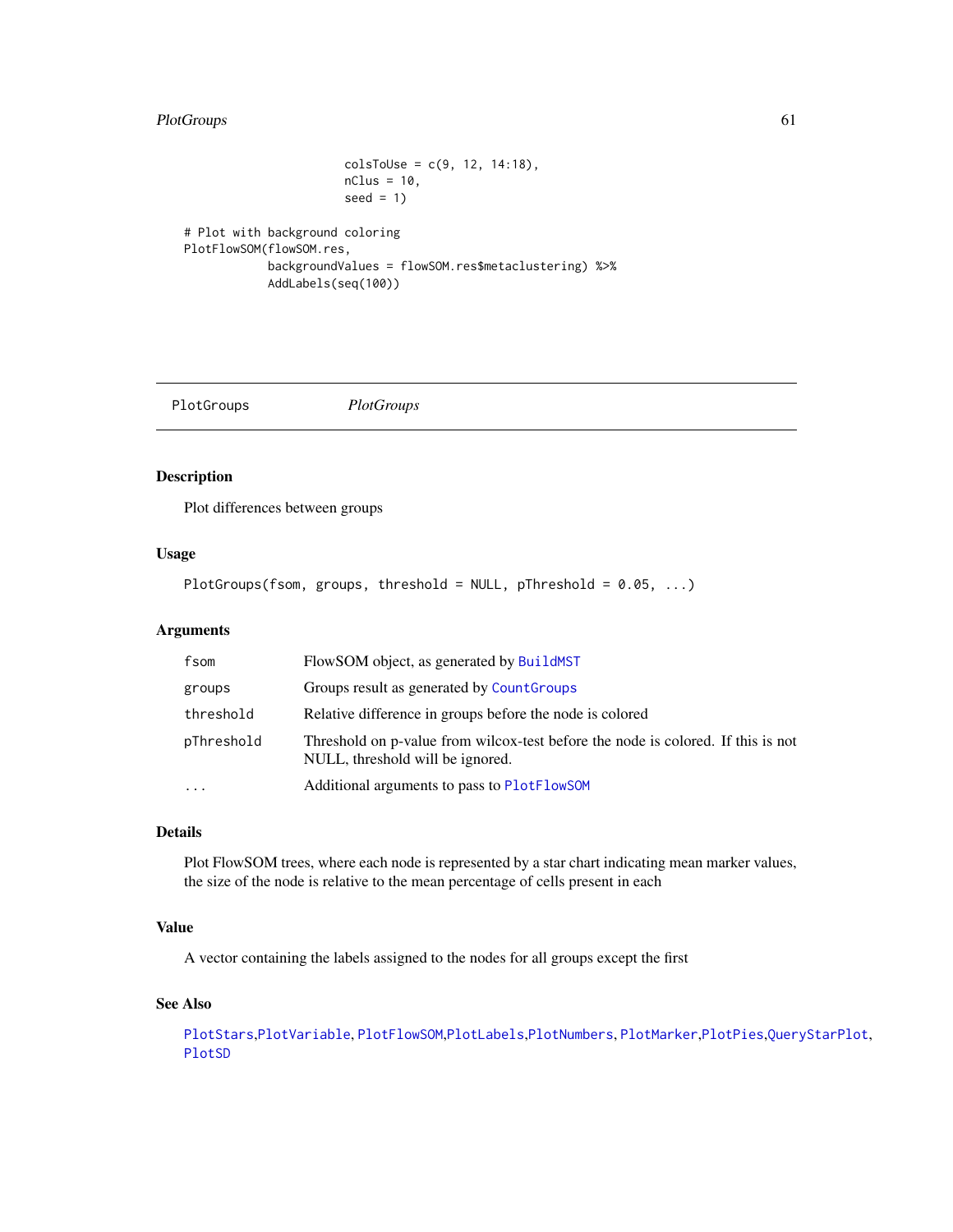```
#Run FlowSOM
fileName <- system.file("extdata", "68983.fcs", package="FlowSOM")
fsom <- FlowSOM(fileName, compensate = TRUE, transform = TRUE,
                      scale = TRUE, colsToUse = c(9, 12, 14:18), nClus = 10)
ff <- flowCore::read.FCS(fileName)
# Make an additional file without cluster 7 and double amount of cluster 5
selection <- c(which(GetClusters(fsom) %in% which(fsom$metaclustering != 7)),
                 which(GetClusters(fsom) %in% which(fsom$metaclustering == 5)))
ff_tmp <- ff[selection,]
flowCore::write.FCS(ff_tmp, file="ff_tmp.fcs")
# Compare only the file with the double amount of cluster 10
features <- GetFeatures(fsom,
                        c(fileName, "ff_tmp.fcs"),
                        level = "clusters",
                        type = "percentages")
stats <- GroupStats(features$cluster_percentages,
                    groups = list("AllCells" = c(fileName),
                                   "Without_ydTcells" = c("ff_tmp.fcs")))
fold_changes <- stats["fold changes", ]
fold_changes_label <- factor(ifelse(fold_changes < -1.5,
                           "Underrepresented compared to Group 1",
                           ifelse(fold_changes > 1.5,
                                   "Overrepresented compared to Group 1",
                                  "--")),
                            levels = c("--","Underrepresented compared to Group 1",
                               "Overrepresented compared to Group 1"))
fold_changes_label[is.na(fold_changes_label)] <- "--"
gr_1 <- PlotStars(fsom,
                  title = "All Cells",
                  nodeSizes = stats["medians AllCells", ],
                  list_insteadof_ggarrange = TRUE)
gr_2 <- PlotStars(fsom, title = "Group 2",
               nodeSizes = stats["medians Without_ydTcells", ],
                backgroundValues = fold_changes_label,
               backgroundColors = c("white", "red", "blue"),
               list_insteadof_ggarrange = TRUE)
p <- ggpubr::ggarrange(plotlist = c(list(gr_1$tree), gr_2),
                    heights = c(3, 1))
p
```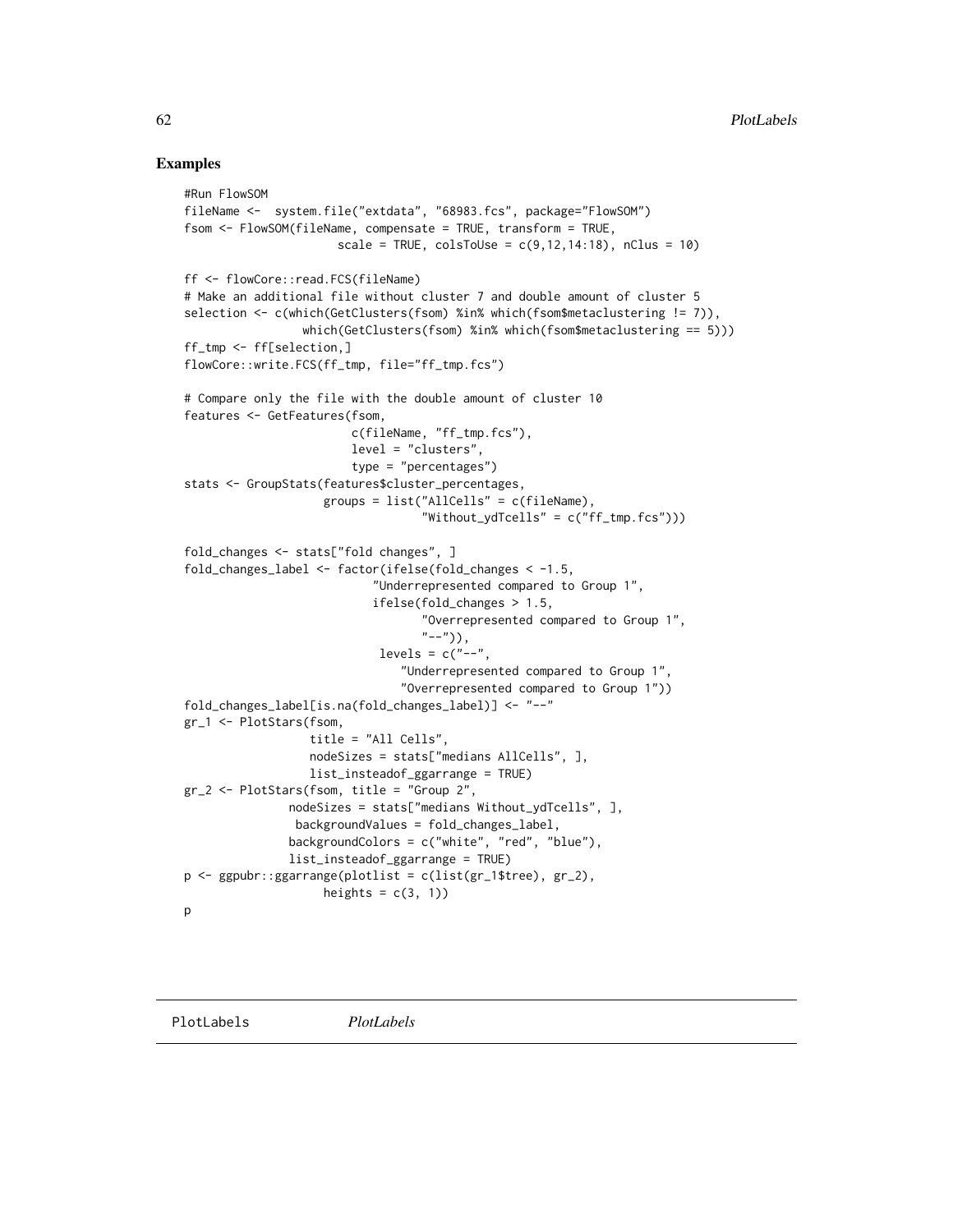#### PlotLabels 63

# Description

Plot labels for each cluster

#### Usage

```
PlotLabels(
  fsom,
  labels,
  maxNodeSize = 0,
  textSize = 3.88,
  textColor = "black",
  ...
)
```
### Arguments

| fsom        | FlowSOM object, as generated by FlowSOM                  |
|-------------|----------------------------------------------------------|
| labels      | A vector of labels for every node.                       |
| maxNodeSize | Determines the maximum node size. Default is 0.          |
| textSize    | Size for geom_text. Default $(=3.88)$ is from geom_text. |
| textColor   | Color for geom_text. Default = $black$ .                 |
|             | Additional arguments to pass to PlotFlowSOM              |

# Details

Plot FlowSOM grid or tree, with in each node a label. Especially useful to show metacluster numbers

# Value

Nothing is returned. A plot is drawn in which each node is represented by a label.

#### See Also

```
PlotStars, PlotVariable, PlotFlowSOM, PlotMarker, PlotNumbers, PlotPies, QueryStarPlot,
PlotSD
```

```
# Read from file, build self-organizing map and minimal spanning tree
fileName <- system.file("extdata", "68983.fcs", package="FlowSOM")
ff <- flowCore::read.FCS(fileName)
ff <- flowCore::compensate(ff, flowCore::keyword(ff)[["SPILL"]])
ff <- flowCore::transform(ff,
         flowCore::transformList(colnames(flowCore::keyword(ff)[["SPILL"]]),
                                flowCore::logicleTransform()))
flowSOM.res <- FlowSOM(ff,
                       scale = TRUE,
```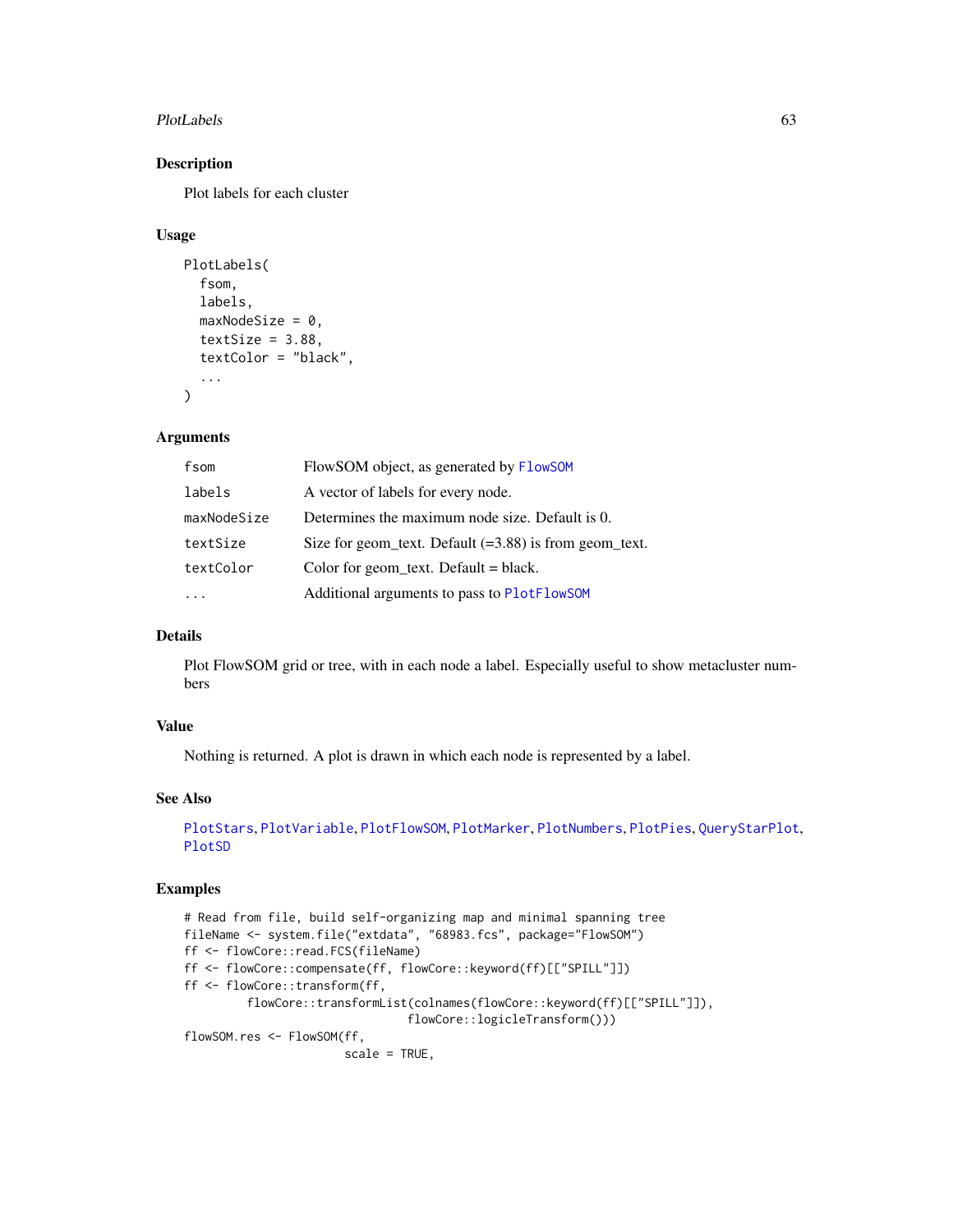```
colsToUse = c(9, 12, 14:18),
nClus = 10,
seed = 1
```

```
# Plot the node IDs
PlotLabels( flowSOM.res,
            flowSOM.res$metaclustering)
```
PlotManualBars *PlotManualBars*

# Description

Function to plot the manual labels per FlowSOM (meta)cluster in a barplot

# Usage

```
PlotManualBars(
  fsom,
  fcs = NULL,manualVector,
  manualOrder = NULL,
  colors = NULL,
  list_insteadof_plots = FALSE
\mathcal{L}
```
# Arguments

| fsom                 | FlowSOM object, as generated by FlowSOM or by NewData. The clusters and<br>metaclusters will be plotted in the order of the factor levels. |  |
|----------------------|--------------------------------------------------------------------------------------------------------------------------------------------|--|
| fcs                  | FCS file that should be mapped on the FlowSOM object. Default is NULL.                                                                     |  |
| manualVector         | Vector with cell labels, e.g. obtained by manual gating                                                                                    |  |
| manualOrder          | Optional vector with unique cell labels to fix in which order the cell labels should<br>be shown                                           |  |
| colors               | Optional color vector, should have the same length as the number of unique cell<br>labels                                                  |  |
| list_insteadof_plots |                                                                                                                                            |  |
|                      | If FALSE (default), it returns multiple plots. If TRUE, it returns a list of ggplot<br>objects                                             |  |
|                      |                                                                                                                                            |  |

## Value

Either a plot or a ggplot objects list is returned.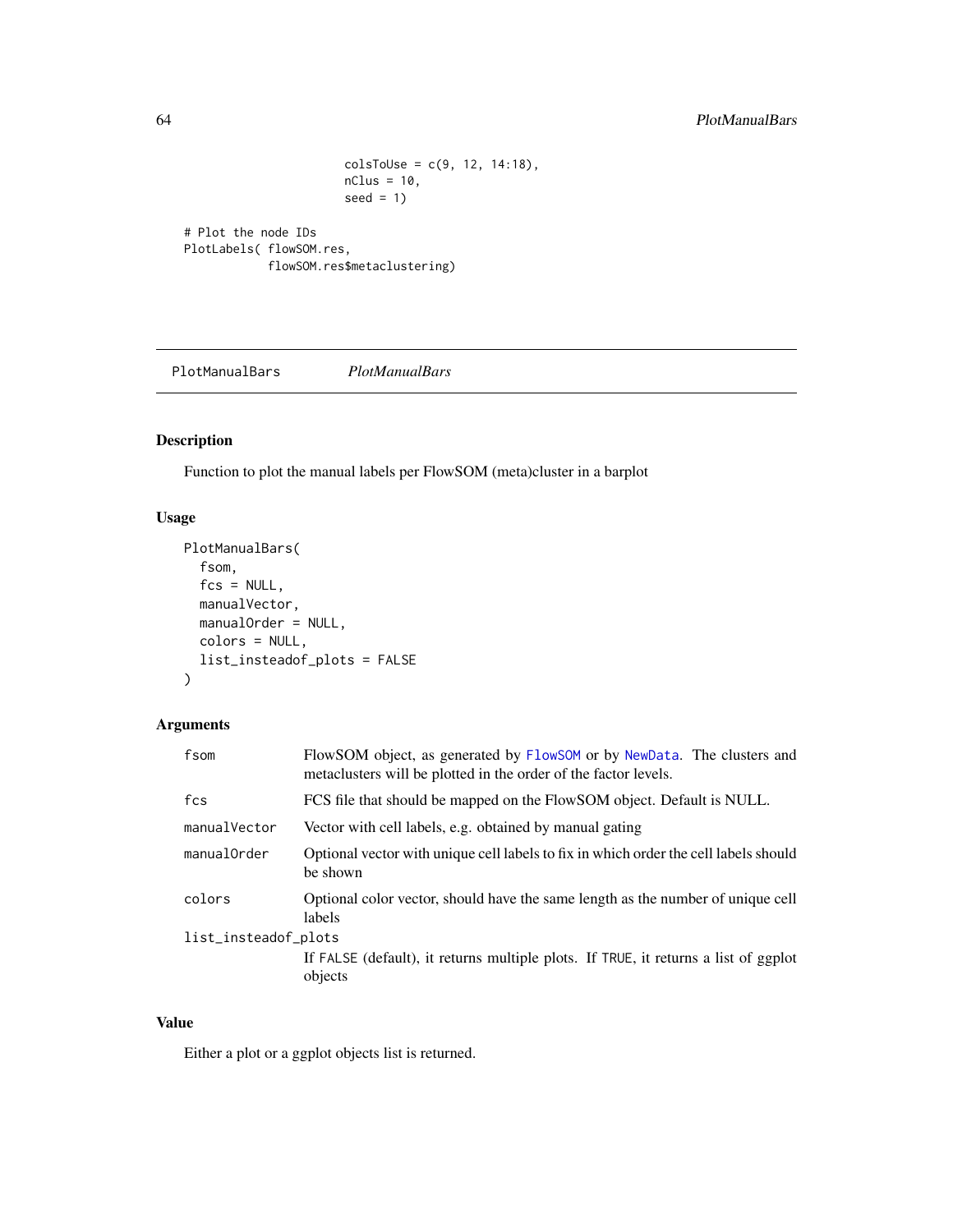#### PlotMarker 65

#### Examples

```
# Identify the files
fcs_file <- system.file("extdata", "68983.fcs", package = "FlowSOM")
gating_file <- system.file("extdata", "gatingResult.csv", package = "FlowSOM")
# Specify the cell types of interest for assigning one label per cell
cellTypes <- c("B cells",
                "gd T cells", "CD4 T cells", "CD8 T cells",
                "NK cells", "NK T cells")
# Load manual labels (e.g. GetFlowJoLabels can be used to extract labels from
# an fcs file)
gatingResult <- as.factor(read.csv(gating_file, header = FALSE)[, 1])
# Build a FlowSOM object
flowSOM.res <- FlowSOM(fcs_file,
                       scale = TRUE,
                       compensate = TRUE,
                       transform = TRUE,
                       toTransform = 8:18,
                       colsToUse = c(9, 12, 14:18),
                       nClus = 10,
                       seed = 1# Make the barplot of the manual labels
pdf("PlotManualBars.pdf")
PlotManualBars(fsom = flowSOM.res,
               fcs = fcs_file,
               manualVector = gatingResult,
               manualOrder = c(cellTypes, "Unlabeled"),
               colors = c("#F8766D", "#B79F00", "#00BA38", "#00BFC4",
                          "#619CFF", "#F564E3", "#D3D3D3"))
dev.off()
```
<span id="page-64-0"></span>PlotMarker *PlotMarker*

#### Description

Plot comparison with other clustering

#### Usage

```
PlotMarker(
  fsom,
  marker,
  refMarkers = fsom$map$colsUsed,
```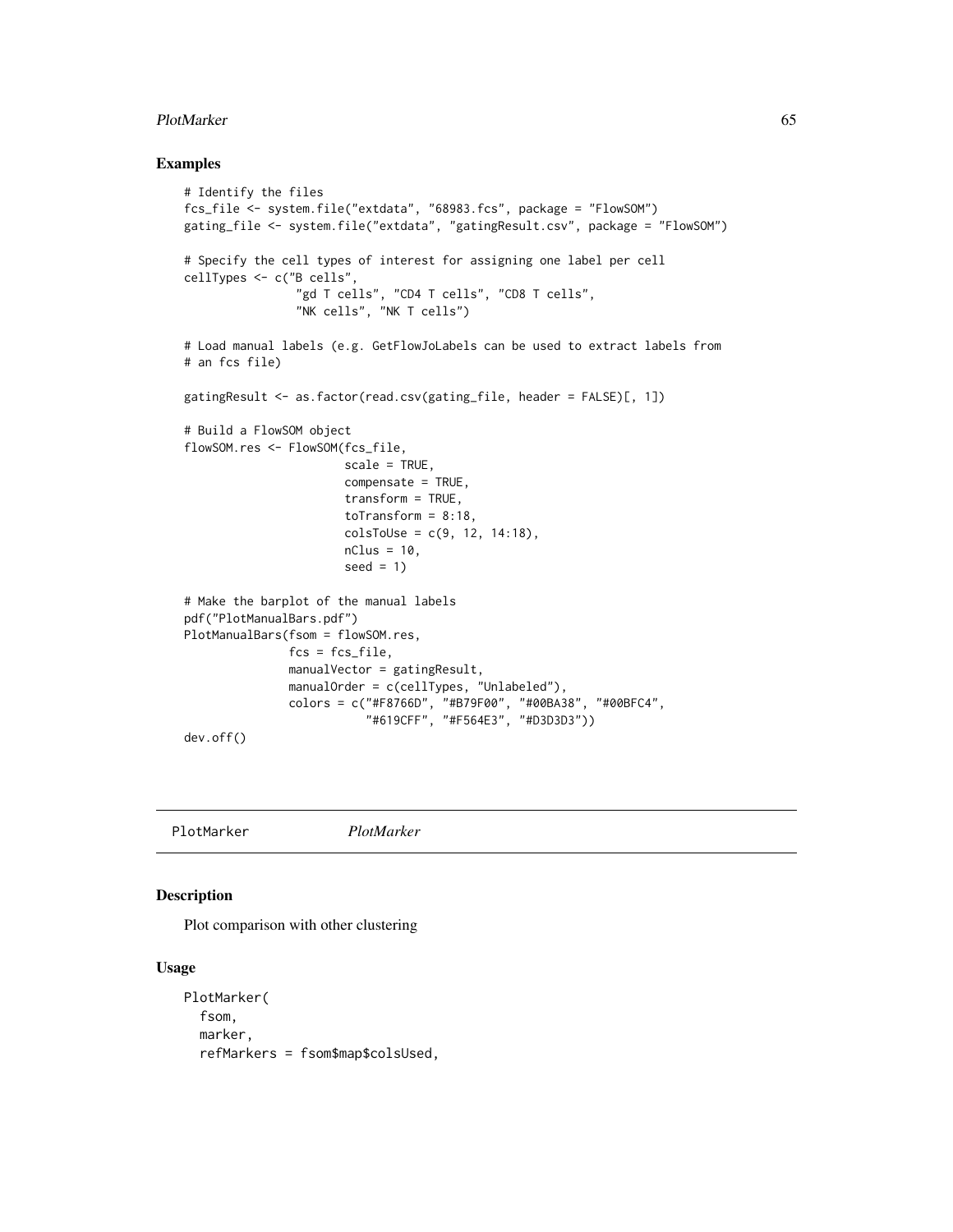```
title = GetMarkers(fsom, marker),
  colorPalette = FlowSOM_colors,
  \lim = NULL,
  ...
\mathcal{L}
```
#### Arguments

| fsom         | FlowSOM object                                                                                                             |
|--------------|----------------------------------------------------------------------------------------------------------------------------|
| marker       | A vector of markers/channels to plot.                                                                                      |
| refMarkers   | Is used to determine relative scale of the marker that will be plotted. Default are<br>all markers used in the clustering. |
| title        | A vector with custom titles for the plot. Default is the marker name.                                                      |
| colorPalette | Color palette to use. Can be a function or a vector.                                                                       |
| lim          | Limits for the scale                                                                                                       |
| .            | Additional arguments to pass to PlotFlowSOM, e.g. view, background Values,<br>equalNodeSize                                |

# Details

Plot FlowSOM grid or tree, colored by node values for a specific marker

### Value

A ggplot figure is returned in which every cluster is colored according to the MFI value for the specified marker

#### See Also

# [PlotStars](#page-73-0), [PlotVariable](#page-74-0)

```
# Build FlowSOM model
fileName <- system.file("extdata", "68983.fcs", package = "FlowSOM")
flowSOM.res <- FlowSOM(fileName,
                      compensate = TRUE, transform = TRUE, scale = FALSE,
                      colsToUse = c(9, 12, 14:18),
                      nClus = 10,
                      seed = 1)# Plot one marker
PlotMarker(flowSOM.res,
           "CD19")
PlotMarker(flowSOM.res,
           "CD19",
           color^\text{red}{\text{color}}# Plot all markers
```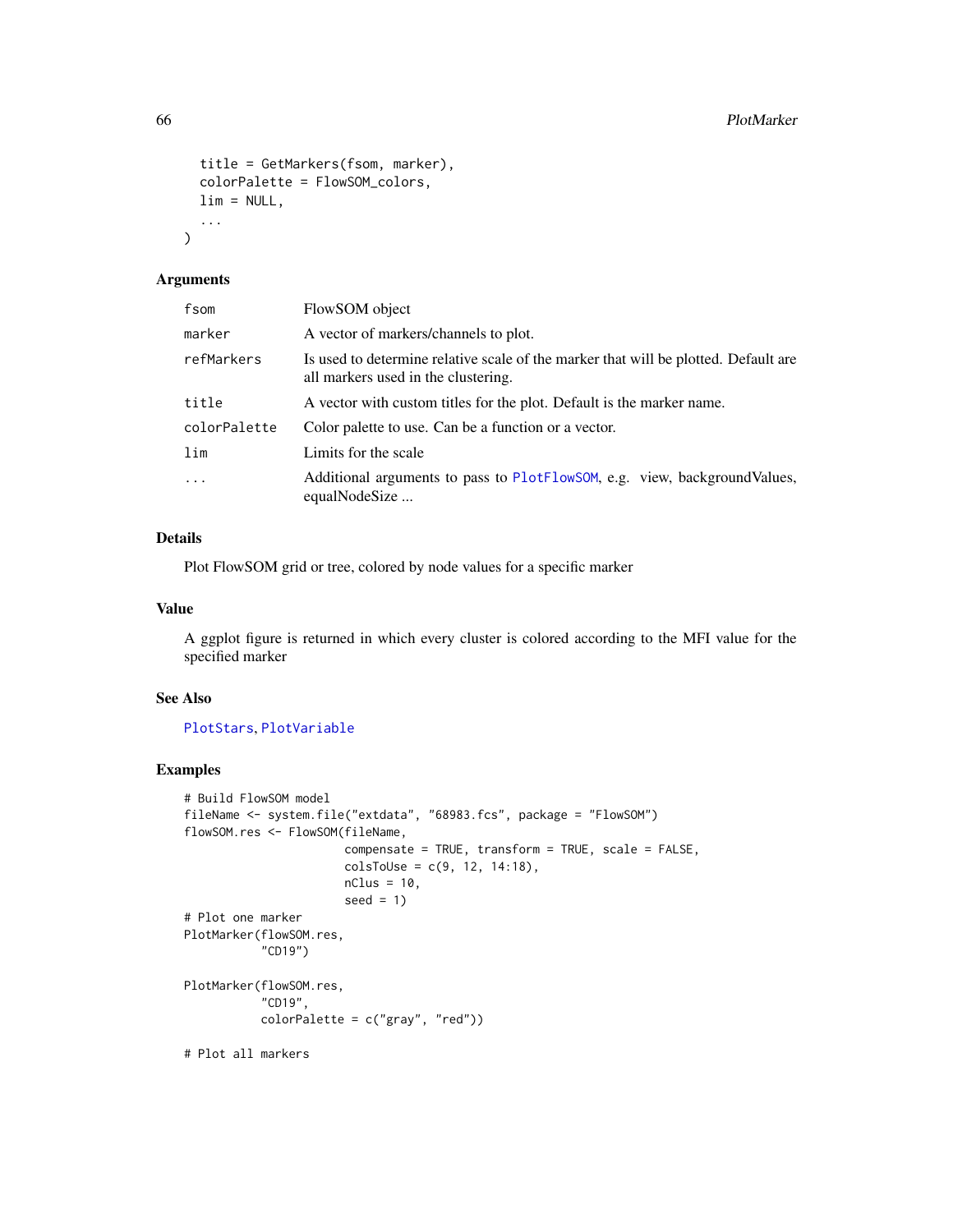#### PlotNode 67

```
PlotMarker(flowSOM.res,
           c(9, 12, 14:18))
# Use specific limits if the ones from the columns used for clustering
# are not relevant for your marker of choice
PlotMarker(flowSOM.res,
           "FSC-A",
           lim = c(55000, 130000))
# Example with additional FlowSOM plotting options
PlotMarker(flowSOM.res,
           "CD19",
           view = "grid",
           equalNodeSize = TRUE,
           backgroundValues = 1:100 == 27,
           backgroundColors = c("white", "red"))
```
# PlotNode *PlotNode Plot star chart*

#### Description

Plot a star chart indicating median marker values of a single node

#### Usage

```
PlotNode(
  fsom,
  id,
  markers = fsom$map$colsUsed,
 colorPalette = grDevices::colorRampPalette(c("#00007F", "blue", "#007FFF", "cyan",
    "#7FFF7F", "yellow", "#FF7F00", "red", "#7F0000")),
 main = paste0("Cluster ", id)
\lambda
```
# Arguments

| fsom         | FlowSOM object, as generated by BuildMST or the first element of the list re-<br>turned by FlowSOM |
|--------------|----------------------------------------------------------------------------------------------------|
| id           | Id of the node to plot (check PlotNumbers to get the ids)                                          |
| markers      | Array of markers to use. Default: the markers used to build the tree                               |
| colorPalette | Color palette to be used for the markers                                                           |
| main         | Title of the plot                                                                                  |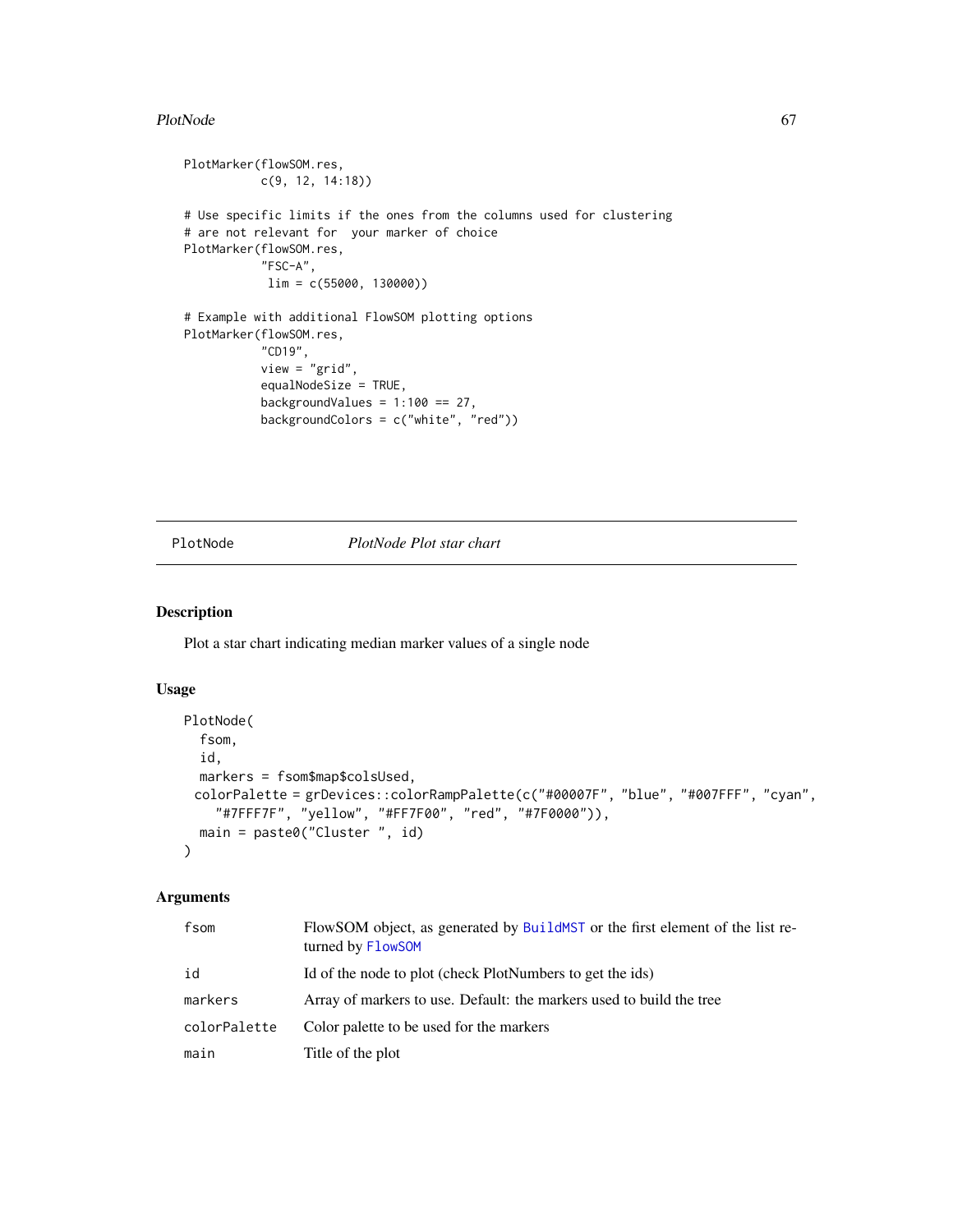#### Value

Nothing is returned. A plot is drawn in which the node is represented by a star chart indicating the median fluorescence intensities.

### See Also

[PlotStars](#page-73-0),[PlotNumbers](#page-67-0), [FlowSOM](#page-16-0)

#### Examples

```
# Read from file, build self-organizing map and minimal spanning tree
fileName <- system.file("extdata", "68983.fcs", package="FlowSOM")
flowSOM.res <- FlowSOM(fileName, compensate=TRUE, transform=TRUE,
                         scale=TRUE,colsToUse=c(9,12,14:18),nClus=10)
# Deprecated, it is currently not possible anymore to plot an individual
# node alone. If necessary, zooming in on a node can be approximated by
```
# exagerating the size of the node.

```
PlotStars(flowSOM.res, nodeSizes = c(100, rep(0,99)), maxNodeSize = 10)
```
<span id="page-67-0"></span>PlotNumbers *PlotNumbers*

#### Description

Plot cluster ids for each cluster

#### Usage

```
PlotNumbers(fsom, level = "clusters", maxNodeSize = 0, ...)
```
#### Arguments

| fsom                    | FlowSOM object                                                                            |
|-------------------------|-------------------------------------------------------------------------------------------|
| level                   | Character string, should be either "clusters" or "metaclusters". Can be abbrevi-<br>ated. |
| maxNodeSize             | Determines the maximum node size. Default is 0. See PlotFlowSOM for more<br>options.      |
| $\cdot$ $\cdot$ $\cdot$ | Additional arguments to pass to PlotLabels and to PlotFlowSOM                             |

# Details

Plot FlowSOM grid or tree, with in each node the cluster id.

#### Value

Nothing is returned. A plot is drawn in which each node is labeled by its cluster id.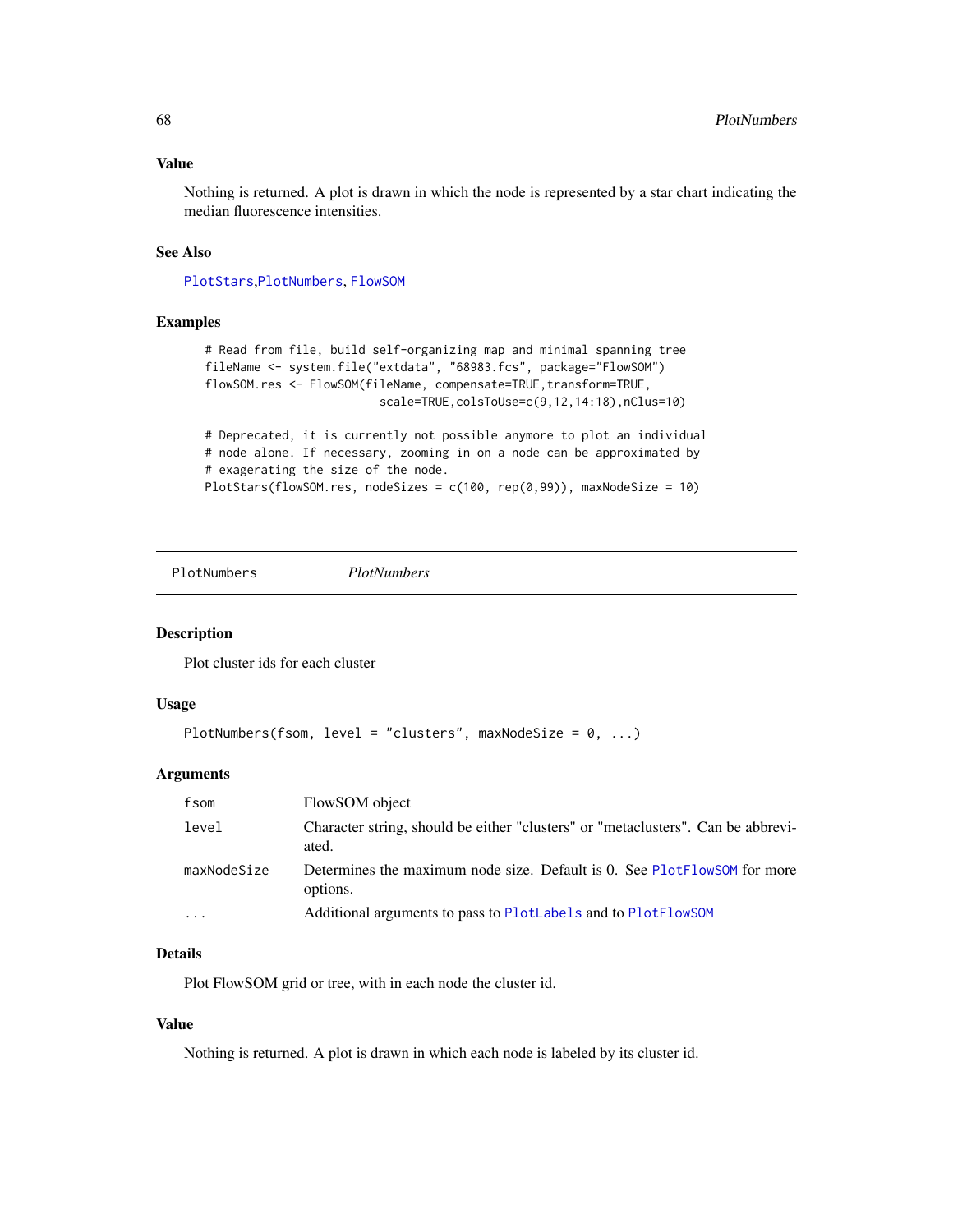#### PlotOverview2D 69

# See Also

```
PlotStars, PlotVariable, PlotFlowSOM, PlotLabels, PlotMarker, PlotPies, QueryStarPlot,
PlotSD
```
#### Examples

```
# Read from file, build self-organizing map and minimal spanning tree
fileName <- system.file("extdata", "68983.fcs", package = "FlowSOM")
ff <- flowCore::read.FCS(fileName)
ff <- flowCore::compensate(ff, flowCore::keyword(ff)[["SPILL"]])
ff <- flowCore::transform(ff, flowCore::estimateLogicle(ff,
                                               flowCore::colnames(ff)[8:18]))
flowSOM.res <- FlowSOM(ff,
                       scale = TRUE,
                       colsTolse = c(9, 12, 14:18),nClus = 10,
                       seed = 1)
# Plot the node IDs
PlotNumbers(flowSOM.res)
PlotNumbers(flowSOM.res, "metaclusters")
PlotNumbers(flowSOM.res,
            view = "grid")
PlotNumbers(flowSOM.res,
            maxNodeSize = 1,
            equalNodeSize = TRUE)
```
PlotOverview2D *PlotOverview2D*

# Description

Plot metaclusters on scatter plots

## Usage

```
PlotOverview2D(fsom, markerlist, metaclusters, colors = NULL, ff, ...)
```
#### Arguments

| fsom         | FlowSOM object, as generated by FlowSOM. If using a FlowSOM object as gen-<br>erated by BuildMST, it needs to be wrapped in a list, list $[Flow SOM = fsom$ ,<br>$metaclustering = metaclustering.$ |
|--------------|-----------------------------------------------------------------------------------------------------------------------------------------------------------------------------------------------------|
| markerlist   | List in which each element is a pair of marker names                                                                                                                                                |
| metaclusters | Metaclusters of interest                                                                                                                                                                            |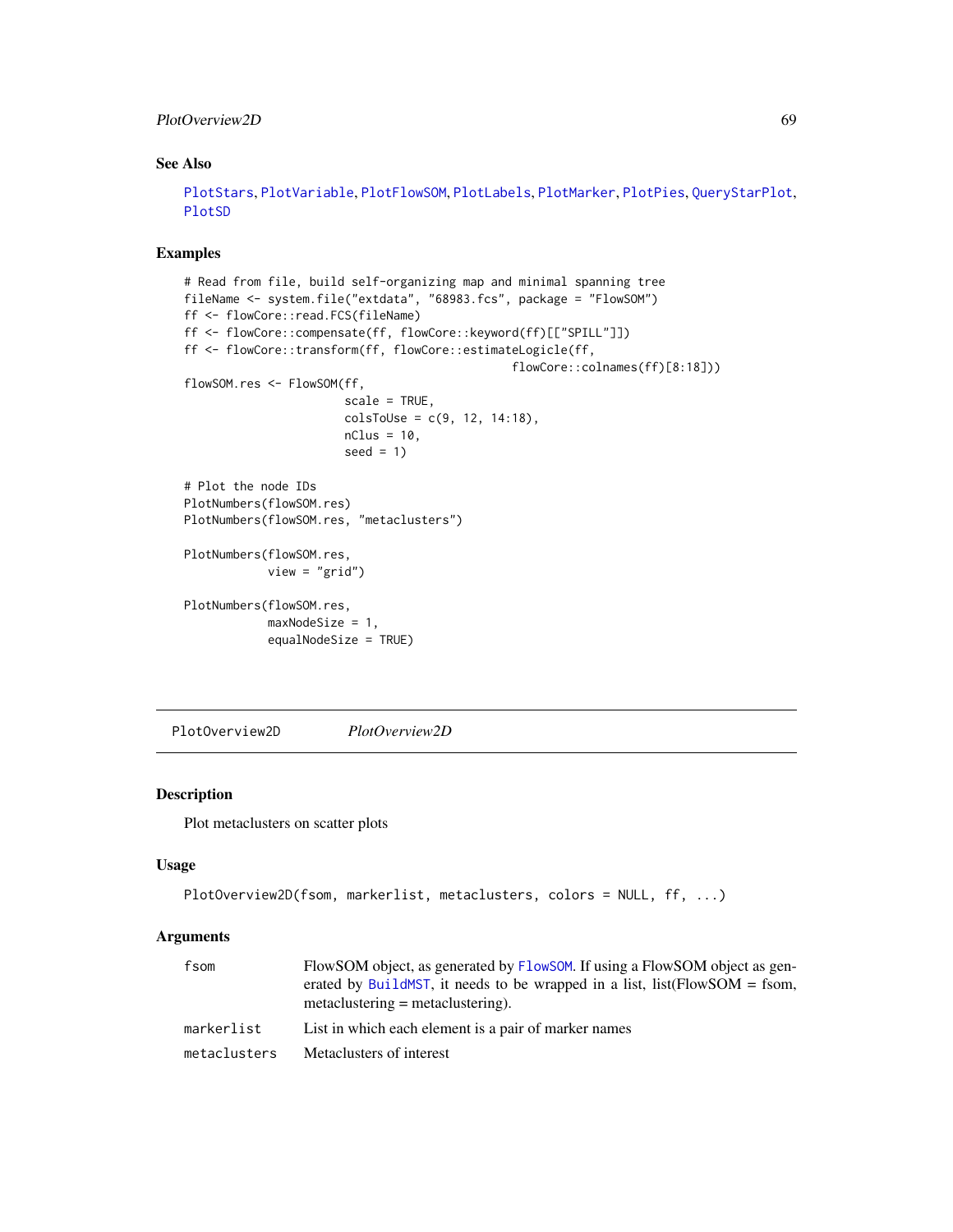70 PlotOverview2D

| colors                  | Named vector with color value for each metacluster. If NULL (default) color-<br>brewer "paired" is interpolated |
|-------------------------|-----------------------------------------------------------------------------------------------------------------|
| ff                      | flowFrame to use as reference for the marker names                                                              |
| $\cdot$ $\cdot$ $\cdot$ | Other parameters to pass on to PlotClusters2D                                                                   |

### Details

Write multiple 2D scatter plots to a png file. All cells of fsom\$data are plotted in black, and those of the selected metaclusters are plotted in color.

## Value

Nothing is returned, but a plot is drawn for every markerpair and every metacluster. The individual cells are colored, and the center of each FlowSOM cluster is indicated with a blue cross.

#### See Also

[PlotClusters2D](#page-53-0)

#### Examples

## Deprecated - use Plot2DScatters instead ## # Read from file, build self-organizing map and minimal spanning tree fileName <- system.file("extdata", "68983.fcs", package = "FlowSOM") flowSOM.res <- FlowSOM(fileName, compensate = TRUE, transform = TRUE, scale = TRUE,  $colsTolse = c(9, 12, 14:18),$  $nClus = 10$ ,  $seed = 1$ # Plot cells markers\_of\_interest = list(c("FSC-A", "SSC-A"), c("CD3", "CD19"), c("TCRb", "TCRyd"), c("CD4", "CD8")) metaclusters\_of\_interest = 1:10 # Recommended to write to png ## Not run: png("Markeroverview.png", width = 500 \* length(markers\_of\_interest), height = 500 \* length(metaclusters\_of\_interest)) Plot2DScatters(flowSOM.res, channelpairs = markers\_of\_interest, metaclusters = metaclusters\_of\_interest) dev.off()

## End(Not run)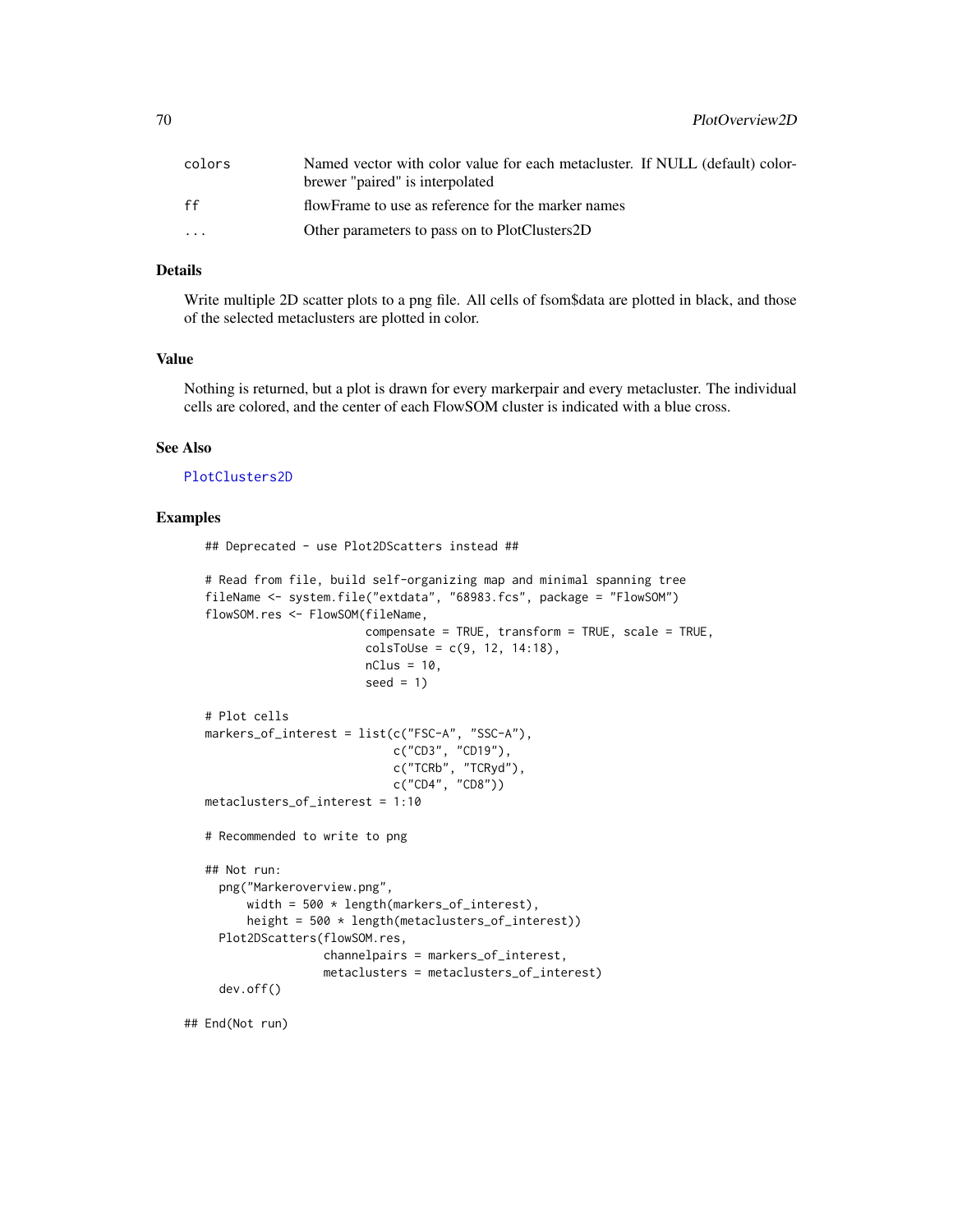<span id="page-70-0"></span>PlotPies *PlotPies*

#### Description

Plot comparison with other clustering

# Usage

```
PlotPies(
  fsom,
  cellTypes,
 colorPalette = grDevices::colorRampPalette(c("white", "#00007F", "blue", "#007FFF",
    "cyan", "#7FFF7F", "yellow", "#FF7F00", "red", "#7F0000")),
  ...
\mathcal{L}
```
#### Arguments

| fsom                    | FlowSOM object, as generated by FlowSOM     |
|-------------------------|---------------------------------------------|
| cellTypes               | Array of factors indicating the celltypes   |
| colorPalette            | Color palette to use.                       |
| $\cdot$ $\cdot$ $\cdot$ | Additional arguments to pass to PlotFlowSOM |

# Details

Plot FlowSOM grid or tree, with pies indicating another clustering or manual gating result

### Value

ggplot plot

# See Also

```
PlotStars, PlotVariable, PlotFlowSOM, PlotLabels, PlotNumbers, PlotMarker, QueryStarPlot,
PlotSD
```

```
# Identify the files
fcs_file <- system.file("extdata", "68983.fcs", package = "FlowSOM")
gating_file <- system.file("extdata", "gatingResult.csv", package = "FlowSOM")
# Specify the cell types of interest for assigning one label per cell
cellTypes <- c("B cells",
               "gd T cells", "CD4 T cells", "CD8 T cells",
               "NK cells", "NK T cells")
```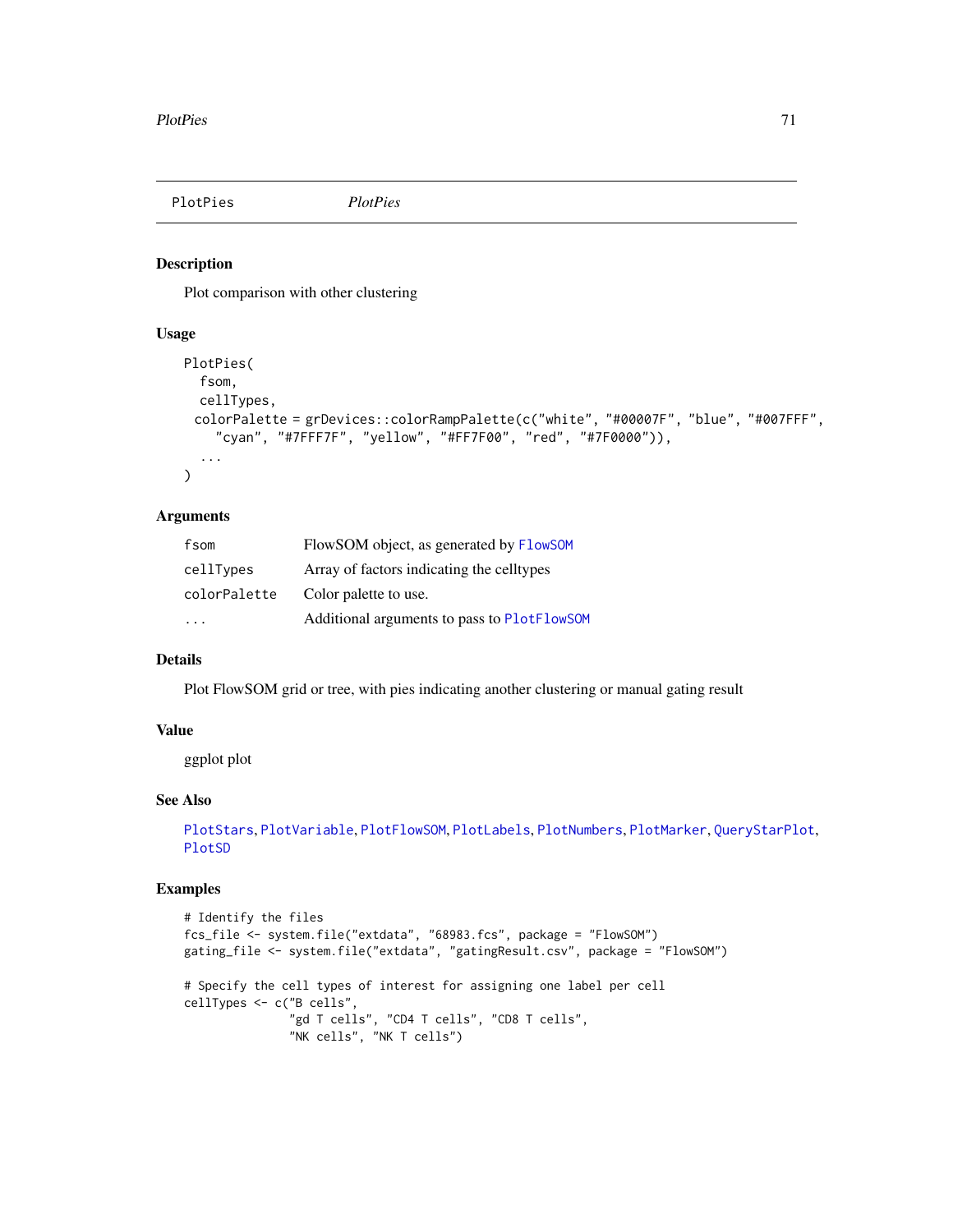```
# Load manual labels (e.g. GetFlowJoLabels can be used to extract labels from
# an fcs file)
gatingResult <- as.factor(read.csv(gating_file, header = FALSE)[, 1])
# Build a FlowSOM tree
flowSOM.res <- FlowSOM(fcs_file,
                       scale = TRUE,
                       compensate = TRUE,
                       transform = TRUE,
                       toTransform = 8:18,
                       colsToUse = c(9, 12, 14:18),nClus = 10,
                       seed = 1)
# Plot pies indicating the percentage of cell types present in the nodes
PlotPies(flowSOM.res,
          gatingResult,
         backgroundValues = flowSOM.res$metaclustering)
```
<span id="page-71-0"></span>PlotSD *PlotSD*

## Description

Plot FlowSOM grid or tree, colored by standard deviation.

#### Usage

```
PlotSD(fsom, marker = NULL, ...)
```
#### Arguments

| fsom    | FlowSOM object, as generated by FlowSOM                                                                 |
|---------|---------------------------------------------------------------------------------------------------------|
| marker  | If a marker/channel is given, the sd for this marker is shown. Otherwise, the<br>maximum ratio is used. |
| $\cdot$ | Additional arguments to pass to PlotFlowSOM                                                             |

# Value

Nothing is returned. A plot is drawn in which each node is colored depending on its standard deviation

#### See Also

```
PlotStars, PlotVariable, PlotFlowSOM, PlotLabels, PlotNumbers, PlotMarker, PlotPies,
QueryStarPlot
```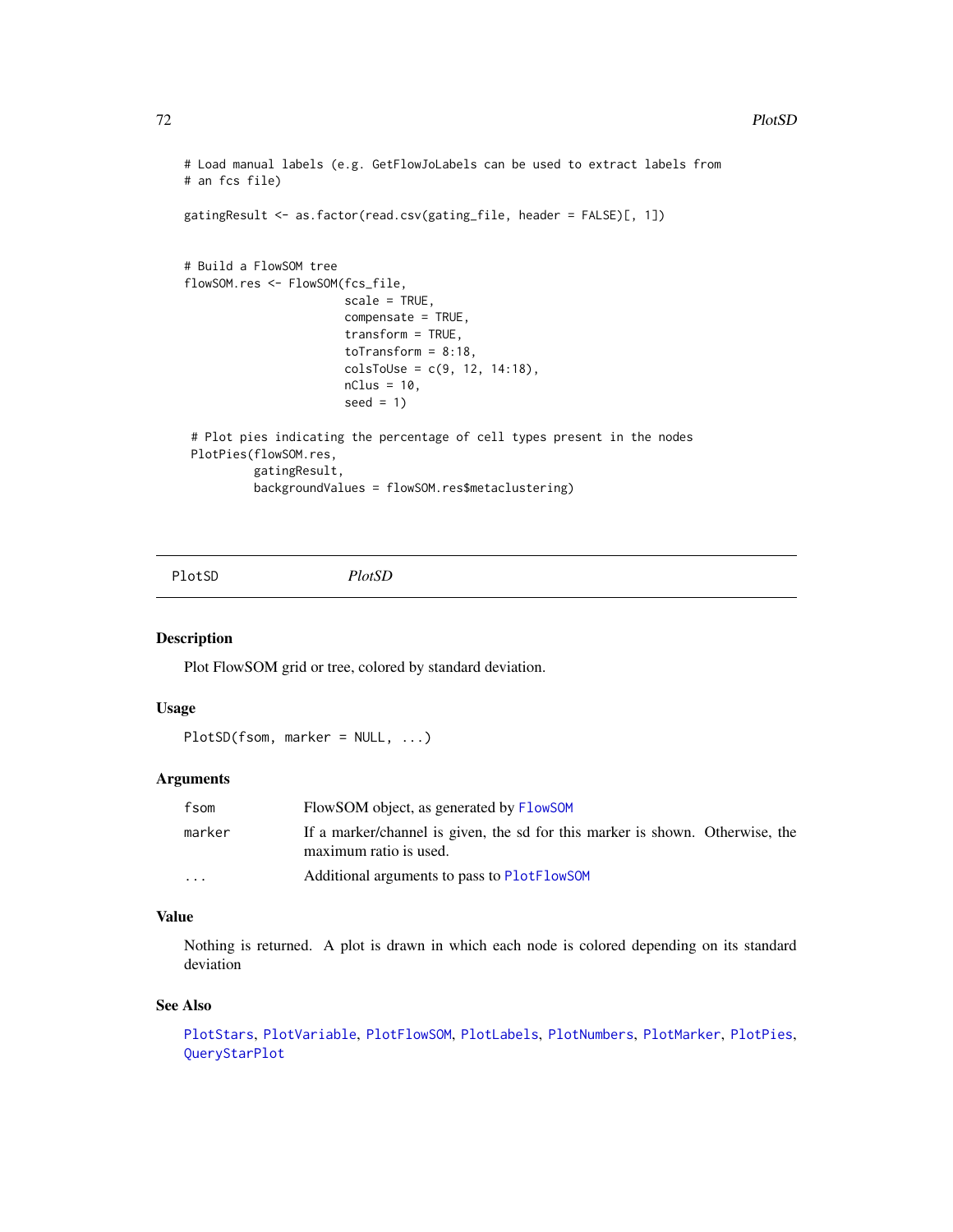# <span id="page-72-0"></span>PlotStarLegend 73

# Examples

```
# Read from file, build self-organizing map and minimal spanning tree
fileName <- system.file("extdata", "68983.fcs", package = "FlowSOM")
flowSOM.res <- ReadInput(fileName, compensate = TRUE, transform = TRUE,
                        scale = TRUEflowSOM.res <- BuildSOM(flowSOM.res, colsToUse = c(9, 12, 14:18))
flowSOM.res <- BuildMST(flowSOM.res)
```

```
PlotSD(flowSOM.res)
```
# Description

Plots star legend

# Usage

```
PlotStarLegend(markers, colors, starHeight = 1)
```
### Arguments

| markers    | Vector of markers used in legend                             |
|------------|--------------------------------------------------------------|
| colors     | Color palette for the legend. Can be a vector or a function. |
| starHeight | Star height. Default $= 1$ .                                 |

# Details

Function makes the legend of the FlowSOM star plot

#### Value

Returns nothing, but plots a legend for FlowSOM star plot

# See Also

#### [PlotFlowSOM](#page-58-0)

```
PlotStarLegend(c("CD3", "CD4", "CD8"),
               FlowSOM_colors(3))
```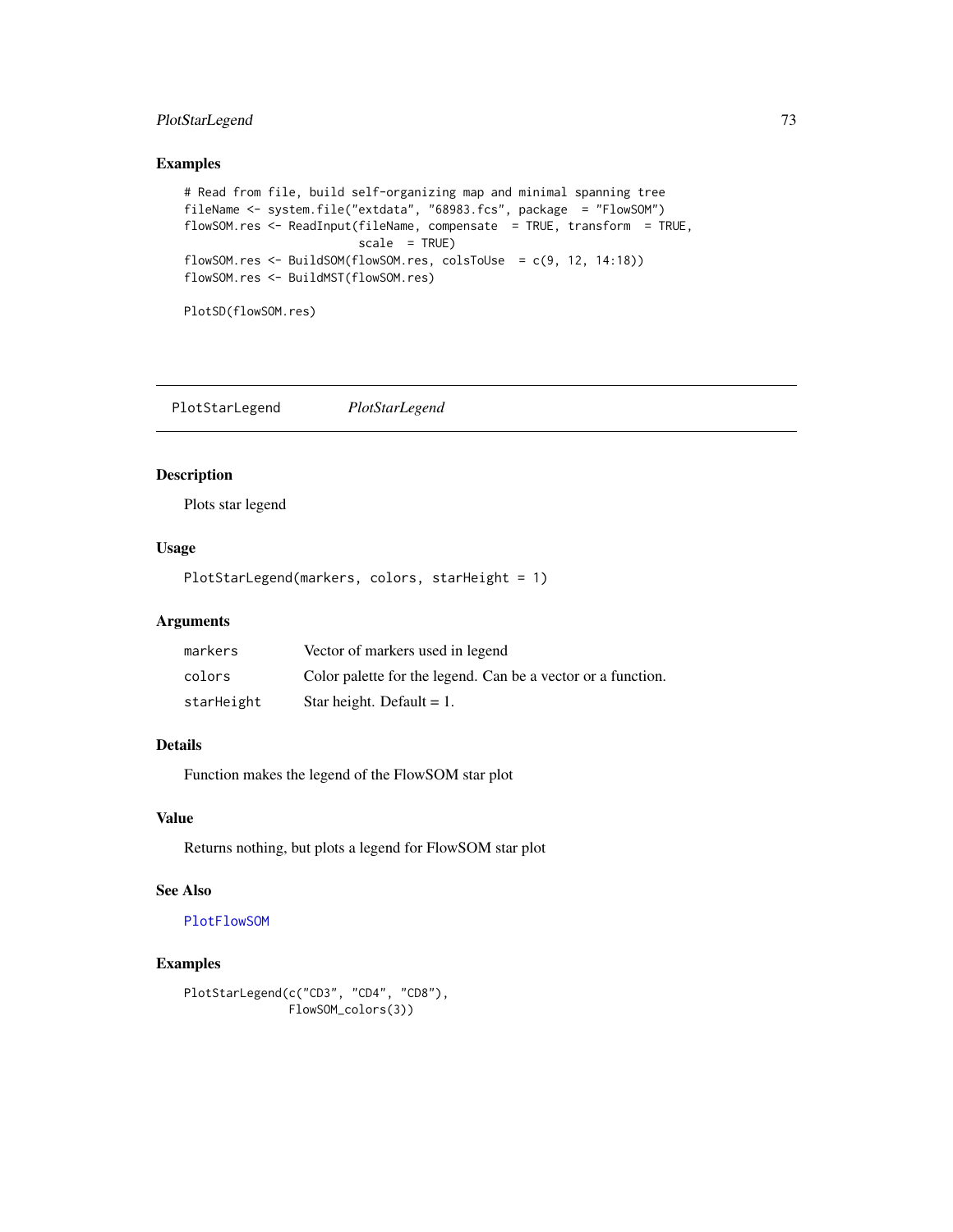<span id="page-73-1"></span><span id="page-73-0"></span>PlotStars *PlotStars*

# Description

Plot star charts

# Usage

```
PlotStars(
  fsom,
 markers = fsom$map$colsUsed,
  colorPalette = FlowSOM_colors,
  list_insteadof_ggarrange = FALSE,
  ...
)
```
# Arguments

| fsom                     | FlowSOM object, as generated by BuildMST                                                                                                                              |
|--------------------------|-----------------------------------------------------------------------------------------------------------------------------------------------------------------------|
| markers                  | Markers to plot (will be parsed by GetChannels)                                                                                                                       |
| colorPalette             | Color palette to use                                                                                                                                                  |
| list_insteadof_ggarrange | If FALSE (default), the plot and the legend are combined by ggarrange. If<br>TRUE, the separate elements are returned in a list, to allow further customiza-<br>tion. |
| $\cdots$                 | Additional arguments to pass to PlotFlowSOM                                                                                                                           |

# Details

Plot FlowSOM grid or tree, where each node is represented by a star chart indicating median marker values

# Value

Nothing is returned. A plot is drawn in which each node is represented by a star chart indicating the median fluorescence intensities. Resets the layout back to 1 plot at the end.

#### See Also

[PlotMarker](#page-64-0), [PlotVariable](#page-74-0), [PlotFlowSOM](#page-58-0), [PlotLabels](#page-61-0), [PlotNumbers](#page-67-0), [PlotPies](#page-70-0), [QueryStarPlot](#page-77-0), [PlotSD](#page-71-0)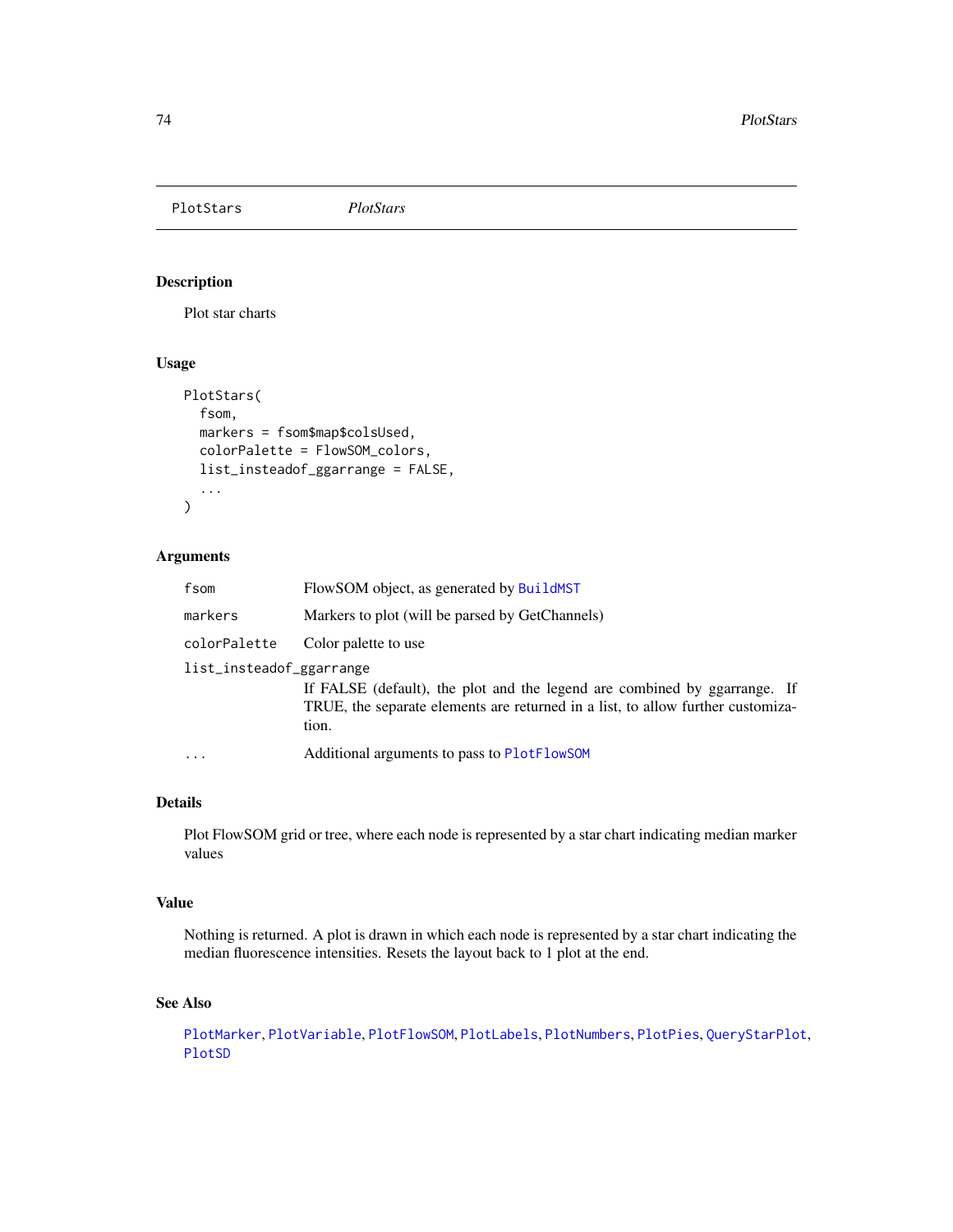#### <span id="page-74-1"></span>PlotVariable 75

# Examples

```
# Read from file, build self-organizing map and minimal spanning tree
fileName <- system.file("extdata", "68983.fcs", package = "FlowSOM")
flowSOM.res <- FlowSOM(fileName, compensate = TRUE, transform = TRUE,
                      scale = TRUE, colsToUse = c(9, 12, 14:18)
```
# Plot stars indicating the MFI of the cells present in the nodes PlotStars(flowSOM.res, backgroundValues = flowSOM.res\$metaclustering)

```
newLayout <- igraph::layout_with_fr(flowSOM.res[["MST"]][["graph"]])
PlotStars(flowSOM.res, backgroundValues = flowSOM.res$metaclustering,
         view = newLayout)
```
PlotStars(flowSOM.res, backgroundValues = flowSOM.res\$metaclustering, view = "grid")

<span id="page-74-0"></span>PlotVariable *PlotVariable*

# Description

Plot a variable for all nodes

#### Usage

```
PlotVariable(
  fsom,
  variable,
  variableName = "",
  colorPalette = FlowSOM_colors,
  lim = NULL,
  ...
\mathcal{L}
```
#### Arguments

| fsom         | FlowSOM object                                                                             |
|--------------|--------------------------------------------------------------------------------------------|
| variable     | A vector containing a value for every cluster                                              |
| variableName | Label to show on the legend                                                                |
| colorPalette | Color palette to use. Can be a function or a vector.                                       |
| lim          | Limits for the scale                                                                       |
| $\ddots$     | Additional arguments to pass to PlotFlowSOM, e.g. view, backgroundValues,<br>equalNodeSize |

# Details

Plot FlowSOM grid or tree, colored by node values given in variable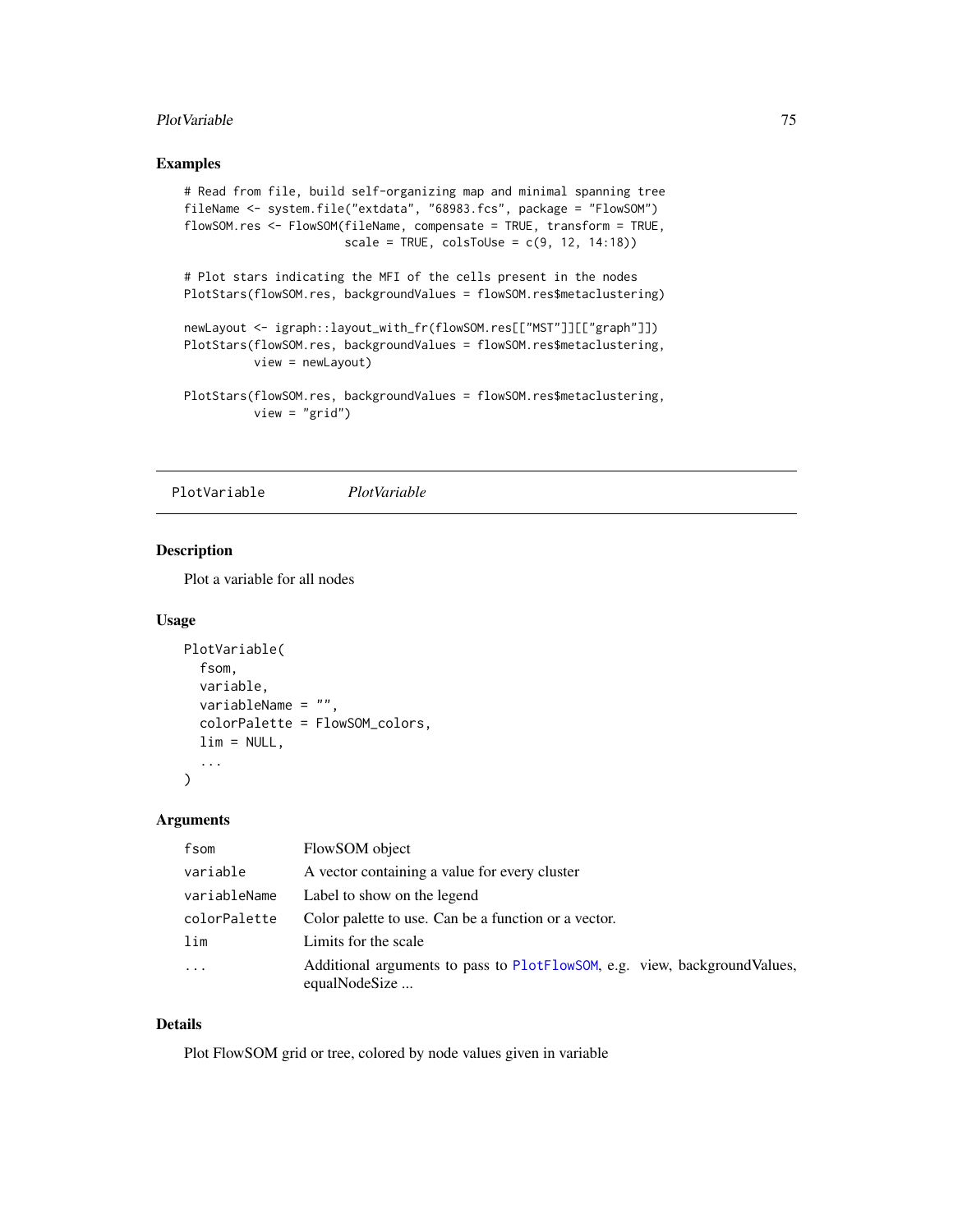# See Also

[PlotStars](#page-73-0), [QueryStarPlot](#page-77-0), [PlotFlowSOM](#page-58-0), [PlotLabels](#page-61-0), [PlotNumbers](#page-67-0), [PlotMarker](#page-64-0), [PlotPies](#page-70-0), [PlotSD](#page-71-0)

### Examples

```
# Build FlowSOM model
fileName <- system.file("extdata", "68983.fcs", package = "FlowSOM")
flowSOM.res <- FlowSOM(fileName,
                       compensate = TRUE, transform = TRUE, scale = FALSE,
                       colsToUse = c(9, 12, 14:18),
                       nClus = 10,
                       seed = 1# Plot some random values
rand <- runif(flowSOM.res$map$nNodes)
PlotVariable(flowSOM.res,
             variable = rand,
             variableName = "Random")
PlotVariable(flowSOM.res,
             variable = flowSOM.res$metaclustering,
             variableName = "Metaclustering") %>%
```

```
AddLabels(labels = flowSOM.res$metaclustering)
```
print.FlowSOM *Print FlowSOM object*

#### Description

Print FlowSOM object

# Usage

## S3 method for class 'FlowSOM'  $print(x, \ldots)$ 

#### Arguments

| x | FlowSOM object to print information about |
|---|-------------------------------------------|
| . | Further arguments, not used               |

```
fileName <- system.file("extdata", "68983.fcs", package = "FlowSOM")
flowSOM.res <- FlowSOM(fileName, compensate = TRUE, transform = TRUE,
                     scale = TRUE, colsToUse = c(9, 12, 14:18), nClus = 10)
print(flowSOM.res)
```
<span id="page-75-0"></span>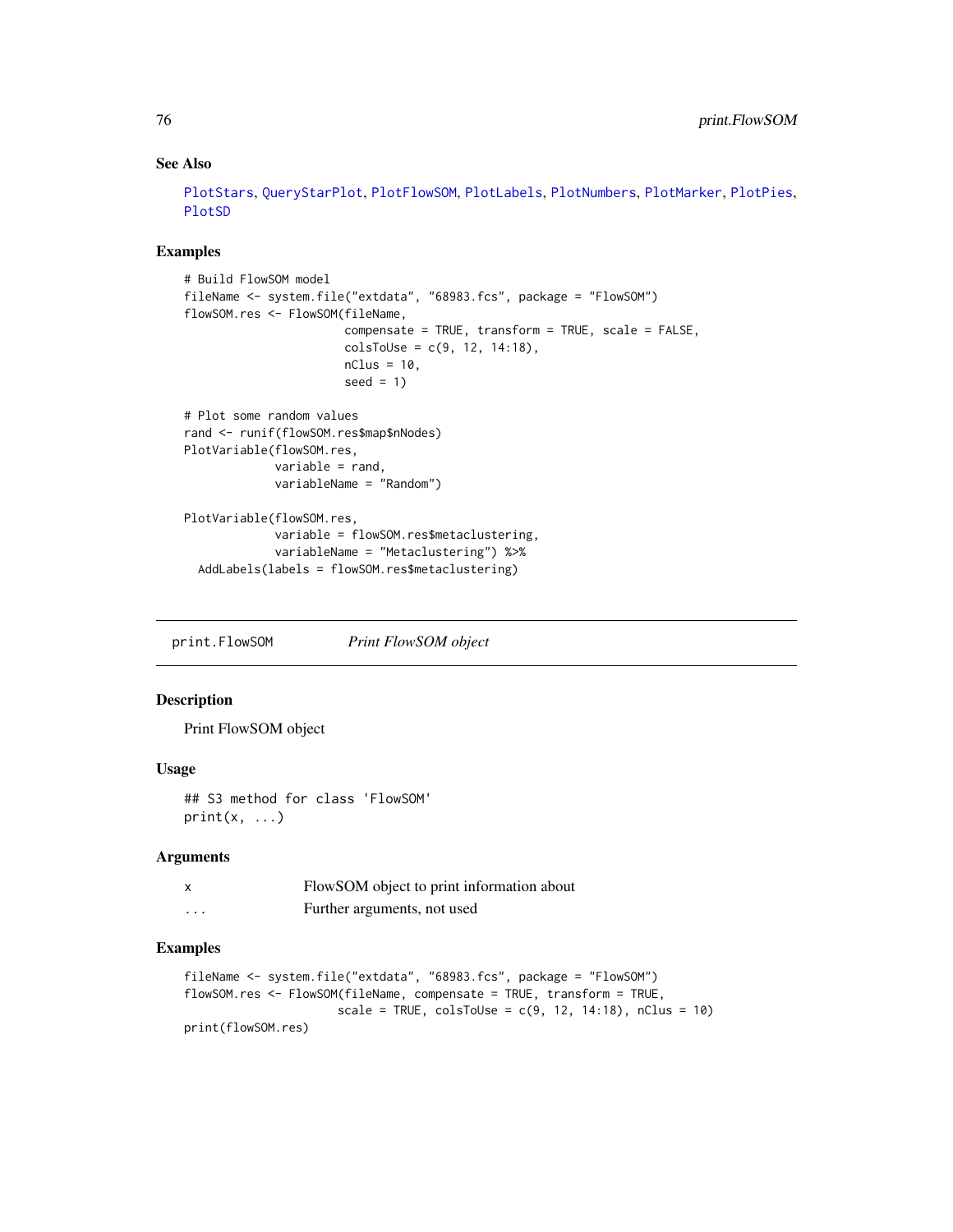<span id="page-76-0"></span>

#### Description

Calculate mean weighted cluster purity

#### Usage

```
Purity(realClusters, predictedClusters, weighted = TRUE)
```
# Arguments

| realClusters      | array with real cluster values                                                                      |
|-------------------|-----------------------------------------------------------------------------------------------------|
| predictedClusters |                                                                                                     |
|                   | array with predicted cluster values                                                                 |
| weighted          | logical. Should the mean be weighted depending on the number of points in the<br>predicted clusters |

#### Value

Mean purity score, worst score, number of clusters with score < 0.75

# Examples

```
# Generate some random data as an example
realClusters <- sample(1:5, 100, replace = TRUE)
predictedClusters <- sample(1:6, 100, replace = TRUE)
```
# Calculate the FMeasure Purity(realClusters, predictedClusters)

QueryMultiple *QueryMultiple*

# Description

Function which takes a named list of multiple cell types, where every item is a named vector with values "high"/"low" and the names correspond to the markers or channels (e.g. as generated by parse\_markertable).

#### Usage

```
QueryMultiple(fsom, cellTypes, plotFile = "queryMultiple.pdf", ...)
```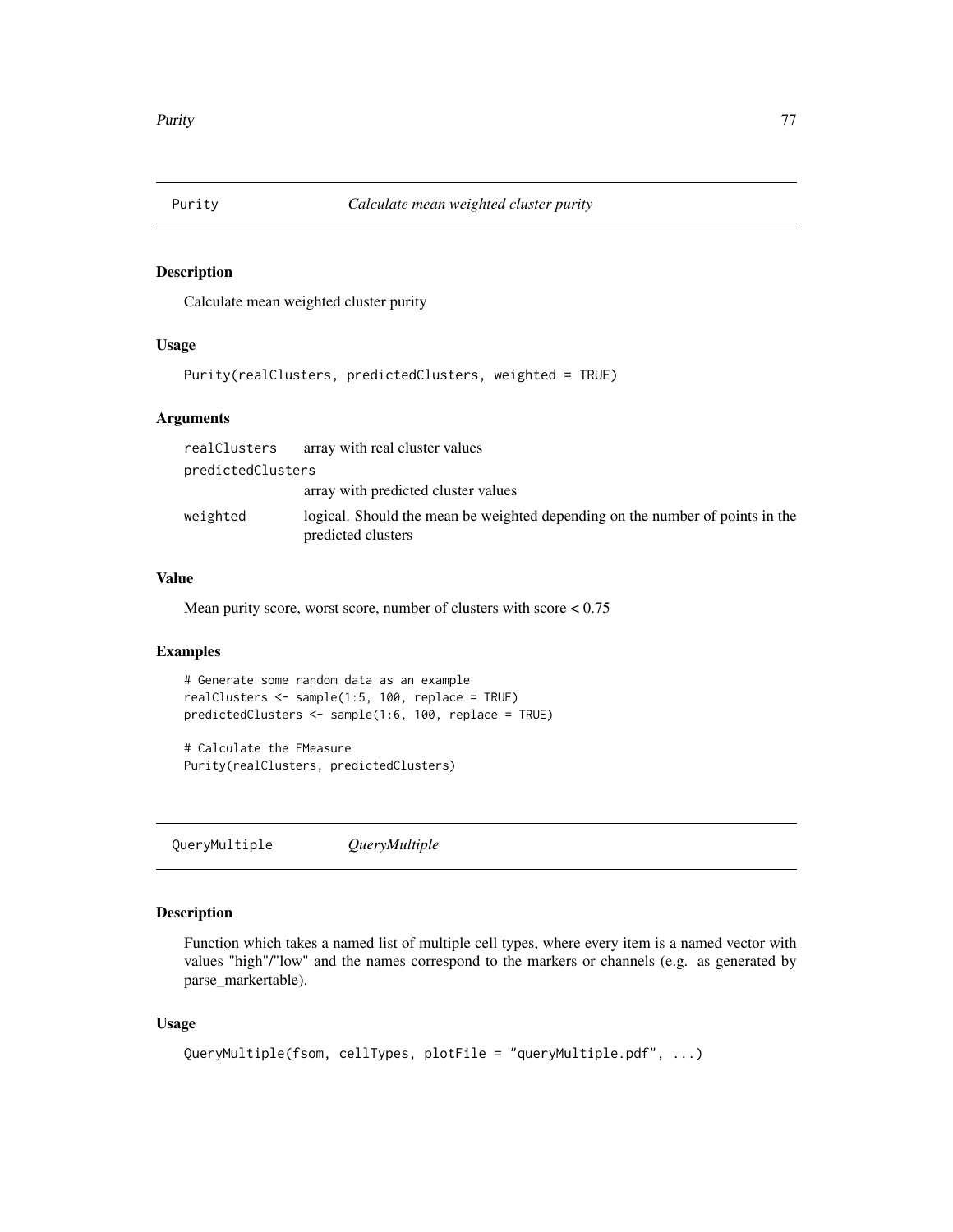#### <span id="page-77-1"></span>**Arguments**

| fsom      | FlowSOM object                                                                                                   |
|-----------|------------------------------------------------------------------------------------------------------------------|
| cellTypes | Description of the cell types. Named list, with one named vector per cell type<br>containing "high"/"low" values |
| plotFile  | Path to a pdf file to save the plots (default is query Multiple.pdf). If NULL, no<br>plots will be generated     |
| $\ddotsc$ | Additional arguments to pass to QueryStarPlot                                                                    |

#### Value

A label for every FlowSOM cluster (Unknown or one of the celltype names of the list, if selected by QueryStarPlot)

#### Examples

```
file <- system.file("extdata", "68983.fcs", package = "FlowSOM")
ff <- flowCore::read.FCS(file)
# Use the wrapper function to build a flowSOM object (saved in flowSOM.res)
# and a metaclustering (saved in flowSOM.res[["metaclustering"]])
flowSOM.res <- FlowSOM(ff, compensate = TRUE, transform = TRUE, scale = TRUE,
              colsTolUse = c(9, 12, 14:18), nClus = 10, silent = FALSE,
              xdim = 7, ydim = 7cellTypes <- list("CD8 T cells" = c("PE-Cy7-A" = "high",
                                     "APC-Cy7-A" = "high","Pacific Blue-A" = "high"),
                    "B cells" = c("PE-Cy5-A" = "high"),
                    "NK cells" = c("PE-A" = "high","PE-Cy7-A" = "low""APC-Cy7-A" = "low"))
query_res <- QueryMultiple(flowSOM.res, cellTypes, "query_multiple.pdf")
```
<span id="page-77-0"></span>QueryStarPlot *QueryStarPlot*

#### Description

Query a certain cell type

# Usage

```
QueryStarPlot(
  fsom,
  query,
 plot = TRUE,
  colorPalette = FlowSOM_colors,
 backgroundColors = "#CA0020",
  ...
)
```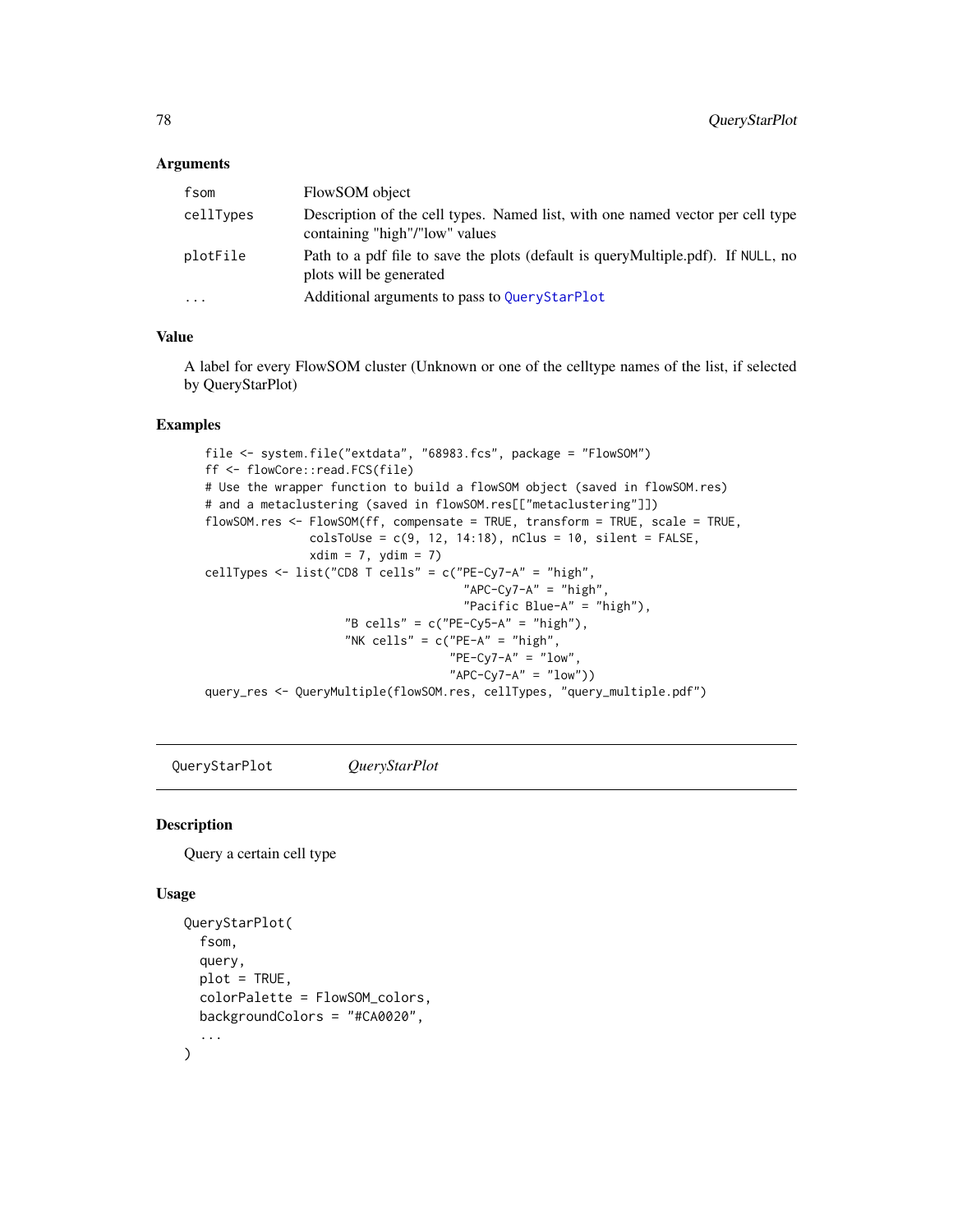# <span id="page-78-0"></span>QueryStarPlot 79

#### Arguments

| fsom             | FlowSOM object, as generated by BuildMST                                                                                        |  |
|------------------|---------------------------------------------------------------------------------------------------------------------------------|--|
| query            | Array containing "high" or "low" (or abbreviations) for the specified column<br>names of the FlowSOM data.                      |  |
| plot             | If true, a plot with a gradient of scores for the nodes is shown.                                                               |  |
| colorPalette     | Color palette to be used for colors for "stars", "pies" or "marker". Can be either<br>a function or an array specifying colors. |  |
| backgroundColors |                                                                                                                                 |  |
|                  | Color to use for nodes with a high score in the plot. Default is red.                                                           |  |
| $\ddots$ .       | Additional arguments to pass to PlotFlowSOM                                                                                     |  |

### Details

Identify nodes in the tree which resemble a certain profile of "high" or "low" marker expressions.

# Value

A list, containing the ids of the selected nodes, the individual scores for all nodes and the scores for each marker for each node

# See Also

[PlotStars](#page-73-0), [PlotVariable](#page-74-0), [PlotFlowSOM](#page-58-0), [PlotLabels](#page-61-0), [PlotNumbers](#page-67-0), [PlotMarker](#page-64-0), [PlotPies](#page-70-0), [PlotSD](#page-71-0)

```
file <- system.file("extdata", "68983.fcs", package="FlowSOM")
flowSOM.res <- FlowSOM(file, compensate = TRUE, transform = TRUE,
               scale = TRUE, colsToUse = c(9, 12, 14:18), nClus = 10,
               silent = FALSE, xdim = 7, ydim = 7)query \leq c("CD3" = "high", #CD3
           "CD4" = "low", #TCRb
           "CD8" = "high") #CD8query_res <- QueryStarPlot(flowSOM.res, query, equalNodeSize = TRUE)
cellTypes <- factor(rep("Unlabeled", 49),
                    levels = c("Unlabeled", "CD8 T cells"))
cellTypes[query_res$selected] <- "CD8 T cells"
PlotStars(flowSOM.res,
          backgroundValues = cellTypes,
          backgroundColors = c("#FFFFFF00", "#ca0020aa"))
```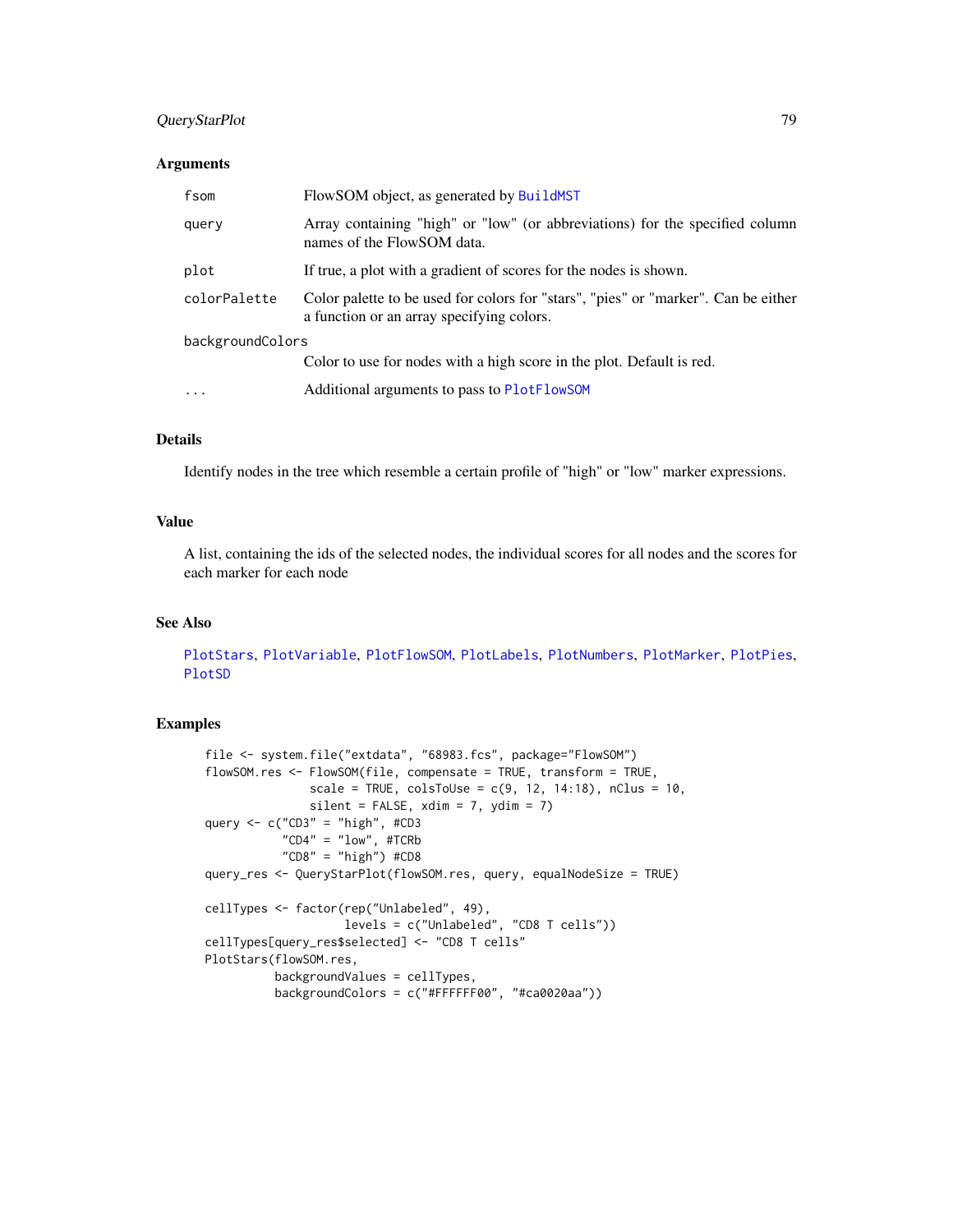<span id="page-79-0"></span>query\_multiple *query\_multiple*

#### Description

Function which takes a named list of multiple cell types, where every item is a named vector with values "high"/"low" and the names correspond to the markers or channels (e.g. as generated by parse\_markertable).

#### Usage

```
query_multiple(fsom, cell_types, pdf_name = "query_multiple.pdf", ...)
```
#### Arguments

| fsom       | FlowSOM object                                                                                                   |
|------------|------------------------------------------------------------------------------------------------------------------|
| cell_types | Description of the cell types. Named list, with one named vector per cell type<br>containing "high"/"low" values |
| pdf_name   | Path to a pdf file to save figures                                                                               |
| $\ddotsc$  | Additional arguments to pass to QueryStarPlot                                                                    |

#### Value

A label for every FlowSOM cluster (Unknown or one of the celltype names of the list, if selected by QueryStarPlot)

# See Also

### [QueryStarPlot](#page-77-0)

```
file <- system.file("extdata", "68983.fcs", package="FlowSOM")
ff <- flowCore::read.FCS(file)
# Use the wrapper function to build a flowSOM object (saved in flowSOM.res)
# and a metaclustering (saved in flowSOM.res[["metaclustering"]])
flowSOM.res <- FlowSOM(ff,compensate = TRUE, transform = TRUE, scale = TRUE,
               colsTolUse = c(9, 12, 14:18), nClus = 10, silent = FALSE,
               xdim=7, ydim=7)
cell_types <- list("CD8 T cells" = c("PE-Cy7-A" = "high",
                                     "APC-Cy7-A" = "high","Pacific Blue-A" = "high"),
                    "B cells" = c("PE-Cy5-A" = "high"),
                    "NK cells" = c("PE-A" = "high","PE-Cy7-A" = "low","APC-Cy7-A" = "low")query_res <- QueryMultiple(flowSOM.res, cell_types, "query_multiple.pdf")
```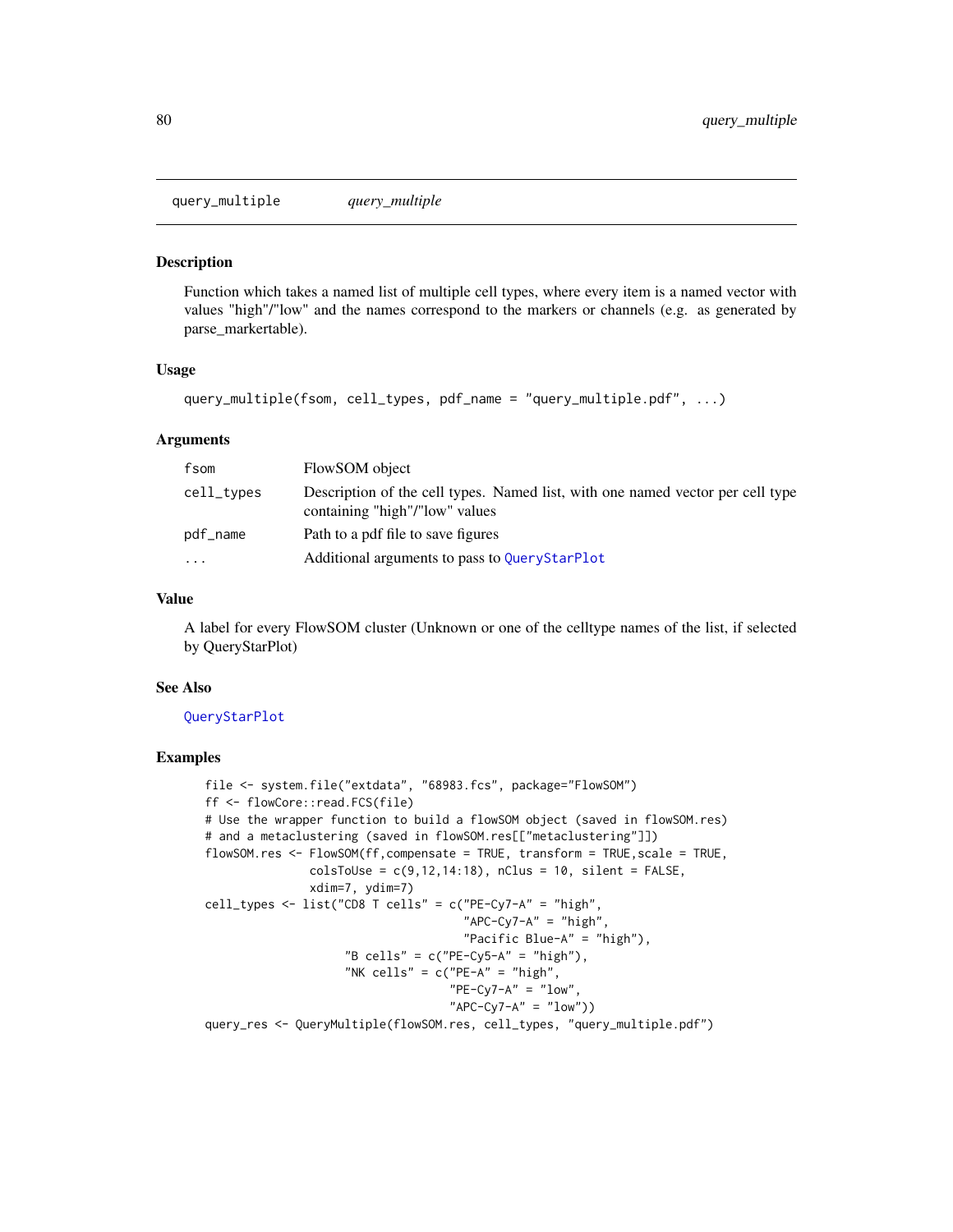<span id="page-80-0"></span>

# Description

Take some input and return FlowSOM object containing a matrix with the preprocessed data (compensated, transformed, scaled)

# Usage

```
ReadInput(
  input,
 pattern = ".fcs",
  compensate = FALSE,
  spillover = NULL,
  transform = FALSE,
  toTransform = NULL,
  transformFunction = flowCore::logicleTransform(),
  transformList = NULL,
  scale = FALSE,
  scaled.center = TRUE,
  scaled.scale = TRUE,
  silent = FALSE
)
```

| input             | a flowFrame, a flowSet or an array of paths to files or directories                                                                                                                                |  |
|-------------------|----------------------------------------------------------------------------------------------------------------------------------------------------------------------------------------------------|--|
| pattern           | if input is an array of file- or directorynames, select only files containing pattern                                                                                                              |  |
| compensate        | logical, does the data need to be compensated                                                                                                                                                      |  |
| spillover         | spillover matrix to compensate with If NULL and compensate = TRUE, we will<br>look for \$SPILL description in FCS file.                                                                            |  |
| transform         | logical, does the data need to be transformed                                                                                                                                                      |  |
| toTransform       | column names or indices that need to be transformed. Will be ignored if transform List<br>is given. If NULL and transform = TRUE, column names of \$SPILL description in<br>FCS file will be used. |  |
| transformFunction |                                                                                                                                                                                                    |  |
|                   | Defaults to logicleTransform()                                                                                                                                                                     |  |
| transformList     | transform List to apply on the samples.                                                                                                                                                            |  |
| scale             | logical, does the data needs to be rescaled                                                                                                                                                        |  |
| scaled.center     | see scale                                                                                                                                                                                          |  |
| scaled.scale      | see scale                                                                                                                                                                                          |  |
| silent            | if TRUE, no progress updates will be printed. Default $=$ FALSE                                                                                                                                    |  |
|                   |                                                                                                                                                                                                    |  |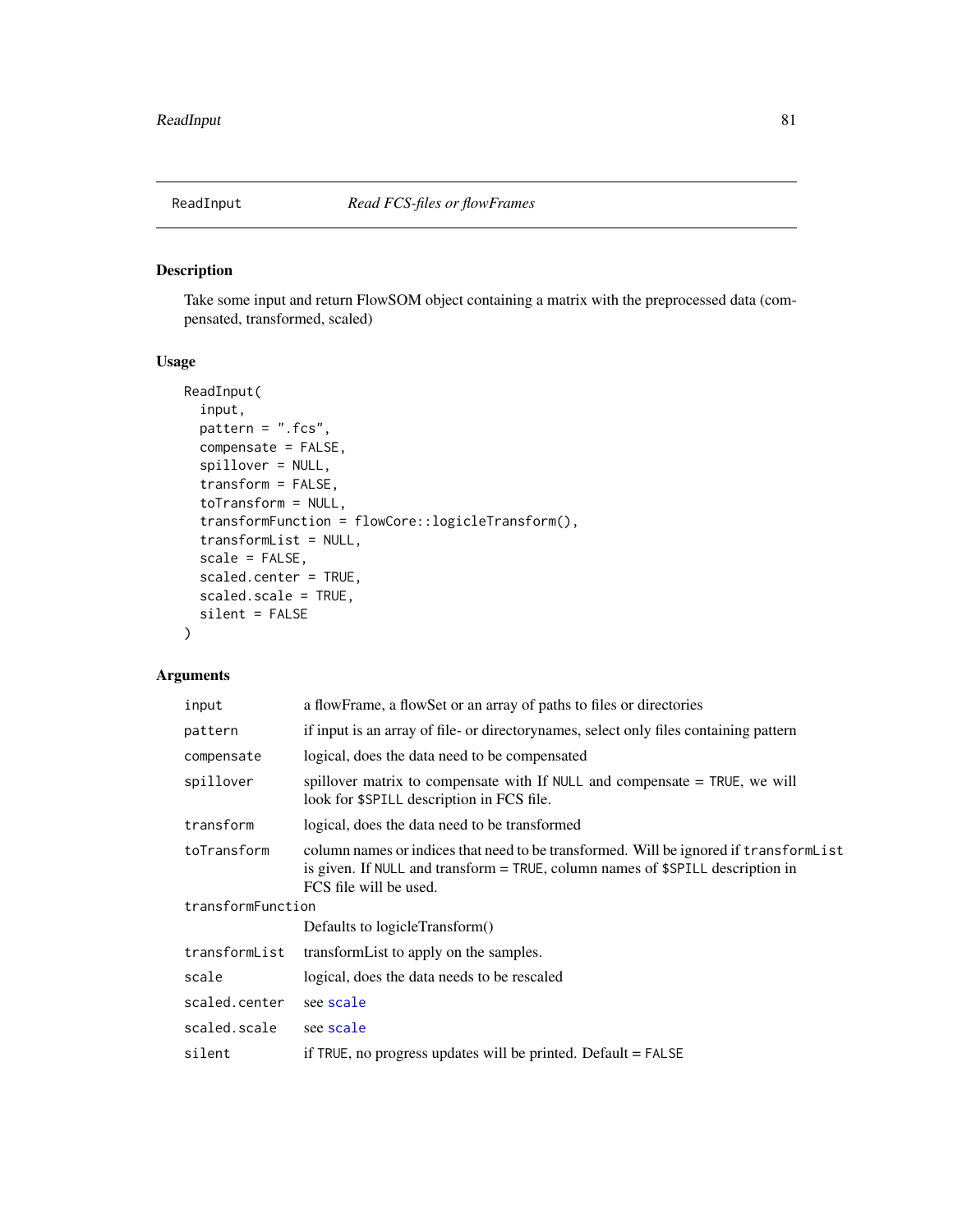#### <span id="page-81-0"></span>Value

FlowSOM object containing the data, which can be used as input for the BuildSOM function

#### See Also

[scale](#page-0-0), [BuildSOM](#page-13-0)

#### Examples

```
# Read from file
fileName <- system.file("extdata", "68983.fcs", package = "FlowSOM")
flowSOM.res <- ReadInput(fileName, compensate = TRUE, transform = TRUE,
                         scale = TRUE)
# Or read from flowFrame object
ff <- flowCore::read.FCS(fileName)
ff <- flowCore::compensate(ff, flowCore::keyword(ff)[["SPILL"]])
ff <- flowCore::transform(ff,
         flowCore::transformList(colnames(flowCore::keyword(ff)[["SPILL"]]),
                                flowCore::logicleTransform()))
flowSOM.res <- ReadInput(ff, scale = TRUE)
# Build the self-organizing map and the minimal spanning tree
flowSOM.res <- BuildSOM(flowSOM.res, colsToUse = c(9, 12, 14:18))
flowSOM.res <- BuildMST(flowSOM.res)
# Apply metaclustering
metacl <- MetaClustering(flowSOM.res$map$codes,
                         "metaClustering_consensus", max = 10)
# Get metaclustering per cell
flowSOM.clustering <- metacl[flowSOM.res$map$mapping[, 1]]
```
SaveClustersToFCS *Write FlowSOM clustering results to the original FCS files*

#### **Description**

Write FlowSOM clustering results to the original FCS files

## Usage

```
SaveClustersToFCS(
  fsom,
  originalFiles,
 preprocessedFiles = NULL,
  selectionColumn = NULL,
  silent = FALSE,
```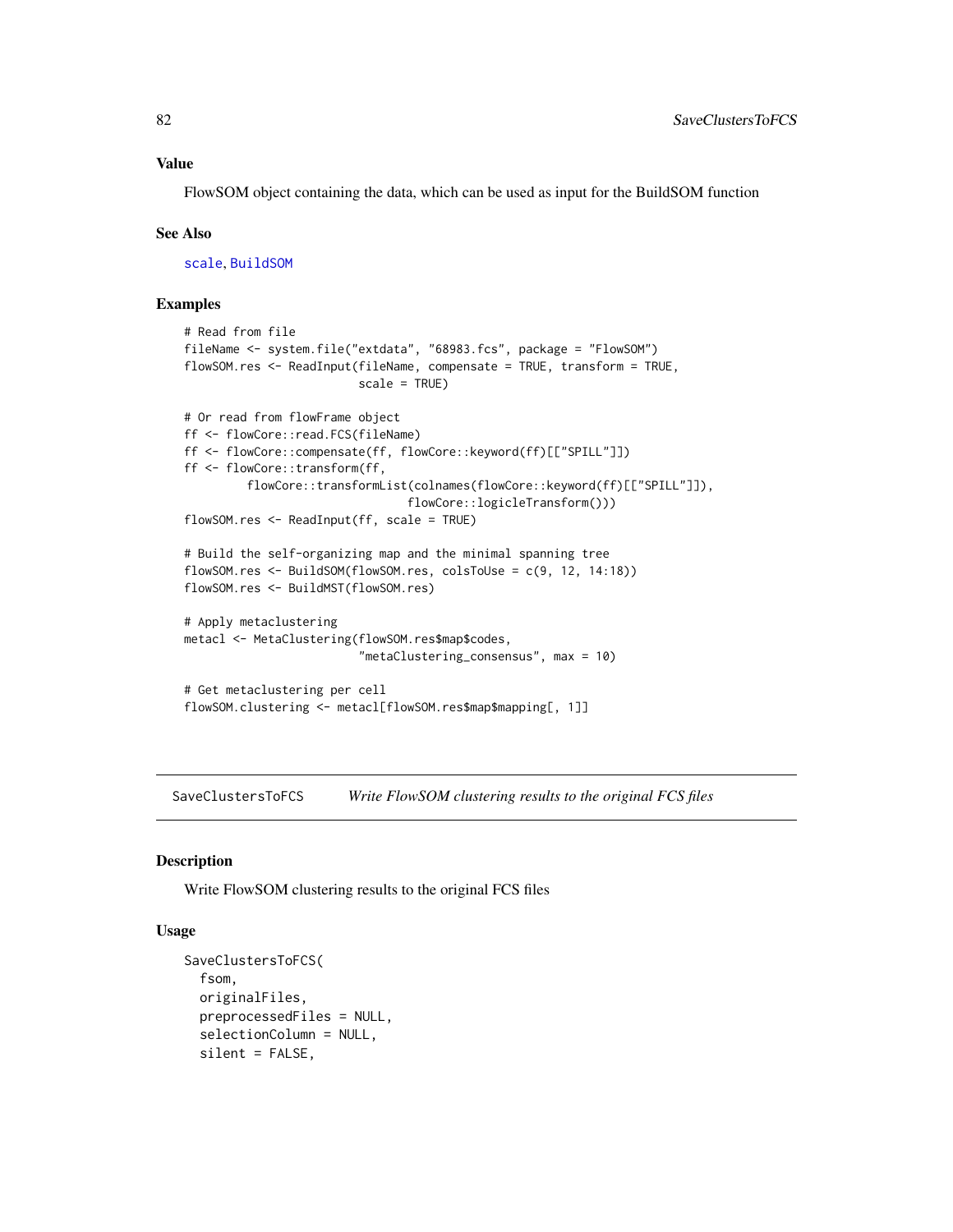# <span id="page-82-0"></span>ScaleStarHeights 83

```
outputDir = ".",
  suffix = "_FlowSOM.fcs",
  ...
\mathcal{L}
```
# Arguments

| fsom              | FlowSOM object as generated by BuildSOM                                                               |
|-------------------|-------------------------------------------------------------------------------------------------------|
| originalFiles     | FCS files that should be extended                                                                     |
| preprocessedFiles |                                                                                                       |
|                   | FCS files that correspond to the input of FlowSOM, If NULL (default), the<br>original Files are used. |
| selectionColumn   |                                                                                                       |
|                   | Column of the FCS file indicating the original cell ids. If NULL (default), no<br>selection is made.  |
| silent            | If FALSE (default), print some extra output                                                           |
| outputDir         | Directory to save the FCS files. Default to the current working directory (".")                       |
| suffix            | Suffix added to the filename. Default FlowSOM.fcs                                                     |
| $\ddots$ .        | Options to pass on to the read. FCS function (e.g. truncate_max_range)                                |
|                   |                                                                                                       |

# Value

Saves the extended FCS file as [originalName]\_FlowSOM.fcs

# Examples

```
fileName <- system.file("extdata", "68983.fcs", package = "FlowSOM")
flowSOM.res <- FlowSOM(fileName, compensate = TRUE, transform = TRUE,
                      scale = TRUE, colspan60s = c(9, 12, 14:18), nClus = 10)
SaveClustersToFCS(flowSOM.res, fileName)
```
ScaleStarHeights *ScaleStarHeights*

# Description

Scales starheights

# Usage

ScaleStarHeights(data, nodeSizes)

| data      | Median values of relevant markers extracted from FlowSOM object |
|-----------|-----------------------------------------------------------------|
| nodeSizes | A vector that is returned from ParseNodeSize                    |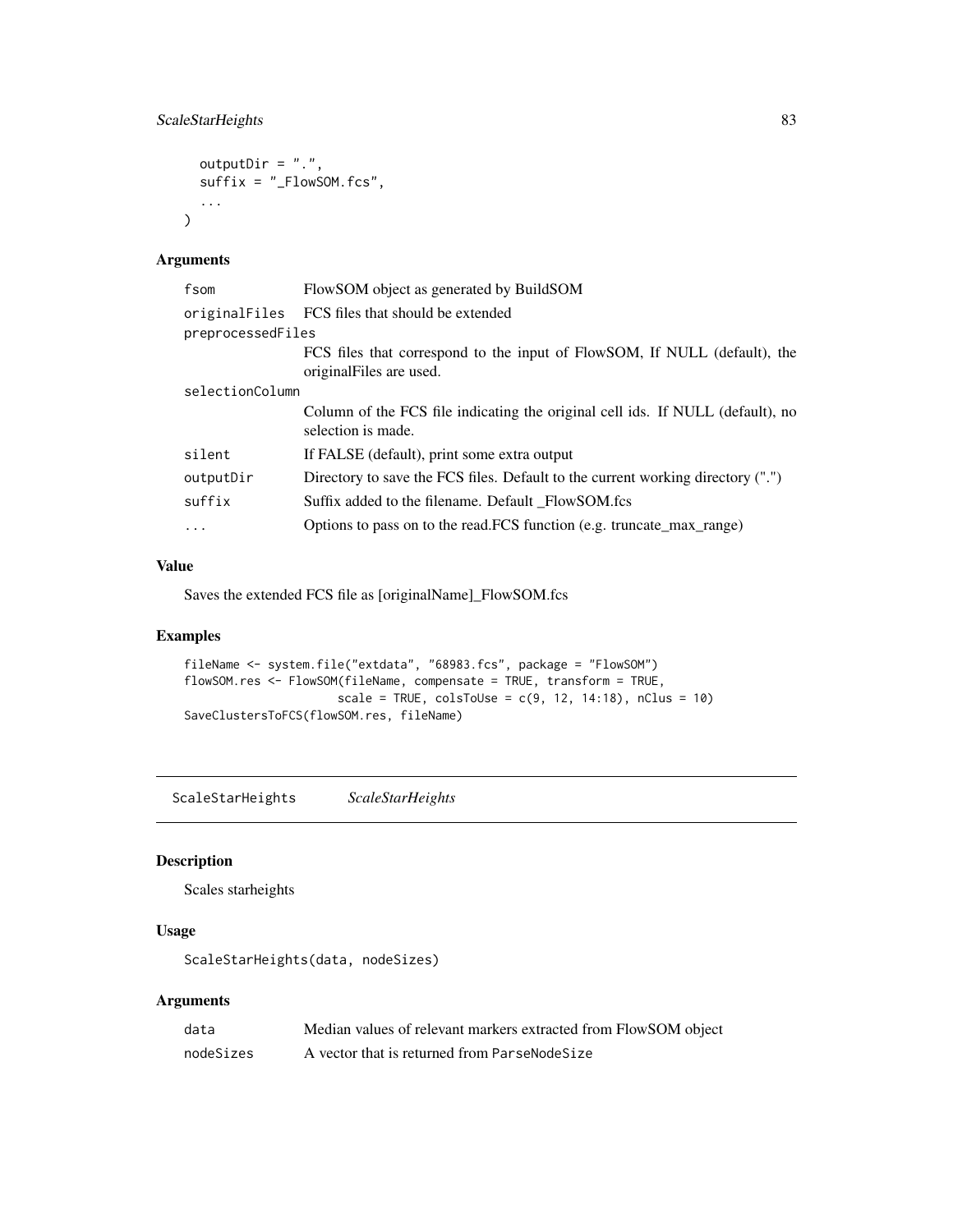# <span id="page-83-0"></span>Details

Function that scales the star values between 0 and the node size

# Value

A dataframe consisting of the scaled values of the stars. The stars are scaled between 0 and the maximum of all stars

# See Also

[PlotFlowSOM](#page-58-0), [ParseNodeSize](#page-48-0), [AutoMaxNodeSize](#page-12-1)

#### SOM *Build a self-organizing map*

# Description

Build a self-organizing map

# Usage

```
SOM(
  data,
 xdim = 10,
 ydim = 10,
 rlen = 10,
 mst = 1,
  alpha = c(0.05, 0.01),
  radius = stats::quantile(nhbrdist, 0.67) * c(1, 0),
  init = FALSE,
  initf = Initialize_KWSP,
  distf = 2,
  silent = FALSE,
  codes = NULL,
  importance = NULL
```
# Arguments

 $\mathcal{L}$ 

| data  | Matrix containing the training data                         |
|-------|-------------------------------------------------------------|
| xdim  | Width of the grid                                           |
| vdim  | Hight of the grid                                           |
| rlen  | Number of times to loop over the training data for each MST |
| mst   | Number of times to build an MST                             |
| alpha | Start and end learning rate                                 |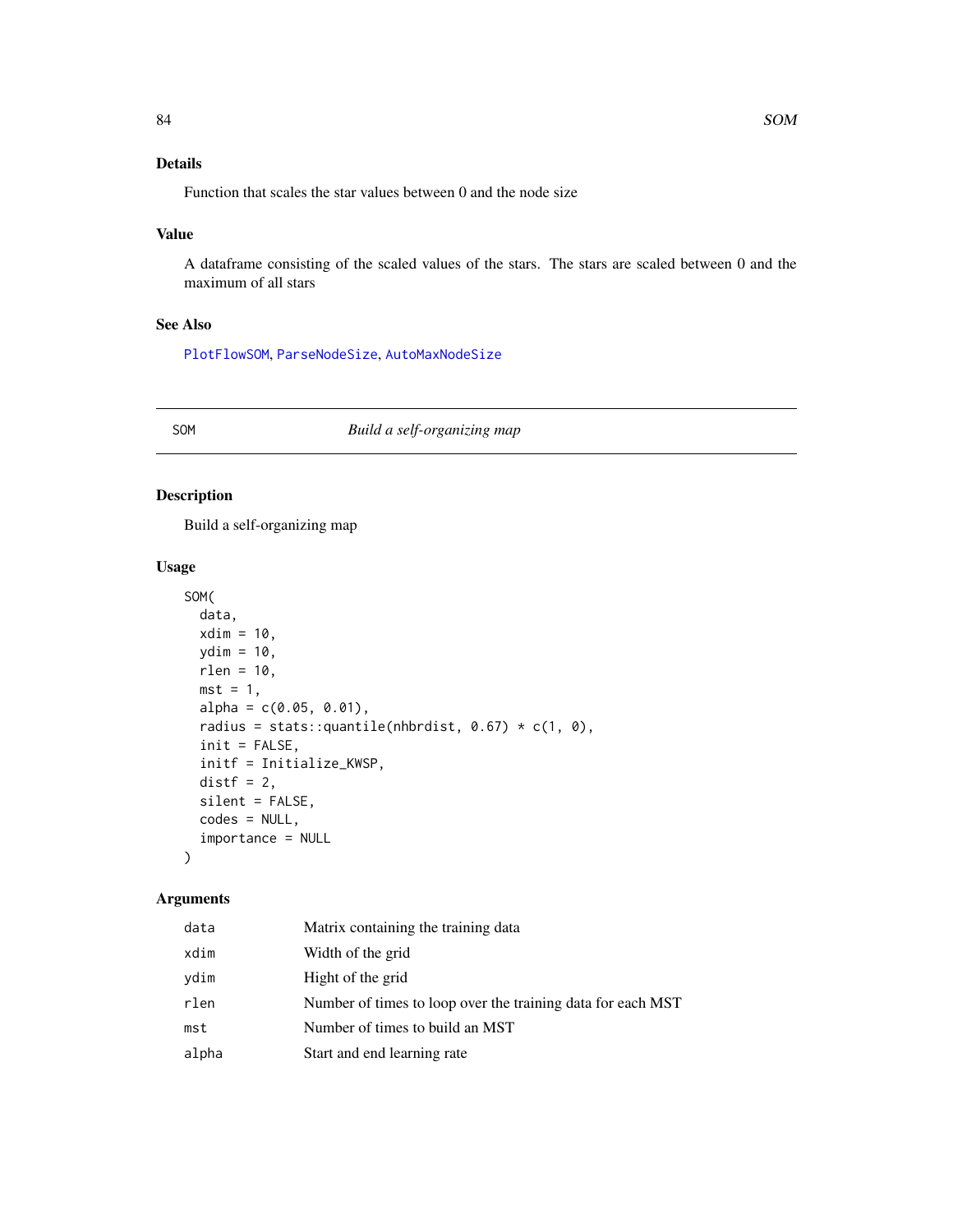# <span id="page-84-0"></span>TestOutliers 85

| radius     | Start and end radius                                                           |
|------------|--------------------------------------------------------------------------------|
| init       | Initialize cluster centers in a non-random way                                 |
| initf      | Use the given initialization function if init $=$ T (default: Initialize_KWSP) |
| distf      | Distance function (1 = manhattan, 2 = euclidean, 3 = chebyshev, $4 = \cosh$ )  |
| silent     | If FALSE, print status updates                                                 |
| codes      | Cluster centers to start with                                                  |
| importance | array with numeric values. Parameters will be scaled according to importance   |

# Value

A list containing all parameter settings and results

# References

This code is strongly based on the kohonen package. R. Wehrens and L.M.C. Buydens, Self- and Super-organising Maps in R: the kohonen package J. Stat. Softw., 21(5), 2007

# See Also

[BuildSOM](#page-13-0)

TestOutliers *TestOutliers*

# Description

Test if any cells are too far from their cluster centers

# Usage

```
TestOutliers(
  fsom,
  madAllowed = 4,
  fsomReference = NULL,
  plotFile = NULL,
  channels = NULL
\mathcal{L}
```

| fsom          | FlowSOM object                                                                                                                                       |
|---------------|------------------------------------------------------------------------------------------------------------------------------------------------------|
| madAllowed    | Number of median absolute deviations allowed. Default $=$ 4.                                                                                         |
| fsomReference | FlowSOM object to use as reference. If NULL (default), the original fsom object<br>is used.                                                          |
| plotFile      | If NULL (default), no plot will be created. If a filepath is given for a pdf, the plot<br>will be written in the corresponding file.                 |
| channels      | If channels are given, the number of outliers in the original space for those chan-<br>nels will be calculated and added to the final results table. |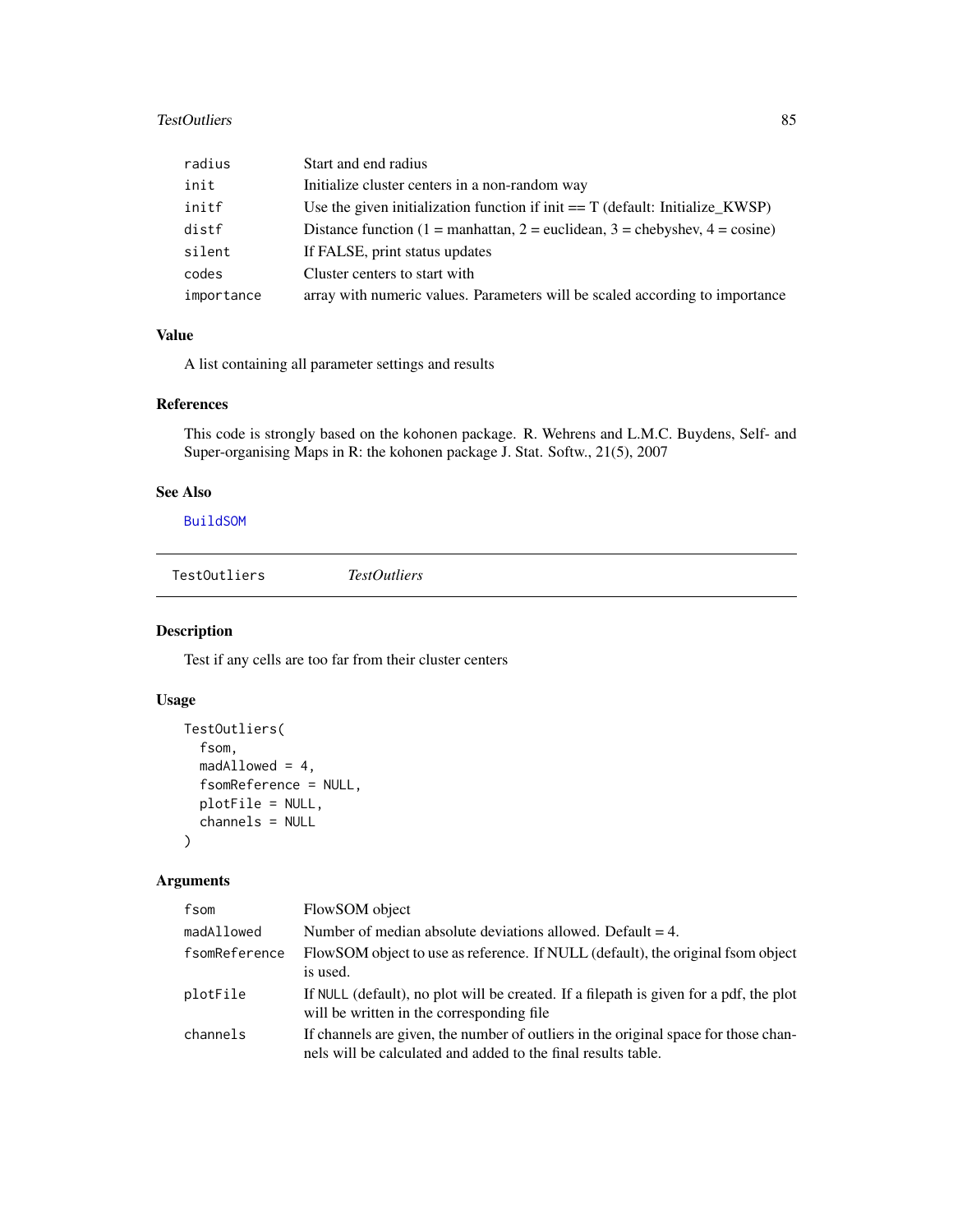# <span id="page-85-0"></span>Details

For every cluster, the distance from the cells to the cluster centers is used to label cells which deviate too far as outliers. The threshold is chosen as the median distance + madAllowed times the median absolute deviation of the distances.

#### Value

An outlier report

# See Also

[FlowSOMSubset](#page-19-0) if you want to get a subset of the current data instead of a new dataset

#### Examples

```
# Build FlowSom result
fileName <- system.file("extdata", "68983.fcs", package = "FlowSOM")
ff <- flowCore::read.FCS(fileName)
flowSOM.res <- FlowSOM(ff,
                       compensate = TRUE, transform = TRUE, scale = TRUE,
                       colsToUse = c(9, 12, 14:18),
                       maxMeta = 10# Map new data
outlier_report <- TestOutliers(flowSOM.res)
```
UpdateFlowSOM *UpdateFlowSOM*

# Description

Update old FlowSOM object to a new one and checks if it is a flowSOM object

## Usage

```
UpdateFlowSOM(fsom)
```
#### Arguments

fsom FlowSOM object, as generated by [BuildMST](#page-12-0) or [FlowSOM](#page-16-0)

#### Details

Determines whether or not the fsom input is of class "FlowSOM" and returns the FlowSOM object and metaclustering object inside fsom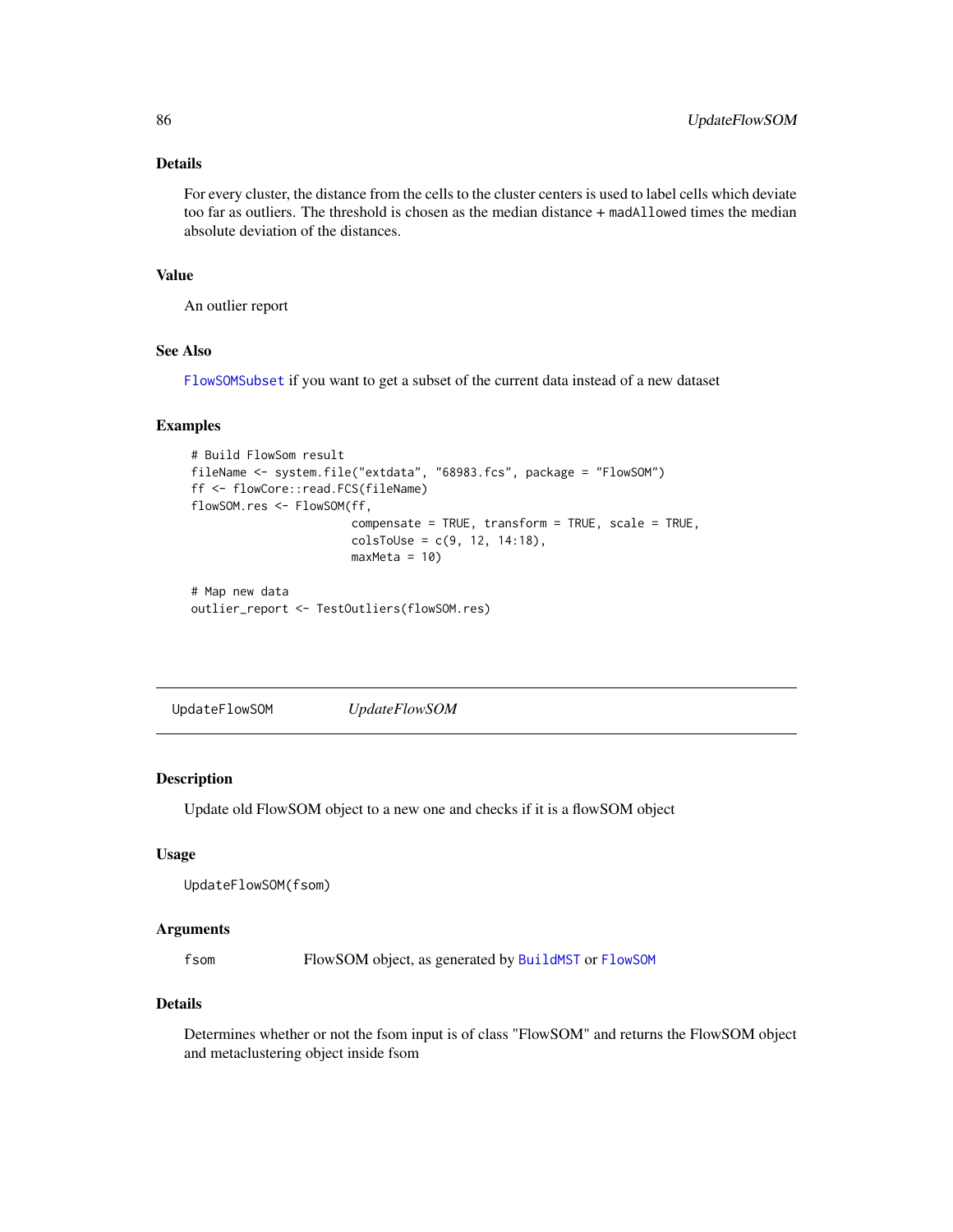# <span id="page-86-0"></span>UpdateMetaclusters 87

# Value

A FlowSOM object

#### See Also

[PlotFlowSOM](#page-58-0)

UpdateMetaclusters *UpdateMetaclusters*

# Description

Adapt the metacluster levels. Can be used to rename the metaclusters, split or merge existing metaclusters, add a metaclustering and/or reorder the levels of the metaclustering.

# Usage

```
UpdateMetaclusters(
  fsom,
  newLabels = NULL,
  clusterAssignment = NULL,
  levelOrder = NULL
\mathcal{L}
```
#### Arguments

| fsom              | Result of calling the FlowSOM function.                                                                                                                                                         |
|-------------------|-------------------------------------------------------------------------------------------------------------------------------------------------------------------------------------------------|
| newLabels         | Optional. Named vector, with the names the original metacluster names and the<br>values the replacement. Can be used to rename or merge metaclusters.                                           |
| clusterAssignment |                                                                                                                                                                                                 |
|                   | Optional. Either a named vector, with the names the cluster numbers (charac-<br>ters) or a vector of length NClusters(fsom). Can be used to assign clusters to<br>existing or new metaclusters. |
| levelOrder        | Optional. Vector showing the preferred order of the fsom metacluster levels.                                                                                                                    |

#### Value

Updated FlowSOM object

```
fileName <- system.file("extdata", "68983.fcs", package = "FlowSOM")
ff <- flowCore::read.FCS(fileName)
ff <- flowCore::compensate(ff, flowCore::keyword(ff)[["SPILL"]])
ff <- flowCore::transform(ff,
         flowCore::transformList(colnames(flowCore::keyword(ff)[["SPILL"]]),
                                flowCore::logicleTransform()))
```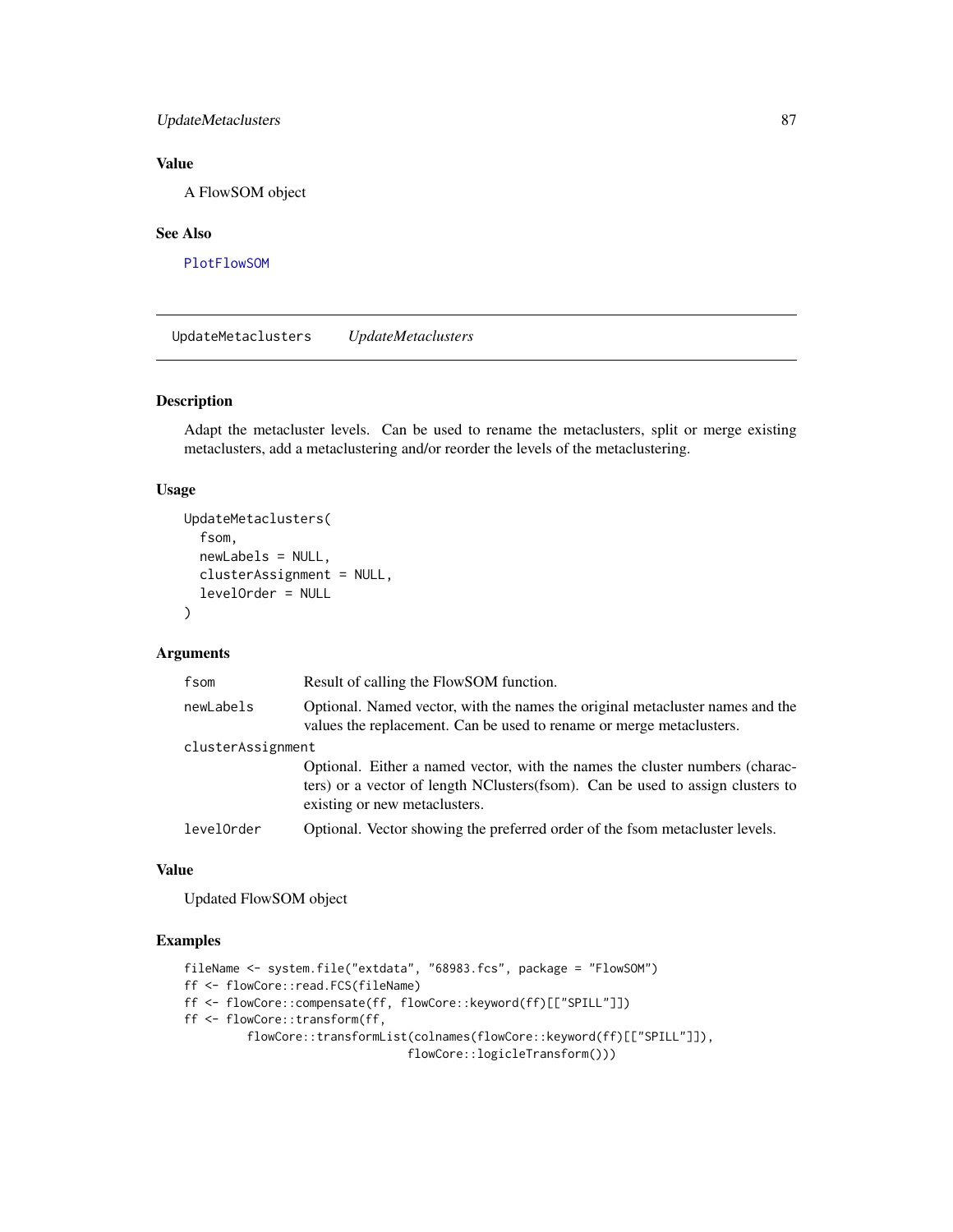```
flowSOM.res <- FlowSOM(ff,
                       scale = TRUE,
                       colsTolse = c(9, 12, 14:18),nClus = 10,
                       seed = 1PlotStars(flowSOM.res, backgroundValues = flowSOM.res$metaclustering)
GetCounts(flowSOM.res)
# Merge MC8 and MC9
flowSOM.res <- UpdateMetaclusters(flowSOM.res, newLabels = c("8" = "8+9",
                                                             "9" = "8+9")PlotStars(flowSOM.res, backgroundValues = flowSOM.res$metaclustering)
GetCounts(flowSOM.res)
# Split cluster 24 from metacluster 2 and order the metacluster levels
flowSOM.res <- UpdateMetaclusters(flowSOM.res,
                                  clusterAssignment = c("24" = "debris?"),
                                  levelOrder = c("debris?", as.character(c(1:7)),
                                                  "8+9", "10"))
PlotStars(flowSOM.res, backgroundValues = flowSOM.res$metaclustering)
PlotNumbers(flowSOM.res, level = "metaclusters")
```

```
GetCounts(flowSOM.res)
```
UpdateNodeSize *UpdateNodeSize*

#### Description

Update nodesize of FlowSOM object

#### Usage

```
UpdateNodeSize(
  fsom,
  count = NULL,
  reset = FALSE,
  transform = sqrt,
  maxNodeSize = 15,
  shift = 0,scale = NULL
)
```

| fsom  | FlowSOM object, as generated by BuildMST |
|-------|------------------------------------------|
| count | Absolute cell count of the sample        |

<span id="page-87-0"></span>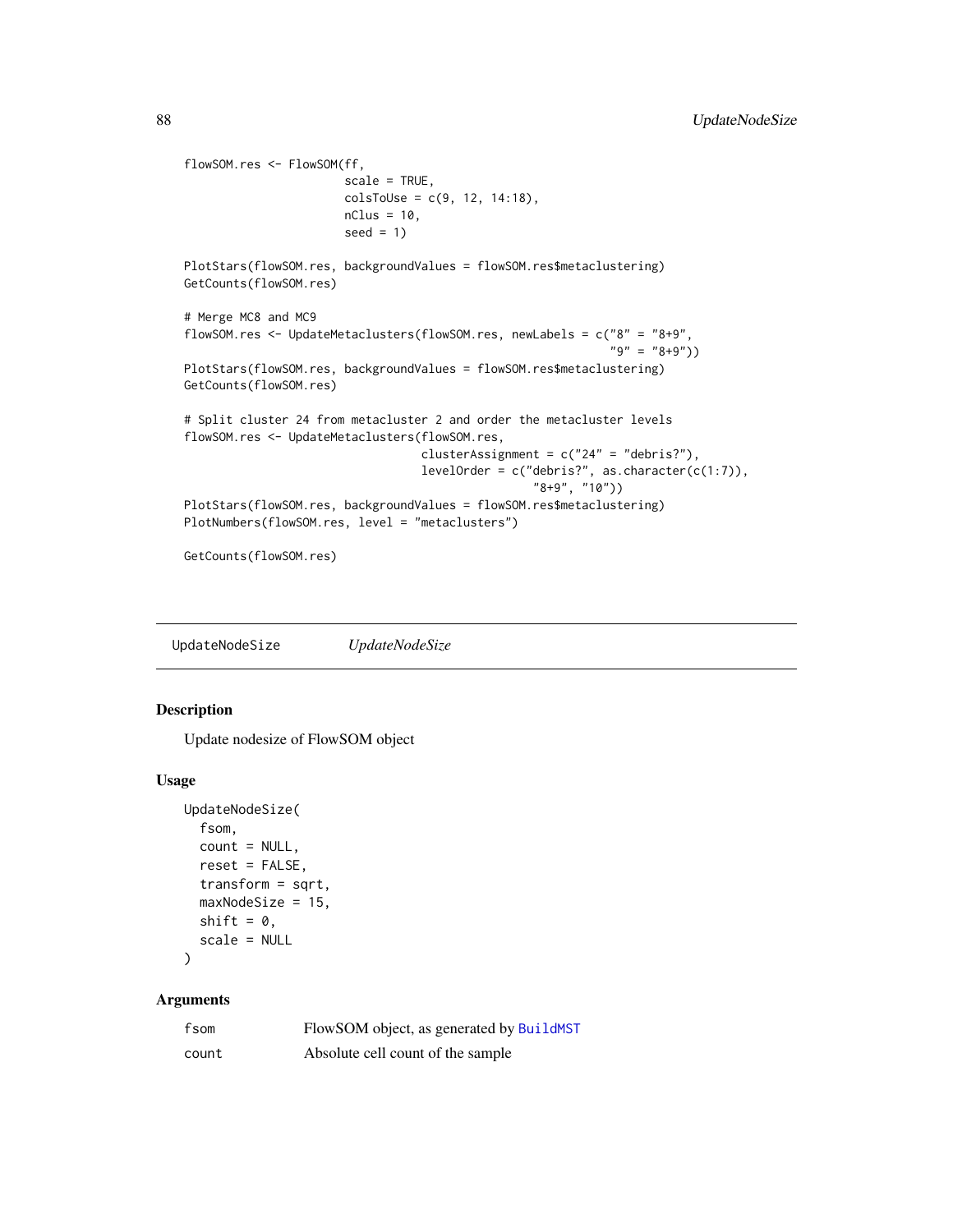# <span id="page-88-0"></span>UpdateNodeSize 89

| reset       | Logical. If TRUE, all nodes get the same size                                                                                                                                                     |
|-------------|---------------------------------------------------------------------------------------------------------------------------------------------------------------------------------------------------|
| transform   | Transformation function. Use e.g. square root to let counts correspond with area<br>of node instead of radius                                                                                     |
| maxNodeSize | Maximum node size after rescaling. Default: 15                                                                                                                                                    |
| shift       | Shift of the counts, defaults to 0                                                                                                                                                                |
| scale       | Scaling of the counts, defaults to the maximum of the value minus the shift.<br>With shift and scale set as default, the largest node will be max Node Size and an<br>empty node will have size 0 |

# Details

Add size property to the graph based on cellcount for each node

# Value

Updated FlowSOM object

# See Also

[BuildMST](#page-12-0)

```
# Read from file, build self-organizing map and minimal spanning tree
fileName <- system.file("extdata", "68983.fcs", package="FlowSOM")
flowSOM.res <- ReadInput(fileName, compensate=TRUE, transform=TRUE,
                        scale=TRUE)
flowSOM.res <- BuildSOM(flowSOM.res,colsToUse=c(9,12,14:18))
flowSOM.res <- BuildMST(flowSOM.res)
```

```
# Give all nodes same size
PlotStars(flowSOM.res, equalNodeSize = TRUE)
```

```
# Node sizes relative to amount of cells assigned to the node
PlotStars(flowSOM.res)
```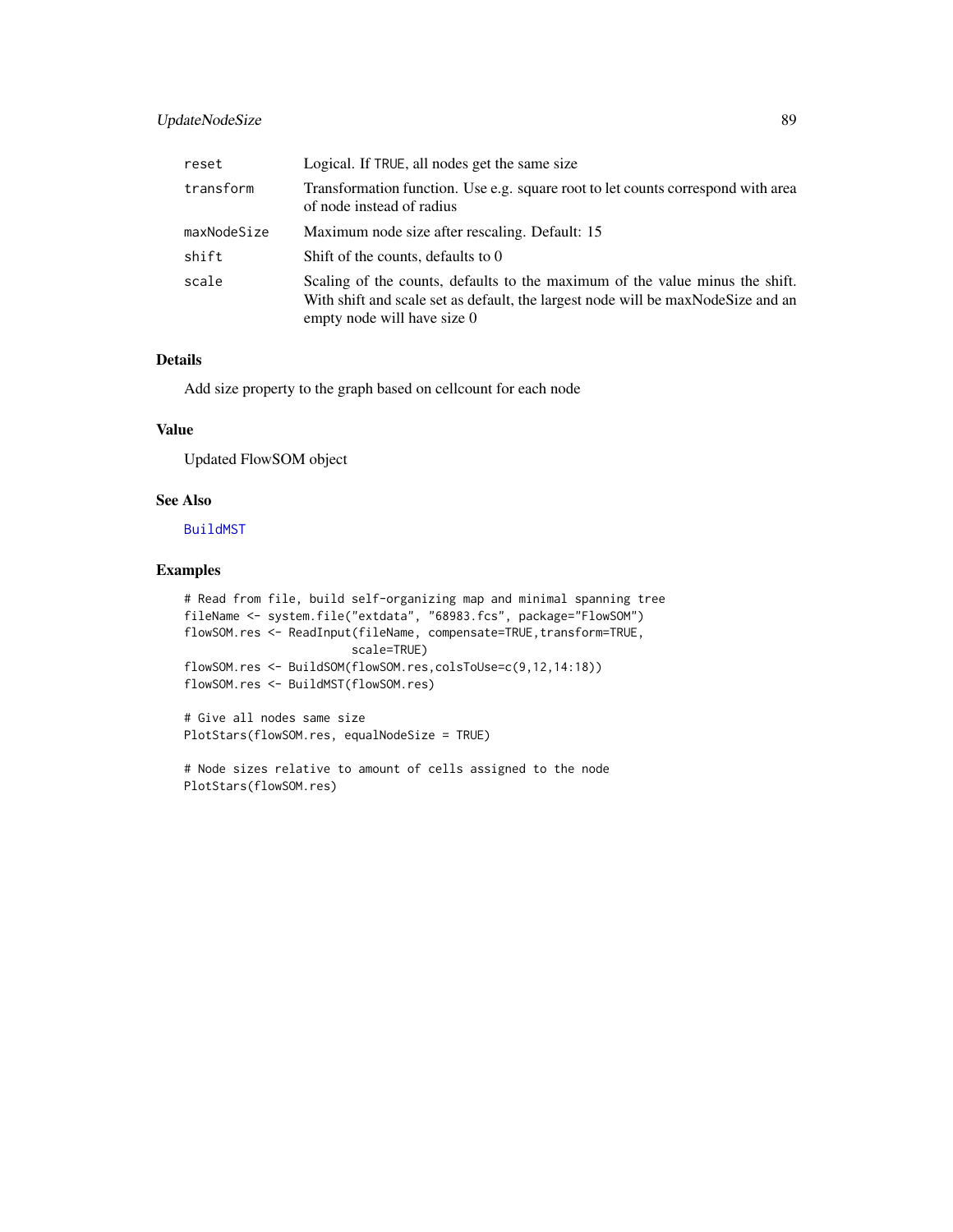# **Index**

AddAnnotation, [4](#page-3-0) AddBackground, [5,](#page-4-0) *[7](#page-6-0)[–11](#page-10-0)* AddFlowFrame, [6](#page-5-0) AddLabels, *[5](#page-4-0)*, [6,](#page-5-0) *[7](#page-6-0)[–11](#page-10-0)*, *[60](#page-59-0)* AddMST, [7,](#page-6-0) *[49](#page-48-1)* AddNodes, *[5](#page-4-0)*, *[7](#page-6-0)*, [8,](#page-7-0) *[9](#page-8-0)[–11](#page-10-0)* AddPies, *[5](#page-4-0)*, *[7,](#page-6-0) [8](#page-7-0)*, [9,](#page-8-0) *[10,](#page-9-0) [11](#page-10-0)*, *[60](#page-59-0)* AddScale, [9](#page-8-0) AddStars, *[5](#page-4-0)*, *[7](#page-6-0)[–9](#page-8-0)*, [10,](#page-9-0) *[11](#page-10-0)*, *[60](#page-59-0)* AddStarsPies, *[7,](#page-6-0) [8](#page-7-0)*, [11](#page-10-0) AggregateFlowFrames, [11,](#page-10-0) *[58](#page-57-0)* AutoMaxNodeSize, [13,](#page-12-2) *[50](#page-49-0)*, *[84](#page-83-0)* BuildMST, *[9,](#page-8-0) [10](#page-9-0)*, [13,](#page-12-2) *[14,](#page-13-1) [15](#page-14-0)*, *[18](#page-17-0)*, *[20](#page-19-1)*, *[53–](#page-52-0)[56](#page-55-0)*, *[61](#page-60-0)*, *[67](#page-66-0)*, *[69](#page-68-0)*, *[74](#page-73-1)*, *[79](#page-78-0)*, *[86](#page-85-0)*, *[88,](#page-87-0) [89](#page-88-0)* BuildSOM, *[13,](#page-12-2) [14](#page-13-1)*, [14,](#page-13-1) *[18](#page-17-0)*, *[82](#page-81-0)*, *[85](#page-84-0)* ceiling, *[12](#page-11-0)* CountGroups, [15,](#page-14-0) *[61](#page-60-0)* Dist.MST, [16](#page-15-0) FlowSOM, *[7](#page-6-0)*, [17,](#page-16-1) *[19](#page-18-0)*, *[48](#page-47-0)*, *[50–](#page-49-0)[52](#page-51-0)*, *[60](#page-59-0)*, *[63,](#page-62-0) [64](#page-63-0)*, *[67](#page-66-0)[–69](#page-68-0)*, *[71,](#page-70-1) [72](#page-71-1)*, *[86](#page-85-0)* FlowSOM\_colors, [21](#page-20-0) FlowSOMmary, [19](#page-18-0) FlowSOMSubset, [20,](#page-19-1) *[47](#page-46-0)*, *[86](#page-85-0)* FMeasure, [21](#page-20-0) get\_channels, [35,](#page-34-0) *[36](#page-35-0)* get\_markers, *[36](#page-35-0)*, [36](#page-35-0) GetChannels, [22,](#page-21-0) *[30](#page-29-0)* GetClusterCVs, [23](#page-22-0) GetClusterMFIs, [23](#page-22-0) GetClusterPercentagesPositive, [24](#page-23-0) GetClusters, [25](#page-24-0) GetCounts, [25](#page-24-0) GetCVs, [26](#page-25-0) GetFeatures, [27,](#page-26-0) *[37](#page-36-0)* GetFlowJoLabels, [28](#page-27-0) GetMarkers, *[22](#page-21-0)*, [30](#page-29-0)

GetMetaclusterCVs, [31](#page-30-0) GetMetaclusterMFIs, [31](#page-30-0) GetMetaclusterPercentagesPositive, [32](#page-31-0) GetMetaclusters, [33](#page-32-0) GetMFIs, [34](#page-33-0) GetPercentages, [35](#page-34-0) gg\_color\_hue, [37](#page-36-0) grep, *[22](#page-21-0)*, *[30](#page-29-0)* GroupStats, [37](#page-36-0) Initialize\_KWSP, [39](#page-38-0) Initialize\_PCA, [40](#page-39-0) ManualVector, [41](#page-40-0) MapDataToCodes, [41](#page-40-0) MetaclusterCVs, [42](#page-41-0) MetaClustering, *[18](#page-17-0)*, [42,](#page-41-0) *[44](#page-43-0)* metaClustering\_consensus, *[43](#page-42-0)*, [43](#page-42-0) MetaclusterMFIs, [44](#page-43-0) NClusters, [45](#page-44-0) NewData, [45,](#page-44-0) *[64](#page-63-0)* NMetaclusters, [47](#page-46-0) ParseArcs, *[9](#page-8-0)[–11](#page-10-0)*, [48,](#page-47-0) *[49](#page-48-1)[–51](#page-50-0)* ParseEdges, *[7](#page-6-0)*, *[48](#page-47-0)*, [48,](#page-47-0) *[50,](#page-49-0) [51](#page-50-0)* ParseLayout, [49](#page-48-1) ParseNodeSize, *[13](#page-12-2)*, *[48,](#page-47-0) [49](#page-48-1)*, [49,](#page-48-1) *[51](#page-50-0)*, *[84](#page-83-0)* ParseQuery, *[48](#page-47-0)[–50](#page-49-0)*, [50,](#page-49-0) *[51](#page-50-0)* ParseSD, *[48](#page-47-0)[–51](#page-50-0)*, [51](#page-50-0) Plot2DScatters, [51](#page-50-0) PlotCenters, [53,](#page-52-0) *[55](#page-54-0)* PlotClusters2D, [54,](#page-53-0) *[70](#page-69-0)* PlotDimRed, [56](#page-55-0) PlotFileScatters, [57](#page-56-0) PlotFlowSOM, *[4,](#page-3-0) [5](#page-4-0)*, *[7](#page-6-0)[–11](#page-10-0)*, *[13](#page-12-2)*, *[48](#page-47-0)[–51](#page-50-0)*, [59,](#page-58-1) *[61](#page-60-0)*, *[63](#page-62-0)*, *[66](#page-65-0)*, *[68,](#page-67-1) [69](#page-68-0)*, *[71](#page-70-1)[–76](#page-75-0)*, *[79](#page-78-0)*, *[84](#page-83-0)*, *[87](#page-86-0)* PlotGroups, [61](#page-60-0) PlotLabels, *[7](#page-6-0)*, *[60,](#page-59-0) [61](#page-60-0)*, [62,](#page-61-1) *[68,](#page-67-1) [69](#page-68-0)*, *[71,](#page-70-1) [72](#page-71-1)*, *[74](#page-73-1)*,

*[76](#page-75-0)*, *[79](#page-78-0)*